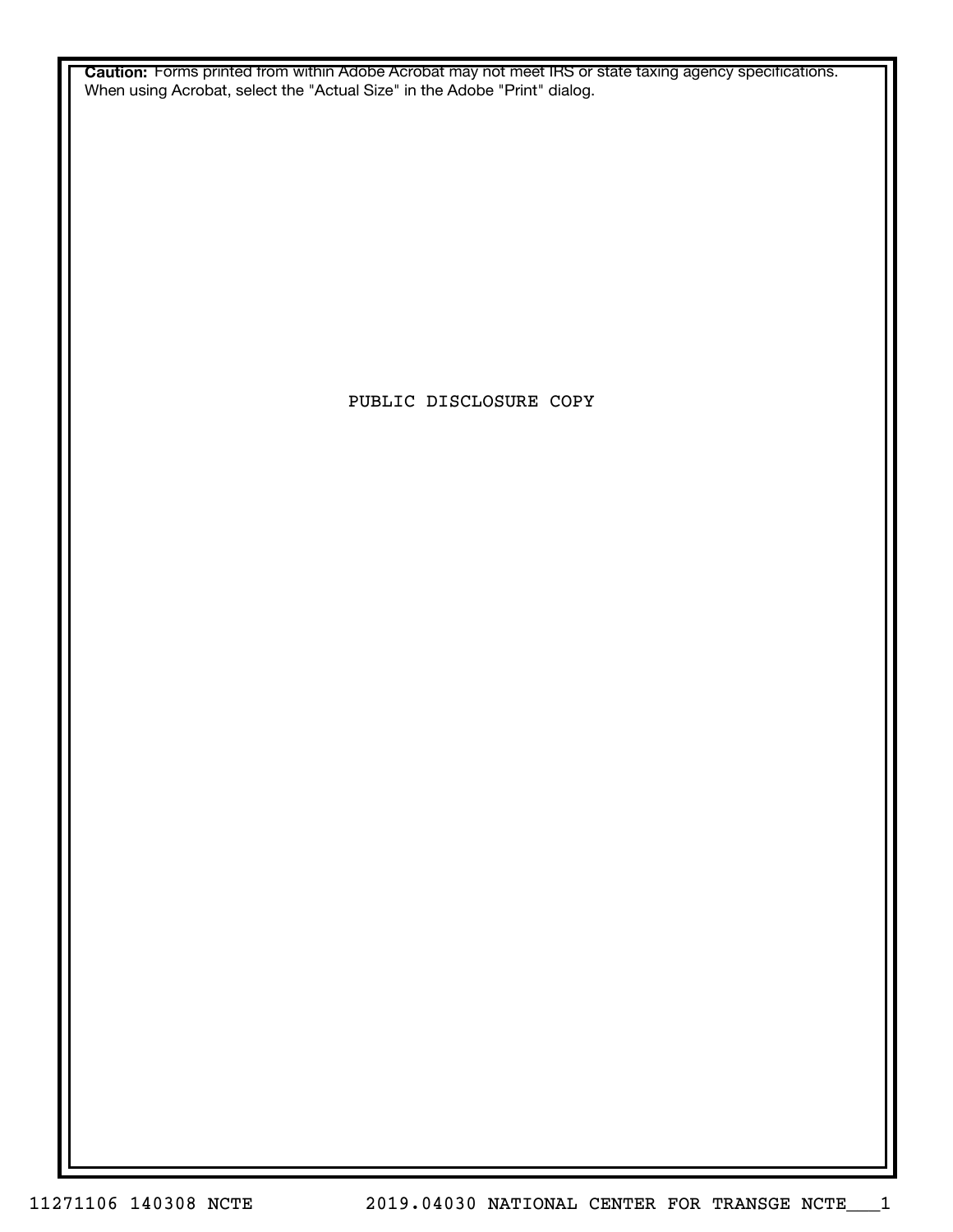|  | Form 8879-EO |  |  |  |
|--|--------------|--|--|--|
|--|--------------|--|--|--|

# **IRS e-file Signature Authorization 8879-EO for an Exempt Organization**

OMB No. 1545-1878

Department of the Treasury Internal Revenue Service Name of exempt organization For calendar year 2019, or fiscal year beginning , 2019, and ending , 20 **| Do not send to the IRS. Keep for your records.**

**| Go to www.irs.gov/Form8879EO for the latest information. 2019**

**Employer identification number**

#### NATIONAL CENTER FOR TRANSGENDER EQUALITY 41-2090291

Name and title of officer MARA KEISLING

EXECUTIVE DIRECTOR

**Part I** | Type of Return and Return Information (Whole Dollars Only)

on line 1a, 2a, 3a, 4a, or 5a, below, and the amount on that line for the return being filed with this form was blank, then leave line 1b, 2b, 3b, 4b, or 5b, whichever is applicable, blank (do not enter -0-). But, if you entered -0- on the return, then enter -0- on the applicable line below. **Do not** complete more Check the box for the return for which you are using this Form 8879-EO and enter the applicable amount, if any, from the return. If you check the box than one line in Part I.

| <b>1a</b> Form 990 check here $\triangleright \boxed{X}$                                                                             |     | 3,749,947. |
|--------------------------------------------------------------------------------------------------------------------------------------|-----|------------|
| 2a Form 990-EZ check here $\blacktriangleright$<br><b>b</b> Total revenue, if any (Form 990-EZ, line 9) <i>manageranan</i> manageran | 2b  |            |
| 3a Form 1120-POL check here                                                                                                          | -3b |            |
| 4a Form 990-PF check here $\blacktriangleright$<br><b>b</b> Tax based on investment income (Form 990-PF, Part VI, line 5) 4b         |     |            |
| 5a Form 8868 check here $\blacktriangleright$                                                                                        | .5b |            |
|                                                                                                                                      |     |            |

#### **Part II Declaration and Signature Authorization of Officer**

(a) an acknowledgement of receipt or reason for rejection of the transmission, (b) the reason for any delay in processing the return or refund, and (c) Under penalties of perjury, I declare that I am an officer of the above organization and that I have examined a copy of the organization's 2019 electronic return and accompanying schedules and statements and to the best of my knowledge and belief, they are true, correct, and complete. I further declare that the amount in Part I above is the amount shown on the copy of the organization's electronic return. I consent to allow my intermediate service provider, transmitter, or electronic return originator (ERO) to send the organization's return to the IRS and to receive from the IRS the date of any refund. If applicable, I authorize the U.S. Treasury and its designated Financial Agent to initiate an electronic funds withdrawal (direct debit) entry to the financial institution account indicated in the tax preparation software for payment of the organization's federal taxes owed on this return, and the financial institution to debit the entry to this account. To revoke a payment, I must contact the U.S. Treasury Financial Agent at 1-888-353-4537 no later than 2 business days prior to the payment (settlement) date. I also authorize the financial institutions involved in the processing of the electronic payment of taxes to receive confidential information necessary to answer inquiries and resolve issues related to the payment. I have selected a personal identification number (PIN) as my signature for the organization's electronic return and, if applicable, the organization's consent to electronic funds withdrawal.

#### **Officer's PIN: check one box only**

| X   authorize HAN GROUP LLC                                                                                                                                                                                                                                                                                                                                                      | 00001<br>to enter my PIN                          |
|----------------------------------------------------------------------------------------------------------------------------------------------------------------------------------------------------------------------------------------------------------------------------------------------------------------------------------------------------------------------------------|---------------------------------------------------|
| <b>ERO</b> firm name                                                                                                                                                                                                                                                                                                                                                             | Enter five numbers, but<br>do not enter all zeros |
| as my signature on the organization's tax year 2019 electronically filed return. If I have indicated within this return that a copy of the return<br>is being filed with a state agency(ies) regulating charities as part of the IRS Fed/State program, I also authorize the aforementioned ERO to<br>enter my PIN on the return's disclosure consent screen.                    |                                                   |
| As an officer of the organization, I will enter my PIN as my signature on the organization's tax year 2019 electronically filed return. If I have<br>indicated within this return that a copy of the return is being filed with a state agency(ies) regulating charities as part of the IRS Fed/State<br>program, I will enter my PIN on the return's disclosure consent screen. |                                                   |
| Officer's signature                                                                                                                                                                                                                                                                                                                                                              | Date $\blacksquare$                               |
| <b>Certification and Authentication</b><br>  Part III                                                                                                                                                                                                                                                                                                                            |                                                   |
| <b>ERO's EFIN/PIN.</b> Enter your six-digit electronic filing identification                                                                                                                                                                                                                                                                                                     |                                                   |
| number (EFIN) followed by your five-digit self-selected PIN.                                                                                                                                                                                                                                                                                                                     | 54701100001<br>Do not enter all zeros             |
| I certify that the above numeric entry is my PIN, which is my signature on the 2019 electronically filed return for the organization indicated above. I<br>confirm that I am submitting this return in accordance with the requirements of Pub. 4163, Modernized e-File (MeF) Information for Authorized IRS<br>e-file Providers for Business Returns.                           |                                                   |
| ERO's signature $\blacktriangleright$                                                                                                                                                                                                                                                                                                                                            | Date $\blacktriangleright$ 11/05/20               |
| <b>ERO Must Retain This Form - See Instructions</b>                                                                                                                                                                                                                                                                                                                              |                                                   |
| Do Not Submit This Form to the IRS Unless Requested To Do So                                                                                                                                                                                                                                                                                                                     |                                                   |
| LHA For Paperwork Reduction Act Notice, see instructions.                                                                                                                                                                                                                                                                                                                        | Form 8879-EO (2019)                               |
| 923051 10-03-19                                                                                                                                                                                                                                                                                                                                                                  |                                                   |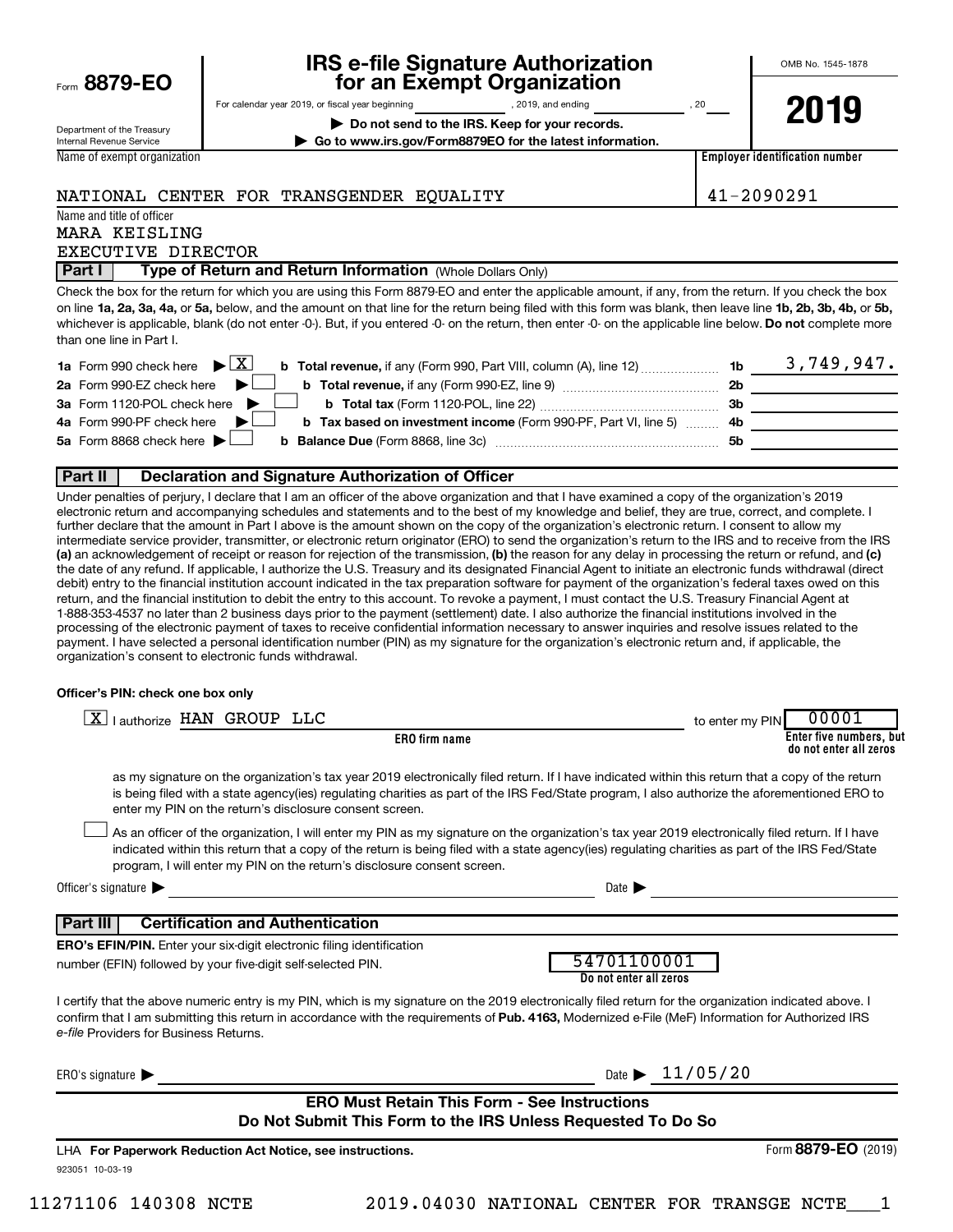| 990<br>Form                                            |
|--------------------------------------------------------|
| (Rev. January 2020)                                    |
| Department of the Treasury<br>Internal Revenue Service |

## \*\* PUBLIC DISCLOSURE COPY \*\*

**Under section 501(c), 527, or 4947(a)(1) of the Internal Revenue Code (except private foundations) Return of Organization Exempt From Income Tax** 

▶ Do not enter social security numbers on this form as it may be made public. **Open to Public** 



|                                    |                                  | Department or the Treasury<br>Internal Revenue Service | ► Go to www.irs.gov/Form990 for instructions and the latest information.                                                                         |                                                           | Inspection                                           |
|------------------------------------|----------------------------------|--------------------------------------------------------|--------------------------------------------------------------------------------------------------------------------------------------------------|-----------------------------------------------------------|------------------------------------------------------|
|                                    |                                  |                                                        | A For the 2019 calendar year, or tax year beginning<br>and ending                                                                                |                                                           |                                                      |
|                                    | $\mathbf B$ Check if applicable: |                                                        | C Name of organization                                                                                                                           | D Employer identification number                          |                                                      |
|                                    | Address<br> change               |                                                        | NATIONAL CENTER FOR TRANSGENDER EQUALITY                                                                                                         |                                                           |                                                      |
|                                    | Name<br>change                   |                                                        | Doing business as                                                                                                                                | 41-2090291                                                |                                                      |
|                                    | Initial<br>return                |                                                        | Number and street (or P.O. box if mail is not delivered to street address)<br>Room/suite                                                         | E Telephone number                                        |                                                      |
|                                    | Final<br>return/                 |                                                        | 302<br>1133 19TH STREET, NW                                                                                                                      | $(202)642 - 4542$                                         |                                                      |
|                                    | termin-<br>ated                  |                                                        | City or town, state or province, country, and ZIP or foreign postal code                                                                         | G Gross receipts \$                                       | 3,848,482.                                           |
|                                    | Amended<br>return                |                                                        | 20036<br>WASHINGTON, DC                                                                                                                          | H(a) Is this a group return                               |                                                      |
|                                    | Applica-<br>tion<br>pending      |                                                        | F Name and address of principal officer: MARA KEISLING                                                                                           |                                                           | for subordinates? $\Box$ Yes $\boxed{\mathbf{X}}$ No |
|                                    |                                  |                                                        | SAME AS C ABOVE                                                                                                                                  | $H(b)$ Are all subordinates included? $\Box$ Yes $\Box$   | ⊿ No                                                 |
|                                    |                                  |                                                        | <b>I</b> Tax-exempt status: $X \overline{X}$ 501(c)(3) $\overline{S}$ 501(c)(<br>$\sqrt{\frac{1}{1}}$ (insert no.)<br>$4947(a)(1)$ or            | 527                                                       | If "No," attach a list. (see instructions)           |
|                                    |                                  |                                                        | J Website: WWW.TRANSEQUALITY.ORG                                                                                                                 | $H(c)$ Group exemption number $\blacktriangleright$       |                                                      |
|                                    |                                  |                                                        | K Form of organization: $X$ Corporation<br>Other $\blacktriangleright$<br>Trust<br>Association                                                   | L Year of formation: $2003$ M State of legal domicile: DC |                                                      |
|                                    | Part I                           | <b>Summary</b>                                         |                                                                                                                                                  |                                                           |                                                      |
| <b>Activities &amp; Governance</b> | 1                                |                                                        | Briefly describe the organization's mission or most significant activities: CHANGE LAWS, POLICY, AND SOCIETY<br>TO ACHIEVE TRANSGENDER EQUALITY. |                                                           |                                                      |
|                                    | 2                                |                                                        | Check this box $\blacktriangleright$ $\Box$ if the organization discontinued its operations or disposed of more than 25% of its net assets.      |                                                           |                                                      |
|                                    | З                                |                                                        | Number of voting members of the governing body (Part VI, line 1a)                                                                                | $\mathbf{3}$                                              | 7                                                    |
|                                    | 4                                |                                                        |                                                                                                                                                  | $\overline{4}$                                            | $\overline{6}$                                       |
|                                    | 5                                |                                                        | Total number of individuals employed in calendar year 2019 (Part V, line 2a) manufacture controller to intervent                                 |                                                           | $\overline{25}$                                      |
|                                    | 6                                |                                                        |                                                                                                                                                  | $6\overline{6}$                                           | $\overline{6}$                                       |
|                                    |                                  |                                                        |                                                                                                                                                  | <b>7a</b>                                                 | $\overline{0}$ .                                     |
|                                    |                                  |                                                        |                                                                                                                                                  | 7 <sub>b</sub>                                            | $\overline{0}$ .                                     |
|                                    |                                  |                                                        |                                                                                                                                                  | <b>Prior Year</b>                                         | <b>Current Year</b>                                  |
|                                    | 8                                |                                                        |                                                                                                                                                  | 3,262,676.                                                | 3,668,991.                                           |
| Revenue                            | 9                                |                                                        |                                                                                                                                                  | 65,909.                                                   | 27,926.                                              |
|                                    | 10                               |                                                        |                                                                                                                                                  | 2,940.                                                    | 44,459.                                              |
|                                    | 11                               |                                                        | Other revenue (Part VIII, column (A), lines 5, 6d, 8c, 9c, 10c, and 11e)                                                                         | 15,994.                                                   | 8,571.                                               |
|                                    | 12                               |                                                        | Total revenue - add lines 8 through 11 (must equal Part VIII, column (A), line 12)                                                               | 3,347,519.                                                | 3,749,947.                                           |
|                                    | 13                               |                                                        | Grants and similar amounts paid (Part IX, column (A), lines 1-3)                                                                                 | 4,650.                                                    | 16, 575.                                             |
|                                    | 14                               |                                                        | Benefits paid to or for members (Part IX, column (A), line 4)                                                                                    | $\overline{0}$ .                                          | 0.                                                   |
|                                    | 15                               |                                                        | Salaries, other compensation, employee benefits (Part IX, column (A), lines 5-10)                                                                | 1,557,293.<br>0.                                          | 1,792,606.<br>$\overline{\mathfrak{o}}$ .            |
| Expenses                           |                                  |                                                        |                                                                                                                                                  |                                                           |                                                      |
|                                    |                                  |                                                        |                                                                                                                                                  | 700,092.                                                  | 671,772.                                             |
|                                    |                                  |                                                        |                                                                                                                                                  | 2, 262, 035.                                              | 2,480,953.                                           |
|                                    |                                  |                                                        | 18 Total expenses. Add lines 13-17 (must equal Part IX, column (A), line 25)                                                                     |                                                           |                                                      |

**Beginning of Current Year 19 End of Year 20 21** Total liabilities (Part X, line 26) **22** Net Assets or Revenue less expenses. Subtract line 18 from line 12 Total assets (Part X, line 16) Net assets or fund balances. Subtract line 21 from line 20 ~~~~~~~~~~~~~~~~~~~~~~~~~~~~ ~~~~~~~~~~~~~~~~~~~~~~~~~~~ **Part II Signature Block** 1,085,484. 1,268,994. 2,869,932. 4,162,722.  $118,061.$  140,485. 2,751,871. 4,022,237.

Under penalties of perjury, I declare that I have examined this return, including accompanying schedules and statements, and to the best of my knowledge and belief, it is true, correct, and complete. Declaration of preparer (other than officer) is based on all information of which preparer has any knowledge.

| Sign<br>Here    | Signature of officer<br>MARA KEISLING, EXECUTIVE DIRECTOR<br>Type or print name and title                   |                                | Date                                                           |  |  |  |  |  |
|-----------------|-------------------------------------------------------------------------------------------------------------|--------------------------------|----------------------------------------------------------------|--|--|--|--|--|
| Paid            | Print/Type preparer's name<br>UENNIFER S. HAN                                                               | Preparer's signature           | PTIN<br>Date<br>Check<br>P00633304<br>$11/05/20$ self-employed |  |  |  |  |  |
| Preparer        | HAN GROUP LLC<br>Firm's name<br>$\blacksquare$                                                              |                                | Firm's $EIN$                                                   |  |  |  |  |  |
| Use Only        | $\lvert$ Firm's address $\blacktriangleright$ 1020 19TH STREET, NW,<br>WASHINGTON, DC 20036                 | Phone no. $(202)$ $293 - 7000$ |                                                                |  |  |  |  |  |
|                 | x.<br>Yes<br><b>No</b><br>May the IRS discuss this return with the preparer shown above? (see instructions) |                                |                                                                |  |  |  |  |  |
| 932001 01-20-20 | LHA For Paperwork Reduction Act Notice, see the separate instructions.                                      |                                | Form 990 (2019)                                                |  |  |  |  |  |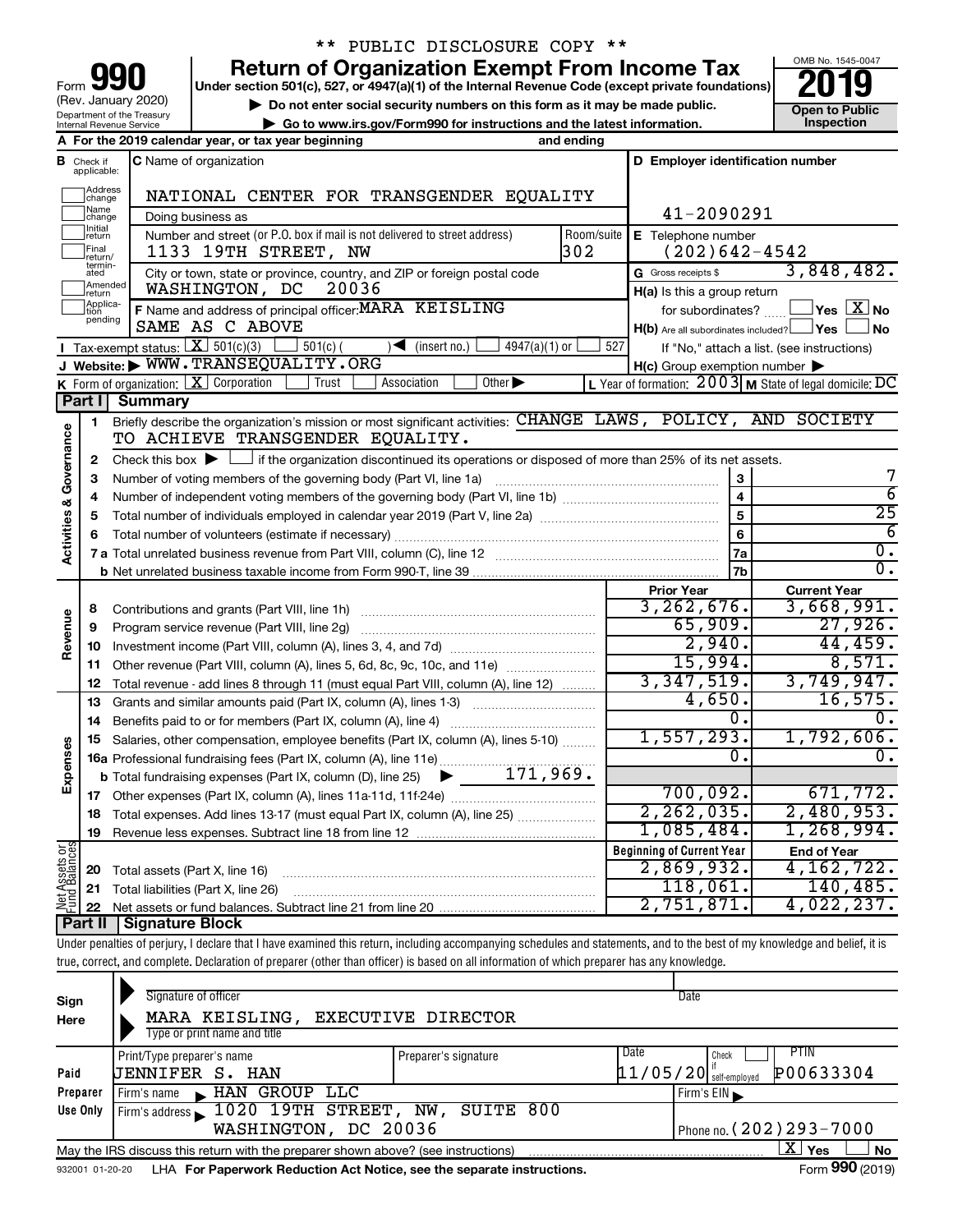|              | 41-2090291<br>NATIONAL CENTER FOR TRANSGENDER EQUALITY<br>Page 2<br>Form 990 (2019)                                                                                      |
|--------------|--------------------------------------------------------------------------------------------------------------------------------------------------------------------------|
|              | Part III   Statement of Program Service Accomplishments                                                                                                                  |
| 1            | $\boxed{\text{X}}$<br>Briefly describe the organization's mission:                                                                                                       |
|              | THE NATIONAL CENTER FOR TRANSGENDER EQUALITY ADVOCATES TO CHANGE                                                                                                         |
|              | POLICIES AND SOCIETY TO INCREASE UNDERSTANDING AND ACCEPTANCE OF                                                                                                         |
|              | TRANSGENDER PEOPLE. IN THE NATION'S CAPITAL AND THROUGHOUT THE                                                                                                           |
|              | COUNTRY, NCTE WORKS TO REPLACE DISRESPECT, (CONTINUED IN SCHEDULE O)                                                                                                     |
| $\mathbf{2}$ | Did the organization undertake any significant program services during the year which were not listed on the<br>$\overline{\ }$ Yes $\overline{\rm X}$ No                |
|              | prior Form 990 or 990-EZ?<br>If "Yes," describe these new services on Schedule O.                                                                                        |
| 3            | $\sqrt{}$ Yes $\sqrt{\rm X}$ No<br>Did the organization cease conducting, or make significant changes in how it conducts, any program services?                          |
|              | If "Yes," describe these changes on Schedule O.                                                                                                                          |
| 4            | Describe the organization's program service accomplishments for each of its three largest program services, as measured by expenses.                                     |
|              | Section 501(c)(3) and 501(c)(4) organizations are required to report the amount of grants and allocations to others, the total expenses, and                             |
|              | revenue, if any, for each program service reported.<br>27,926.                                                                                                           |
| 4a           | $1,950.$ (Revenue \$)<br>$1,199,232$ $\cdot$ including grants of \$<br>) (Expenses \$<br>(Code:<br>GENERAL PROGRAM, OUTREACH, AND POLICY: NCTE'S POLICY AND PROGRAMMATIC |
|              | WORK IMPROVES THE LIVES OF TRANSGENDER PEOPLE AND THEIR FAMILIES BY                                                                                                      |
|              | WORKING TO INCREASE PUBLIC UNDERSTANDING AND ACCEPTANCE OF TRANS PEOPLE                                                                                                  |
|              | AND BY ENCOURAGING THE ADOPTION AND IMPLEMENTATION OF TRANS-INCLUSIVE                                                                                                    |
|              | POLICIES AND PRACTICES AT EVERY LEVEL OF GOVERNMENT.                                                                                                                     |
|              |                                                                                                                                                                          |
|              |                                                                                                                                                                          |
|              |                                                                                                                                                                          |
|              |                                                                                                                                                                          |
|              |                                                                                                                                                                          |
|              |                                                                                                                                                                          |
| 4b           | $295,928$ $\cdot$ including grants of \$<br>(Expenses \$<br>) (Revenue \$<br>(Code:                                                                                      |
|              | PUBLIC EDUCATION/FAMILIARIZATION AND FAMILY: NCTE EMPOWERS TRANS PEOPLE                                                                                                  |
|              | AND THEIR FAMILIES TO SHARE THEIR STORIES TO THE MEDIA, POLICY-MAKERS,                                                                                                   |
|              | AND THEIR COMMUNITY. THIS WORK IS ESSENTIAL TO BUILD UNDERSTANDING OF                                                                                                    |
|              | THE DISCRIMINATION THAT TRANS PEOPLE AND THEIR FAMILIES FACE. WITH THIS                                                                                                  |
|              | WORK, NCTE HOPES TO EDUCATE THE AMERICAN PUBLIC, CHANGING THEIR HEARTS<br>AND MINDS.                                                                                     |
|              |                                                                                                                                                                          |
|              |                                                                                                                                                                          |
|              |                                                                                                                                                                          |
|              |                                                                                                                                                                          |
|              |                                                                                                                                                                          |
|              |                                                                                                                                                                          |
| 4с           | 84,345.<br>including grants of \$<br>(Expenses \$<br>(Code:<br>) (Revenue \$                                                                                             |
|              | STATE AGENCY PROJECT: NCTE WORKS TO CHANGE ADMINISTRATIVE POLICIES                                                                                                       |
|              | REGARDING IDENTIY DOCUMENTS, FAIR TREATMENT, AND HEALTH CARE AT THE<br>THESE CHANGES REDUCE DISCRIMINATION BY STATE GOVERNMENTS,<br>STATE LEVEL.                         |
|              | AND INCREASE ACCESS TO ACCURATE DRIVER'S LICENSE, BIRTH CERTIFICATE                                                                                                      |
|              | RECORDS, AND GENDER-TRANSITION RELATED HEALTH CARE.                                                                                                                      |
|              |                                                                                                                                                                          |
|              |                                                                                                                                                                          |
|              |                                                                                                                                                                          |
|              |                                                                                                                                                                          |
|              |                                                                                                                                                                          |
|              |                                                                                                                                                                          |
|              |                                                                                                                                                                          |
| 4d           | Other program services (Describe on Schedule O.)<br>14, $625.$ ) (Revenue \$                                                                                             |
|              | $109,569$ . including grants of \$<br>(Expenses \$<br>1,689,074.                                                                                                         |
| 4е           | Total program service expenses ><br>Form 990 (2019)                                                                                                                      |
|              | 932002 01-20-20                                                                                                                                                          |
|              | 2                                                                                                                                                                        |
|              | 11271106 140308 NCTE<br>2019.04030 NATIONAL CENTER FOR TRANSGE NCTE                                                                                                      |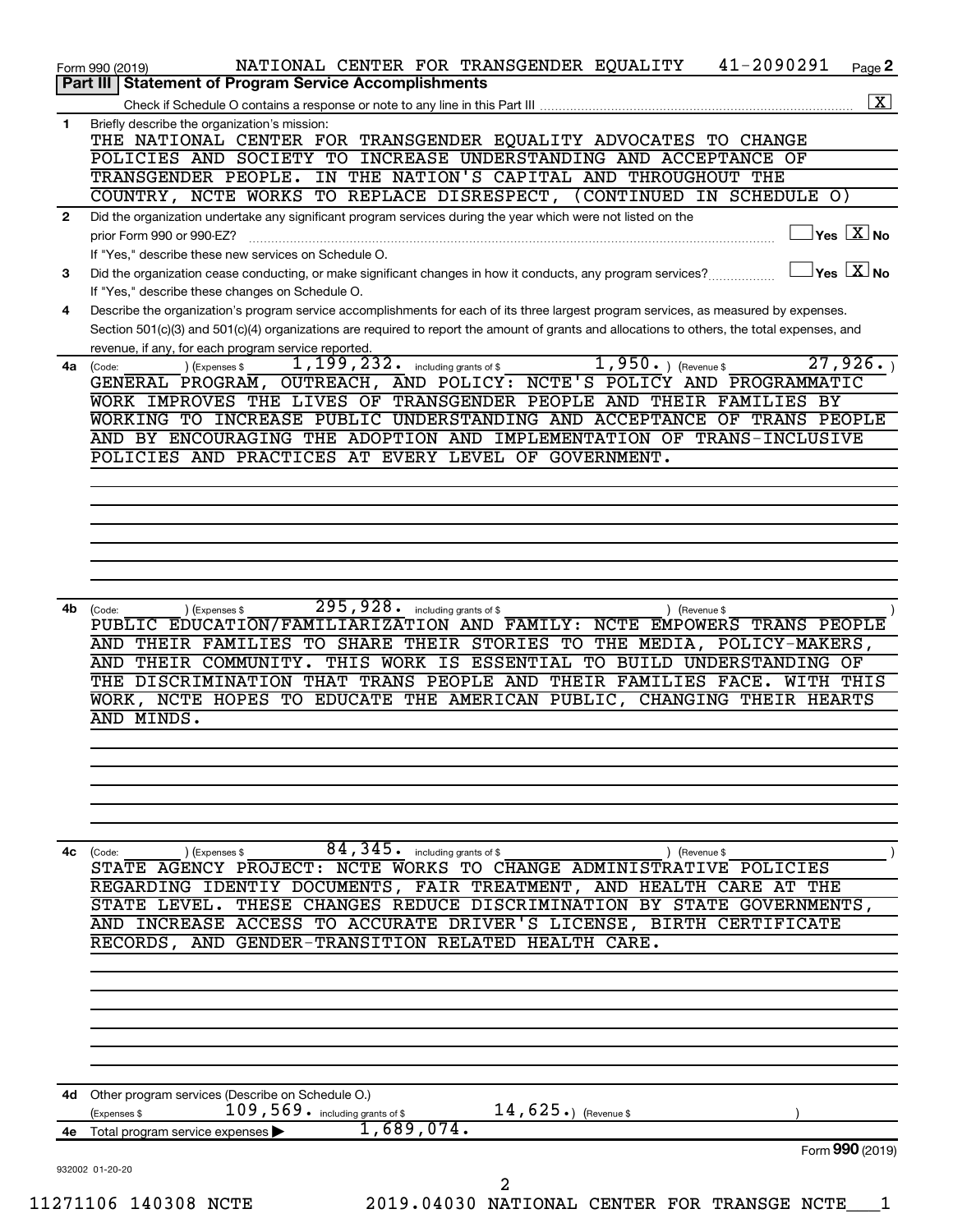| Form 990 (2019) |  | NATIONAL CENTER FOR TRANSGENDER EQUALITY | $-2090291$ | Page 3 |
|-----------------|--|------------------------------------------|------------|--------|
|                 |  |                                          |            |        |

|     | Part IV   Checklist of Required Schedules                                                                                                                                                     |                 |                         |                         |
|-----|-----------------------------------------------------------------------------------------------------------------------------------------------------------------------------------------------|-----------------|-------------------------|-------------------------|
|     |                                                                                                                                                                                               |                 | Yes                     | No                      |
| 1.  | Is the organization described in section 501(c)(3) or $4947(a)(1)$ (other than a private foundation)?                                                                                         |                 |                         |                         |
|     | If "Yes," complete Schedule A                                                                                                                                                                 | 1.              | х                       |                         |
| 2   | Is the organization required to complete Schedule B, Schedule of Contributors? [11] the organization required to complete Schedule B, Schedule of Contributors?                               | $\overline{2}$  | $\overline{\text{x}}$   |                         |
| 3   | Did the organization engage in direct or indirect political campaign activities on behalf of or in opposition to candidates for                                                               |                 |                         |                         |
|     |                                                                                                                                                                                               | 3               |                         | x                       |
| 4   | Section 501(c)(3) organizations. Did the organization engage in lobbying activities, or have a section 501(h) election in effect                                                              |                 |                         |                         |
|     |                                                                                                                                                                                               | 4               | х                       |                         |
| 5   | Is the organization a section 501(c)(4), 501(c)(5), or 501(c)(6) organization that receives membership dues, assessments, or                                                                  |                 |                         |                         |
|     |                                                                                                                                                                                               | 5               |                         | X                       |
| 6   | Did the organization maintain any donor advised funds or any similar funds or accounts for which donors have the right to                                                                     |                 |                         |                         |
|     | provide advice on the distribution or investment of amounts in such funds or accounts? If "Yes," complete Schedule D, Part I                                                                  | 6               |                         | x                       |
| 7   | Did the organization receive or hold a conservation easement, including easements to preserve open space,                                                                                     |                 |                         |                         |
|     | the environment, historic land areas, or historic structures? If "Yes," complete Schedule D, Part II                                                                                          | $\overline{7}$  |                         | х                       |
| 8   | Did the organization maintain collections of works of art, historical treasures, or other similar assets? If "Yes," complete                                                                  |                 |                         |                         |
|     | Schedule D, Part III <b>Process Construction Construction Construction</b> Construction Construction Construction Const                                                                       | 8               |                         | x                       |
| 9   | Did the organization report an amount in Part X, line 21, for escrow or custodial account liability, serve as a custodian for                                                                 |                 |                         |                         |
|     | amounts not listed in Part X; or provide credit counseling, debt management, credit repair, or debt negotiation services?                                                                     |                 |                         |                         |
|     |                                                                                                                                                                                               | 9               |                         | x                       |
| 10  | Did the organization, directly or through a related organization, hold assets in donor-restricted endowments                                                                                  |                 |                         |                         |
|     |                                                                                                                                                                                               | 10              |                         | x                       |
| 11  | If the organization's answer to any of the following questions is "Yes," then complete Schedule D, Parts VI, VII, VIII, IX, or X                                                              |                 |                         |                         |
|     | as applicable.                                                                                                                                                                                |                 |                         |                         |
| а   | Did the organization report an amount for land, buildings, and equipment in Part X, line 10? If "Yes," complete Schedule D,                                                                   |                 |                         |                         |
|     | Part VI                                                                                                                                                                                       | 11a             | х                       |                         |
| b   | Did the organization report an amount for investments - other securities in Part X, line 12, that is 5% or more of its total                                                                  |                 |                         |                         |
|     |                                                                                                                                                                                               | 11b             |                         | x                       |
| с   | Did the organization report an amount for investments - program related in Part X, line 13, that is 5% or more of its total                                                                   |                 |                         |                         |
|     |                                                                                                                                                                                               |                 |                         | x                       |
| d   | Did the organization report an amount for other assets in Part X, line 15, that is 5% or more of its total assets reported in                                                                 |                 |                         |                         |
|     |                                                                                                                                                                                               | 11d             |                         | x                       |
|     | Did the organization report an amount for other liabilities in Part X, line 25? If "Yes," complete Schedule D, Part X manu-                                                                   | 11e             | $\overline{\textbf{x}}$ |                         |
| f   | Did the organization's separate or consolidated financial statements for the tax year include a footnote that addresses                                                                       |                 |                         |                         |
|     | the organization's liability for uncertain tax positions under FIN 48 (ASC 740)? If "Yes," complete Schedule D, Part X                                                                        | 11f             | х                       |                         |
|     | 12a Did the organization obtain separate, independent audited financial statements for the tax year? If "Yes," complete                                                                       |                 |                         |                         |
|     |                                                                                                                                                                                               | 12a             |                         | x                       |
|     | Was the organization included in consolidated, independent audited financial statements for the tax year?                                                                                     |                 |                         |                         |
|     | If "Yes," and if the organization answered "No" to line 12a, then completing Schedule D, Parts XI and XII is optional                                                                         | 12b             | X                       |                         |
| 13  | Is the organization a school described in section 170(b)(1)(A)(ii)? If "Yes," complete Schedule E manufaction and school described in section 170(b)(1)(A)(ii)? If "Yes," complete Schedule E | 13              |                         | X                       |
| 14a | Did the organization maintain an office, employees, or agents outside of the United States?                                                                                                   | 14a             |                         | $\overline{\mathtt{x}}$ |
| b   | Did the organization have aggregate revenues or expenses of more than \$10,000 from grantmaking, fundraising, business,                                                                       |                 |                         |                         |
|     | investment, and program service activities outside the United States, or aggregate foreign investments valued at \$100,000                                                                    |                 |                         |                         |
|     |                                                                                                                                                                                               | 14b             |                         | x                       |
| 15  | Did the organization report on Part IX, column (A), line 3, more than \$5,000 of grants or other assistance to or for any                                                                     |                 |                         |                         |
|     | foreign organization? If "Yes," complete Schedule F, Parts II and IV                                                                                                                          | 15              |                         | x                       |
| 16  | Did the organization report on Part IX, column (A), line 3, more than \$5,000 of aggregate grants or other assistance to                                                                      |                 |                         |                         |
|     |                                                                                                                                                                                               | 16              |                         | x                       |
| 17  | Did the organization report a total of more than \$15,000 of expenses for professional fundraising services on Part IX,                                                                       |                 |                         |                         |
|     |                                                                                                                                                                                               | 17              |                         | x                       |
| 18  | Did the organization report more than \$15,000 total of fundraising event gross income and contributions on Part VIII, lines                                                                  |                 |                         |                         |
|     |                                                                                                                                                                                               | 18              | х                       |                         |
| 19  | Did the organization report more than \$15,000 of gross income from gaming activities on Part VIII, line 9a? If "Yes,"                                                                        |                 |                         |                         |
|     |                                                                                                                                                                                               | 19              |                         | x                       |
|     |                                                                                                                                                                                               | 20a             |                         | $\overline{\mathtt{x}}$ |
|     |                                                                                                                                                                                               | 20 <sub>b</sub> |                         |                         |
| 21  | Did the organization report more than \$5,000 of grants or other assistance to any domestic organization or                                                                                   |                 |                         |                         |
|     |                                                                                                                                                                                               | 21              | х                       |                         |
|     | 932003 01-20-20                                                                                                                                                                               |                 |                         | Form 990 (2019)         |
|     | 3                                                                                                                                                                                             |                 |                         |                         |

11271106 140308 NCTE 2019.04030 NATIONAL CENTER FOR TRANSGE NCTE\_\_\_1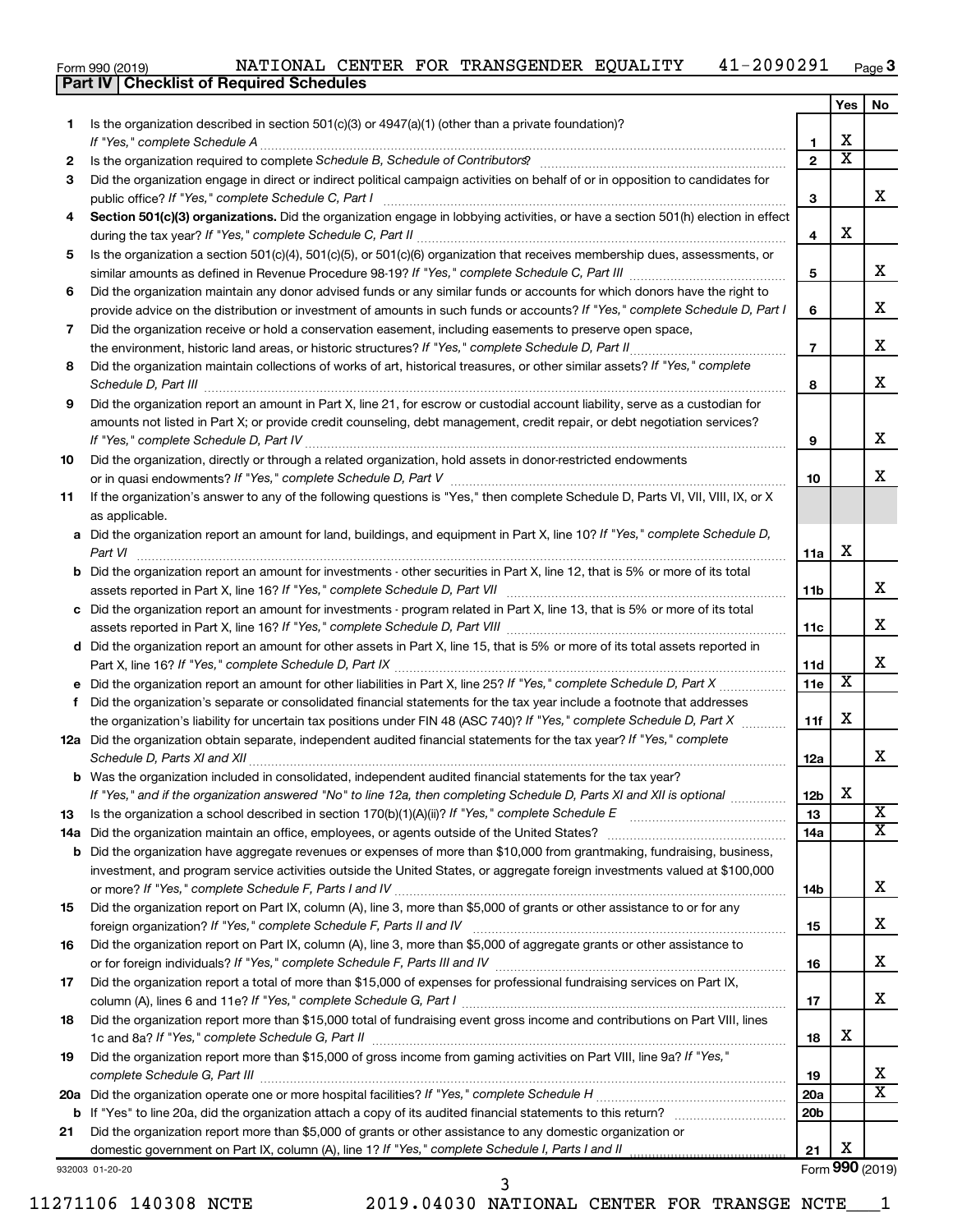Form 990 (2019) Page NATIONAL CENTER FOR TRANSGENDER EQUALITY 41-2090291 41-2090291 Page 4

*(continued)* **Part IV Checklist of Required Schedules**

|                                                                                                               |                                                                                                                                                                                                                                                                                                                                                                                                                                                                                                                                                                                                                                                                                                                                                                                                                                                                                                                                                                                                                                                                                                                                                                                                                                                                                                                                                                                                                                                                                                                                                                                                                                                                                                                                                                                                                                                                                                                                                                                                                                                                                                                                                                                                                                                                                                                                                                                                                                                                                                                                                                                                                                                                                                                                                                                                                                                                                                                                                                                                                                                                                                                                                                                                                                                                                                                                                                                                                                                                                                                                                                                                                                                                                                                           | Yes                                                                                                                                                                                                                                                                   | No                                       |
|---------------------------------------------------------------------------------------------------------------|---------------------------------------------------------------------------------------------------------------------------------------------------------------------------------------------------------------------------------------------------------------------------------------------------------------------------------------------------------------------------------------------------------------------------------------------------------------------------------------------------------------------------------------------------------------------------------------------------------------------------------------------------------------------------------------------------------------------------------------------------------------------------------------------------------------------------------------------------------------------------------------------------------------------------------------------------------------------------------------------------------------------------------------------------------------------------------------------------------------------------------------------------------------------------------------------------------------------------------------------------------------------------------------------------------------------------------------------------------------------------------------------------------------------------------------------------------------------------------------------------------------------------------------------------------------------------------------------------------------------------------------------------------------------------------------------------------------------------------------------------------------------------------------------------------------------------------------------------------------------------------------------------------------------------------------------------------------------------------------------------------------------------------------------------------------------------------------------------------------------------------------------------------------------------------------------------------------------------------------------------------------------------------------------------------------------------------------------------------------------------------------------------------------------------------------------------------------------------------------------------------------------------------------------------------------------------------------------------------------------------------------------------------------------------------------------------------------------------------------------------------------------------------------------------------------------------------------------------------------------------------------------------------------------------------------------------------------------------------------------------------------------------------------------------------------------------------------------------------------------------------------------------------------------------------------------------------------------------------------------------------------------------------------------------------------------------------------------------------------------------------------------------------------------------------------------------------------------------------------------------------------------------------------------------------------------------------------------------------------------------------------------------------------------------------------------------------------------------|-----------------------------------------------------------------------------------------------------------------------------------------------------------------------------------------------------------------------------------------------------------------------|------------------------------------------|
| Did the organization report more than \$5,000 of grants or other assistance to or for domestic individuals on | 22                                                                                                                                                                                                                                                                                                                                                                                                                                                                                                                                                                                                                                                                                                                                                                                                                                                                                                                                                                                                                                                                                                                                                                                                                                                                                                                                                                                                                                                                                                                                                                                                                                                                                                                                                                                                                                                                                                                                                                                                                                                                                                                                                                                                                                                                                                                                                                                                                                                                                                                                                                                                                                                                                                                                                                                                                                                                                                                                                                                                                                                                                                                                                                                                                                                                                                                                                                                                                                                                                                                                                                                                                                                                                                                        |                                                                                                                                                                                                                                                                       | X                                        |
|                                                                                                               |                                                                                                                                                                                                                                                                                                                                                                                                                                                                                                                                                                                                                                                                                                                                                                                                                                                                                                                                                                                                                                                                                                                                                                                                                                                                                                                                                                                                                                                                                                                                                                                                                                                                                                                                                                                                                                                                                                                                                                                                                                                                                                                                                                                                                                                                                                                                                                                                                                                                                                                                                                                                                                                                                                                                                                                                                                                                                                                                                                                                                                                                                                                                                                                                                                                                                                                                                                                                                                                                                                                                                                                                                                                                                                                           |                                                                                                                                                                                                                                                                       |                                          |
|                                                                                                               | 23                                                                                                                                                                                                                                                                                                                                                                                                                                                                                                                                                                                                                                                                                                                                                                                                                                                                                                                                                                                                                                                                                                                                                                                                                                                                                                                                                                                                                                                                                                                                                                                                                                                                                                                                                                                                                                                                                                                                                                                                                                                                                                                                                                                                                                                                                                                                                                                                                                                                                                                                                                                                                                                                                                                                                                                                                                                                                                                                                                                                                                                                                                                                                                                                                                                                                                                                                                                                                                                                                                                                                                                                                                                                                                                        | X                                                                                                                                                                                                                                                                     |                                          |
|                                                                                                               |                                                                                                                                                                                                                                                                                                                                                                                                                                                                                                                                                                                                                                                                                                                                                                                                                                                                                                                                                                                                                                                                                                                                                                                                                                                                                                                                                                                                                                                                                                                                                                                                                                                                                                                                                                                                                                                                                                                                                                                                                                                                                                                                                                                                                                                                                                                                                                                                                                                                                                                                                                                                                                                                                                                                                                                                                                                                                                                                                                                                                                                                                                                                                                                                                                                                                                                                                                                                                                                                                                                                                                                                                                                                                                                           |                                                                                                                                                                                                                                                                       |                                          |
|                                                                                                               |                                                                                                                                                                                                                                                                                                                                                                                                                                                                                                                                                                                                                                                                                                                                                                                                                                                                                                                                                                                                                                                                                                                                                                                                                                                                                                                                                                                                                                                                                                                                                                                                                                                                                                                                                                                                                                                                                                                                                                                                                                                                                                                                                                                                                                                                                                                                                                                                                                                                                                                                                                                                                                                                                                                                                                                                                                                                                                                                                                                                                                                                                                                                                                                                                                                                                                                                                                                                                                                                                                                                                                                                                                                                                                                           |                                                                                                                                                                                                                                                                       | х                                        |
|                                                                                                               | 24b                                                                                                                                                                                                                                                                                                                                                                                                                                                                                                                                                                                                                                                                                                                                                                                                                                                                                                                                                                                                                                                                                                                                                                                                                                                                                                                                                                                                                                                                                                                                                                                                                                                                                                                                                                                                                                                                                                                                                                                                                                                                                                                                                                                                                                                                                                                                                                                                                                                                                                                                                                                                                                                                                                                                                                                                                                                                                                                                                                                                                                                                                                                                                                                                                                                                                                                                                                                                                                                                                                                                                                                                                                                                                                                       |                                                                                                                                                                                                                                                                       |                                          |
|                                                                                                               |                                                                                                                                                                                                                                                                                                                                                                                                                                                                                                                                                                                                                                                                                                                                                                                                                                                                                                                                                                                                                                                                                                                                                                                                                                                                                                                                                                                                                                                                                                                                                                                                                                                                                                                                                                                                                                                                                                                                                                                                                                                                                                                                                                                                                                                                                                                                                                                                                                                                                                                                                                                                                                                                                                                                                                                                                                                                                                                                                                                                                                                                                                                                                                                                                                                                                                                                                                                                                                                                                                                                                                                                                                                                                                                           |                                                                                                                                                                                                                                                                       |                                          |
|                                                                                                               |                                                                                                                                                                                                                                                                                                                                                                                                                                                                                                                                                                                                                                                                                                                                                                                                                                                                                                                                                                                                                                                                                                                                                                                                                                                                                                                                                                                                                                                                                                                                                                                                                                                                                                                                                                                                                                                                                                                                                                                                                                                                                                                                                                                                                                                                                                                                                                                                                                                                                                                                                                                                                                                                                                                                                                                                                                                                                                                                                                                                                                                                                                                                                                                                                                                                                                                                                                                                                                                                                                                                                                                                                                                                                                                           |                                                                                                                                                                                                                                                                       |                                          |
|                                                                                                               |                                                                                                                                                                                                                                                                                                                                                                                                                                                                                                                                                                                                                                                                                                                                                                                                                                                                                                                                                                                                                                                                                                                                                                                                                                                                                                                                                                                                                                                                                                                                                                                                                                                                                                                                                                                                                                                                                                                                                                                                                                                                                                                                                                                                                                                                                                                                                                                                                                                                                                                                                                                                                                                                                                                                                                                                                                                                                                                                                                                                                                                                                                                                                                                                                                                                                                                                                                                                                                                                                                                                                                                                                                                                                                                           |                                                                                                                                                                                                                                                                       |                                          |
|                                                                                                               |                                                                                                                                                                                                                                                                                                                                                                                                                                                                                                                                                                                                                                                                                                                                                                                                                                                                                                                                                                                                                                                                                                                                                                                                                                                                                                                                                                                                                                                                                                                                                                                                                                                                                                                                                                                                                                                                                                                                                                                                                                                                                                                                                                                                                                                                                                                                                                                                                                                                                                                                                                                                                                                                                                                                                                                                                                                                                                                                                                                                                                                                                                                                                                                                                                                                                                                                                                                                                                                                                                                                                                                                                                                                                                                           |                                                                                                                                                                                                                                                                       | х                                        |
|                                                                                                               | 25b                                                                                                                                                                                                                                                                                                                                                                                                                                                                                                                                                                                                                                                                                                                                                                                                                                                                                                                                                                                                                                                                                                                                                                                                                                                                                                                                                                                                                                                                                                                                                                                                                                                                                                                                                                                                                                                                                                                                                                                                                                                                                                                                                                                                                                                                                                                                                                                                                                                                                                                                                                                                                                                                                                                                                                                                                                                                                                                                                                                                                                                                                                                                                                                                                                                                                                                                                                                                                                                                                                                                                                                                                                                                                                                       |                                                                                                                                                                                                                                                                       | X                                        |
|                                                                                                               |                                                                                                                                                                                                                                                                                                                                                                                                                                                                                                                                                                                                                                                                                                                                                                                                                                                                                                                                                                                                                                                                                                                                                                                                                                                                                                                                                                                                                                                                                                                                                                                                                                                                                                                                                                                                                                                                                                                                                                                                                                                                                                                                                                                                                                                                                                                                                                                                                                                                                                                                                                                                                                                                                                                                                                                                                                                                                                                                                                                                                                                                                                                                                                                                                                                                                                                                                                                                                                                                                                                                                                                                                                                                                                                           |                                                                                                                                                                                                                                                                       |                                          |
|                                                                                                               |                                                                                                                                                                                                                                                                                                                                                                                                                                                                                                                                                                                                                                                                                                                                                                                                                                                                                                                                                                                                                                                                                                                                                                                                                                                                                                                                                                                                                                                                                                                                                                                                                                                                                                                                                                                                                                                                                                                                                                                                                                                                                                                                                                                                                                                                                                                                                                                                                                                                                                                                                                                                                                                                                                                                                                                                                                                                                                                                                                                                                                                                                                                                                                                                                                                                                                                                                                                                                                                                                                                                                                                                                                                                                                                           |                                                                                                                                                                                                                                                                       |                                          |
|                                                                                                               | 26                                                                                                                                                                                                                                                                                                                                                                                                                                                                                                                                                                                                                                                                                                                                                                                                                                                                                                                                                                                                                                                                                                                                                                                                                                                                                                                                                                                                                                                                                                                                                                                                                                                                                                                                                                                                                                                                                                                                                                                                                                                                                                                                                                                                                                                                                                                                                                                                                                                                                                                                                                                                                                                                                                                                                                                                                                                                                                                                                                                                                                                                                                                                                                                                                                                                                                                                                                                                                                                                                                                                                                                                                                                                                                                        |                                                                                                                                                                                                                                                                       | X                                        |
|                                                                                                               |                                                                                                                                                                                                                                                                                                                                                                                                                                                                                                                                                                                                                                                                                                                                                                                                                                                                                                                                                                                                                                                                                                                                                                                                                                                                                                                                                                                                                                                                                                                                                                                                                                                                                                                                                                                                                                                                                                                                                                                                                                                                                                                                                                                                                                                                                                                                                                                                                                                                                                                                                                                                                                                                                                                                                                                                                                                                                                                                                                                                                                                                                                                                                                                                                                                                                                                                                                                                                                                                                                                                                                                                                                                                                                                           |                                                                                                                                                                                                                                                                       |                                          |
|                                                                                                               |                                                                                                                                                                                                                                                                                                                                                                                                                                                                                                                                                                                                                                                                                                                                                                                                                                                                                                                                                                                                                                                                                                                                                                                                                                                                                                                                                                                                                                                                                                                                                                                                                                                                                                                                                                                                                                                                                                                                                                                                                                                                                                                                                                                                                                                                                                                                                                                                                                                                                                                                                                                                                                                                                                                                                                                                                                                                                                                                                                                                                                                                                                                                                                                                                                                                                                                                                                                                                                                                                                                                                                                                                                                                                                                           |                                                                                                                                                                                                                                                                       |                                          |
|                                                                                                               | 27                                                                                                                                                                                                                                                                                                                                                                                                                                                                                                                                                                                                                                                                                                                                                                                                                                                                                                                                                                                                                                                                                                                                                                                                                                                                                                                                                                                                                                                                                                                                                                                                                                                                                                                                                                                                                                                                                                                                                                                                                                                                                                                                                                                                                                                                                                                                                                                                                                                                                                                                                                                                                                                                                                                                                                                                                                                                                                                                                                                                                                                                                                                                                                                                                                                                                                                                                                                                                                                                                                                                                                                                                                                                                                                        |                                                                                                                                                                                                                                                                       | x                                        |
|                                                                                                               |                                                                                                                                                                                                                                                                                                                                                                                                                                                                                                                                                                                                                                                                                                                                                                                                                                                                                                                                                                                                                                                                                                                                                                                                                                                                                                                                                                                                                                                                                                                                                                                                                                                                                                                                                                                                                                                                                                                                                                                                                                                                                                                                                                                                                                                                                                                                                                                                                                                                                                                                                                                                                                                                                                                                                                                                                                                                                                                                                                                                                                                                                                                                                                                                                                                                                                                                                                                                                                                                                                                                                                                                                                                                                                                           |                                                                                                                                                                                                                                                                       |                                          |
|                                                                                                               |                                                                                                                                                                                                                                                                                                                                                                                                                                                                                                                                                                                                                                                                                                                                                                                                                                                                                                                                                                                                                                                                                                                                                                                                                                                                                                                                                                                                                                                                                                                                                                                                                                                                                                                                                                                                                                                                                                                                                                                                                                                                                                                                                                                                                                                                                                                                                                                                                                                                                                                                                                                                                                                                                                                                                                                                                                                                                                                                                                                                                                                                                                                                                                                                                                                                                                                                                                                                                                                                                                                                                                                                                                                                                                                           |                                                                                                                                                                                                                                                                       |                                          |
|                                                                                                               | 28a                                                                                                                                                                                                                                                                                                                                                                                                                                                                                                                                                                                                                                                                                                                                                                                                                                                                                                                                                                                                                                                                                                                                                                                                                                                                                                                                                                                                                                                                                                                                                                                                                                                                                                                                                                                                                                                                                                                                                                                                                                                                                                                                                                                                                                                                                                                                                                                                                                                                                                                                                                                                                                                                                                                                                                                                                                                                                                                                                                                                                                                                                                                                                                                                                                                                                                                                                                                                                                                                                                                                                                                                                                                                                                                       |                                                                                                                                                                                                                                                                       | X                                        |
|                                                                                                               | 28b                                                                                                                                                                                                                                                                                                                                                                                                                                                                                                                                                                                                                                                                                                                                                                                                                                                                                                                                                                                                                                                                                                                                                                                                                                                                                                                                                                                                                                                                                                                                                                                                                                                                                                                                                                                                                                                                                                                                                                                                                                                                                                                                                                                                                                                                                                                                                                                                                                                                                                                                                                                                                                                                                                                                                                                                                                                                                                                                                                                                                                                                                                                                                                                                                                                                                                                                                                                                                                                                                                                                                                                                                                                                                                                       |                                                                                                                                                                                                                                                                       | $\overline{\texttt{x}}$                  |
|                                                                                                               |                                                                                                                                                                                                                                                                                                                                                                                                                                                                                                                                                                                                                                                                                                                                                                                                                                                                                                                                                                                                                                                                                                                                                                                                                                                                                                                                                                                                                                                                                                                                                                                                                                                                                                                                                                                                                                                                                                                                                                                                                                                                                                                                                                                                                                                                                                                                                                                                                                                                                                                                                                                                                                                                                                                                                                                                                                                                                                                                                                                                                                                                                                                                                                                                                                                                                                                                                                                                                                                                                                                                                                                                                                                                                                                           |                                                                                                                                                                                                                                                                       | X                                        |
|                                                                                                               |                                                                                                                                                                                                                                                                                                                                                                                                                                                                                                                                                                                                                                                                                                                                                                                                                                                                                                                                                                                                                                                                                                                                                                                                                                                                                                                                                                                                                                                                                                                                                                                                                                                                                                                                                                                                                                                                                                                                                                                                                                                                                                                                                                                                                                                                                                                                                                                                                                                                                                                                                                                                                                                                                                                                                                                                                                                                                                                                                                                                                                                                                                                                                                                                                                                                                                                                                                                                                                                                                                                                                                                                                                                                                                                           |                                                                                                                                                                                                                                                                       |                                          |
|                                                                                                               |                                                                                                                                                                                                                                                                                                                                                                                                                                                                                                                                                                                                                                                                                                                                                                                                                                                                                                                                                                                                                                                                                                                                                                                                                                                                                                                                                                                                                                                                                                                                                                                                                                                                                                                                                                                                                                                                                                                                                                                                                                                                                                                                                                                                                                                                                                                                                                                                                                                                                                                                                                                                                                                                                                                                                                                                                                                                                                                                                                                                                                                                                                                                                                                                                                                                                                                                                                                                                                                                                                                                                                                                                                                                                                                           |                                                                                                                                                                                                                                                                       | X                                        |
|                                                                                                               |                                                                                                                                                                                                                                                                                                                                                                                                                                                                                                                                                                                                                                                                                                                                                                                                                                                                                                                                                                                                                                                                                                                                                                                                                                                                                                                                                                                                                                                                                                                                                                                                                                                                                                                                                                                                                                                                                                                                                                                                                                                                                                                                                                                                                                                                                                                                                                                                                                                                                                                                                                                                                                                                                                                                                                                                                                                                                                                                                                                                                                                                                                                                                                                                                                                                                                                                                                                                                                                                                                                                                                                                                                                                                                                           |                                                                                                                                                                                                                                                                       | $\overline{\texttt{x}}$                  |
|                                                                                                               |                                                                                                                                                                                                                                                                                                                                                                                                                                                                                                                                                                                                                                                                                                                                                                                                                                                                                                                                                                                                                                                                                                                                                                                                                                                                                                                                                                                                                                                                                                                                                                                                                                                                                                                                                                                                                                                                                                                                                                                                                                                                                                                                                                                                                                                                                                                                                                                                                                                                                                                                                                                                                                                                                                                                                                                                                                                                                                                                                                                                                                                                                                                                                                                                                                                                                                                                                                                                                                                                                                                                                                                                                                                                                                                           |                                                                                                                                                                                                                                                                       | X                                        |
|                                                                                                               |                                                                                                                                                                                                                                                                                                                                                                                                                                                                                                                                                                                                                                                                                                                                                                                                                                                                                                                                                                                                                                                                                                                                                                                                                                                                                                                                                                                                                                                                                                                                                                                                                                                                                                                                                                                                                                                                                                                                                                                                                                                                                                                                                                                                                                                                                                                                                                                                                                                                                                                                                                                                                                                                                                                                                                                                                                                                                                                                                                                                                                                                                                                                                                                                                                                                                                                                                                                                                                                                                                                                                                                                                                                                                                                           |                                                                                                                                                                                                                                                                       |                                          |
|                                                                                                               | 33                                                                                                                                                                                                                                                                                                                                                                                                                                                                                                                                                                                                                                                                                                                                                                                                                                                                                                                                                                                                                                                                                                                                                                                                                                                                                                                                                                                                                                                                                                                                                                                                                                                                                                                                                                                                                                                                                                                                                                                                                                                                                                                                                                                                                                                                                                                                                                                                                                                                                                                                                                                                                                                                                                                                                                                                                                                                                                                                                                                                                                                                                                                                                                                                                                                                                                                                                                                                                                                                                                                                                                                                                                                                                                                        |                                                                                                                                                                                                                                                                       | x                                        |
|                                                                                                               |                                                                                                                                                                                                                                                                                                                                                                                                                                                                                                                                                                                                                                                                                                                                                                                                                                                                                                                                                                                                                                                                                                                                                                                                                                                                                                                                                                                                                                                                                                                                                                                                                                                                                                                                                                                                                                                                                                                                                                                                                                                                                                                                                                                                                                                                                                                                                                                                                                                                                                                                                                                                                                                                                                                                                                                                                                                                                                                                                                                                                                                                                                                                                                                                                                                                                                                                                                                                                                                                                                                                                                                                                                                                                                                           |                                                                                                                                                                                                                                                                       |                                          |
|                                                                                                               |                                                                                                                                                                                                                                                                                                                                                                                                                                                                                                                                                                                                                                                                                                                                                                                                                                                                                                                                                                                                                                                                                                                                                                                                                                                                                                                                                                                                                                                                                                                                                                                                                                                                                                                                                                                                                                                                                                                                                                                                                                                                                                                                                                                                                                                                                                                                                                                                                                                                                                                                                                                                                                                                                                                                                                                                                                                                                                                                                                                                                                                                                                                                                                                                                                                                                                                                                                                                                                                                                                                                                                                                                                                                                                                           |                                                                                                                                                                                                                                                                       |                                          |
|                                                                                                               |                                                                                                                                                                                                                                                                                                                                                                                                                                                                                                                                                                                                                                                                                                                                                                                                                                                                                                                                                                                                                                                                                                                                                                                                                                                                                                                                                                                                                                                                                                                                                                                                                                                                                                                                                                                                                                                                                                                                                                                                                                                                                                                                                                                                                                                                                                                                                                                                                                                                                                                                                                                                                                                                                                                                                                                                                                                                                                                                                                                                                                                                                                                                                                                                                                                                                                                                                                                                                                                                                                                                                                                                                                                                                                                           |                                                                                                                                                                                                                                                                       | x                                        |
|                                                                                                               |                                                                                                                                                                                                                                                                                                                                                                                                                                                                                                                                                                                                                                                                                                                                                                                                                                                                                                                                                                                                                                                                                                                                                                                                                                                                                                                                                                                                                                                                                                                                                                                                                                                                                                                                                                                                                                                                                                                                                                                                                                                                                                                                                                                                                                                                                                                                                                                                                                                                                                                                                                                                                                                                                                                                                                                                                                                                                                                                                                                                                                                                                                                                                                                                                                                                                                                                                                                                                                                                                                                                                                                                                                                                                                                           |                                                                                                                                                                                                                                                                       |                                          |
|                                                                                                               |                                                                                                                                                                                                                                                                                                                                                                                                                                                                                                                                                                                                                                                                                                                                                                                                                                                                                                                                                                                                                                                                                                                                                                                                                                                                                                                                                                                                                                                                                                                                                                                                                                                                                                                                                                                                                                                                                                                                                                                                                                                                                                                                                                                                                                                                                                                                                                                                                                                                                                                                                                                                                                                                                                                                                                                                                                                                                                                                                                                                                                                                                                                                                                                                                                                                                                                                                                                                                                                                                                                                                                                                                                                                                                                           |                                                                                                                                                                                                                                                                       |                                          |
|                                                                                                               | 36                                                                                                                                                                                                                                                                                                                                                                                                                                                                                                                                                                                                                                                                                                                                                                                                                                                                                                                                                                                                                                                                                                                                                                                                                                                                                                                                                                                                                                                                                                                                                                                                                                                                                                                                                                                                                                                                                                                                                                                                                                                                                                                                                                                                                                                                                                                                                                                                                                                                                                                                                                                                                                                                                                                                                                                                                                                                                                                                                                                                                                                                                                                                                                                                                                                                                                                                                                                                                                                                                                                                                                                                                                                                                                                        |                                                                                                                                                                                                                                                                       | x                                        |
|                                                                                                               |                                                                                                                                                                                                                                                                                                                                                                                                                                                                                                                                                                                                                                                                                                                                                                                                                                                                                                                                                                                                                                                                                                                                                                                                                                                                                                                                                                                                                                                                                                                                                                                                                                                                                                                                                                                                                                                                                                                                                                                                                                                                                                                                                                                                                                                                                                                                                                                                                                                                                                                                                                                                                                                                                                                                                                                                                                                                                                                                                                                                                                                                                                                                                                                                                                                                                                                                                                                                                                                                                                                                                                                                                                                                                                                           |                                                                                                                                                                                                                                                                       |                                          |
|                                                                                                               |                                                                                                                                                                                                                                                                                                                                                                                                                                                                                                                                                                                                                                                                                                                                                                                                                                                                                                                                                                                                                                                                                                                                                                                                                                                                                                                                                                                                                                                                                                                                                                                                                                                                                                                                                                                                                                                                                                                                                                                                                                                                                                                                                                                                                                                                                                                                                                                                                                                                                                                                                                                                                                                                                                                                                                                                                                                                                                                                                                                                                                                                                                                                                                                                                                                                                                                                                                                                                                                                                                                                                                                                                                                                                                                           |                                                                                                                                                                                                                                                                       | х                                        |
|                                                                                                               |                                                                                                                                                                                                                                                                                                                                                                                                                                                                                                                                                                                                                                                                                                                                                                                                                                                                                                                                                                                                                                                                                                                                                                                                                                                                                                                                                                                                                                                                                                                                                                                                                                                                                                                                                                                                                                                                                                                                                                                                                                                                                                                                                                                                                                                                                                                                                                                                                                                                                                                                                                                                                                                                                                                                                                                                                                                                                                                                                                                                                                                                                                                                                                                                                                                                                                                                                                                                                                                                                                                                                                                                                                                                                                                           |                                                                                                                                                                                                                                                                       |                                          |
| <b>Statements Regarding Other IRS Filings and Tax Compliance</b>                                              |                                                                                                                                                                                                                                                                                                                                                                                                                                                                                                                                                                                                                                                                                                                                                                                                                                                                                                                                                                                                                                                                                                                                                                                                                                                                                                                                                                                                                                                                                                                                                                                                                                                                                                                                                                                                                                                                                                                                                                                                                                                                                                                                                                                                                                                                                                                                                                                                                                                                                                                                                                                                                                                                                                                                                                                                                                                                                                                                                                                                                                                                                                                                                                                                                                                                                                                                                                                                                                                                                                                                                                                                                                                                                                                           |                                                                                                                                                                                                                                                                       |                                          |
|                                                                                                               |                                                                                                                                                                                                                                                                                                                                                                                                                                                                                                                                                                                                                                                                                                                                                                                                                                                                                                                                                                                                                                                                                                                                                                                                                                                                                                                                                                                                                                                                                                                                                                                                                                                                                                                                                                                                                                                                                                                                                                                                                                                                                                                                                                                                                                                                                                                                                                                                                                                                                                                                                                                                                                                                                                                                                                                                                                                                                                                                                                                                                                                                                                                                                                                                                                                                                                                                                                                                                                                                                                                                                                                                                                                                                                                           |                                                                                                                                                                                                                                                                       |                                          |
|                                                                                                               |                                                                                                                                                                                                                                                                                                                                                                                                                                                                                                                                                                                                                                                                                                                                                                                                                                                                                                                                                                                                                                                                                                                                                                                                                                                                                                                                                                                                                                                                                                                                                                                                                                                                                                                                                                                                                                                                                                                                                                                                                                                                                                                                                                                                                                                                                                                                                                                                                                                                                                                                                                                                                                                                                                                                                                                                                                                                                                                                                                                                                                                                                                                                                                                                                                                                                                                                                                                                                                                                                                                                                                                                                                                                                                                           |                                                                                                                                                                                                                                                                       | No                                       |
|                                                                                                               |                                                                                                                                                                                                                                                                                                                                                                                                                                                                                                                                                                                                                                                                                                                                                                                                                                                                                                                                                                                                                                                                                                                                                                                                                                                                                                                                                                                                                                                                                                                                                                                                                                                                                                                                                                                                                                                                                                                                                                                                                                                                                                                                                                                                                                                                                                                                                                                                                                                                                                                                                                                                                                                                                                                                                                                                                                                                                                                                                                                                                                                                                                                                                                                                                                                                                                                                                                                                                                                                                                                                                                                                                                                                                                                           |                                                                                                                                                                                                                                                                       |                                          |
|                                                                                                               |                                                                                                                                                                                                                                                                                                                                                                                                                                                                                                                                                                                                                                                                                                                                                                                                                                                                                                                                                                                                                                                                                                                                                                                                                                                                                                                                                                                                                                                                                                                                                                                                                                                                                                                                                                                                                                                                                                                                                                                                                                                                                                                                                                                                                                                                                                                                                                                                                                                                                                                                                                                                                                                                                                                                                                                                                                                                                                                                                                                                                                                                                                                                                                                                                                                                                                                                                                                                                                                                                                                                                                                                                                                                                                                           |                                                                                                                                                                                                                                                                       |                                          |
|                                                                                                               | 1c                                                                                                                                                                                                                                                                                                                                                                                                                                                                                                                                                                                                                                                                                                                                                                                                                                                                                                                                                                                                                                                                                                                                                                                                                                                                                                                                                                                                                                                                                                                                                                                                                                                                                                                                                                                                                                                                                                                                                                                                                                                                                                                                                                                                                                                                                                                                                                                                                                                                                                                                                                                                                                                                                                                                                                                                                                                                                                                                                                                                                                                                                                                                                                                                                                                                                                                                                                                                                                                                                                                                                                                                                                                                                                                        | X                                                                                                                                                                                                                                                                     |                                          |
|                                                                                                               |                                                                                                                                                                                                                                                                                                                                                                                                                                                                                                                                                                                                                                                                                                                                                                                                                                                                                                                                                                                                                                                                                                                                                                                                                                                                                                                                                                                                                                                                                                                                                                                                                                                                                                                                                                                                                                                                                                                                                                                                                                                                                                                                                                                                                                                                                                                                                                                                                                                                                                                                                                                                                                                                                                                                                                                                                                                                                                                                                                                                                                                                                                                                                                                                                                                                                                                                                                                                                                                                                                                                                                                                                                                                                                                           |                                                                                                                                                                                                                                                                       | Form 990 (2019)                          |
|                                                                                                               | Did the organization answer "Yes" to Part VII, Section A, line 3, 4, or 5 about compensation of the organization's current<br>and former officers, directors, trustees, key employees, and highest compensated employees? If "Yes," complete<br>Schedule J <b>Execute J Execute Constructs Constructs Constructs Constructs Constructs Constructs Constructs</b><br>24a Did the organization have a tax-exempt bond issue with an outstanding principal amount of more than \$100,000 as of the<br>last day of the year, that was issued after December 31, 2002? If "Yes," answer lines 24b through 24d and complete<br>c Did the organization maintain an escrow account other than a refunding escrow at any time during the year to defease<br>25a Section 501(c)(3), 501(c)(4), and 501(c)(29) organizations. Did the organization engage in an excess benefit<br><b>b</b> Is the organization aware that it engaged in an excess benefit transaction with a disqualified person in a prior year, and<br>that the transaction has not been reported on any of the organization's prior Forms 990 or 990-EZ? If "Yes," complete<br>Schedule L, Part I<br>Did the organization report any amount on Part X, line 5 or 22, for receivables from or payables to any current<br>or former officer, director, trustee, key employee, creator or founder, substantial contributor, or 35%<br>Did the organization provide a grant or other assistance to any current or former officer, director, trustee, key employee,<br>creator or founder, substantial contributor or employee thereof, a grant selection committee member, or to a 35% controlled<br>entity (including an employee thereof) or family member of any of these persons? If "Yes," complete Schedule L, Part III<br>Was the organization a party to a business transaction with one of the following parties (see Schedule L, Part IV<br>instructions, for applicable filing thresholds, conditions, and exceptions):<br>a A current or former officer, director, trustee, key employee, creator or founder, or substantial contributor? If<br>c A 35% controlled entity of one or more individuals and/or organizations described in lines 28a or 28b?/f<br>Did the organization receive contributions of art, historical treasures, or other similar assets, or qualified conservation<br>Did the organization liquidate, terminate, or dissolve and cease operations? If "Yes," complete Schedule N, Part I<br>Did the organization sell, exchange, dispose of, or transfer more than 25% of its net assets? If "Yes," complete<br>Did the organization own 100% of an entity disregarded as separate from the organization under Regulations<br>Was the organization related to any tax-exempt or taxable entity? If "Yes," complete Schedule R, Part II, III, or IV, and<br>Part V, line 1<br>35a Did the organization have a controlled entity within the meaning of section 512(b)(13)?<br>b If "Yes" to line 35a, did the organization receive any payment from or engage in any transaction with a controlled entity<br>Section 501(c)(3) organizations. Did the organization make any transfers to an exempt non-charitable related organization?<br>Did the organization conduct more than 5% of its activities through an entity that is not a related organization<br>Did the organization complete Schedule O and provide explanations in Schedule O for Part VI, lines 11b and 19?<br><b>Part V</b><br>1 <sub>b</sub><br><b>b</b> Enter the number of Forms W-2G included in line 1a. Enter -0- if not applicable<br>c Did the organization comply with backup withholding rules for reportable payments to vendors and reportable gaming | 24a<br>24c<br>24d<br>25a<br>28c<br>29<br>30<br>31<br>32<br>34<br>35a<br>35b<br>37<br>38<br>Check if Schedule O contains a response or note to any line in this Part V [11] [12] Check if Schedule O contains a response or note to any line in this Part V<br>18<br>0 | $\overline{\textbf{x}}$<br>X<br>X<br>Yes |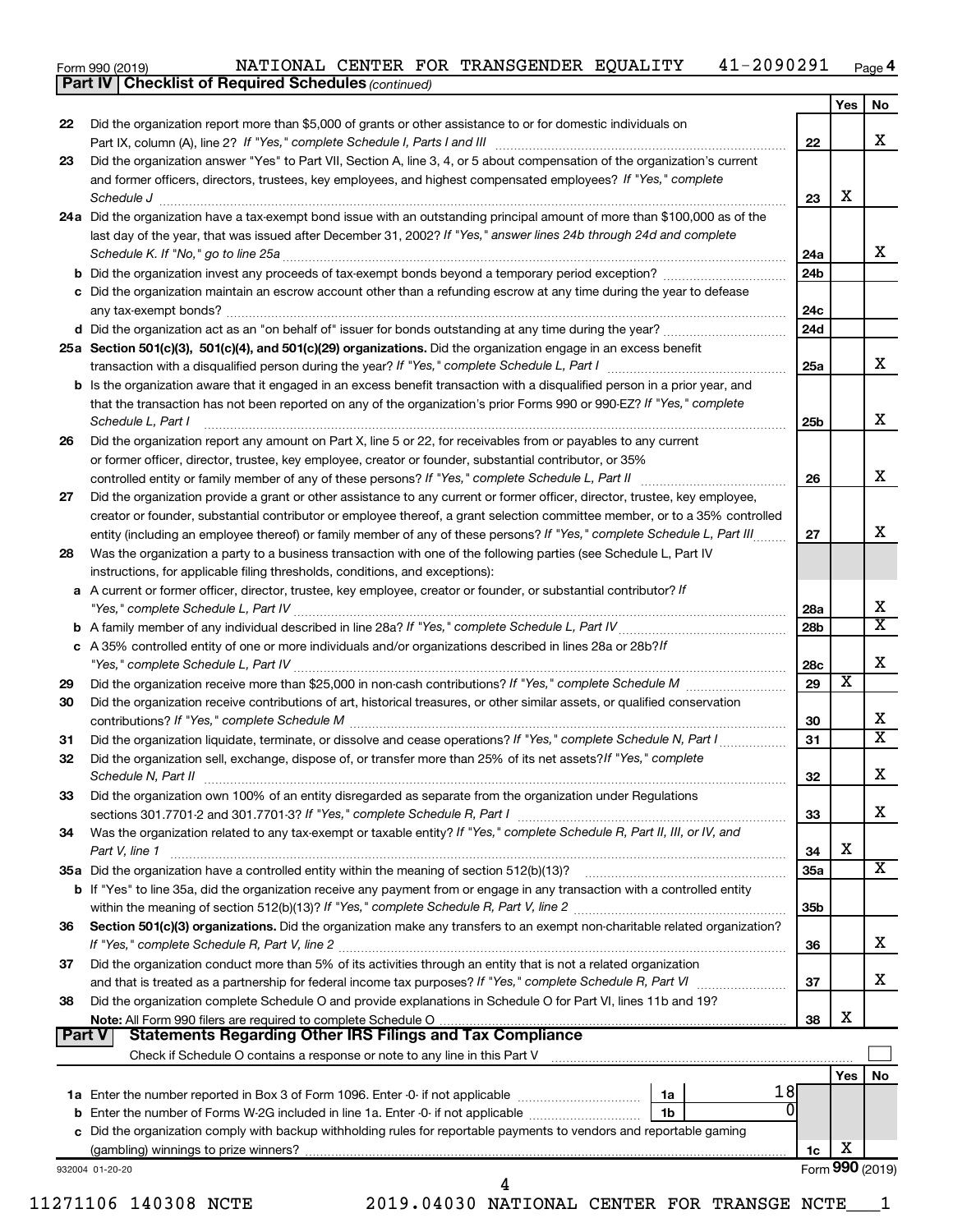| Form 990 (2019) |  | NATIONAL CENTER FOR TRANSGENDER EQUALITY | 41-2090291 | Page $5$ |
|-----------------|--|------------------------------------------|------------|----------|
|                 |  |                                          |            |          |

|        | <b>Statements Regarding Other IRS Filings and Tax Compliance (continued)</b><br><b>Part V</b>                                                                                              |          |                         |                 |  |  |
|--------|--------------------------------------------------------------------------------------------------------------------------------------------------------------------------------------------|----------|-------------------------|-----------------|--|--|
|        |                                                                                                                                                                                            |          | Yes                     | No              |  |  |
|        | 2a Enter the number of employees reported on Form W-3, Transmittal of Wage and Tax Statements,                                                                                             |          |                         |                 |  |  |
|        | 25<br>filed for the calendar year ending with or within the year covered by this return<br>2a                                                                                              |          |                         |                 |  |  |
|        | b If at least one is reported on line 2a, did the organization file all required federal employment tax returns?                                                                           | 2b       | X                       |                 |  |  |
|        |                                                                                                                                                                                            |          |                         |                 |  |  |
|        | 3a Did the organization have unrelated business gross income of \$1,000 or more during the year?                                                                                           | За       |                         | x               |  |  |
|        |                                                                                                                                                                                            | Зb       |                         |                 |  |  |
|        | 4a At any time during the calendar year, did the organization have an interest in, or a signature or other authority over, a                                                               |          |                         |                 |  |  |
|        | financial account in a foreign country (such as a bank account, securities account, or other financial account)?                                                                           | 4a       |                         | x               |  |  |
|        | <b>b</b> If "Yes," enter the name of the foreign country $\blacktriangleright$                                                                                                             |          |                         |                 |  |  |
|        | See instructions for filing requirements for FinCEN Form 114, Report of Foreign Bank and Financial Accounts (FBAR).                                                                        |          |                         |                 |  |  |
|        |                                                                                                                                                                                            | 5a       |                         | х               |  |  |
| b      |                                                                                                                                                                                            | 5b       |                         | X               |  |  |
|        |                                                                                                                                                                                            | 5c       |                         |                 |  |  |
|        | 6a Does the organization have annual gross receipts that are normally greater than \$100,000, and did the organization solicit                                                             |          |                         |                 |  |  |
|        |                                                                                                                                                                                            | 6a       |                         | х               |  |  |
|        | <b>b</b> If "Yes," did the organization include with every solicitation an express statement that such contributions or gifts                                                              |          |                         |                 |  |  |
|        |                                                                                                                                                                                            | 6b       |                         |                 |  |  |
| 7      | Organizations that may receive deductible contributions under section 170(c).                                                                                                              |          |                         |                 |  |  |
| a      | Did the organization receive a payment in excess of \$75 made partly as a contribution and partly for goods and services provided to the payor?                                            | 7a       | x                       |                 |  |  |
| b      |                                                                                                                                                                                            | 7b       | $\overline{\textbf{x}}$ |                 |  |  |
|        | c Did the organization sell, exchange, or otherwise dispose of tangible personal property for which it was required                                                                        |          |                         |                 |  |  |
|        |                                                                                                                                                                                            | 7c       |                         | x               |  |  |
|        | 7d<br>d If "Yes," indicate the number of Forms 8282 filed during the year manufactured in the second of the number of Forms 8282 filed during the year manufactured in the second of the S |          |                         |                 |  |  |
| е      | Did the organization receive any funds, directly or indirectly, to pay premiums on a personal benefit contract?                                                                            | 7е<br>7f |                         | х<br>х          |  |  |
|        | Ť.                                                                                                                                                                                         |          |                         |                 |  |  |
|        | If the organization received a contribution of qualified intellectual property, did the organization file Form 8899 as required?<br>g                                                      |          |                         |                 |  |  |
|        | If the organization received a contribution of cars, boats, airplanes, or other vehicles, did the organization file a Form 1098-C?<br>h                                                    |          |                         |                 |  |  |
|        | Sponsoring organizations maintaining donor advised funds. Did a donor advised fund maintained by the<br>8                                                                                  |          |                         |                 |  |  |
|        |                                                                                                                                                                                            | 8        |                         |                 |  |  |
| 9      | Sponsoring organizations maintaining donor advised funds.<br>Did the sponsoring organization make any taxable distributions under section 4966?                                            |          |                         |                 |  |  |
| а<br>b | Did the sponsoring organization make a distribution to a donor, donor advisor, or related person? www.www.www.www.www.                                                                     | 9а<br>9b |                         |                 |  |  |
| 10     | Section 501(c)(7) organizations. Enter:                                                                                                                                                    |          |                         |                 |  |  |
| а      | 10a                                                                                                                                                                                        |          |                         |                 |  |  |
|        | 10 <sub>b</sub><br>b Gross receipts, included on Form 990, Part VIII, line 12, for public use of club facilities                                                                           |          |                         |                 |  |  |
| 11     | Section 501(c)(12) organizations. Enter:                                                                                                                                                   |          |                         |                 |  |  |
| a      | 11a                                                                                                                                                                                        |          |                         |                 |  |  |
|        | b Gross income from other sources (Do not net amounts due or paid to other sources against                                                                                                 |          |                         |                 |  |  |
|        | 11 <sub>b</sub>                                                                                                                                                                            |          |                         |                 |  |  |
|        | 12a Section 4947(a)(1) non-exempt charitable trusts. Is the organization filing Form 990 in lieu of Form 1041?                                                                             | 12a      |                         |                 |  |  |
|        | <b>12b</b><br>b If "Yes," enter the amount of tax-exempt interest received or accrued during the year                                                                                      |          |                         |                 |  |  |
| 13     | Section 501(c)(29) qualified nonprofit health insurance issuers.                                                                                                                           |          |                         |                 |  |  |
|        |                                                                                                                                                                                            | 13a      |                         |                 |  |  |
|        | Note: See the instructions for additional information the organization must report on Schedule O.                                                                                          |          |                         |                 |  |  |
|        | <b>b</b> Enter the amount of reserves the organization is required to maintain by the states in which the                                                                                  |          |                         |                 |  |  |
|        | 13b                                                                                                                                                                                        |          |                         |                 |  |  |
|        | 13с                                                                                                                                                                                        |          |                         |                 |  |  |
|        | 14a Did the organization receive any payments for indoor tanning services during the tax year?                                                                                             | 14a      |                         | x               |  |  |
|        | <b>b</b> If "Yes," has it filed a Form 720 to report these payments? If "No," provide an explanation on Schedule O                                                                         | 14b      |                         |                 |  |  |
| 15     | Is the organization subject to the section 4960 tax on payment(s) of more than \$1,000,000 in remuneration or                                                                              |          |                         |                 |  |  |
|        | excess parachute payment(s) during the year?                                                                                                                                               | 15       |                         | x               |  |  |
|        | If "Yes," see instructions and file Form 4720, Schedule N.                                                                                                                                 |          |                         |                 |  |  |
| 16     | Is the organization an educational institution subject to the section 4968 excise tax on net investment income?                                                                            | 16       |                         | х               |  |  |
|        | If "Yes," complete Form 4720, Schedule O.                                                                                                                                                  |          |                         | $000 \text{ m}$ |  |  |

932005 01-20-20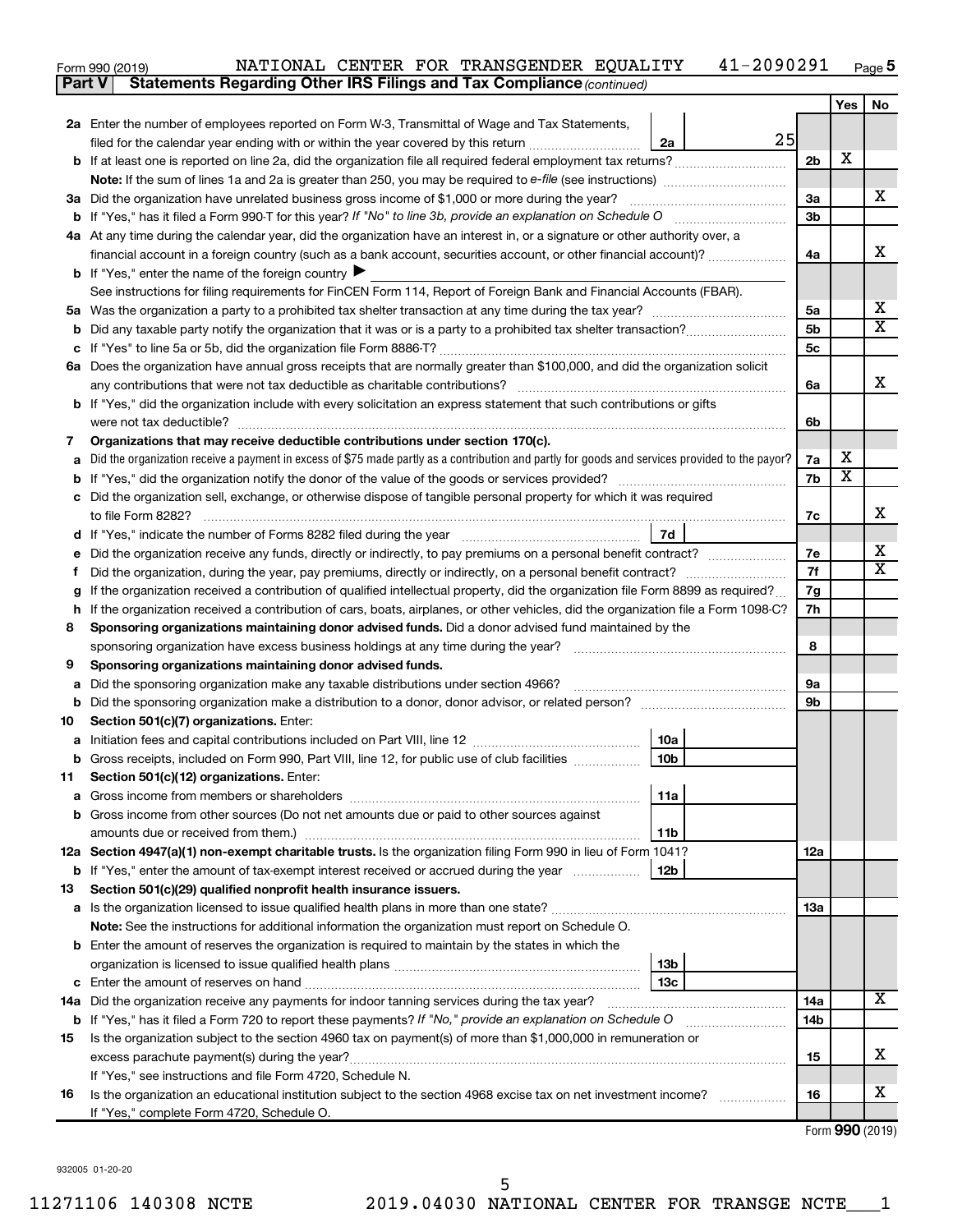| Form 990 (2019) |  |  |
|-----------------|--|--|
|-----------------|--|--|

#### Form 990 (2019) Page NATIONAL CENTER FOR TRANSGENDER EQUALITY 41-2090291

**6**

**Part VI** Governance, Management, and Disclosure For each "Yes" response to lines 2 through 7b below, and for a "No" response *to line 8a, 8b, or 10b below, describe the circumstances, processes, or changes on Schedule O. See instructions.*

|                                                                                                                                                                                                                                      | Check if Schedule O contains a response or note to any line in this Part VI [1] [1] [1] [1] [1] [1] [1] [1] [1 | $\mathbf{X}$                                                   |
|--------------------------------------------------------------------------------------------------------------------------------------------------------------------------------------------------------------------------------------|----------------------------------------------------------------------------------------------------------------|----------------------------------------------------------------|
|                                                                                                                                                                                                                                      |                                                                                                                |                                                                |
|                                                                                                                                                                                                                                      | Yes                                                                                                            | No                                                             |
|                                                                                                                                                                                                                                      |                                                                                                                |                                                                |
|                                                                                                                                                                                                                                      |                                                                                                                |                                                                |
|                                                                                                                                                                                                                                      |                                                                                                                |                                                                |
| 6                                                                                                                                                                                                                                    |                                                                                                                |                                                                |
|                                                                                                                                                                                                                                      |                                                                                                                |                                                                |
| $\mathbf{2}$                                                                                                                                                                                                                         |                                                                                                                | x                                                              |
| Did the organization delegate control over management duties customarily performed by or under the direct supervision                                                                                                                |                                                                                                                |                                                                |
| 3                                                                                                                                                                                                                                    |                                                                                                                | х                                                              |
| 4<br>Did the organization make any significant changes to its governing documents since the prior Form 990 was filed?                                                                                                                |                                                                                                                | $\overline{\textbf{x}}$                                        |
| 5                                                                                                                                                                                                                                    |                                                                                                                | $\overline{\textbf{X}}$                                        |
| 6                                                                                                                                                                                                                                    |                                                                                                                | $\overline{\textbf{x}}$                                        |
|                                                                                                                                                                                                                                      |                                                                                                                |                                                                |
| 7a                                                                                                                                                                                                                                   |                                                                                                                | x                                                              |
|                                                                                                                                                                                                                                      |                                                                                                                |                                                                |
| 7b                                                                                                                                                                                                                                   |                                                                                                                | X                                                              |
|                                                                                                                                                                                                                                      |                                                                                                                |                                                                |
| 8а                                                                                                                                                                                                                                   | х                                                                                                              |                                                                |
| 8b                                                                                                                                                                                                                                   |                                                                                                                | $\overline{\mathbf{X}}$                                        |
|                                                                                                                                                                                                                                      |                                                                                                                |                                                                |
| 9                                                                                                                                                                                                                                    |                                                                                                                | x                                                              |
|                                                                                                                                                                                                                                      |                                                                                                                |                                                                |
|                                                                                                                                                                                                                                      | Yes                                                                                                            | No                                                             |
| 10a                                                                                                                                                                                                                                  |                                                                                                                | x                                                              |
|                                                                                                                                                                                                                                      |                                                                                                                |                                                                |
|                                                                                                                                                                                                                                      |                                                                                                                |                                                                |
| 10 <sub>b</sub>                                                                                                                                                                                                                      | х                                                                                                              |                                                                |
| 11a<br>11a Has the organization provided a complete copy of this Form 990 to all members of its governing body before filing the form?                                                                                               |                                                                                                                |                                                                |
|                                                                                                                                                                                                                                      | х                                                                                                              |                                                                |
| 12a                                                                                                                                                                                                                                  | х                                                                                                              |                                                                |
| Were officers, directors, or trustees, and key employees required to disclose annually interests that could give rise to conflicts?<br>12 <sub>b</sub>                                                                               |                                                                                                                |                                                                |
|                                                                                                                                                                                                                                      |                                                                                                                |                                                                |
| 12c                                                                                                                                                                                                                                  | х                                                                                                              |                                                                |
| 13                                                                                                                                                                                                                                   | $\overline{\textbf{x}}$                                                                                        |                                                                |
| 14<br>Did the organization have a written document retention and destruction policy? [11] manufaction model of the organization have a written document retention and destruction policy?                                            |                                                                                                                | x                                                              |
|                                                                                                                                                                                                                                      |                                                                                                                |                                                                |
|                                                                                                                                                                                                                                      |                                                                                                                |                                                                |
| The organization's CEO, Executive Director, or top management official manufactured content content of the organization's CEO, Executive Director, or top management official manufactured content of the original content of<br>15a |                                                                                                                | х                                                              |
| 15b                                                                                                                                                                                                                                  |                                                                                                                | $\overline{\texttt{X}}$                                        |
|                                                                                                                                                                                                                                      |                                                                                                                |                                                                |
|                                                                                                                                                                                                                                      |                                                                                                                |                                                                |
| 16a                                                                                                                                                                                                                                  |                                                                                                                | х                                                              |
|                                                                                                                                                                                                                                      |                                                                                                                |                                                                |
|                                                                                                                                                                                                                                      |                                                                                                                |                                                                |
| 16b                                                                                                                                                                                                                                  |                                                                                                                |                                                                |
|                                                                                                                                                                                                                                      |                                                                                                                |                                                                |
|                                                                                                                                                                                                                                      |                                                                                                                |                                                                |
| Section 6104 requires an organization to make its Forms 1023 (1024 or 1024-A, if applicable), 990, and 990-T (Section 501(c)(3)s only) available                                                                                     |                                                                                                                |                                                                |
|                                                                                                                                                                                                                                      |                                                                                                                |                                                                |
|                                                                                                                                                                                                                                      |                                                                                                                |                                                                |
| Describe on Schedule O whether (and if so, how) the organization made its governing documents, conflict of interest policy, and financial                                                                                            |                                                                                                                |                                                                |
|                                                                                                                                                                                                                                      |                                                                                                                |                                                                |
|                                                                                                                                                                                                                                      |                                                                                                                |                                                                |
|                                                                                                                                                                                                                                      |                                                                                                                |                                                                |
|                                                                                                                                                                                                                                      |                                                                                                                |                                                                |
|                                                                                                                                                                                                                                      |                                                                                                                |                                                                |
|                                                                                                                                                                                                                                      |                                                                                                                |                                                                |
| State the name, address, and telephone number of the person who possesses the organization's books and records                                                                                                                       |                                                                                                                | Form 990 (2019)<br>2019.04030 NATIONAL CENTER FOR TRANSGE NCTE |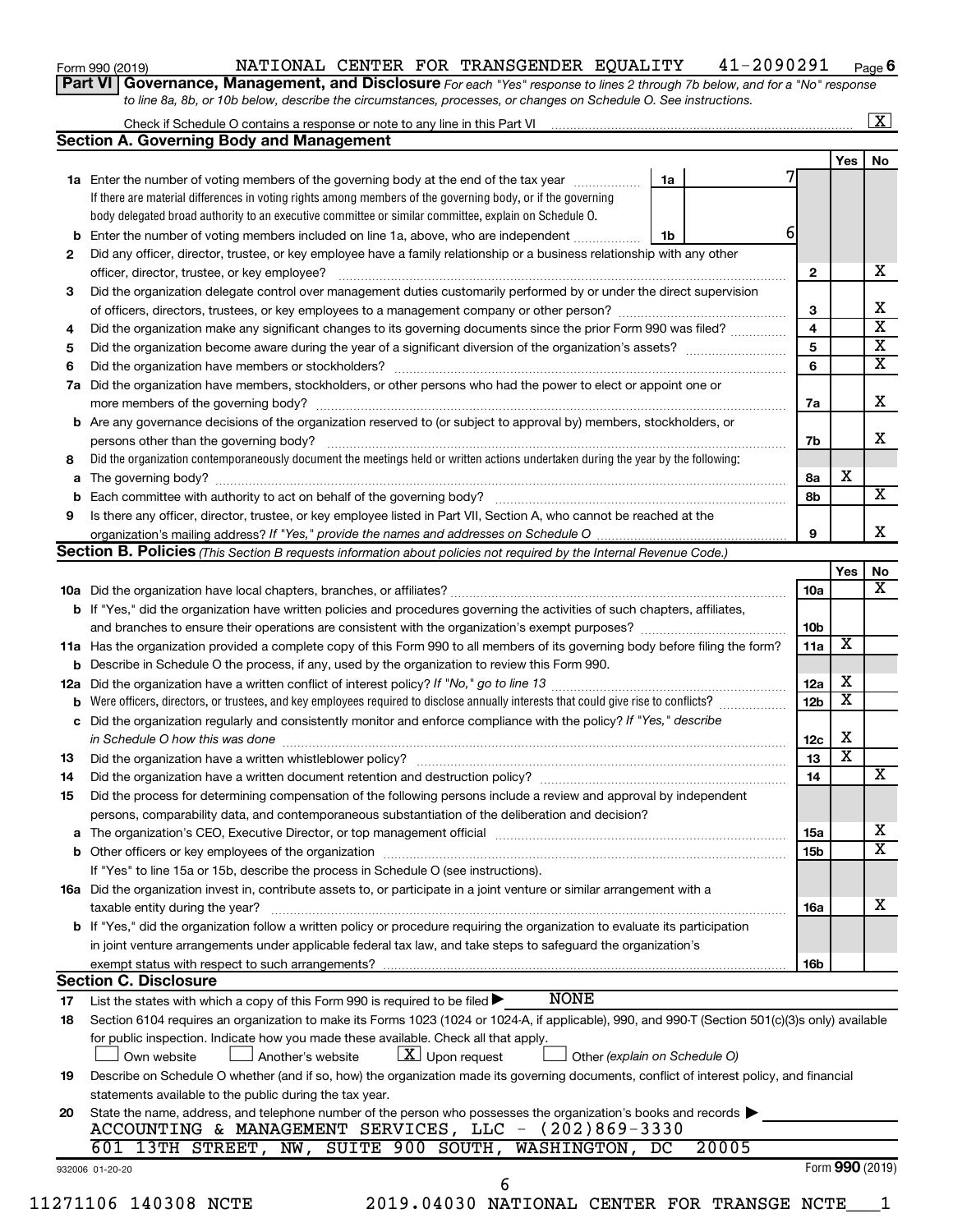**Part VII Compensation of Officers, Directors, Trustees, Key Employees, Highest Compensated Employees, and Independent Contractors**

Check if Schedule O contains a response or note to any line in this Part VII

**Section A. Officers, Directors, Trustees, Key Employees, and Highest Compensated Employees**

**1a**  Complete this table for all persons required to be listed. Report compensation for the calendar year ending with or within the organization's tax year.  $\bullet$  List all of the organization's current officers, directors, trustees (whether individuals or organizations), regardless of amount of compensation.

Enter -0- in columns (D), (E), and (F) if no compensation was paid.

**•** List all of the organization's current key employees, if any. See instructions for definition of "key employee."

• List the organization's five *current* highest compensated employees (other than an officer, director, trustee, or key employee) who received reportable compensation (Box 5 of Form W-2 and/or Box 7 of Form 1099-MISC) of more than \$100,000 from the organization and any related organizations.

 $\bullet$  List all of the organization's former officers, key employees, and highest compensated employees who received more than \$100,000 of reportable compensation from the organization and any related organizations.

**•** List all of the organization's former directors or trustees that received, in the capacity as a former director or trustee of the organization, more than \$10,000 of reportable compensation from the organization and any related organizations.

See instructions for the order in which to list the persons above.

Check this box if neither the organization nor any related organization compensated any current officer, director, or trustee.  $\Box$ 

| (A)                         | (B)                  | (C)                                     |                                                                  |             |             |                                 |        | (D)                             | (E)             | (F)                         |
|-----------------------------|----------------------|-----------------------------------------|------------------------------------------------------------------|-------------|-------------|---------------------------------|--------|---------------------------------|-----------------|-----------------------------|
| Name and title              | Average              | Position<br>(do not check more than one |                                                                  |             |             |                                 |        | Reportable                      | Reportable      | Estimated                   |
|                             | hours per            |                                         | box, unless person is both an<br>officer and a director/trustee) |             |             |                                 |        | compensation                    | compensation    | amount of                   |
|                             | week                 |                                         |                                                                  |             |             |                                 |        | from                            | from related    | other                       |
|                             | (list any            |                                         |                                                                  |             |             |                                 |        | the                             | organizations   | compensation                |
|                             | hours for<br>related |                                         |                                                                  |             |             |                                 |        | organization<br>(W-2/1099-MISC) | (W-2/1099-MISC) | from the                    |
|                             | organizations        |                                         |                                                                  |             |             |                                 |        |                                 |                 | organization<br>and related |
|                             | below                |                                         |                                                                  |             |             |                                 |        |                                 |                 | organizations               |
|                             | line)                | Individual trustee or director          | Institutional trustee                                            | Officer     | Keyemployee | Highest compensated<br>employee | Former |                                 |                 |                             |
| RACHEL SEE<br>(1)           | 2.00                 |                                         |                                                                  |             |             |                                 |        |                                 |                 |                             |
| PRESIDENT                   | 0.20                 | X                                       |                                                                  | X           |             |                                 |        | $\mathbf 0$ .                   | 0.              | $0$ .                       |
| (2) ALEXANDER GARNICK       | 0.50                 |                                         |                                                                  |             |             |                                 |        |                                 |                 |                             |
| SECRETARY                   | 0.25                 | X                                       |                                                                  | $\mathbf X$ |             |                                 |        | $\mathbf 0$ .                   | 0.              | $\mathbf 0$ .               |
| <b>GRETCHEN RUCK</b><br>(3) | 0.50                 |                                         |                                                                  |             |             |                                 |        |                                 |                 |                             |
| TREASURER                   |                      | $\mathbf X$                             |                                                                  | $\mathbf X$ |             |                                 |        | $\mathbf 0$                     | $\mathbf 0$ .   | $\mathbf 0$ .               |
| (4)<br>ZHEN FONG-JONES      | 0.50                 |                                         |                                                                  |             |             |                                 |        |                                 |                 |                             |
| <b>DIRECTOR</b>             |                      | X                                       |                                                                  |             |             |                                 |        | $\mathbf 0$ .                   | $\mathbf 0$ .   | $\mathbf 0$ .               |
| VANESSA FORD<br>(5)         | 0.50                 |                                         |                                                                  |             |             |                                 |        |                                 |                 |                             |
| <b>DIRECTOR</b>             |                      | X                                       |                                                                  |             |             |                                 |        | $\mathbf 0$ .                   | $\mathbf 0$ .   | $\mathbf 0$ .               |
| (6)<br>SAMIR LUTHER         | 0.50                 |                                         |                                                                  |             |             |                                 |        |                                 |                 |                             |
| <b>DIRECTOR</b>             | 0.20                 | $\mathbf x$                             |                                                                  |             |             |                                 |        | $\mathbf 0$ .                   | $\mathbf 0$ .   | $\mathbf 0$ .               |
| (7) DYLAN ORR               | 0.50                 |                                         |                                                                  |             |             |                                 |        |                                 |                 |                             |
| <b>DIRECTOR</b>             |                      | X                                       |                                                                  |             |             |                                 |        | $\mathbf 0$ .                   | $\mathbf 0$ .   | $\boldsymbol{0}$ .          |
| NICO QUINTANA<br>(8)        | 0.50                 |                                         |                                                                  |             |             |                                 |        |                                 |                 |                             |
| <b>DIRECTOR</b>             |                      | $\mathbf X$                             |                                                                  |             |             |                                 |        | 0.                              | $\mathbf 0$ .   | $\mathbf 0$ .               |
| MARA KEISLING<br>(9)        | 57.00                |                                         |                                                                  |             |             |                                 |        |                                 |                 |                             |
| EXECUTIVE DIRECTOR          | 3.00                 | $\mathbf X$                             |                                                                  | $\mathbf x$ |             |                                 |        | 165,108.                        | 8,842.          | 18,719.                     |
| (10) LISA MOTTET            | 44.62                |                                         |                                                                  |             |             |                                 |        |                                 |                 |                             |
| DEPUTY EXECUTIVE DIRECTOR   | 1.38                 |                                         |                                                                  |             |             | $\mathbf X$                     |        | 132,203.                        | 4, 154.         | 11,584.                     |
| (11) JAMALEA WESTERHOLD     | 40.92                |                                         |                                                                  |             |             |                                 |        |                                 |                 |                             |
| DIRECTOR OF DEVELOPMENT     | 3.08                 |                                         |                                                                  |             |             | $\mathbf X$                     |        | 102,039.                        | 7,266.          | 9,127.                      |
|                             |                      |                                         |                                                                  |             |             |                                 |        |                                 |                 |                             |
|                             |                      |                                         |                                                                  |             |             |                                 |        |                                 |                 |                             |
|                             |                      |                                         |                                                                  |             |             |                                 |        |                                 |                 |                             |
|                             |                      |                                         |                                                                  |             |             |                                 |        |                                 |                 |                             |
|                             |                      |                                         |                                                                  |             |             |                                 |        |                                 |                 |                             |
|                             |                      |                                         |                                                                  |             |             |                                 |        |                                 |                 |                             |
|                             |                      |                                         |                                                                  |             |             |                                 |        |                                 |                 |                             |
|                             |                      |                                         |                                                                  |             |             |                                 |        |                                 |                 |                             |
|                             |                      |                                         |                                                                  |             |             |                                 |        |                                 |                 |                             |
|                             |                      |                                         |                                                                  |             |             |                                 |        |                                 |                 |                             |
|                             |                      |                                         |                                                                  |             |             |                                 |        |                                 |                 |                             |
|                             |                      |                                         |                                                                  |             |             |                                 |        |                                 |                 |                             |

932007 01-20-20

**7**

 $\Box$ 

7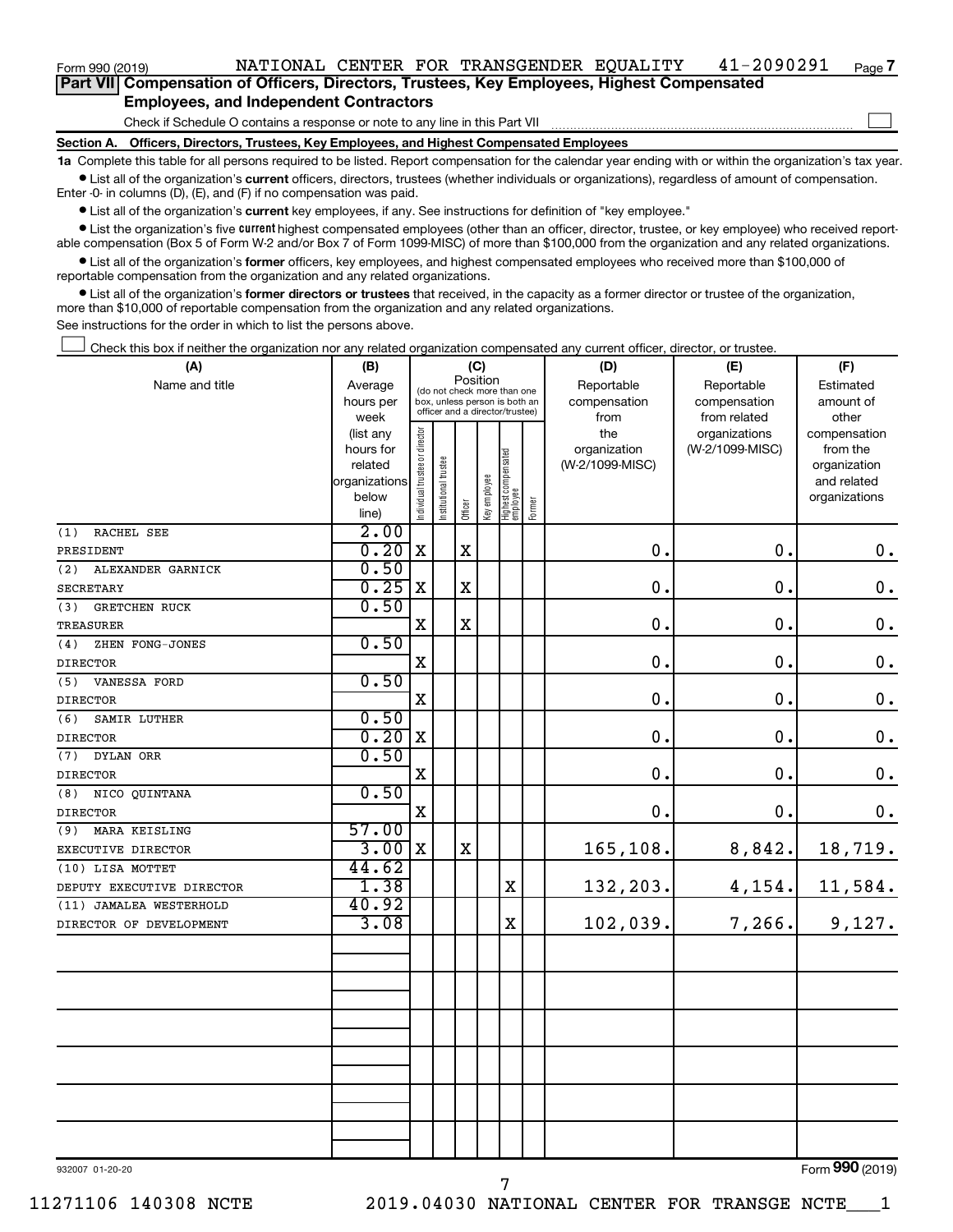|                 | NATIONAL CENTER FOR TRANSGENDER EQUALITY<br>Form 990 (2019)                                                                                                                         |                        |                                |                                 |          |              |                                   |        |                                 | 41-2090291      |    |                 |                             | Page 8        |
|-----------------|-------------------------------------------------------------------------------------------------------------------------------------------------------------------------------------|------------------------|--------------------------------|---------------------------------|----------|--------------|-----------------------------------|--------|---------------------------------|-----------------|----|-----------------|-----------------------------|---------------|
| <b>Part VII</b> | Section A. Officers, Directors, Trustees, Key Employees, and Highest Compensated Employees (continued)                                                                              |                        |                                |                                 |          |              |                                   |        |                                 |                 |    |                 |                             |               |
|                 | (A)                                                                                                                                                                                 | (B)                    |                                |                                 | (C)      |              |                                   |        | (D)                             | (E)             |    |                 | (F)                         |               |
|                 | Name and title                                                                                                                                                                      | Average                |                                | (do not check more than one     | Position |              |                                   |        | Reportable                      | Reportable      |    |                 | Estimated                   |               |
|                 |                                                                                                                                                                                     | hours per              |                                | box, unless person is both an   |          |              |                                   |        | compensation                    | compensation    |    |                 | amount of                   |               |
|                 |                                                                                                                                                                                     | week                   |                                | officer and a director/trustee) |          |              |                                   |        | from                            | from related    |    |                 | other                       |               |
|                 |                                                                                                                                                                                     | (list any<br>hours for |                                |                                 |          |              |                                   |        | the                             | organizations   |    |                 | compensation                |               |
|                 |                                                                                                                                                                                     | related                |                                |                                 |          |              |                                   |        | organization<br>(W-2/1099-MISC) | (W-2/1099-MISC) |    |                 | from the                    |               |
|                 |                                                                                                                                                                                     | organizations          |                                |                                 |          |              |                                   |        |                                 |                 |    |                 | organization<br>and related |               |
|                 |                                                                                                                                                                                     | below                  |                                |                                 |          |              |                                   |        |                                 |                 |    |                 | organizations               |               |
|                 |                                                                                                                                                                                     | line)                  | Individual trustee or director | Institutional trustee           | Officer  | Key employee | Highest compensated<br>  employee | Former |                                 |                 |    |                 |                             |               |
|                 |                                                                                                                                                                                     |                        |                                |                                 |          |              |                                   |        |                                 |                 |    |                 |                             |               |
|                 |                                                                                                                                                                                     |                        |                                |                                 |          |              |                                   |        |                                 |                 |    |                 |                             |               |
|                 |                                                                                                                                                                                     |                        |                                |                                 |          |              |                                   |        |                                 |                 |    |                 |                             |               |
|                 |                                                                                                                                                                                     |                        |                                |                                 |          |              |                                   |        |                                 |                 |    |                 |                             |               |
|                 |                                                                                                                                                                                     |                        |                                |                                 |          |              |                                   |        |                                 |                 |    |                 |                             |               |
|                 |                                                                                                                                                                                     |                        |                                |                                 |          |              |                                   |        |                                 |                 |    |                 |                             |               |
|                 |                                                                                                                                                                                     |                        |                                |                                 |          |              |                                   |        |                                 |                 |    |                 |                             |               |
|                 |                                                                                                                                                                                     |                        |                                |                                 |          |              |                                   |        |                                 |                 |    |                 |                             |               |
|                 |                                                                                                                                                                                     |                        |                                |                                 |          |              |                                   |        |                                 |                 |    |                 |                             |               |
|                 |                                                                                                                                                                                     |                        |                                |                                 |          |              |                                   |        |                                 |                 |    |                 |                             |               |
|                 |                                                                                                                                                                                     |                        |                                |                                 |          |              |                                   |        |                                 |                 |    |                 |                             |               |
|                 |                                                                                                                                                                                     |                        |                                |                                 |          |              |                                   |        |                                 |                 |    |                 |                             |               |
|                 |                                                                                                                                                                                     |                        |                                |                                 |          |              |                                   |        |                                 |                 |    |                 |                             |               |
|                 |                                                                                                                                                                                     |                        |                                |                                 |          |              |                                   |        |                                 |                 |    |                 |                             |               |
|                 |                                                                                                                                                                                     |                        |                                |                                 |          |              |                                   |        |                                 |                 |    |                 |                             |               |
|                 | 1b Subtotal                                                                                                                                                                         |                        |                                |                                 |          |              |                                   |        | 399, 350.                       | 20, 262.        |    |                 |                             | 39,430.       |
|                 | c Total from continuation sheets to Part VII, Section A manufactured by                                                                                                             |                        |                                |                                 |          |              |                                   |        | О.<br>399, 350.                 | 20, 262.        | 0. |                 |                             | 0.<br>39,430. |
|                 |                                                                                                                                                                                     |                        |                                |                                 |          |              |                                   |        |                                 |                 |    |                 |                             |               |
| 2               | Total number of individuals (including but not limited to those listed above) who received more than \$100,000 of reportable<br>compensation from the organization $\triangleright$ |                        |                                |                                 |          |              |                                   |        |                                 |                 |    |                 |                             |               |
|                 |                                                                                                                                                                                     |                        |                                |                                 |          |              |                                   |        |                                 |                 |    |                 | Yes                         | No            |
| 3               | Did the organization list any former officer, director, trustee, key employee, or highest compensated employee on                                                                   |                        |                                |                                 |          |              |                                   |        |                                 |                 |    |                 |                             |               |
|                 |                                                                                                                                                                                     |                        |                                |                                 |          |              |                                   |        |                                 |                 |    | 3               |                             | x             |
|                 | For any individual listed on line 1a, is the sum of reportable compensation and other compensation from the organization                                                            |                        |                                |                                 |          |              |                                   |        |                                 |                 |    |                 |                             |               |
|                 | and related organizations greater than \$150,000? If "Yes," complete Schedule J for such individual                                                                                 |                        |                                |                                 |          |              |                                   |        |                                 |                 |    | 4               | х                           |               |
| 5               | Did any person listed on line 1a receive or accrue compensation from any unrelated organization or individual for services                                                          |                        |                                |                                 |          |              |                                   |        |                                 |                 |    |                 |                             |               |
|                 | rendered to the organization? If "Yes," complete Schedule J for such person.                                                                                                        |                        |                                |                                 |          |              |                                   |        |                                 |                 |    | 5               |                             | x             |
|                 | <b>Section B. Independent Contractors</b>                                                                                                                                           |                        |                                |                                 |          |              |                                   |        |                                 |                 |    |                 |                             |               |
| 1.              | Complete this table for your five highest compensated independent contractors that received more than \$100,000 of compensation from                                                |                        |                                |                                 |          |              |                                   |        |                                 |                 |    |                 |                             |               |
|                 | the organization. Report compensation for the calendar year ending with or within the organization's tax year.<br>(A)                                                               |                        |                                |                                 |          |              |                                   |        | (B)                             |                 |    | (C)             |                             |               |
|                 | Name and business address                                                                                                                                                           |                        |                                | <b>NONE</b>                     |          |              |                                   |        | Description of services         |                 |    | Compensation    |                             |               |
|                 |                                                                                                                                                                                     |                        |                                |                                 |          |              |                                   |        |                                 |                 |    |                 |                             |               |
|                 |                                                                                                                                                                                     |                        |                                |                                 |          |              |                                   |        |                                 |                 |    |                 |                             |               |
|                 |                                                                                                                                                                                     |                        |                                |                                 |          |              |                                   |        |                                 |                 |    |                 |                             |               |
|                 |                                                                                                                                                                                     |                        |                                |                                 |          |              |                                   |        |                                 |                 |    |                 |                             |               |
|                 |                                                                                                                                                                                     |                        |                                |                                 |          |              |                                   |        |                                 |                 |    |                 |                             |               |
|                 |                                                                                                                                                                                     |                        |                                |                                 |          |              |                                   |        |                                 |                 |    |                 |                             |               |
|                 |                                                                                                                                                                                     |                        |                                |                                 |          |              |                                   |        |                                 |                 |    |                 |                             |               |
|                 |                                                                                                                                                                                     |                        |                                |                                 |          |              |                                   |        |                                 |                 |    |                 |                             |               |
| 2               | Total number of independent contractors (including but not limited to those listed above) who received more than                                                                    |                        |                                |                                 |          |              |                                   |        |                                 |                 |    |                 |                             |               |
|                 | \$100,000 of compensation from the organization                                                                                                                                     |                        |                                |                                 |          |              | 0                                 |        |                                 |                 |    | Form 990 (2019) |                             |               |
|                 |                                                                                                                                                                                     |                        |                                |                                 |          |              |                                   |        |                                 |                 |    |                 |                             |               |

932008 01-20-20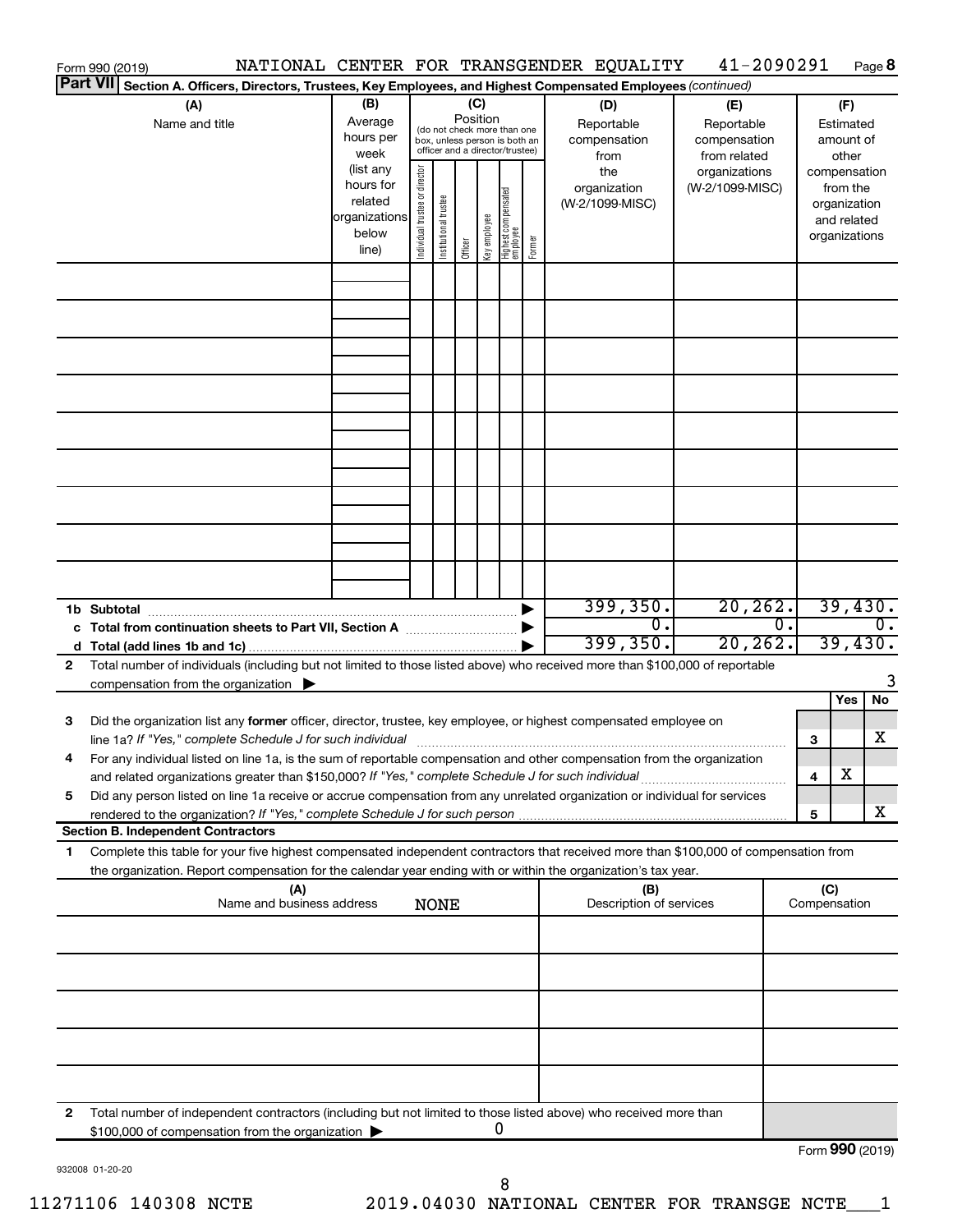| Form 990 (2019)                                           |    |             | NATIONAL CENTER FOR TRANSGENDER EQUALITY                                                  |                       |                          |                                              | 41-2090291                                      | Page 9                                                          |
|-----------------------------------------------------------|----|-------------|-------------------------------------------------------------------------------------------|-----------------------|--------------------------|----------------------------------------------|-------------------------------------------------|-----------------------------------------------------------------|
| <b>Part VIII</b>                                          |    |             | <b>Statement of Revenue</b>                                                               |                       |                          |                                              |                                                 |                                                                 |
|                                                           |    |             | Check if Schedule O contains a response or note to any line in this Part VIII             |                       |                          |                                              |                                                 |                                                                 |
|                                                           |    |             |                                                                                           |                       | (A)<br>Total revenue     | (B)<br>Related or exempt<br>function revenue | $\overline{C}$<br>Unrelated<br>business revenue | (D)<br>Revenue excluded<br>from tax under<br>sections 512 - 514 |
|                                                           |    |             | 1a<br>1 a Federated campaigns                                                             | 2,889.                |                          |                                              |                                                 |                                                                 |
|                                                           |    |             | 1 <sub>b</sub><br><b>b</b> Membership dues<br>$\ldots \ldots \ldots \ldots \ldots$        |                       |                          |                                              |                                                 |                                                                 |
|                                                           |    |             | 1c<br>c Fundraising events                                                                | 99,618.               |                          |                                              |                                                 |                                                                 |
|                                                           |    |             | 1 <sub>d</sub><br>d Related organizations                                                 |                       |                          |                                              |                                                 |                                                                 |
|                                                           |    |             | e Government grants (contributions)<br>1e                                                 |                       |                          |                                              |                                                 |                                                                 |
| Contributions, Gifts, Grants<br>and Other Similar Amounts |    |             | f All other contributions, gifts, grants, and<br>similar amounts not included above<br>1f | 3,566,484.            |                          |                                              |                                                 |                                                                 |
|                                                           |    |             | $1g\overline{\$}$<br>Noncash contributions included in lines 1a-1f                        | 110,549.              |                          |                                              |                                                 |                                                                 |
|                                                           |    |             |                                                                                           | $\blacktriangleright$ | $\overline{3}$ ,668,991. |                                              |                                                 |                                                                 |
|                                                           |    |             |                                                                                           | <b>Business Code</b>  |                          |                                              |                                                 |                                                                 |
|                                                           |    |             | 2 a SPEAKING FEES                                                                         | 900099                | 18,976.                  | 18,976.                                      |                                                 |                                                                 |
| Program Service<br>Revenue                                |    | $\mathbf b$ | <b>TRAINING FEES</b>                                                                      | 900099                | 8,950.                   | 8,950.                                       |                                                 |                                                                 |
|                                                           |    | c           | <u> 1980 - Johann Barbara, martxa alemaniar a</u>                                         |                       |                          |                                              |                                                 |                                                                 |
|                                                           |    | d           |                                                                                           |                       |                          |                                              |                                                 |                                                                 |
|                                                           |    | е           |                                                                                           |                       |                          |                                              |                                                 |                                                                 |
|                                                           |    | f.          | All other program service revenue                                                         |                       |                          |                                              |                                                 |                                                                 |
|                                                           |    | a           |                                                                                           | ▶                     | 27,926.                  |                                              |                                                 |                                                                 |
|                                                           | 3  |             | Investment income (including dividends, interest, and                                     |                       |                          |                                              |                                                 |                                                                 |
|                                                           |    |             |                                                                                           | ▶                     | 44,459.                  |                                              |                                                 | 44,459.                                                         |
|                                                           | 4  |             | Income from investment of tax-exempt bond proceeds                                        |                       |                          |                                              |                                                 |                                                                 |
|                                                           | 5  |             |                                                                                           |                       |                          |                                              |                                                 |                                                                 |
|                                                           |    |             | (i) Real                                                                                  | (ii) Personal         |                          |                                              |                                                 |                                                                 |
|                                                           |    |             | 35,157.<br> 6a  <br>6 a Gross rents                                                       |                       |                          |                                              |                                                 |                                                                 |
|                                                           |    |             | $\overline{0}$ .<br>6 <sub>b</sub><br><b>b</b> Less: rental expenses                      |                       |                          |                                              |                                                 |                                                                 |
|                                                           |    | c           | 35,157.<br><b>6c</b><br>Rental income or (loss)                                           |                       |                          |                                              |                                                 |                                                                 |
|                                                           |    |             | d Net rental income or (loss)                                                             | ▶                     | 35,157.                  |                                              |                                                 | 35,157.                                                         |
|                                                           |    |             | (i) Securities<br>7 a Gross amount from sales of                                          | (ii) Other            |                          |                                              |                                                 |                                                                 |
|                                                           |    |             | assets other than inventory<br>7a                                                         |                       |                          |                                              |                                                 |                                                                 |
|                                                           |    |             | <b>b</b> Less: cost or other basis                                                        |                       |                          |                                              |                                                 |                                                                 |
|                                                           |    |             | and sales expenses<br> 7b                                                                 |                       |                          |                                              |                                                 |                                                                 |
| evenue                                                    |    |             | 7c<br>c Gain or (loss)                                                                    |                       |                          |                                              |                                                 |                                                                 |
|                                                           |    |             |                                                                                           |                       |                          |                                              |                                                 |                                                                 |
| Other F                                                   |    |             | 8 a Gross income from fundraising events (not                                             |                       |                          |                                              |                                                 |                                                                 |
|                                                           |    |             | including $$99,618.$ of                                                                   |                       |                          |                                              |                                                 |                                                                 |
|                                                           |    |             | contributions reported on line 1c). See                                                   |                       |                          |                                              |                                                 |                                                                 |
|                                                           |    |             |                                                                                           | $ a_2 $ 71, 135.      |                          |                                              |                                                 |                                                                 |
|                                                           |    |             | 8 <sub>b</sub><br><b>b</b> Less: direct expenses                                          | 98,535.               |                          |                                              |                                                 |                                                                 |
|                                                           |    |             | c Net income or (loss) from fundraising events                                            | ▶                     | $-27,400.$               |                                              |                                                 | $-27,400.$                                                      |
|                                                           |    |             | 9 a Gross income from gaming activities. See                                              |                       |                          |                                              |                                                 |                                                                 |
|                                                           |    |             | 9a                                                                                        |                       |                          |                                              |                                                 |                                                                 |
|                                                           |    |             | 9 <sub>b</sub>                                                                            |                       |                          |                                              |                                                 |                                                                 |
|                                                           |    |             | c Net income or (loss) from gaming activities                                             | ▶                     |                          |                                              |                                                 |                                                                 |
|                                                           |    |             | 10 a Gross sales of inventory, less returns                                               |                       |                          |                                              |                                                 |                                                                 |
|                                                           |    |             | 10a                                                                                       |                       |                          |                                              |                                                 |                                                                 |
|                                                           |    |             | 10 <sub>b</sub><br><b>b</b> Less: cost of goods sold                                      |                       |                          |                                              |                                                 |                                                                 |
|                                                           |    |             | c Net income or (loss) from sales of inventory                                            | ▶                     |                          |                                              |                                                 |                                                                 |
|                                                           |    |             |                                                                                           | <b>Business Code</b>  |                          |                                              |                                                 |                                                                 |
|                                                           |    |             | 11 a OTHER INCOME                                                                         | 900099                | 814.                     |                                              |                                                 | 814.                                                            |
|                                                           |    | b           |                                                                                           |                       |                          |                                              |                                                 |                                                                 |
| Miscellaneous<br>Revenue                                  |    | c           |                                                                                           |                       |                          |                                              |                                                 |                                                                 |
|                                                           |    |             |                                                                                           |                       |                          |                                              |                                                 |                                                                 |
|                                                           |    |             |                                                                                           | $\blacktriangleright$ | 814.                     |                                              |                                                 |                                                                 |
|                                                           | 12 |             |                                                                                           |                       | 3,749,947.               | 27,926.                                      | $\overline{\mathfrak{0}}$ .                     | 53,030.                                                         |
| 932009 01-20-20                                           |    |             |                                                                                           |                       |                          |                                              |                                                 | Form 990 (2019)                                                 |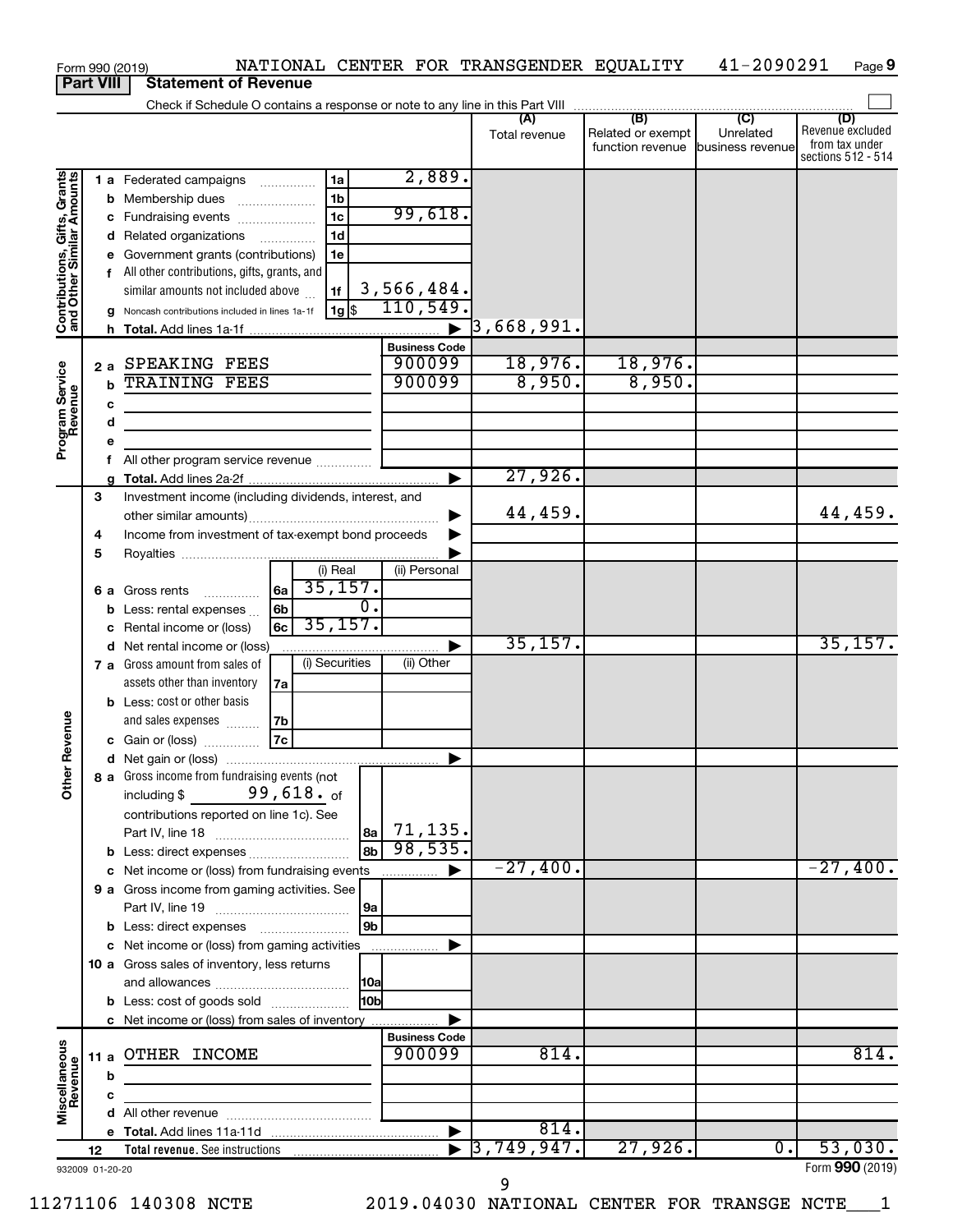#### Form 990 (2019) NATIONAL CENTER FOR TRANSGENDER EQUALITY 41-2090291 Page 41-2090291 Page 10 **Part IX Statement of Functional Expenses**

*Section 501(c)(3) and 501(c)(4) organizations must complete all columns. All other organizations must complete column (A).*

|              | Check if Schedule O contains a response or note to any line in this Part IX.                                   |                       |                                    |                                    |                                |  |
|--------------|----------------------------------------------------------------------------------------------------------------|-----------------------|------------------------------------|------------------------------------|--------------------------------|--|
|              | Do not include amounts reported on lines 6b,<br>7b, 8b, 9b, and 10b of Part VIII.                              | (A)<br>Total expenses | (B)<br>Program service<br>expenses | Management and<br>general expenses | (D)<br>Fundraising<br>expenses |  |
| 1.           | Grants and other assistance to domestic organizations                                                          |                       |                                    |                                    |                                |  |
|              | and domestic governments. See Part IV, line 21                                                                 | 14,775.               | 14,775.                            |                                    |                                |  |
| $\mathbf{2}$ | Grants and other assistance to domestic                                                                        |                       |                                    |                                    |                                |  |
|              | individuals. See Part IV, line 22                                                                              | 1,800.                | 1,800.                             |                                    |                                |  |
| 3            | Grants and other assistance to foreign                                                                         |                       |                                    |                                    |                                |  |
|              | organizations, foreign governments, and foreign                                                                |                       |                                    |                                    |                                |  |
|              | individuals. See Part IV, lines 15 and 16                                                                      |                       |                                    |                                    |                                |  |
| 4            | Benefits paid to or for members                                                                                |                       |                                    |                                    |                                |  |
| 5            | Compensation of current officers, directors,                                                                   | 183,872.              | 105,346.                           | 62,544.                            | 15,982.                        |  |
| 6            | trustees, and key employees<br>Compensation not included above to disqualified                                 |                       |                                    |                                    |                                |  |
|              | persons (as defined under section 4958(f)(1)) and                                                              |                       |                                    |                                    |                                |  |
|              | persons described in section 4958(c)(3)(B)                                                                     |                       |                                    |                                    |                                |  |
| 7            |                                                                                                                | 1,337,281.            | 993, 237.                          | 253, 339.                          | 90,705.                        |  |
| 8            | Pension plan accruals and contributions (include                                                               |                       |                                    |                                    |                                |  |
|              | section 401(k) and 403(b) employer contributions)                                                              | 33,429.               | 24,132.                            | 6,705.                             | 2,592.                         |  |
| 9            |                                                                                                                | 105,528.              | 78, 123.                           | 19,744.                            | 7,661.                         |  |
| 10           |                                                                                                                | 132,496.              | 96,432.                            | 26,609.                            | 9,455.                         |  |
| 11           | Fees for services (nonemployees):                                                                              |                       |                                    |                                    |                                |  |
|              |                                                                                                                |                       |                                    |                                    |                                |  |
| b            |                                                                                                                | 39,060.               |                                    | 39,060.                            |                                |  |
| С            |                                                                                                                | 80,664.               |                                    | 80,664.                            |                                |  |
| d            | Lobbying                                                                                                       |                       |                                    |                                    |                                |  |
| e            | Professional fundraising services. See Part IV, line 17                                                        |                       |                                    |                                    |                                |  |
|              | Investment management fees                                                                                     |                       |                                    |                                    |                                |  |
| a            | Other. (If line 11g amount exceeds 10% of line 25,                                                             |                       |                                    |                                    |                                |  |
|              | column (A) amount, list line 11g expenses on Sch O.)                                                           | 98,522.               | 60,986.                            | 37,286.                            | 250.                           |  |
| 12           |                                                                                                                | 1,489.                | 1,489.                             |                                    |                                |  |
| 13           |                                                                                                                | 133,755.<br>4,279.    | 93,882.<br>4,207.                  | 21,398.<br>54.                     | 18,475.<br>18.                 |  |
| 14           |                                                                                                                |                       |                                    |                                    |                                |  |
| 15           |                                                                                                                | 162,860.              | 117,227.                           | 33,516.                            | 12,117.                        |  |
| 16           |                                                                                                                | 61,832.               | 39,975.                            | 15,643.                            | 6, 214.                        |  |
| 17<br>18     | Payments of travel or entertainment expenses                                                                   |                       |                                    |                                    |                                |  |
|              | for any federal, state, or local public officials                                                              |                       |                                    |                                    |                                |  |
| 19           | Conferences, conventions, and meetings                                                                         | 8,970.                | 7,843.                             | 522.                               | 605.                           |  |
| 20           | Interest                                                                                                       |                       |                                    |                                    |                                |  |
| 21           |                                                                                                                |                       |                                    |                                    |                                |  |
| 22           | Depreciation, depletion, and amortization                                                                      | 7,854.                | 4,725.                             | 2,329.                             | 800.                           |  |
| 23           | Insurance                                                                                                      | 5,130.                | 1,402.                             | 3,592.                             | 136.                           |  |
| 24           | Other expenses. Itemize expenses not covered                                                                   |                       |                                    |                                    |                                |  |
|              | above (List miscellaneous expenses on line 24e. If<br>line 24e amount exceeds 10% of line 25, column (A)       |                       |                                    |                                    |                                |  |
|              | amount, list line 24e expenses on Schedule O.)                                                                 |                       |                                    |                                    |                                |  |
| a            | <b>BANK FEES</b>                                                                                               | 18,726.               | 13,988.                            | $\overline{182}$ .                 | 4,556.                         |  |
| b            | <b>INTERNS</b>                                                                                                 | 15,913.               | 13,995.                            | 1,364.                             | 554.                           |  |
|              | DUES AND<br>SUBSCRIPTIONS                                                                                      | 4,905.                | 3,279.                             | 539.                               | 1,087.                         |  |
| d            |                                                                                                                | 27,813.               | 12, 231.                           | 14,820.                            | 762.                           |  |
| е            | All other expenses                                                                                             | 2,480,953.            | 1,689,074.                         | 619,910.                           | 171,969.                       |  |
| 25<br>26     | Total functional expenses. Add lines 1 through 24e<br>Joint costs. Complete this line only if the organization |                       |                                    |                                    |                                |  |
|              | reported in column (B) joint costs from a combined                                                             |                       |                                    |                                    |                                |  |
|              | educational campaign and fundraising solicitation.                                                             |                       |                                    |                                    |                                |  |
|              | Check here<br>if following SOP 98-2 (ASC 958-720)                                                              |                       |                                    |                                    |                                |  |
|              |                                                                                                                |                       |                                    |                                    |                                |  |

932010 01-20-20

Form (2019) **990**

11271106 140308 NCTE 2019.04030 NATIONAL CENTER FOR TRANSGE NCTE\_\_\_1 10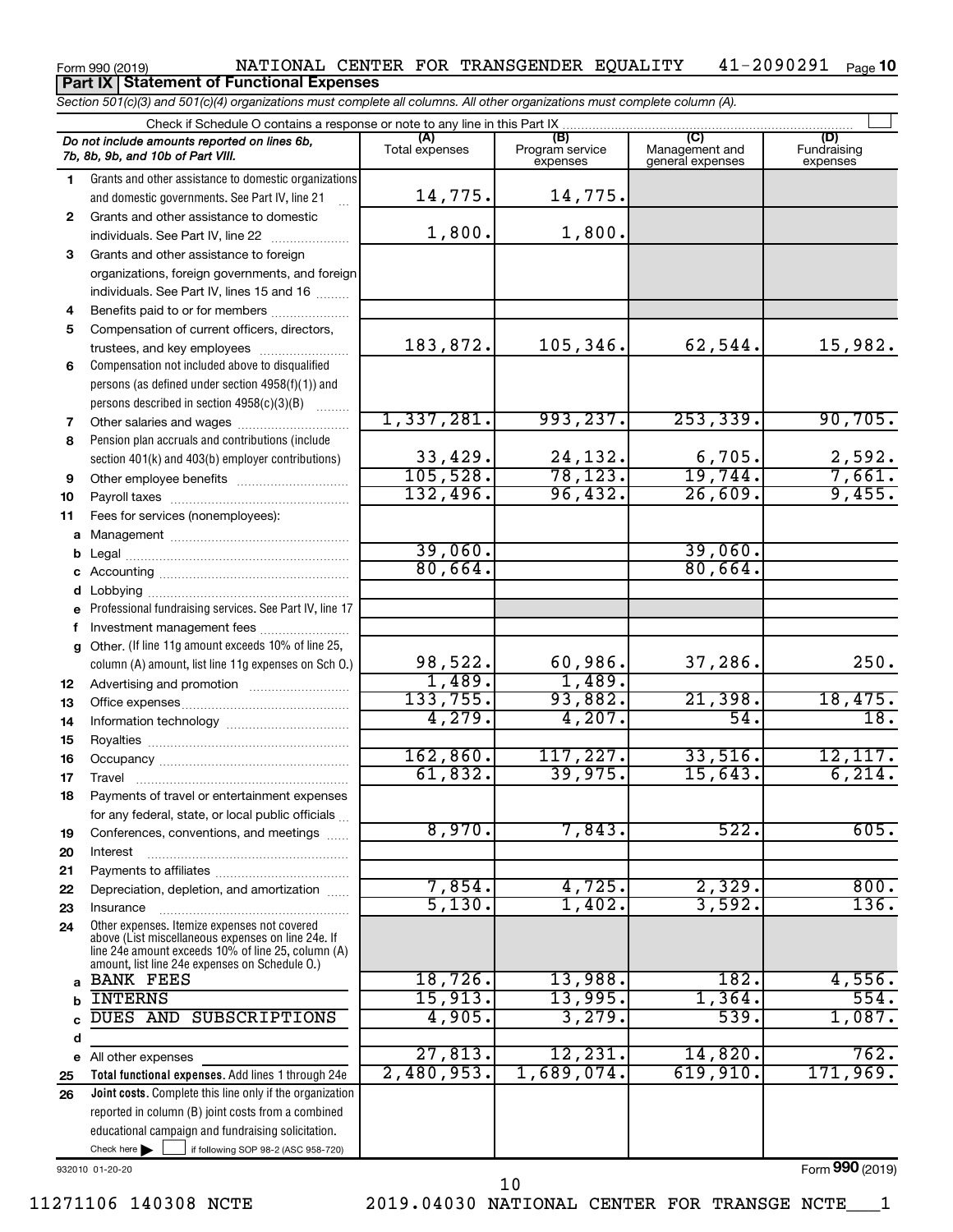| Form 990 (2019) | NATIONAL CENTER FOR TRANSGENDER EQUALITY |                          | 41-2090291 | Page 11            |  |  |  |  |  |  |  |  |  |
|-----------------|------------------------------------------|--------------------------|------------|--------------------|--|--|--|--|--|--|--|--|--|
| <b>Part X</b>   | <b>Balance Sheet</b>                     |                          |            |                    |  |  |  |  |  |  |  |  |  |
|                 |                                          |                          |            |                    |  |  |  |  |  |  |  |  |  |
|                 |                                          | (A)<br>Beginning of year |            | (B)<br>End of year |  |  |  |  |  |  |  |  |  |
|                 | Cash - non-interest-bearing              | 823,917                  |            | 742.911.           |  |  |  |  |  |  |  |  |  |
|                 | Savings and temporary cash investments   |                          |            |                    |  |  |  |  |  |  |  |  |  |

**3** Pledges and grants receivable, net ~~~~~~~~~~~~~~~~~~~~~

| Loans and other receivables from any current or former officer, director,<br>5<br>trustee, key employee, creator or founder, substantial contributor, or 35%<br>5<br>controlled entity or family member of any of these persons<br>Loans and other receivables from other disqualified persons (as defined<br>6<br>under section $4958(f)(1)$ , and persons described in section $4958(c)(3)(B)$<br>6<br>$\ldots$<br>$\overline{7}$<br>Assets<br>7<br>8<br>8<br>42,082.<br>9<br>Prepaid expenses and deferred charges<br>9<br>10a Land, buildings, and equipment: cost or other<br>$\frac{48,665}{35,627}$<br>basis. Complete Part VI of Schedule D  10a<br>17,981.<br>13,038.<br>10 <sub>c</sub><br>909,501.<br>4,303.<br>11<br>11<br>12<br>12<br>13<br>13<br>14<br>14<br>113,970.<br>15<br>15<br>4,162,722.<br>2,869,932.<br>16<br>16<br>106,948.<br>130, 132.<br>17<br>17<br>18<br>18<br>19<br>19<br>20<br>20<br>21<br>21<br>Escrow or custodial account liability. Complete Part IV of Schedule D<br>22<br>Loans and other payables to any current or former officer, director,<br>Liabilities<br>trustee, key employee, creator or founder, substantial contributor, or 35%<br>22<br>controlled entity or family member of any of these persons<br>23<br>Secured mortgages and notes payable to unrelated third parties<br>23<br>24<br>Unsecured notes and loans payable to unrelated third parties<br>24<br>25<br>Other liabilities (including federal income tax, payables to related third<br>parties, and other liabilities not included on lines 17-24). Complete Part X<br>10, 353.<br>11, 113.<br>25<br>of Schedule D<br>118,061.<br>140, 485.<br>26<br>26<br>Total liabilities. Add lines 17 through 25<br>Organizations that follow FASB ASC 958, check here $\blacktriangleright \lfloor \underline{X} \rfloor$<br><b>Fund Balances</b><br>and complete lines 27, 28, 32, and 33.<br>1,830,258.<br>2,347,527.<br>27<br>27<br>1,674,710.<br>921, 613.<br>28<br>28<br>Organizations that do not follow FASB ASC 958, check here $\blacktriangleright$<br>and complete lines 29 through 33.<br>Net Assets or<br>29<br>29<br>Paid-in or capital surplus, or land, building, or equipment fund<br>30<br>30<br>31<br>Retained earnings, endowment, accumulated income, or other funds<br>31<br>2,751,871.<br>4,022,237.<br>32<br>32<br>2,869,932.<br>4, 162, 722.<br>33<br>33<br>Total liabilities and net assets/fund balances<br>Form 990 (2019) |  | 4 |  |  | 1,434. | $\overline{4}$ | 1,504. |           |
|-------------------------------------------------------------------------------------------------------------------------------------------------------------------------------------------------------------------------------------------------------------------------------------------------------------------------------------------------------------------------------------------------------------------------------------------------------------------------------------------------------------------------------------------------------------------------------------------------------------------------------------------------------------------------------------------------------------------------------------------------------------------------------------------------------------------------------------------------------------------------------------------------------------------------------------------------------------------------------------------------------------------------------------------------------------------------------------------------------------------------------------------------------------------------------------------------------------------------------------------------------------------------------------------------------------------------------------------------------------------------------------------------------------------------------------------------------------------------------------------------------------------------------------------------------------------------------------------------------------------------------------------------------------------------------------------------------------------------------------------------------------------------------------------------------------------------------------------------------------------------------------------------------------------------------------------------------------------------------------------------------------------------------------------------------------------------------------------------------------------------------------------------------------------------------------------------------------------------------------------------------------------------------------------------------------------------------------------------------------------------------------------------------------------------------------------------------------|--|---|--|--|--------|----------------|--------|-----------|
|                                                                                                                                                                                                                                                                                                                                                                                                                                                                                                                                                                                                                                                                                                                                                                                                                                                                                                                                                                                                                                                                                                                                                                                                                                                                                                                                                                                                                                                                                                                                                                                                                                                                                                                                                                                                                                                                                                                                                                                                                                                                                                                                                                                                                                                                                                                                                                                                                                                             |  |   |  |  |        |                |        |           |
|                                                                                                                                                                                                                                                                                                                                                                                                                                                                                                                                                                                                                                                                                                                                                                                                                                                                                                                                                                                                                                                                                                                                                                                                                                                                                                                                                                                                                                                                                                                                                                                                                                                                                                                                                                                                                                                                                                                                                                                                                                                                                                                                                                                                                                                                                                                                                                                                                                                             |  |   |  |  |        |                |        |           |
|                                                                                                                                                                                                                                                                                                                                                                                                                                                                                                                                                                                                                                                                                                                                                                                                                                                                                                                                                                                                                                                                                                                                                                                                                                                                                                                                                                                                                                                                                                                                                                                                                                                                                                                                                                                                                                                                                                                                                                                                                                                                                                                                                                                                                                                                                                                                                                                                                                                             |  |   |  |  |        |                |        |           |
|                                                                                                                                                                                                                                                                                                                                                                                                                                                                                                                                                                                                                                                                                                                                                                                                                                                                                                                                                                                                                                                                                                                                                                                                                                                                                                                                                                                                                                                                                                                                                                                                                                                                                                                                                                                                                                                                                                                                                                                                                                                                                                                                                                                                                                                                                                                                                                                                                                                             |  |   |  |  |        |                |        |           |
|                                                                                                                                                                                                                                                                                                                                                                                                                                                                                                                                                                                                                                                                                                                                                                                                                                                                                                                                                                                                                                                                                                                                                                                                                                                                                                                                                                                                                                                                                                                                                                                                                                                                                                                                                                                                                                                                                                                                                                                                                                                                                                                                                                                                                                                                                                                                                                                                                                                             |  |   |  |  |        |                |        |           |
|                                                                                                                                                                                                                                                                                                                                                                                                                                                                                                                                                                                                                                                                                                                                                                                                                                                                                                                                                                                                                                                                                                                                                                                                                                                                                                                                                                                                                                                                                                                                                                                                                                                                                                                                                                                                                                                                                                                                                                                                                                                                                                                                                                                                                                                                                                                                                                                                                                                             |  |   |  |  |        |                |        |           |
|                                                                                                                                                                                                                                                                                                                                                                                                                                                                                                                                                                                                                                                                                                                                                                                                                                                                                                                                                                                                                                                                                                                                                                                                                                                                                                                                                                                                                                                                                                                                                                                                                                                                                                                                                                                                                                                                                                                                                                                                                                                                                                                                                                                                                                                                                                                                                                                                                                                             |  |   |  |  |        |                |        |           |
|                                                                                                                                                                                                                                                                                                                                                                                                                                                                                                                                                                                                                                                                                                                                                                                                                                                                                                                                                                                                                                                                                                                                                                                                                                                                                                                                                                                                                                                                                                                                                                                                                                                                                                                                                                                                                                                                                                                                                                                                                                                                                                                                                                                                                                                                                                                                                                                                                                                             |  |   |  |  |        |                |        | 49,746.   |
|                                                                                                                                                                                                                                                                                                                                                                                                                                                                                                                                                                                                                                                                                                                                                                                                                                                                                                                                                                                                                                                                                                                                                                                                                                                                                                                                                                                                                                                                                                                                                                                                                                                                                                                                                                                                                                                                                                                                                                                                                                                                                                                                                                                                                                                                                                                                                                                                                                                             |  |   |  |  |        |                |        |           |
|                                                                                                                                                                                                                                                                                                                                                                                                                                                                                                                                                                                                                                                                                                                                                                                                                                                                                                                                                                                                                                                                                                                                                                                                                                                                                                                                                                                                                                                                                                                                                                                                                                                                                                                                                                                                                                                                                                                                                                                                                                                                                                                                                                                                                                                                                                                                                                                                                                                             |  |   |  |  |        |                |        |           |
|                                                                                                                                                                                                                                                                                                                                                                                                                                                                                                                                                                                                                                                                                                                                                                                                                                                                                                                                                                                                                                                                                                                                                                                                                                                                                                                                                                                                                                                                                                                                                                                                                                                                                                                                                                                                                                                                                                                                                                                                                                                                                                                                                                                                                                                                                                                                                                                                                                                             |  |   |  |  |        |                |        |           |
|                                                                                                                                                                                                                                                                                                                                                                                                                                                                                                                                                                                                                                                                                                                                                                                                                                                                                                                                                                                                                                                                                                                                                                                                                                                                                                                                                                                                                                                                                                                                                                                                                                                                                                                                                                                                                                                                                                                                                                                                                                                                                                                                                                                                                                                                                                                                                                                                                                                             |  |   |  |  |        |                |        |           |
|                                                                                                                                                                                                                                                                                                                                                                                                                                                                                                                                                                                                                                                                                                                                                                                                                                                                                                                                                                                                                                                                                                                                                                                                                                                                                                                                                                                                                                                                                                                                                                                                                                                                                                                                                                                                                                                                                                                                                                                                                                                                                                                                                                                                                                                                                                                                                                                                                                                             |  |   |  |  |        |                |        |           |
|                                                                                                                                                                                                                                                                                                                                                                                                                                                                                                                                                                                                                                                                                                                                                                                                                                                                                                                                                                                                                                                                                                                                                                                                                                                                                                                                                                                                                                                                                                                                                                                                                                                                                                                                                                                                                                                                                                                                                                                                                                                                                                                                                                                                                                                                                                                                                                                                                                                             |  |   |  |  |        |                |        |           |
|                                                                                                                                                                                                                                                                                                                                                                                                                                                                                                                                                                                                                                                                                                                                                                                                                                                                                                                                                                                                                                                                                                                                                                                                                                                                                                                                                                                                                                                                                                                                                                                                                                                                                                                                                                                                                                                                                                                                                                                                                                                                                                                                                                                                                                                                                                                                                                                                                                                             |  |   |  |  |        |                |        |           |
|                                                                                                                                                                                                                                                                                                                                                                                                                                                                                                                                                                                                                                                                                                                                                                                                                                                                                                                                                                                                                                                                                                                                                                                                                                                                                                                                                                                                                                                                                                                                                                                                                                                                                                                                                                                                                                                                                                                                                                                                                                                                                                                                                                                                                                                                                                                                                                                                                                                             |  |   |  |  |        |                |        | 110, 189. |
|                                                                                                                                                                                                                                                                                                                                                                                                                                                                                                                                                                                                                                                                                                                                                                                                                                                                                                                                                                                                                                                                                                                                                                                                                                                                                                                                                                                                                                                                                                                                                                                                                                                                                                                                                                                                                                                                                                                                                                                                                                                                                                                                                                                                                                                                                                                                                                                                                                                             |  |   |  |  |        |                |        |           |
|                                                                                                                                                                                                                                                                                                                                                                                                                                                                                                                                                                                                                                                                                                                                                                                                                                                                                                                                                                                                                                                                                                                                                                                                                                                                                                                                                                                                                                                                                                                                                                                                                                                                                                                                                                                                                                                                                                                                                                                                                                                                                                                                                                                                                                                                                                                                                                                                                                                             |  |   |  |  |        |                |        |           |
|                                                                                                                                                                                                                                                                                                                                                                                                                                                                                                                                                                                                                                                                                                                                                                                                                                                                                                                                                                                                                                                                                                                                                                                                                                                                                                                                                                                                                                                                                                                                                                                                                                                                                                                                                                                                                                                                                                                                                                                                                                                                                                                                                                                                                                                                                                                                                                                                                                                             |  |   |  |  |        |                |        |           |
|                                                                                                                                                                                                                                                                                                                                                                                                                                                                                                                                                                                                                                                                                                                                                                                                                                                                                                                                                                                                                                                                                                                                                                                                                                                                                                                                                                                                                                                                                                                                                                                                                                                                                                                                                                                                                                                                                                                                                                                                                                                                                                                                                                                                                                                                                                                                                                                                                                                             |  |   |  |  |        |                |        |           |
|                                                                                                                                                                                                                                                                                                                                                                                                                                                                                                                                                                                                                                                                                                                                                                                                                                                                                                                                                                                                                                                                                                                                                                                                                                                                                                                                                                                                                                                                                                                                                                                                                                                                                                                                                                                                                                                                                                                                                                                                                                                                                                                                                                                                                                                                                                                                                                                                                                                             |  |   |  |  |        |                |        |           |
|                                                                                                                                                                                                                                                                                                                                                                                                                                                                                                                                                                                                                                                                                                                                                                                                                                                                                                                                                                                                                                                                                                                                                                                                                                                                                                                                                                                                                                                                                                                                                                                                                                                                                                                                                                                                                                                                                                                                                                                                                                                                                                                                                                                                                                                                                                                                                                                                                                                             |  |   |  |  |        |                |        |           |
|                                                                                                                                                                                                                                                                                                                                                                                                                                                                                                                                                                                                                                                                                                                                                                                                                                                                                                                                                                                                                                                                                                                                                                                                                                                                                                                                                                                                                                                                                                                                                                                                                                                                                                                                                                                                                                                                                                                                                                                                                                                                                                                                                                                                                                                                                                                                                                                                                                                             |  |   |  |  |        |                |        |           |
|                                                                                                                                                                                                                                                                                                                                                                                                                                                                                                                                                                                                                                                                                                                                                                                                                                                                                                                                                                                                                                                                                                                                                                                                                                                                                                                                                                                                                                                                                                                                                                                                                                                                                                                                                                                                                                                                                                                                                                                                                                                                                                                                                                                                                                                                                                                                                                                                                                                             |  |   |  |  |        |                |        |           |
|                                                                                                                                                                                                                                                                                                                                                                                                                                                                                                                                                                                                                                                                                                                                                                                                                                                                                                                                                                                                                                                                                                                                                                                                                                                                                                                                                                                                                                                                                                                                                                                                                                                                                                                                                                                                                                                                                                                                                                                                                                                                                                                                                                                                                                                                                                                                                                                                                                                             |  |   |  |  |        |                |        |           |
|                                                                                                                                                                                                                                                                                                                                                                                                                                                                                                                                                                                                                                                                                                                                                                                                                                                                                                                                                                                                                                                                                                                                                                                                                                                                                                                                                                                                                                                                                                                                                                                                                                                                                                                                                                                                                                                                                                                                                                                                                                                                                                                                                                                                                                                                                                                                                                                                                                                             |  |   |  |  |        |                |        |           |
|                                                                                                                                                                                                                                                                                                                                                                                                                                                                                                                                                                                                                                                                                                                                                                                                                                                                                                                                                                                                                                                                                                                                                                                                                                                                                                                                                                                                                                                                                                                                                                                                                                                                                                                                                                                                                                                                                                                                                                                                                                                                                                                                                                                                                                                                                                                                                                                                                                                             |  |   |  |  |        |                |        |           |
|                                                                                                                                                                                                                                                                                                                                                                                                                                                                                                                                                                                                                                                                                                                                                                                                                                                                                                                                                                                                                                                                                                                                                                                                                                                                                                                                                                                                                                                                                                                                                                                                                                                                                                                                                                                                                                                                                                                                                                                                                                                                                                                                                                                                                                                                                                                                                                                                                                                             |  |   |  |  |        |                |        |           |
|                                                                                                                                                                                                                                                                                                                                                                                                                                                                                                                                                                                                                                                                                                                                                                                                                                                                                                                                                                                                                                                                                                                                                                                                                                                                                                                                                                                                                                                                                                                                                                                                                                                                                                                                                                                                                                                                                                                                                                                                                                                                                                                                                                                                                                                                                                                                                                                                                                                             |  |   |  |  |        |                |        |           |
|                                                                                                                                                                                                                                                                                                                                                                                                                                                                                                                                                                                                                                                                                                                                                                                                                                                                                                                                                                                                                                                                                                                                                                                                                                                                                                                                                                                                                                                                                                                                                                                                                                                                                                                                                                                                                                                                                                                                                                                                                                                                                                                                                                                                                                                                                                                                                                                                                                                             |  |   |  |  |        |                |        |           |
|                                                                                                                                                                                                                                                                                                                                                                                                                                                                                                                                                                                                                                                                                                                                                                                                                                                                                                                                                                                                                                                                                                                                                                                                                                                                                                                                                                                                                                                                                                                                                                                                                                                                                                                                                                                                                                                                                                                                                                                                                                                                                                                                                                                                                                                                                                                                                                                                                                                             |  |   |  |  |        |                |        |           |
|                                                                                                                                                                                                                                                                                                                                                                                                                                                                                                                                                                                                                                                                                                                                                                                                                                                                                                                                                                                                                                                                                                                                                                                                                                                                                                                                                                                                                                                                                                                                                                                                                                                                                                                                                                                                                                                                                                                                                                                                                                                                                                                                                                                                                                                                                                                                                                                                                                                             |  |   |  |  |        |                |        |           |
|                                                                                                                                                                                                                                                                                                                                                                                                                                                                                                                                                                                                                                                                                                                                                                                                                                                                                                                                                                                                                                                                                                                                                                                                                                                                                                                                                                                                                                                                                                                                                                                                                                                                                                                                                                                                                                                                                                                                                                                                                                                                                                                                                                                                                                                                                                                                                                                                                                                             |  |   |  |  |        |                |        |           |
|                                                                                                                                                                                                                                                                                                                                                                                                                                                                                                                                                                                                                                                                                                                                                                                                                                                                                                                                                                                                                                                                                                                                                                                                                                                                                                                                                                                                                                                                                                                                                                                                                                                                                                                                                                                                                                                                                                                                                                                                                                                                                                                                                                                                                                                                                                                                                                                                                                                             |  |   |  |  |        |                |        |           |
|                                                                                                                                                                                                                                                                                                                                                                                                                                                                                                                                                                                                                                                                                                                                                                                                                                                                                                                                                                                                                                                                                                                                                                                                                                                                                                                                                                                                                                                                                                                                                                                                                                                                                                                                                                                                                                                                                                                                                                                                                                                                                                                                                                                                                                                                                                                                                                                                                                                             |  |   |  |  |        |                |        |           |
|                                                                                                                                                                                                                                                                                                                                                                                                                                                                                                                                                                                                                                                                                                                                                                                                                                                                                                                                                                                                                                                                                                                                                                                                                                                                                                                                                                                                                                                                                                                                                                                                                                                                                                                                                                                                                                                                                                                                                                                                                                                                                                                                                                                                                                                                                                                                                                                                                                                             |  |   |  |  |        |                |        |           |
|                                                                                                                                                                                                                                                                                                                                                                                                                                                                                                                                                                                                                                                                                                                                                                                                                                                                                                                                                                                                                                                                                                                                                                                                                                                                                                                                                                                                                                                                                                                                                                                                                                                                                                                                                                                                                                                                                                                                                                                                                                                                                                                                                                                                                                                                                                                                                                                                                                                             |  |   |  |  |        |                |        |           |
|                                                                                                                                                                                                                                                                                                                                                                                                                                                                                                                                                                                                                                                                                                                                                                                                                                                                                                                                                                                                                                                                                                                                                                                                                                                                                                                                                                                                                                                                                                                                                                                                                                                                                                                                                                                                                                                                                                                                                                                                                                                                                                                                                                                                                                                                                                                                                                                                                                                             |  |   |  |  |        |                |        |           |
|                                                                                                                                                                                                                                                                                                                                                                                                                                                                                                                                                                                                                                                                                                                                                                                                                                                                                                                                                                                                                                                                                                                                                                                                                                                                                                                                                                                                                                                                                                                                                                                                                                                                                                                                                                                                                                                                                                                                                                                                                                                                                                                                                                                                                                                                                                                                                                                                                                                             |  |   |  |  |        |                |        |           |
|                                                                                                                                                                                                                                                                                                                                                                                                                                                                                                                                                                                                                                                                                                                                                                                                                                                                                                                                                                                                                                                                                                                                                                                                                                                                                                                                                                                                                                                                                                                                                                                                                                                                                                                                                                                                                                                                                                                                                                                                                                                                                                                                                                                                                                                                                                                                                                                                                                                             |  |   |  |  |        |                |        |           |
|                                                                                                                                                                                                                                                                                                                                                                                                                                                                                                                                                                                                                                                                                                                                                                                                                                                                                                                                                                                                                                                                                                                                                                                                                                                                                                                                                                                                                                                                                                                                                                                                                                                                                                                                                                                                                                                                                                                                                                                                                                                                                                                                                                                                                                                                                                                                                                                                                                                             |  |   |  |  |        |                |        |           |
|                                                                                                                                                                                                                                                                                                                                                                                                                                                                                                                                                                                                                                                                                                                                                                                                                                                                                                                                                                                                                                                                                                                                                                                                                                                                                                                                                                                                                                                                                                                                                                                                                                                                                                                                                                                                                                                                                                                                                                                                                                                                                                                                                                                                                                                                                                                                                                                                                                                             |  |   |  |  |        |                |        |           |

# **Part X** | **Bal**

**3**

 $\begin{array}{|c|c|c|c|c|c|c|c|c|} \hline 563,304. & \text{3} & \text{1} & 096 & 857. \ \hline \end{array}$ 

Form (2019) **990**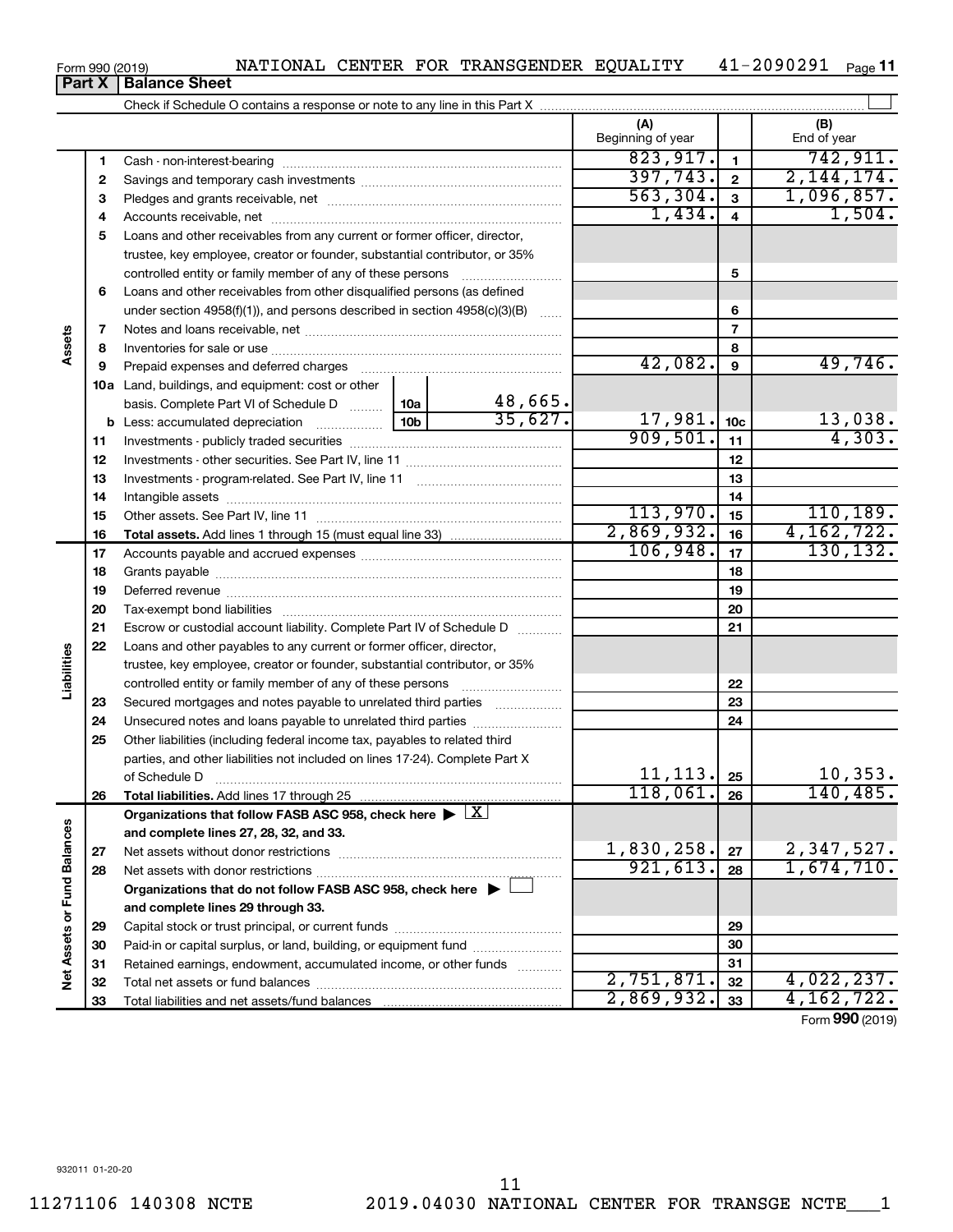|    | NATIONAL CENTER FOR TRANSGENDER EQUALITY<br>Form 990 (2019)                                                                          |                | 41-2090291     |        | Page 12             |
|----|--------------------------------------------------------------------------------------------------------------------------------------|----------------|----------------|--------|---------------------|
|    | <b>Part XI</b><br><b>Reconciliation of Net Assets</b>                                                                                |                |                |        |                     |
|    |                                                                                                                                      |                |                |        |                     |
|    |                                                                                                                                      |                |                |        |                     |
| 1  |                                                                                                                                      | $\mathbf{1}$   | 3,749,947.     |        |                     |
| 2  |                                                                                                                                      | $\overline{2}$ | 2,480,953.     |        |                     |
| 3  | Revenue less expenses. Subtract line 2 from line 1                                                                                   | 3              | 1,268,994.     |        |                     |
| 4  |                                                                                                                                      | 4              | 2,751,871.     |        |                     |
| 5  |                                                                                                                                      | 5              |                |        | 1,372.              |
| 6  |                                                                                                                                      | 6              |                |        |                     |
| 7  |                                                                                                                                      | $\overline{7}$ |                |        |                     |
| 8  |                                                                                                                                      | 8              |                |        |                     |
| 9  | Other changes in net assets or fund balances (explain on Schedule O)                                                                 | 9              |                |        | $\overline{0}$ .    |
| 10 | Net assets or fund balances at end of year. Combine lines 3 through 9 (must equal Part X, line 32,                                   |                |                |        |                     |
|    |                                                                                                                                      | 10             | 4,022,237.     |        |                     |
|    | <b>Part XII</b> Financial Statements and Reporting                                                                                   |                |                |        |                     |
|    |                                                                                                                                      |                |                |        | $\lfloor x \rfloor$ |
|    |                                                                                                                                      |                |                | Yes    | <b>No</b>           |
| 1. | $\lfloor$ X $\rfloor$ Accrual<br>Accounting method used to prepare the Form 990: $\Box$ Cash<br>$\Box$ Other                         |                |                |        |                     |
|    | If the organization changed its method of accounting from a prior year or checked "Other," explain in Schedule O.                    |                |                |        |                     |
|    |                                                                                                                                      |                | 2a             |        | х                   |
|    | If "Yes," check a box below to indicate whether the financial statements for the year were compiled or reviewed on a                 |                |                |        |                     |
|    | separate basis, consolidated basis, or both:                                                                                         |                |                |        |                     |
|    | Both consolidated and separate basis<br>Separate basis<br>Consolidated basis                                                         |                |                |        |                     |
|    |                                                                                                                                      |                | 2 <sub>b</sub> | х      |                     |
|    | If "Yes," check a box below to indicate whether the financial statements for the year were audited on a separate basis,              |                |                |        |                     |
|    | consolidated basis, or both:                                                                                                         |                |                |        |                     |
|    | $\lfloor \underline{X} \rfloor$ Consolidated basis<br>Both consolidated and separate basis<br>Separate basis                         |                |                |        |                     |
|    | c If "Yes" to line 2a or 2b, does the organization have a committee that assumes responsibility for oversight of the audit,          |                |                |        |                     |
|    |                                                                                                                                      |                | 2c             |        | x                   |
|    | If the organization changed either its oversight process or selection process during the tax year, explain on Schedule O.            |                |                |        |                     |
|    | 3a As a result of a federal award, was the organization required to undergo an audit or audits as set forth in the Single Audit      |                |                |        |                     |
|    | Act and OMB Circular A-133?                                                                                                          |                | 3a             |        | x                   |
|    | <b>b</b> If "Yes," did the organization undergo the required audit or audits? If the organization did not undergo the required audit |                |                |        |                     |
|    |                                                                                                                                      |                | 3b             | $\sim$ |                     |

Form (2019) **990**

932012 01-20-20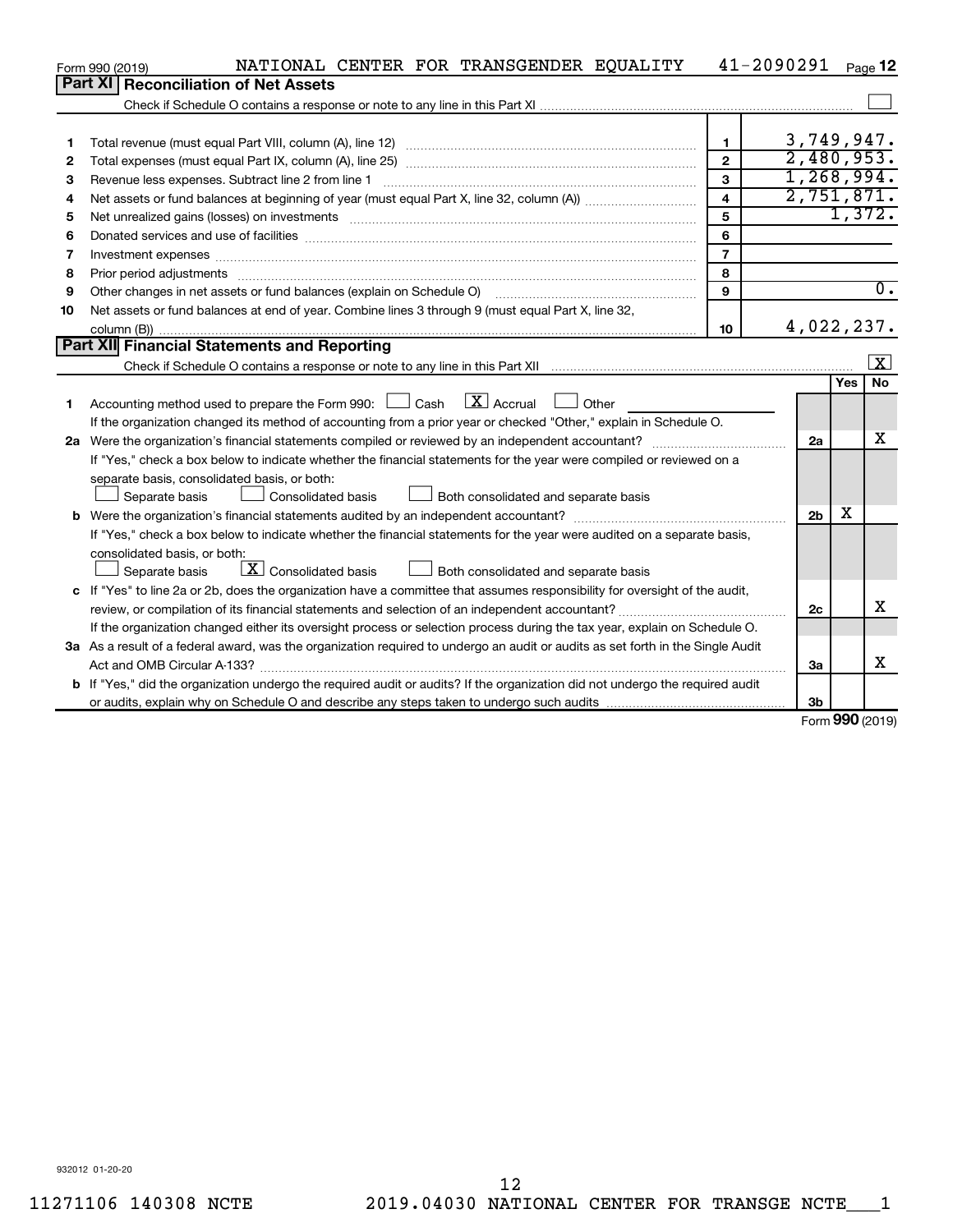| <b>SCHEDULE A</b> |  |
|-------------------|--|
|-------------------|--|

Department of the Treasury

Form 990 or 990-EZ) **Public Charity Status and Public Support**<br>
Complete if the organization is a section 501(c)(3) organization or a section<br> **2019 4947(a)(1) nonexempt charitable trust.**

**| Attach to Form 990 or Form 990-EZ.** 

| OMB No 1545-0047                    |
|-------------------------------------|
| 019                                 |
| <b>Open to Public</b><br>Inspection |

 $\Box$ 

|       |               | Internal Revenue Service                                                                                                                                                             |  | Go to www.irs.gov/Form990 for instructions and the latest information.                                                                                                                                                                          |  |                                                       |                                                                |    |                            |  | Inspection                                                                                                                                    |  |
|-------|---------------|--------------------------------------------------------------------------------------------------------------------------------------------------------------------------------------|--|-------------------------------------------------------------------------------------------------------------------------------------------------------------------------------------------------------------------------------------------------|--|-------------------------------------------------------|----------------------------------------------------------------|----|----------------------------|--|-----------------------------------------------------------------------------------------------------------------------------------------------|--|
|       |               | Name of the organization                                                                                                                                                             |  |                                                                                                                                                                                                                                                 |  | <b>Employer identification number</b>                 |                                                                |    |                            |  |                                                                                                                                               |  |
|       |               |                                                                                                                                                                                      |  | NATIONAL CENTER FOR TRANSGENDER EQUALITY                                                                                                                                                                                                        |  |                                                       |                                                                |    |                            |  | 41-2090291                                                                                                                                    |  |
|       | <b>Part I</b> |                                                                                                                                                                                      |  | Reason for Public Charity Status (All organizations must complete this part.) See instructions.                                                                                                                                                 |  |                                                       |                                                                |    |                            |  |                                                                                                                                               |  |
|       |               |                                                                                                                                                                                      |  | The organization is not a private foundation because it is: (For lines 1 through 12, check only one box.)                                                                                                                                       |  |                                                       |                                                                |    |                            |  |                                                                                                                                               |  |
| 1.    |               |                                                                                                                                                                                      |  | A church, convention of churches, or association of churches described in section 170(b)(1)(A)(i).                                                                                                                                              |  |                                                       |                                                                |    |                            |  |                                                                                                                                               |  |
| 2     |               |                                                                                                                                                                                      |  | A school described in section 170(b)(1)(A)(ii). (Attach Schedule E (Form 990 or 990-EZ).)                                                                                                                                                       |  |                                                       |                                                                |    |                            |  |                                                                                                                                               |  |
| 3     |               |                                                                                                                                                                                      |  | A hospital or a cooperative hospital service organization described in section 170(b)(1)(A)(iii).                                                                                                                                               |  |                                                       |                                                                |    |                            |  |                                                                                                                                               |  |
| 4     |               |                                                                                                                                                                                      |  |                                                                                                                                                                                                                                                 |  |                                                       |                                                                |    |                            |  | A medical research organization operated in conjunction with a hospital described in section 170(b)(1)(A)(iii). Enter the hospital's name,    |  |
|       |               | city, and state:                                                                                                                                                                     |  |                                                                                                                                                                                                                                                 |  |                                                       |                                                                |    |                            |  |                                                                                                                                               |  |
| 5     |               |                                                                                                                                                                                      |  | An organization operated for the benefit of a college or university owned or operated by a governmental unit described in                                                                                                                       |  |                                                       |                                                                |    |                            |  |                                                                                                                                               |  |
|       |               |                                                                                                                                                                                      |  | section 170(b)(1)(A)(iv). (Complete Part II.)                                                                                                                                                                                                   |  |                                                       |                                                                |    |                            |  |                                                                                                                                               |  |
| 6     |               |                                                                                                                                                                                      |  | A federal, state, or local government or governmental unit described in section 170(b)(1)(A)(v).                                                                                                                                                |  |                                                       |                                                                |    |                            |  |                                                                                                                                               |  |
|       | 7   X         |                                                                                                                                                                                      |  | An organization that normally receives a substantial part of its support from a governmental unit or from the general public described in                                                                                                       |  |                                                       |                                                                |    |                            |  |                                                                                                                                               |  |
|       |               |                                                                                                                                                                                      |  | section 170(b)(1)(A)(vi). (Complete Part II.)                                                                                                                                                                                                   |  |                                                       |                                                                |    |                            |  |                                                                                                                                               |  |
| 8     |               |                                                                                                                                                                                      |  | A community trust described in section 170(b)(1)(A)(vi). (Complete Part II.)                                                                                                                                                                    |  |                                                       |                                                                |    |                            |  |                                                                                                                                               |  |
| 9     |               |                                                                                                                                                                                      |  | An agricultural research organization described in section 170(b)(1)(A)(ix) operated in conjunction with a land-grant college                                                                                                                   |  |                                                       |                                                                |    |                            |  |                                                                                                                                               |  |
|       |               |                                                                                                                                                                                      |  | or university or a non-land-grant college of agriculture (see instructions). Enter the name, city, and state of the college or                                                                                                                  |  |                                                       |                                                                |    |                            |  |                                                                                                                                               |  |
|       |               | university:                                                                                                                                                                          |  |                                                                                                                                                                                                                                                 |  |                                                       |                                                                |    |                            |  |                                                                                                                                               |  |
| 10    |               |                                                                                                                                                                                      |  |                                                                                                                                                                                                                                                 |  |                                                       |                                                                |    |                            |  | An organization that normally receives: (1) more than 33 1/3% of its support from contributions, membership fees, and gross receipts from     |  |
|       |               |                                                                                                                                                                                      |  |                                                                                                                                                                                                                                                 |  |                                                       |                                                                |    |                            |  | activities related to its exempt functions - subject to certain exceptions, and (2) no more than 33 1/3% of its support from gross investment |  |
|       |               | income and unrelated business taxable income (less section 511 tax) from businesses acquired by the organization after June 30, 1975.<br>See section 509(a)(2). (Complete Part III.) |  |                                                                                                                                                                                                                                                 |  |                                                       |                                                                |    |                            |  |                                                                                                                                               |  |
|       |               |                                                                                                                                                                                      |  |                                                                                                                                                                                                                                                 |  |                                                       |                                                                |    |                            |  |                                                                                                                                               |  |
| 11    |               |                                                                                                                                                                                      |  | An organization organized and operated exclusively to test for public safety. See section 509(a)(4).                                                                                                                                            |  |                                                       |                                                                |    |                            |  |                                                                                                                                               |  |
| 12    |               |                                                                                                                                                                                      |  |                                                                                                                                                                                                                                                 |  |                                                       |                                                                |    |                            |  | An organization organized and operated exclusively for the benefit of, to perform the functions of, or to carry out the purposes of one or    |  |
|       |               |                                                                                                                                                                                      |  | more publicly supported organizations described in section 509(a)(1) or section 509(a)(2). See section 509(a)(3). Check the box in                                                                                                              |  |                                                       |                                                                |    |                            |  |                                                                                                                                               |  |
|       |               |                                                                                                                                                                                      |  | lines 12a through 12d that describes the type of supporting organization and complete lines 12e, 12f, and 12g.                                                                                                                                  |  |                                                       |                                                                |    |                            |  |                                                                                                                                               |  |
| а     |               |                                                                                                                                                                                      |  | Type I. A supporting organization operated, supervised, or controlled by its supported organization(s), typically by giving                                                                                                                     |  |                                                       |                                                                |    |                            |  |                                                                                                                                               |  |
|       |               |                                                                                                                                                                                      |  | the supported organization(s) the power to regularly appoint or elect a majority of the directors or trustees of the supporting                                                                                                                 |  |                                                       |                                                                |    |                            |  |                                                                                                                                               |  |
|       |               |                                                                                                                                                                                      |  | organization. You must complete Part IV, Sections A and B.                                                                                                                                                                                      |  |                                                       |                                                                |    |                            |  |                                                                                                                                               |  |
| b     |               |                                                                                                                                                                                      |  | Type II. A supporting organization supervised or controlled in connection with its supported organization(s), by having<br>control or management of the supporting organization vested in the same persons that control or manage the supported |  |                                                       |                                                                |    |                            |  |                                                                                                                                               |  |
|       |               |                                                                                                                                                                                      |  | organization(s). You must complete Part IV, Sections A and C.                                                                                                                                                                                   |  |                                                       |                                                                |    |                            |  |                                                                                                                                               |  |
| с     |               |                                                                                                                                                                                      |  | Type III functionally integrated. A supporting organization operated in connection with, and functionally integrated with,                                                                                                                      |  |                                                       |                                                                |    |                            |  |                                                                                                                                               |  |
|       |               |                                                                                                                                                                                      |  | its supported organization(s) (see instructions). You must complete Part IV, Sections A, D, and E.                                                                                                                                              |  |                                                       |                                                                |    |                            |  |                                                                                                                                               |  |
| d     |               |                                                                                                                                                                                      |  | Type III non-functionally integrated. A supporting organization operated in connection with its supported organization(s)                                                                                                                       |  |                                                       |                                                                |    |                            |  |                                                                                                                                               |  |
|       |               |                                                                                                                                                                                      |  | that is not functionally integrated. The organization generally must satisfy a distribution requirement and an attentiveness                                                                                                                    |  |                                                       |                                                                |    |                            |  |                                                                                                                                               |  |
|       |               |                                                                                                                                                                                      |  | requirement (see instructions). You must complete Part IV, Sections A and D, and Part V.                                                                                                                                                        |  |                                                       |                                                                |    |                            |  |                                                                                                                                               |  |
| е     |               |                                                                                                                                                                                      |  | Check this box if the organization received a written determination from the IRS that it is a Type I, Type II, Type III                                                                                                                         |  |                                                       |                                                                |    |                            |  |                                                                                                                                               |  |
|       |               |                                                                                                                                                                                      |  | functionally integrated, or Type III non-functionally integrated supporting organization.                                                                                                                                                       |  |                                                       |                                                                |    |                            |  |                                                                                                                                               |  |
|       |               |                                                                                                                                                                                      |  |                                                                                                                                                                                                                                                 |  |                                                       |                                                                |    |                            |  |                                                                                                                                               |  |
|       |               |                                                                                                                                                                                      |  | Provide the following information about the supported organization(s).                                                                                                                                                                          |  |                                                       |                                                                |    |                            |  |                                                                                                                                               |  |
|       |               | (i) Name of supported                                                                                                                                                                |  | (ii) EIN                                                                                                                                                                                                                                        |  | (iii) Type of organization                            | (iv) Is the organization listed<br>in your governing document? |    | (v) Amount of monetary     |  | (vi) Amount of other                                                                                                                          |  |
|       |               | organization                                                                                                                                                                         |  |                                                                                                                                                                                                                                                 |  | (described on lines 1-10<br>above (see instructions)) | Yes                                                            | No | support (see instructions) |  | support (see instructions)                                                                                                                    |  |
|       |               |                                                                                                                                                                                      |  |                                                                                                                                                                                                                                                 |  |                                                       |                                                                |    |                            |  |                                                                                                                                               |  |
|       |               |                                                                                                                                                                                      |  |                                                                                                                                                                                                                                                 |  |                                                       |                                                                |    |                            |  |                                                                                                                                               |  |
|       |               |                                                                                                                                                                                      |  |                                                                                                                                                                                                                                                 |  |                                                       |                                                                |    |                            |  |                                                                                                                                               |  |
|       |               |                                                                                                                                                                                      |  |                                                                                                                                                                                                                                                 |  |                                                       |                                                                |    |                            |  |                                                                                                                                               |  |
|       |               |                                                                                                                                                                                      |  |                                                                                                                                                                                                                                                 |  |                                                       |                                                                |    |                            |  |                                                                                                                                               |  |
|       |               |                                                                                                                                                                                      |  |                                                                                                                                                                                                                                                 |  |                                                       |                                                                |    |                            |  |                                                                                                                                               |  |
|       |               |                                                                                                                                                                                      |  |                                                                                                                                                                                                                                                 |  |                                                       |                                                                |    |                            |  |                                                                                                                                               |  |
|       |               |                                                                                                                                                                                      |  |                                                                                                                                                                                                                                                 |  |                                                       |                                                                |    |                            |  |                                                                                                                                               |  |
|       |               |                                                                                                                                                                                      |  |                                                                                                                                                                                                                                                 |  |                                                       |                                                                |    |                            |  |                                                                                                                                               |  |
| Total |               |                                                                                                                                                                                      |  |                                                                                                                                                                                                                                                 |  |                                                       |                                                                |    |                            |  |                                                                                                                                               |  |

LHA For Paperwork Reduction Act Notice, see the Instructions for Form 990 or 990-EZ. 932021 09-25-19 Schedule A (Form 990 or 990-EZ) 2019 13

11271106 140308 NCTE 2019.04030 NATIONAL CENTER FOR TRANSGE NCTE\_\_\_1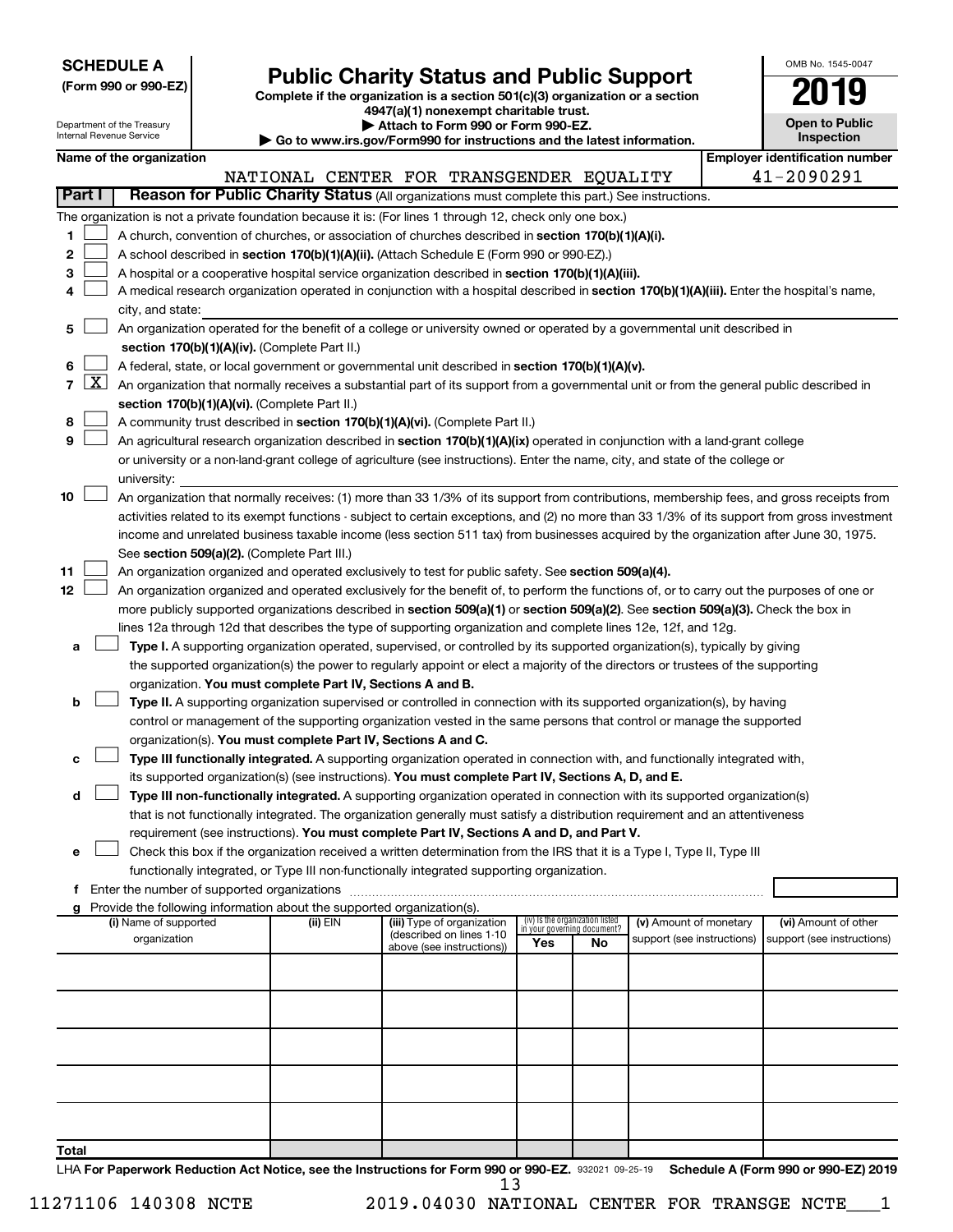#### Schedule A (Form 990 or 990-EZ) 2019 NATIONAL CENTER FOR TRANSGENDER EQUALITY41-2090291 <sub>Page 2</sub> **Part II Support Schedule for Organizations Described in Sections 170(b)(1)(A)(iv) and 170(b)(1)(A)(vi)**

(Complete only if you checked the box on line 5, 7, or 8 of Part I or if the organization failed to qualify under Part III. If the organization fails to qualify under the tests listed below, please complete Part III.)

|    | <b>Section A. Public Support</b>                                                                                                           |                       |                        |                         |                           |                                      |                                    |
|----|--------------------------------------------------------------------------------------------------------------------------------------------|-----------------------|------------------------|-------------------------|---------------------------|--------------------------------------|------------------------------------|
|    | Calendar year (or fiscal year beginning in)                                                                                                | (a) 2015              | (b) 2016               | $(c)$ 2017              | $(d)$ 2018                | (e) 2019                             | (f) Total                          |
|    | 1 Gifts, grants, contributions, and                                                                                                        |                       |                        |                         |                           |                                      |                                    |
|    | membership fees received. (Do not                                                                                                          |                       |                        |                         |                           |                                      |                                    |
|    | include any "unusual grants.")                                                                                                             | 1,060,208.            | 2,046,712.             | 2,490,533.              | 3, 262, 676.              | 3,668,991.                           | 12,529,120.                        |
|    | 2 Tax revenues levied for the organ-                                                                                                       |                       |                        |                         |                           |                                      |                                    |
|    | ization's benefit and either paid to                                                                                                       |                       |                        |                         |                           |                                      |                                    |
|    | or expended on its behalf                                                                                                                  |                       |                        |                         |                           |                                      |                                    |
|    | 3 The value of services or facilities                                                                                                      |                       |                        |                         |                           |                                      |                                    |
|    | furnished by a governmental unit to                                                                                                        |                       |                        |                         |                           |                                      |                                    |
|    | the organization without charge                                                                                                            |                       |                        |                         |                           |                                      |                                    |
|    | 4 Total. Add lines 1 through 3                                                                                                             | 1,060,208.            | 2,046,712.             | 2,490,533               | 3,262,676                 | 3,668,991.                           | 12,529,120.                        |
|    | 5 The portion of total contributions                                                                                                       |                       |                        |                         |                           |                                      |                                    |
|    | by each person (other than a                                                                                                               |                       |                        |                         |                           |                                      |                                    |
|    | governmental unit or publicly                                                                                                              |                       |                        |                         |                           |                                      |                                    |
|    | supported organization) included                                                                                                           |                       |                        |                         |                           |                                      |                                    |
|    | on line 1 that exceeds 2% of the                                                                                                           |                       |                        |                         |                           |                                      |                                    |
|    | amount shown on line 11,                                                                                                                   |                       |                        |                         |                           |                                      |                                    |
|    | column (f)                                                                                                                                 |                       |                        |                         |                           |                                      | 3,735,431.                         |
|    |                                                                                                                                            |                       |                        |                         |                           |                                      | 8,793,689.                         |
|    | 6 Public support. Subtract line 5 from line 4.<br><b>Section B. Total Support</b>                                                          |                       |                        |                         |                           |                                      |                                    |
|    | Calendar year (or fiscal year beginning in)                                                                                                |                       |                        |                         |                           |                                      |                                    |
|    |                                                                                                                                            | (a) 2015<br>1,060,208 | (b) 2016<br>2,046,712. | $(c)$ 2017<br>2,490,533 | $(d)$ 2018<br>3, 262, 676 | (e) 2019<br>3,668,991                | (f) Total<br>12,529,120.           |
|    | <b>7</b> Amounts from line 4                                                                                                               |                       |                        |                         |                           |                                      |                                    |
| 8  | Gross income from interest,                                                                                                                |                       |                        |                         |                           |                                      |                                    |
|    | dividends, payments received on                                                                                                            |                       |                        |                         |                           |                                      |                                    |
|    | securities loans, rents, royalties,                                                                                                        | 177.                  | 125.                   | 125.                    | 30,623.                   | 79,616.                              | 110,666.                           |
|    | and income from similar sources                                                                                                            |                       |                        |                         |                           |                                      |                                    |
|    | <b>9</b> Net income from unrelated business                                                                                                |                       |                        |                         |                           |                                      |                                    |
|    | activities, whether or not the                                                                                                             |                       |                        |                         |                           |                                      |                                    |
|    | business is regularly carried on                                                                                                           |                       |                        |                         |                           |                                      |                                    |
|    | 10 Other income. Do not include gain                                                                                                       |                       |                        |                         |                           |                                      |                                    |
|    | or loss from the sale of capital                                                                                                           |                       |                        |                         |                           |                                      |                                    |
|    | assets (Explain in Part VI.)                                                                                                               |                       |                        |                         | 1,482.                    | 814.                                 | 2,296.                             |
|    | 11 Total support. Add lines 7 through 10                                                                                                   |                       |                        |                         |                           |                                      | 12,642,082.                        |
|    | <b>12</b> Gross receipts from related activities, etc. (see instructions)                                                                  |                       |                        |                         |                           | 12                                   | 183,071.                           |
|    | 13 First five years. If the Form 990 is for the organization's first, second, third, fourth, or fifth tax year as a section 501(c)(3)      |                       |                        |                         |                           |                                      |                                    |
|    | organization, check this box and stop here                                                                                                 |                       |                        |                         |                           |                                      |                                    |
|    | <b>Section C. Computation of Public Support Percentage</b>                                                                                 |                       |                        |                         |                           |                                      |                                    |
|    |                                                                                                                                            |                       |                        |                         |                           | 14                                   | 69.56<br>%                         |
|    |                                                                                                                                            |                       |                        |                         |                           | 15                                   | 68.83<br>%                         |
|    | 16a 33 1/3% support test - 2019. If the organization did not check the box on line 13, and line 14 is 33 1/3% or more, check this box and  |                       |                        |                         |                           |                                      |                                    |
|    | stop here. The organization qualifies as a publicly supported organization manufactured content and the organization                       |                       |                        |                         |                           |                                      | $\blacktriangleright$ $\mathbf{X}$ |
|    | b 33 1/3% support test - 2018. If the organization did not check a box on line 13 or 16a, and line 15 is 33 1/3% or more, check this box   |                       |                        |                         |                           |                                      |                                    |
|    |                                                                                                                                            |                       |                        |                         |                           |                                      |                                    |
|    | 17a 10% -facts-and-circumstances test - 2019. If the organization did not check a box on line 13, 16a, or 16b, and line 14 is 10% or more, |                       |                        |                         |                           |                                      |                                    |
|    | and if the organization meets the "facts-and-circumstances" test, check this box and stop here. Explain in Part VI how the organization    |                       |                        |                         |                           |                                      |                                    |
|    |                                                                                                                                            |                       |                        |                         |                           |                                      |                                    |
|    | b 10% -facts-and-circumstances test - 2018. If the organization did not check a box on line 13, 16a, 16b, or 17a, and line 15 is 10% or    |                       |                        |                         |                           |                                      |                                    |
|    | more, and if the organization meets the "facts-and-circumstances" test, check this box and stop here. Explain in Part VI how the           |                       |                        |                         |                           |                                      |                                    |
|    | organization meets the "facts-and-circumstances" test. The organization qualifies as a publicly supported organization                     |                       |                        |                         |                           |                                      |                                    |
| 18 | Private foundation. If the organization did not check a box on line 13, 16a, 16b, 17a, or 17b, check this box and see instructions         |                       |                        |                         |                           |                                      |                                    |
|    |                                                                                                                                            |                       |                        |                         |                           | Schedule A (Form 990 or 990-F7) 2019 |                                    |

**Schedule A (Form 990 or 990-EZ) 2019**

932022 09-25-19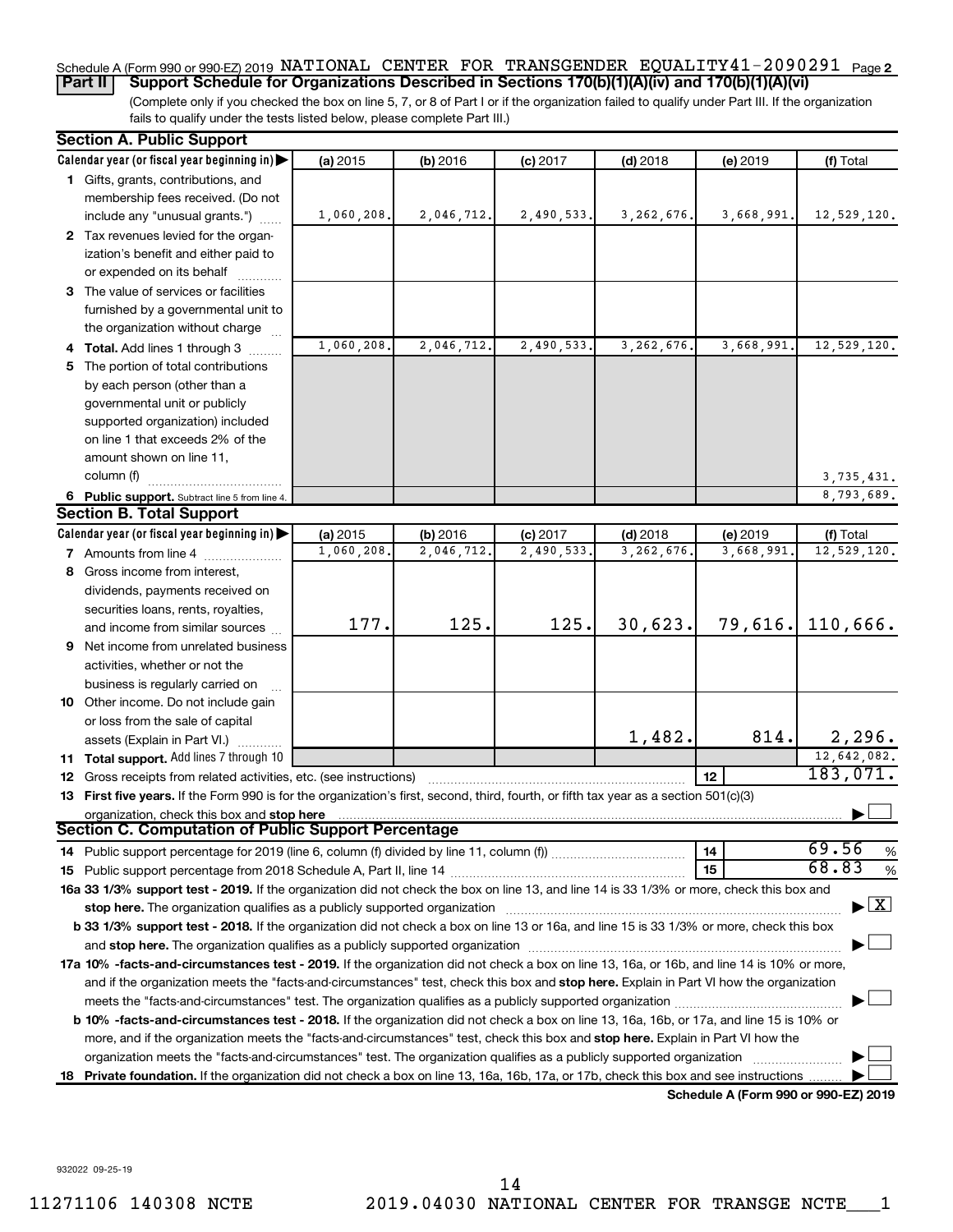#### Schedule A (Form 990 or 990-EZ) 2019 NATIONAL CENTER FOR TRANSGENDER EQUALITY41-2090291 <sub>Page 3</sub> **Part III Support Schedule for Organizations Described in Section 509(a)(2)**

(Complete only if you checked the box on line 10 of Part I or if the organization failed to qualify under Part II. If the organization fails to qualify under the tests listed below, please complete Part II.)

| <b>Section A. Public Support</b>                                                                                                                                                         |          |          |            |            |          |                                      |
|------------------------------------------------------------------------------------------------------------------------------------------------------------------------------------------|----------|----------|------------|------------|----------|--------------------------------------|
| Calendar year (or fiscal year beginning in)                                                                                                                                              | (a) 2015 | (b) 2016 | $(c)$ 2017 | $(d)$ 2018 | (e) 2019 | (f) Total                            |
| 1 Gifts, grants, contributions, and                                                                                                                                                      |          |          |            |            |          |                                      |
| membership fees received. (Do not                                                                                                                                                        |          |          |            |            |          |                                      |
| include any "unusual grants.")                                                                                                                                                           |          |          |            |            |          |                                      |
| 2 Gross receipts from admissions,<br>merchandise sold or services per-<br>formed, or facilities furnished in<br>any activity that is related to the<br>organization's tax-exempt purpose |          |          |            |            |          |                                      |
| <b>3</b> Gross receipts from activities that                                                                                                                                             |          |          |            |            |          |                                      |
| are not an unrelated trade or bus-                                                                                                                                                       |          |          |            |            |          |                                      |
| iness under section 513                                                                                                                                                                  |          |          |            |            |          |                                      |
| 4 Tax revenues levied for the organ-                                                                                                                                                     |          |          |            |            |          |                                      |
| ization's benefit and either paid to                                                                                                                                                     |          |          |            |            |          |                                      |
| or expended on its behalf                                                                                                                                                                |          |          |            |            |          |                                      |
| 5 The value of services or facilities                                                                                                                                                    |          |          |            |            |          |                                      |
| furnished by a governmental unit to                                                                                                                                                      |          |          |            |            |          |                                      |
| the organization without charge                                                                                                                                                          |          |          |            |            |          |                                      |
| <b>6 Total.</b> Add lines 1 through 5                                                                                                                                                    |          |          |            |            |          |                                      |
| 7a Amounts included on lines 1, 2, and                                                                                                                                                   |          |          |            |            |          |                                      |
| 3 received from disqualified persons                                                                                                                                                     |          |          |            |            |          |                                      |
| <b>b</b> Amounts included on lines 2 and 3 received<br>from other than disqualified persons that<br>exceed the greater of \$5,000 or 1% of the<br>amount on line 13 for the year         |          |          |            |            |          |                                      |
| c Add lines 7a and 7b                                                                                                                                                                    |          |          |            |            |          |                                      |
| 8 Public support. (Subtract line 7c from line 6.)                                                                                                                                        |          |          |            |            |          |                                      |
| <b>Section B. Total Support</b>                                                                                                                                                          |          |          |            |            |          |                                      |
| Calendar year (or fiscal year beginning in)                                                                                                                                              | (a) 2015 | (b) 2016 | $(c)$ 2017 | $(d)$ 2018 | (e) 2019 | (f) Total                            |
| <b>9</b> Amounts from line 6                                                                                                                                                             |          |          |            |            |          |                                      |
| <b>10a</b> Gross income from interest,<br>dividends, payments received on<br>securities loans, rents, royalties,<br>and income from similar sources                                      |          |          |            |            |          |                                      |
| <b>b</b> Unrelated business taxable income                                                                                                                                               |          |          |            |            |          |                                      |
| (less section 511 taxes) from businesses                                                                                                                                                 |          |          |            |            |          |                                      |
| acquired after June 30, 1975<br>$\overline{\phantom{a}}$                                                                                                                                 |          |          |            |            |          |                                      |
| c Add lines 10a and 10b                                                                                                                                                                  |          |          |            |            |          |                                      |
| <b>11</b> Net income from unrelated business<br>activities not included in line 10b.<br>whether or not the business is<br>regularly carried on                                           |          |          |            |            |          |                                      |
| <b>12</b> Other income. Do not include gain<br>or loss from the sale of capital<br>assets (Explain in Part VI.)                                                                          |          |          |            |            |          |                                      |
| <b>13</b> Total support. (Add lines 9, 10c, 11, and 12.)                                                                                                                                 |          |          |            |            |          |                                      |
| 14 First five years. If the Form 990 is for the organization's first, second, third, fourth, or fifth tax year as a section 501(c)(3) organization,                                      |          |          |            |            |          |                                      |
|                                                                                                                                                                                          |          |          |            |            |          |                                      |
| <b>Section C. Computation of Public Support Percentage</b>                                                                                                                               |          |          |            |            |          |                                      |
| 15 Public support percentage for 2019 (line 8, column (f), divided by line 13, column (f) <i>manumeronominimal</i>                                                                       |          |          |            |            | 15       | ℅                                    |
| 16 Public support percentage from 2018 Schedule A, Part III, line 15                                                                                                                     |          |          |            |            | 16       | %                                    |
| Section D. Computation of Investment Income Percentage                                                                                                                                   |          |          |            |            |          |                                      |
| 17 Investment income percentage for 2019 (line 10c, column (f), divided by line 13, column (f))                                                                                          |          |          |            |            | 17       | %                                    |
| 18 Investment income percentage from 2018 Schedule A, Part III, line 17                                                                                                                  |          |          |            |            | 18       | %                                    |
| 19a 33 1/3% support tests - 2019. If the organization did not check the box on line 14, and line 15 is more than 33 1/3%, and line 17 is not                                             |          |          |            |            |          |                                      |
| more than 33 1/3%, check this box and stop here. The organization qualifies as a publicly supported organization                                                                         |          |          |            |            |          |                                      |
| b 33 1/3% support tests - 2018. If the organization did not check a box on line 14 or line 19a, and line 16 is more than 33 1/3%, and                                                    |          |          |            |            |          |                                      |
| line 18 is not more than 33 1/3%, check this box and stop here. The organization qualifies as a publicly supported organization                                                          |          |          |            |            |          |                                      |
|                                                                                                                                                                                          |          |          |            |            |          |                                      |
| 932023 09-25-19                                                                                                                                                                          |          |          | 15         |            |          | Schedule A (Form 990 or 990-EZ) 2019 |

11271106 140308 NCTE 2019.04030 NATIONAL CENTER FOR TRANSGE NCTE\_\_\_1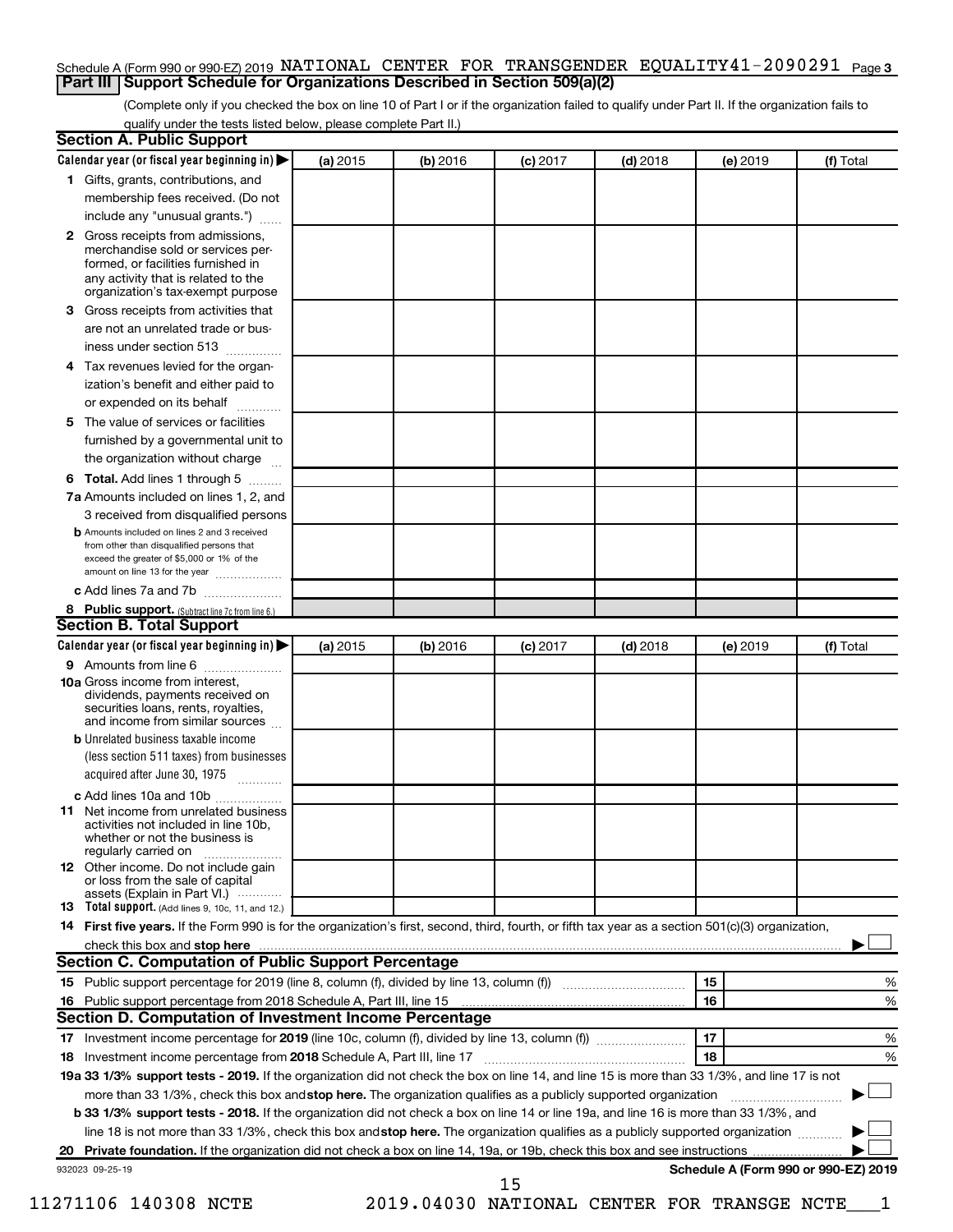#### Schedule A (Form 990 or 990-EZ) 2019 NATIONAL CENTER FOR TRANSGENDER EQUALITY41-2090291 <sub>Page 4</sub>

## **Part IV Supporting Organizations**

(Complete only if you checked a box in line 12 on Part I. If you checked 12a of Part I, complete Sections A and B. If you checked 12b of Part I, complete Sections A and C. If you checked 12c of Part I, complete Sections A, D, and E. If you checked 12d of Part I, complete Sections A and D, and complete Part V.)

#### **Section A. All Supporting Organizations**

- **1** Are all of the organization's supported organizations listed by name in the organization's governing documents? If "No," describe in Part VI how the supported organizations are designated. If designated by *class or purpose, describe the designation. If historic and continuing relationship, explain.*
- **2** Did the organization have any supported organization that does not have an IRS determination of status under section 509(a)(1) or (2)? If "Yes," explain in Part **VI** how the organization determined that the supported *organization was described in section 509(a)(1) or (2).*
- **3a** Did the organization have a supported organization described in section 501(c)(4), (5), or (6)? If "Yes," answer *(b) and (c) below.*
- **b** Did the organization confirm that each supported organization qualified under section 501(c)(4), (5), or (6) and satisfied the public support tests under section 509(a)(2)? If "Yes," describe in Part VI when and how the *organization made the determination.*
- **c** Did the organization ensure that all support to such organizations was used exclusively for section 170(c)(2)(B) purposes? If "Yes," explain in Part VI what controls the organization put in place to ensure such use.
- **4 a** *If* Was any supported organization not organized in the United States ("foreign supported organization")? *"Yes," and if you checked 12a or 12b in Part I, answer (b) and (c) below.*
- **b** Did the organization have ultimate control and discretion in deciding whether to make grants to the foreign supported organization? If "Yes," describe in Part VI how the organization had such control and discretion *despite being controlled or supervised by or in connection with its supported organizations.*
- **c** Did the organization support any foreign supported organization that does not have an IRS determination under sections 501(c)(3) and 509(a)(1) or (2)? If "Yes," explain in Part VI what controls the organization used *to ensure that all support to the foreign supported organization was used exclusively for section 170(c)(2)(B) purposes.*
- **5a** Did the organization add, substitute, or remove any supported organizations during the tax year? If "Yes," answer (b) and (c) below (if applicable). Also, provide detail in **Part VI,** including (i) the names and EIN *numbers of the supported organizations added, substituted, or removed; (ii) the reasons for each such action; (iii) the authority under the organization's organizing document authorizing such action; and (iv) how the action was accomplished (such as by amendment to the organizing document).*
- **b Type I or Type II only.** Was any added or substituted supported organization part of a class already designated in the organization's organizing document?
- **c Substitutions only.**  Was the substitution the result of an event beyond the organization's control?
- **6** Did the organization provide support (whether in the form of grants or the provision of services or facilities) to **Part VI.** support or benefit one or more of the filing organization's supported organizations? If "Yes," provide detail in anyone other than (i) its supported organizations, (ii) individuals that are part of the charitable class benefited by one or more of its supported organizations, or (iii) other supporting organizations that also
- **7** Did the organization provide a grant, loan, compensation, or other similar payment to a substantial contributor regard to a substantial contributor? If "Yes," complete Part I of Schedule L (Form 990 or 990-EZ). (as defined in section 4958(c)(3)(C)), a family member of a substantial contributor, or a 35% controlled entity with
- **8** Did the organization make a loan to a disqualified person (as defined in section 4958) not described in line 7? *If "Yes," complete Part I of Schedule L (Form 990 or 990-EZ).*
- **9 a** Was the organization controlled directly or indirectly at any time during the tax year by one or more in section 509(a)(1) or (2))? If "Yes," provide detail in **Part VI.** disqualified persons as defined in section 4946 (other than foundation managers and organizations described
- **b** Did one or more disqualified persons (as defined in line 9a) hold a controlling interest in any entity in which the supporting organization had an interest? If "Yes," provide detail in Part VI.
- **c** Did a disqualified person (as defined in line 9a) have an ownership interest in, or derive any personal benefit from, assets in which the supporting organization also had an interest? If "Yes," provide detail in Part VI.
- **10 a** Was the organization subject to the excess business holdings rules of section 4943 because of section supporting organizations)? If "Yes," answer 10b below. 4943(f) (regarding certain Type II supporting organizations, and all Type III non-functionally integrated
	- **b** Did the organization have any excess business holdings in the tax year? (Use Schedule C, Form 4720, to *determine whether the organization had excess business holdings.)*

932024 09-25-19

**Schedule A (Form 990 or 990-EZ) 2019**

**Yes No**

**1**

**2**

**3a**

**3b**

**3c**

**4a**

**4b**

**4c**

**5a**

**5b 5c**

**6**

**7**

**8**

**9a**

**9b**

**9c**

**10a**

**10b**

16

11271106 140308 NCTE 2019.04030 NATIONAL CENTER FOR TRANSGE NCTE\_\_\_1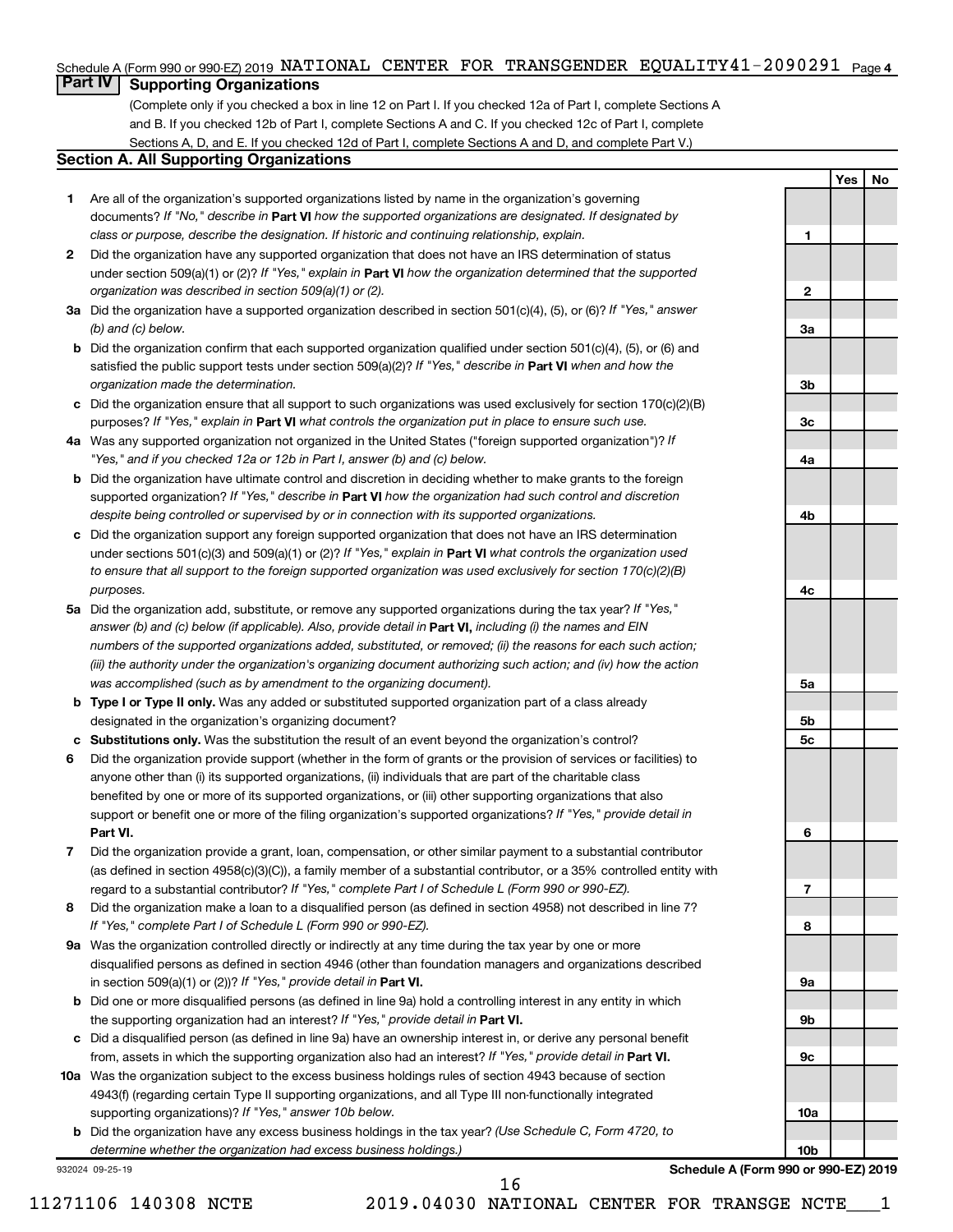#### Schedule A (Form 990 or 990-EZ) 2019 NATIONAL CENTER FOR TRANSGENDER EQUALITY4I-2090291 Page 5 **Part IV Supporting Organizations** *(continued)* NATIONAL CENTER FOR TRANSGENDER EQUALITY41-2090291

|              |                                                                                                                                 |     | Yes | No        |
|--------------|---------------------------------------------------------------------------------------------------------------------------------|-----|-----|-----------|
| 11           | Has the organization accepted a gift or contribution from any of the following persons?                                         |     |     |           |
| а            | A person who directly or indirectly controls, either alone or together with persons described in (b) and (c)                    |     |     |           |
|              | below, the governing body of a supported organization?                                                                          | 11a |     |           |
| b            | A family member of a person described in (a) above?                                                                             | 11b |     |           |
|              | c A 35% controlled entity of a person described in (a) or (b) above? If "Yes" to a, b, or c, provide detail in Part VI.         | 11c |     |           |
|              | <b>Section B. Type I Supporting Organizations</b>                                                                               |     |     |           |
|              |                                                                                                                                 |     | Yes | <b>No</b> |
| 1.           | Did the directors, trustees, or membership of one or more supported organizations have the power to                             |     |     |           |
|              | regularly appoint or elect at least a majority of the organization's directors or trustees at all times during the              |     |     |           |
|              | tax year? If "No," describe in Part VI how the supported organization(s) effectively operated, supervised, or                   |     |     |           |
|              | controlled the organization's activities. If the organization had more than one supported organization,                         |     |     |           |
|              | describe how the powers to appoint and/or remove directors or trustees were allocated among the supported                       |     |     |           |
|              | organizations and what conditions or restrictions, if any, applied to such powers during the tax year.                          | 1   |     |           |
| $\mathbf{2}$ | Did the organization operate for the benefit of any supported organization other than the supported                             |     |     |           |
|              | organization(s) that operated, supervised, or controlled the supporting organization? If "Yes," explain in                      |     |     |           |
|              | Part VI how providing such benefit carried out the purposes of the supported organization(s) that operated,                     |     |     |           |
|              | supervised, or controlled the supporting organization.                                                                          | 2   |     |           |
|              | <b>Section C. Type II Supporting Organizations</b>                                                                              |     |     |           |
|              |                                                                                                                                 |     | Yes | No        |
|              | Were a majority of the organization's directors or trustees during the tax year also a majority of the directors                |     |     |           |
| 1.           | or trustees of each of the organization's supported organization(s)? If "No," describe in Part VI how control                   |     |     |           |
|              |                                                                                                                                 |     |     |           |
|              | or management of the supporting organization was vested in the same persons that controlled or managed                          |     |     |           |
|              | the supported organization(s).<br><b>Section D. All Type III Supporting Organizations</b>                                       | 1   |     |           |
|              |                                                                                                                                 |     |     |           |
|              |                                                                                                                                 |     | Yes | No        |
| 1.           | Did the organization provide to each of its supported organizations, by the last day of the fifth month of the                  |     |     |           |
|              | organization's tax year, (i) a written notice describing the type and amount of support provided during the prior tax           |     |     |           |
|              | year, (ii) a copy of the Form 990 that was most recently filed as of the date of notification, and (iii) copies of the          |     |     |           |
|              | organization's governing documents in effect on the date of notification, to the extent not previously provided?                | 1   |     |           |
| 2            | Were any of the organization's officers, directors, or trustees either (i) appointed or elected by the supported                |     |     |           |
|              | organization(s) or (ii) serving on the governing body of a supported organization? If "No," explain in Part VI how              |     |     |           |
|              | the organization maintained a close and continuous working relationship with the supported organization(s).                     | 2   |     |           |
| З            | By reason of the relationship described in (2), did the organization's supported organizations have a                           |     |     |           |
|              | significant voice in the organization's investment policies and in directing the use of the organization's                      |     |     |           |
|              | income or assets at all times during the tax year? If "Yes," describe in Part VI the role the organization's                    |     |     |           |
|              | supported organizations played in this regard.                                                                                  | З   |     |           |
|              | Section E. Type III Functionally Integrated Supporting Organizations                                                            |     |     |           |
| 1            | Check the box next to the method that the organization used to satisfy the Integral Part Test during the yealsee instructions). |     |     |           |
| a            | The organization satisfied the Activities Test. Complete line 2 below.                                                          |     |     |           |
| b            | The organization is the parent of each of its supported organizations. Complete line 3 below.                                   |     |     |           |
| с            | The organization supported a governmental entity. Describe in Part VI how you supported a government entity (see instructions). |     |     |           |
| 2            | Activities Test. Answer (a) and (b) below.                                                                                      |     | Yes | No        |
| a            | Did substantially all of the organization's activities during the tax year directly further the exempt purposes of              |     |     |           |
|              | the supported organization(s) to which the organization was responsive? If "Yes," then in Part VI identify                      |     |     |           |
|              | those supported organizations and explain how these activities directly furthered their exempt purposes,                        |     |     |           |
|              | how the organization was responsive to those supported organizations, and how the organization determined                       |     |     |           |
|              | that these activities constituted substantially all of its activities.                                                          | 2a  |     |           |
| b            | Did the activities described in (a) constitute activities that, but for the organization's involvement, one or more             |     |     |           |
|              | of the organization's supported organization(s) would have been engaged in? If "Yes," explain in Part VI the                    |     |     |           |
|              | reasons for the organization's position that its supported organization(s) would have engaged in these                          |     |     |           |
|              | activities but for the organization's involvement.                                                                              | 2b  |     |           |
| 3            | Parent of Supported Organizations. Answer (a) and (b) below.                                                                    |     |     |           |
| a            | Did the organization have the power to regularly appoint or elect a majority of the officers, directors, or                     |     |     |           |
|              | trustees of each of the supported organizations? Provide details in Part VI.                                                    | За  |     |           |
| b            | Did the organization exercise a substantial degree of direction over the policies, programs, and activities of each             |     |     |           |
|              | of its supported organizations? If "Yes," describe in Part VI the role played by the organization in this regard.               | 3b  |     |           |
|              | Schedule A (Form 990 or 990-EZ) 2019<br>932025 09-25-19                                                                         |     |     |           |
|              |                                                                                                                                 |     |     |           |

11271106 140308 NCTE 2019.04030 NATIONAL CENTER FOR TRANSGE NCTE\_\_\_1

17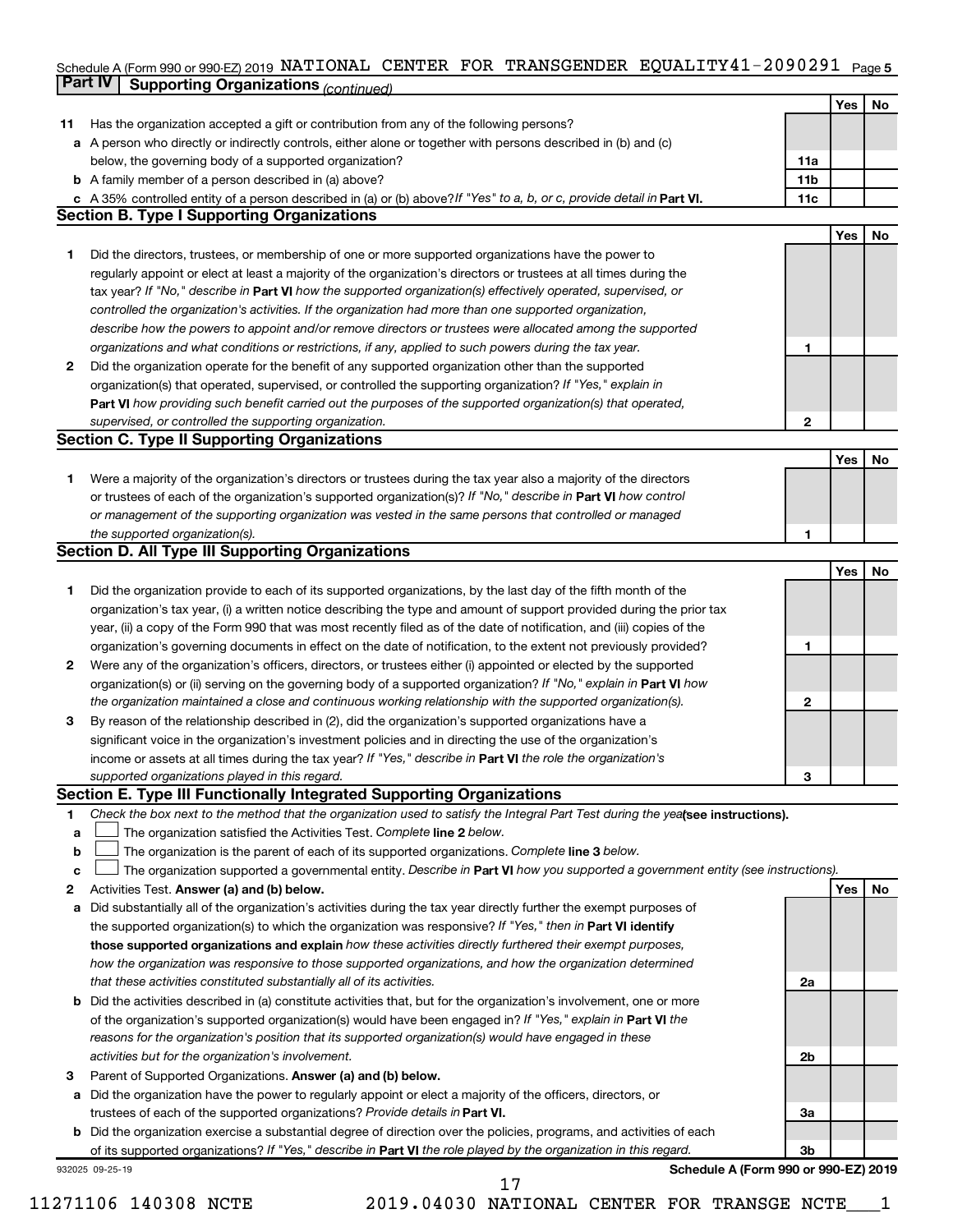#### Schedule A (Form 990 or 990-EZ) 2019 NATIONAL CENTER FOR TRANSGENDER EQUALITY41-2090291 <sub>Page 6</sub> **Part V Type III Non-Functionally Integrated 509(a)(3) Supporting Organizations**

1 **Letter See instructions.** All Check here if the organization satisfied the Integral Part Test as a qualifying trust on Nov. 20, 1970 (explain in Part VI). See instructions. All other Type III non-functionally integrated supporting organizations must complete Sections A through E.

|    | Section A - Adjusted Net Income                                              | (A) Prior Year | (B) Current Year<br>(optional) |                                |
|----|------------------------------------------------------------------------------|----------------|--------------------------------|--------------------------------|
| 1. | Net short-term capital gain                                                  | 1              |                                |                                |
| 2  | Recoveries of prior-year distributions                                       | $\mathbf 2$    |                                |                                |
| 3  | Other gross income (see instructions)                                        | 3              |                                |                                |
| 4  | Add lines 1 through 3.                                                       | 4              |                                |                                |
| 5  | Depreciation and depletion                                                   | 5              |                                |                                |
| 6  | Portion of operating expenses paid or incurred for production or             |                |                                |                                |
|    | collection of gross income or for management, conservation, or               |                |                                |                                |
|    | maintenance of property held for production of income (see instructions)     | 6              |                                |                                |
| 7  | Other expenses (see instructions)                                            | $\overline{7}$ |                                |                                |
| 8  | Adjusted Net Income (subtract lines 5, 6, and 7 from line 4)                 | 8              |                                |                                |
|    | <b>Section B - Minimum Asset Amount</b>                                      |                | (A) Prior Year                 | (B) Current Year<br>(optional) |
| 1  | Aggregate fair market value of all non-exempt-use assets (see                |                |                                |                                |
|    | instructions for short tax year or assets held for part of year):            |                |                                |                                |
|    | a Average monthly value of securities                                        | 1a             |                                |                                |
|    | <b>b</b> Average monthly cash balances                                       | 1b             |                                |                                |
|    | <b>c</b> Fair market value of other non-exempt-use assets                    | 1c             |                                |                                |
|    | d Total (add lines 1a, 1b, and 1c)                                           | 1 <sub>d</sub> |                                |                                |
|    | e Discount claimed for blockage or other                                     |                |                                |                                |
|    | factors (explain in detail in Part VI):                                      |                |                                |                                |
| 2  | Acquisition indebtedness applicable to non-exempt-use assets                 | $\mathbf{2}$   |                                |                                |
| 3  | Subtract line 2 from line 1d.                                                | 3              |                                |                                |
| 4  | Cash deemed held for exempt use. Enter 1-1/2% of line 3 (for greater amount, |                |                                |                                |
|    | see instructions)                                                            | 4              |                                |                                |
| 5  | Net value of non-exempt-use assets (subtract line 4 from line 3)             | 5              |                                |                                |
| 6  | Multiply line 5 by .035.                                                     | 6              |                                |                                |
| 7  | Recoveries of prior-year distributions                                       | $\overline{7}$ |                                |                                |
| 8  | Minimum Asset Amount (add line 7 to line 6)                                  | 8              |                                |                                |
|    | <b>Section C - Distributable Amount</b>                                      |                |                                | <b>Current Year</b>            |
| 1  | Adjusted net income for prior year (from Section A, line 8, Column A)        | 1              |                                |                                |
| 2  | Enter 85% of line 1.                                                         | $\overline{2}$ |                                |                                |
| З  | Minimum asset amount for prior year (from Section B, line 8, Column A)       | 3              |                                |                                |
| 4  | Enter greater of line 2 or line 3.                                           | 4              |                                |                                |
| 5  | Income tax imposed in prior year                                             | 5              |                                |                                |
| 6  | <b>Distributable Amount.</b> Subtract line 5 from line 4, unless subject to  |                |                                |                                |
|    | emergency temporary reduction (see instructions).                            | 6              |                                |                                |
|    |                                                                              |                |                                |                                |

**7** Check here if the current year is the organization's first as a non-functionally integrated Type III supporting organization (see † instructions).

**Schedule A (Form 990 or 990-EZ) 2019**

932026 09-25-19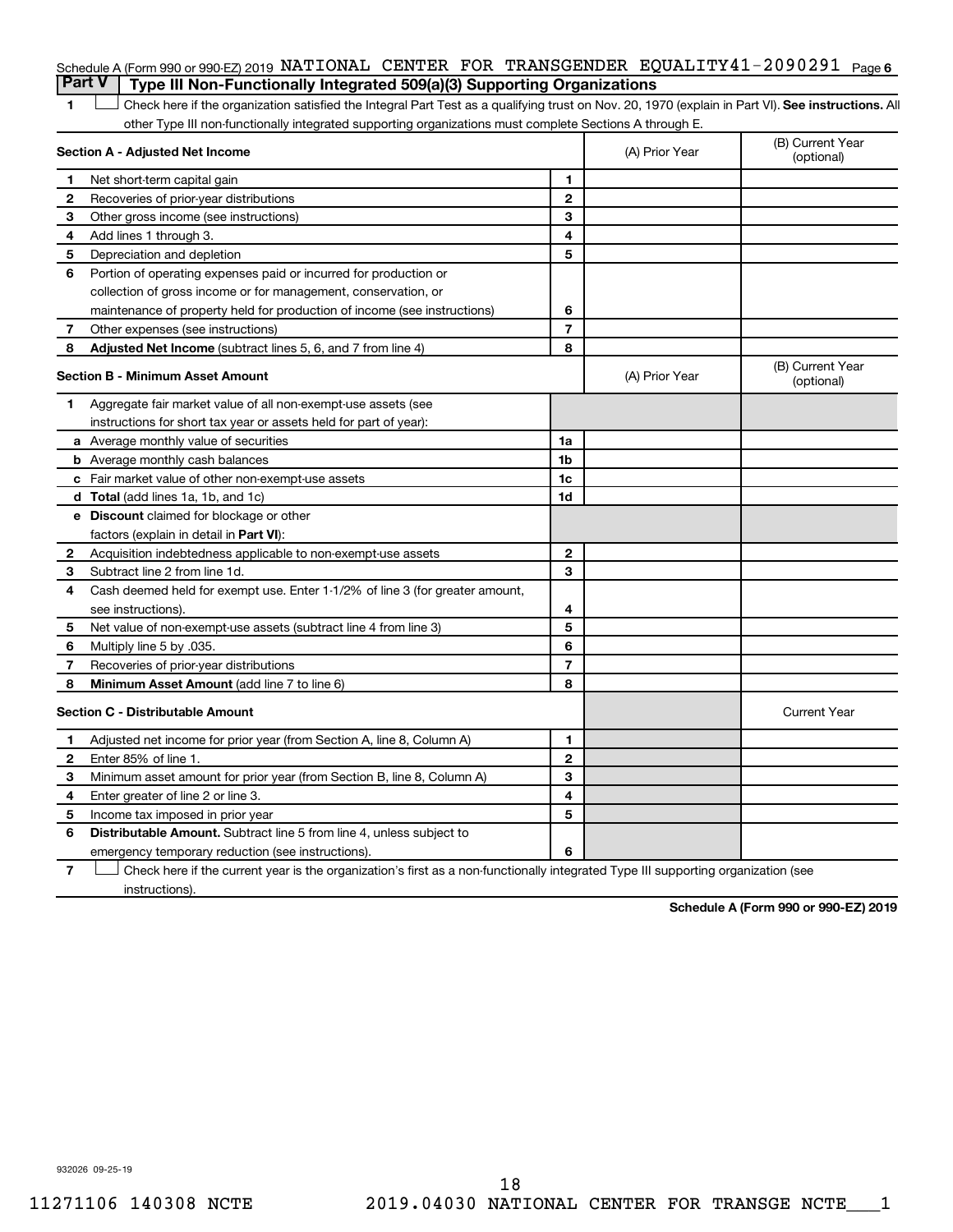#### Schedule A (Form 990 or 990-EZ) 2019 NATIONAL CENTER FOR TRANSGENDER EQUALITY41-2090291 <sub>Page 7</sub>

|              | <b>Part V</b><br>Type III Non-Functionally Integrated 509(a)(3) Supporting Organizations (continued) |                             |                                       |                                                |  |  |  |  |  |
|--------------|------------------------------------------------------------------------------------------------------|-----------------------------|---------------------------------------|------------------------------------------------|--|--|--|--|--|
|              | <b>Current Year</b><br><b>Section D - Distributions</b>                                              |                             |                                       |                                                |  |  |  |  |  |
| 1            | Amounts paid to supported organizations to accomplish exempt purposes                                |                             |                                       |                                                |  |  |  |  |  |
| $\mathbf{2}$ | Amounts paid to perform activity that directly furthers exempt purposes of supported                 |                             |                                       |                                                |  |  |  |  |  |
|              | organizations, in excess of income from activity                                                     |                             |                                       |                                                |  |  |  |  |  |
| 3            | Administrative expenses paid to accomplish exempt purposes of supported organizations                |                             |                                       |                                                |  |  |  |  |  |
| 4            | Amounts paid to acquire exempt-use assets                                                            |                             |                                       |                                                |  |  |  |  |  |
| 5            | Qualified set-aside amounts (prior IRS approval required)                                            |                             |                                       |                                                |  |  |  |  |  |
| 6            | Other distributions (describe in <b>Part VI</b> ). See instructions.                                 |                             |                                       |                                                |  |  |  |  |  |
| 7            | Total annual distributions. Add lines 1 through 6.                                                   |                             |                                       |                                                |  |  |  |  |  |
| 8            | Distributions to attentive supported organizations to which the organization is responsive           |                             |                                       |                                                |  |  |  |  |  |
|              | (provide details in Part VI). See instructions.                                                      |                             |                                       |                                                |  |  |  |  |  |
| 9            | Distributable amount for 2019 from Section C, line 6                                                 |                             |                                       |                                                |  |  |  |  |  |
| 10           | Line 8 amount divided by line 9 amount                                                               |                             |                                       |                                                |  |  |  |  |  |
|              |                                                                                                      | (i)                         | (ii)                                  | (iii)                                          |  |  |  |  |  |
|              | <b>Section E - Distribution Allocations (see instructions)</b>                                       | <b>Excess Distributions</b> | <b>Underdistributions</b><br>Pre-2019 | <b>Distributable</b><br><b>Amount for 2019</b> |  |  |  |  |  |
| 1            | Distributable amount for 2019 from Section C, line 6                                                 |                             |                                       |                                                |  |  |  |  |  |
| $\mathbf{2}$ | Underdistributions, if any, for years prior to 2019 (reason-                                         |                             |                                       |                                                |  |  |  |  |  |
|              | able cause required-explain in Part VI). See instructions.                                           |                             |                                       |                                                |  |  |  |  |  |
| 3            | Excess distributions carryover, if any, to 2019                                                      |                             |                                       |                                                |  |  |  |  |  |
|              | a From 2014                                                                                          |                             |                                       |                                                |  |  |  |  |  |
|              | <b>b</b> From 2015                                                                                   |                             |                                       |                                                |  |  |  |  |  |
|              | c From 2016                                                                                          |                             |                                       |                                                |  |  |  |  |  |
|              | <b>d</b> From 2017                                                                                   |                             |                                       |                                                |  |  |  |  |  |
|              | e From 2018                                                                                          |                             |                                       |                                                |  |  |  |  |  |
|              | f Total of lines 3a through e                                                                        |                             |                                       |                                                |  |  |  |  |  |
|              | <b>g</b> Applied to underdistributions of prior years                                                |                             |                                       |                                                |  |  |  |  |  |
|              | h Applied to 2019 distributable amount                                                               |                             |                                       |                                                |  |  |  |  |  |
| Ť.           | Carryover from 2014 not applied (see instructions)                                                   |                             |                                       |                                                |  |  |  |  |  |
|              | Remainder. Subtract lines 3g, 3h, and 3i from 3f.                                                    |                             |                                       |                                                |  |  |  |  |  |
| 4            | Distributions for 2019 from Section D,                                                               |                             |                                       |                                                |  |  |  |  |  |
|              | line $7:$                                                                                            |                             |                                       |                                                |  |  |  |  |  |
|              | a Applied to underdistributions of prior years                                                       |                             |                                       |                                                |  |  |  |  |  |
|              | <b>b</b> Applied to 2019 distributable amount                                                        |                             |                                       |                                                |  |  |  |  |  |
| с            | Remainder. Subtract lines 4a and 4b from 4.                                                          |                             |                                       |                                                |  |  |  |  |  |
| 5            | Remaining underdistributions for years prior to 2019, if                                             |                             |                                       |                                                |  |  |  |  |  |
|              | any. Subtract lines 3g and 4a from line 2. For result greater                                        |                             |                                       |                                                |  |  |  |  |  |
|              | than zero, explain in Part VI. See instructions.                                                     |                             |                                       |                                                |  |  |  |  |  |
| 6            | Remaining underdistributions for 2019. Subtract lines 3h                                             |                             |                                       |                                                |  |  |  |  |  |
|              | and 4b from line 1. For result greater than zero, explain in                                         |                             |                                       |                                                |  |  |  |  |  |
|              | <b>Part VI.</b> See instructions.                                                                    |                             |                                       |                                                |  |  |  |  |  |
| $\mathbf{7}$ | Excess distributions carryover to 2020. Add lines 3j                                                 |                             |                                       |                                                |  |  |  |  |  |
|              | and 4c.                                                                                              |                             |                                       |                                                |  |  |  |  |  |
| 8            | Breakdown of line 7:                                                                                 |                             |                                       |                                                |  |  |  |  |  |
|              | a Excess from 2015                                                                                   |                             |                                       |                                                |  |  |  |  |  |
|              | <b>b</b> Excess from 2016                                                                            |                             |                                       |                                                |  |  |  |  |  |
|              | c Excess from 2017                                                                                   |                             |                                       |                                                |  |  |  |  |  |
|              | d Excess from 2018                                                                                   |                             |                                       |                                                |  |  |  |  |  |
|              | e Excess from 2019                                                                                   |                             |                                       |                                                |  |  |  |  |  |

**Schedule A (Form 990 or 990-EZ) 2019**

932027 09-25-19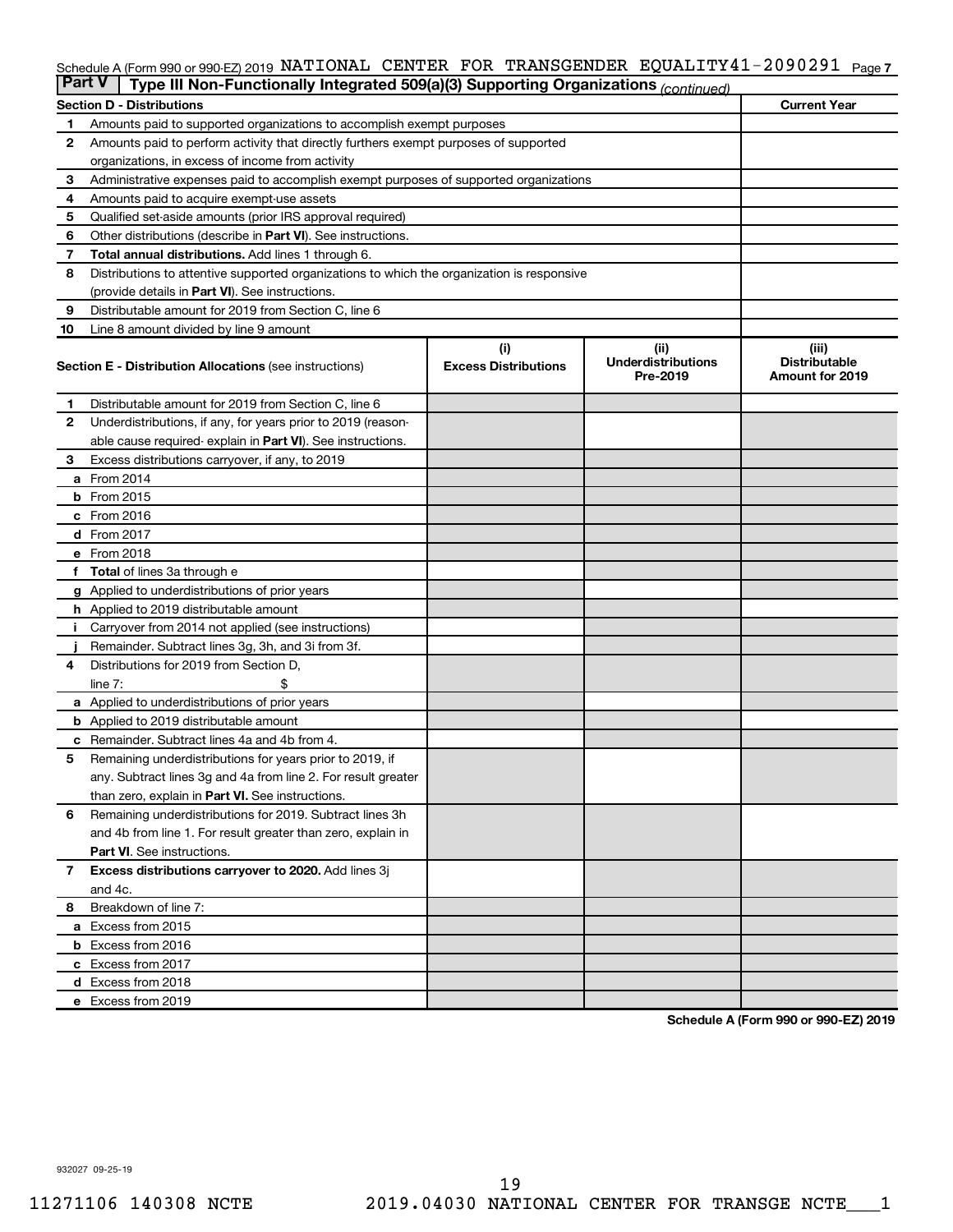| (See instructions.)                                         |              |  |  |  | Section D, lines 5, 6, and 8; and Part V, Section E, lines 2, 5, and 6. Also complete this part for any additional information. |  |
|-------------------------------------------------------------|--------------|--|--|--|---------------------------------------------------------------------------------------------------------------------------------|--|
| SCHEDULE A, PART II, LINE 10, EXPLANATION FOR OTHER INCOME: |              |  |  |  |                                                                                                                                 |  |
| OTHER INCOME                                                |              |  |  |  |                                                                                                                                 |  |
| 2018 AMOUNT:                                                | \$<br>1,482. |  |  |  |                                                                                                                                 |  |
| 2019 AMOUNT:                                                | \$<br>814.   |  |  |  |                                                                                                                                 |  |
|                                                             |              |  |  |  |                                                                                                                                 |  |
|                                                             |              |  |  |  |                                                                                                                                 |  |
|                                                             |              |  |  |  |                                                                                                                                 |  |
|                                                             |              |  |  |  |                                                                                                                                 |  |
|                                                             |              |  |  |  |                                                                                                                                 |  |
|                                                             |              |  |  |  |                                                                                                                                 |  |
|                                                             |              |  |  |  |                                                                                                                                 |  |
|                                                             |              |  |  |  |                                                                                                                                 |  |
|                                                             |              |  |  |  |                                                                                                                                 |  |
|                                                             |              |  |  |  |                                                                                                                                 |  |
|                                                             |              |  |  |  |                                                                                                                                 |  |
|                                                             |              |  |  |  |                                                                                                                                 |  |
|                                                             |              |  |  |  |                                                                                                                                 |  |
|                                                             |              |  |  |  |                                                                                                                                 |  |
|                                                             |              |  |  |  |                                                                                                                                 |  |
|                                                             |              |  |  |  |                                                                                                                                 |  |
|                                                             |              |  |  |  |                                                                                                                                 |  |
|                                                             |              |  |  |  |                                                                                                                                 |  |
|                                                             |              |  |  |  |                                                                                                                                 |  |
|                                                             |              |  |  |  |                                                                                                                                 |  |
|                                                             |              |  |  |  |                                                                                                                                 |  |
|                                                             |              |  |  |  |                                                                                                                                 |  |
|                                                             |              |  |  |  |                                                                                                                                 |  |
|                                                             |              |  |  |  |                                                                                                                                 |  |
|                                                             |              |  |  |  |                                                                                                                                 |  |
|                                                             |              |  |  |  |                                                                                                                                 |  |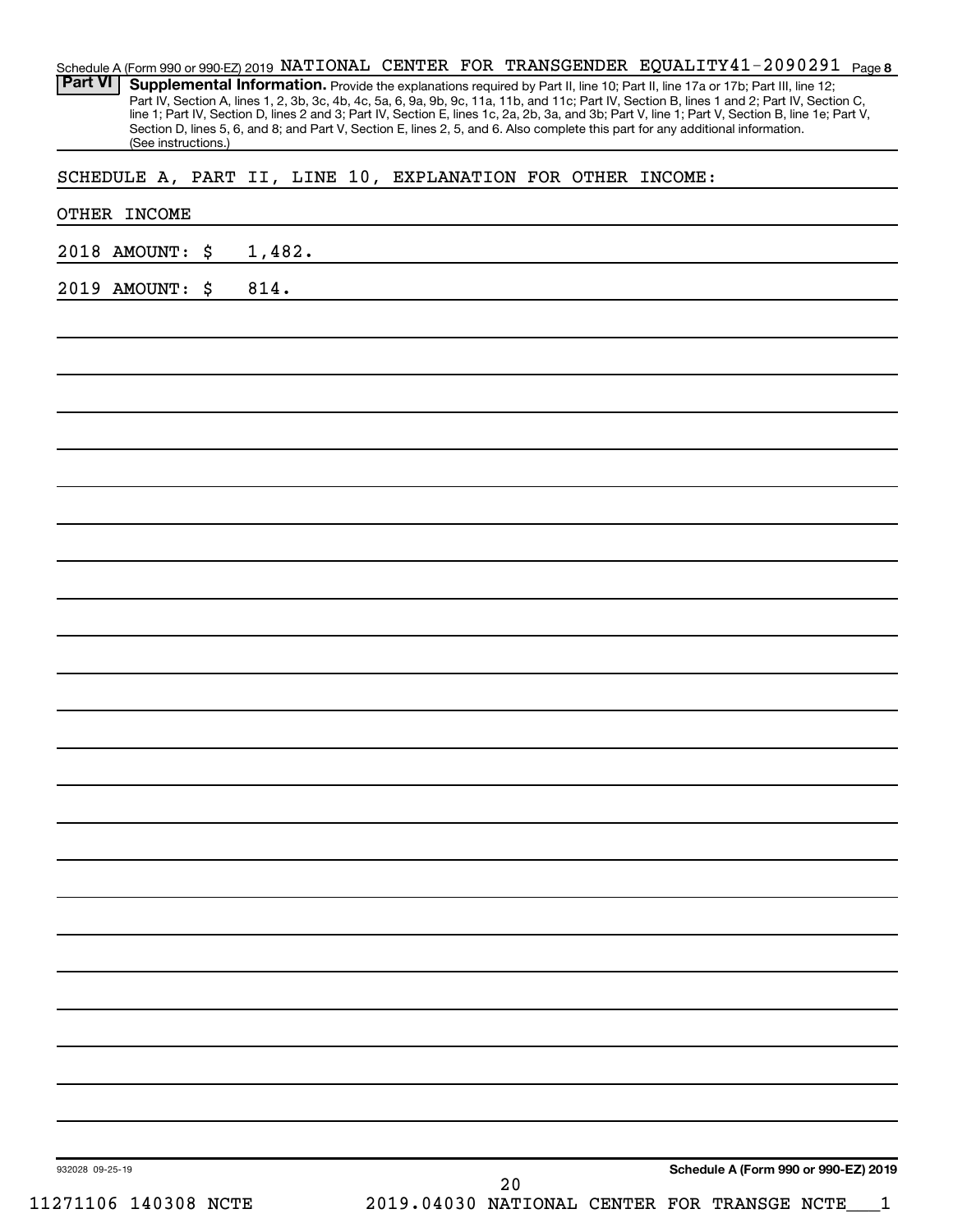**(Form 990, 990-EZ,**

Department of the Treasury Internal Revenue Service

Name of the organization

### \*\* PUBLIC DISCLOSURE COPY \*\*

## **Schedule B Schedule of Contributors**

**or 990-PF) | Attach to Form 990, Form 990-EZ, or Form 990-PF. | Go to www.irs.gov/Form990 for the latest information.** OMB No. 1545-0047

**2019**

**Employer identification number**

NATIONAL CENTER FOR TRANSGENDER EQUALITY 41-2090291

| <b>Organization type (check one):</b> |                                                                                    |  |  |  |  |
|---------------------------------------|------------------------------------------------------------------------------------|--|--|--|--|
| Filers of:                            | Section:                                                                           |  |  |  |  |
| Form 990 or 990-EZ                    | $\lfloor \underline{X} \rfloor$ 501(c)( 3) (enter number) organization             |  |  |  |  |
|                                       | $4947(a)(1)$ nonexempt charitable trust <b>not</b> treated as a private foundation |  |  |  |  |
|                                       | 527 political organization                                                         |  |  |  |  |
| Form 990-PF                           | 501(c)(3) exempt private foundation                                                |  |  |  |  |
|                                       | 4947(a)(1) nonexempt charitable trust treated as a private foundation              |  |  |  |  |
|                                       | 501(c)(3) taxable private foundation                                               |  |  |  |  |

Check if your organization is covered by the General Rule or a Special Rule. **Note:**  Only a section 501(c)(7), (8), or (10) organization can check boxes for both the General Rule and a Special Rule. See instructions.

#### **General Rule**

 $\Box$ 

For an organization filing Form 990, 990-EZ, or 990-PF that received, during the year, contributions totaling \$5,000 or more (in money or property) from any one contributor. Complete Parts I and II. See instructions for determining a contributor's total contributions.

#### **Special Rules**

any one contributor, during the year, total contributions of the greater of (1) \$5,000; or (2) 2% of the amount on (i) Form 990, Part VIII, line 1h;  $\boxed{\text{X}}$  For an organization described in section 501(c)(3) filing Form 990 or 990-EZ that met the 33 1/3% support test of the regulations under sections 509(a)(1) and 170(b)(1)(A)(vi), that checked Schedule A (Form 990 or 990-EZ), Part II, line 13, 16a, or 16b, and that received from or (ii) Form 990-EZ, line 1. Complete Parts I and II.

year, total contributions of more than \$1,000 *exclusively* for religious, charitable, scientific, literary, or educational purposes, or for the For an organization described in section 501(c)(7), (8), or (10) filing Form 990 or 990-EZ that received from any one contributor, during the prevention of cruelty to children or animals. Complete Parts I, II, and III.  $\Box$ 

purpose. Don't complete any of the parts unless the General Rule applies to this organization because it received nonexclusively year, contributions exclusively for religious, charitable, etc., purposes, but no such contributions totaled more than \$1,000. If this box is checked, enter here the total contributions that were received during the year for an exclusively religious, charitable, etc., For an organization described in section 501(c)(7), (8), or (10) filing Form 990 or 990-EZ that received from any one contributor, during the religious, charitable, etc., contributions totaling \$5,000 or more during the year  $\ldots$  $\ldots$  $\ldots$  $\ldots$  $\ldots$  $\ldots$  $\Box$ 

**Caution:**  An organization that isn't covered by the General Rule and/or the Special Rules doesn't file Schedule B (Form 990, 990-EZ, or 990-PF),  **must** but it answer "No" on Part IV, line 2, of its Form 990; or check the box on line H of its Form 990-EZ or on its Form 990-PF, Part I, line 2, to certify that it doesn't meet the filing requirements of Schedule B (Form 990, 990-EZ, or 990-PF).

**For Paperwork Reduction Act Notice, see the instructions for Form 990, 990-EZ, or 990-PF. Schedule B (Form 990, 990-EZ, or 990-PF) (2019)** LHA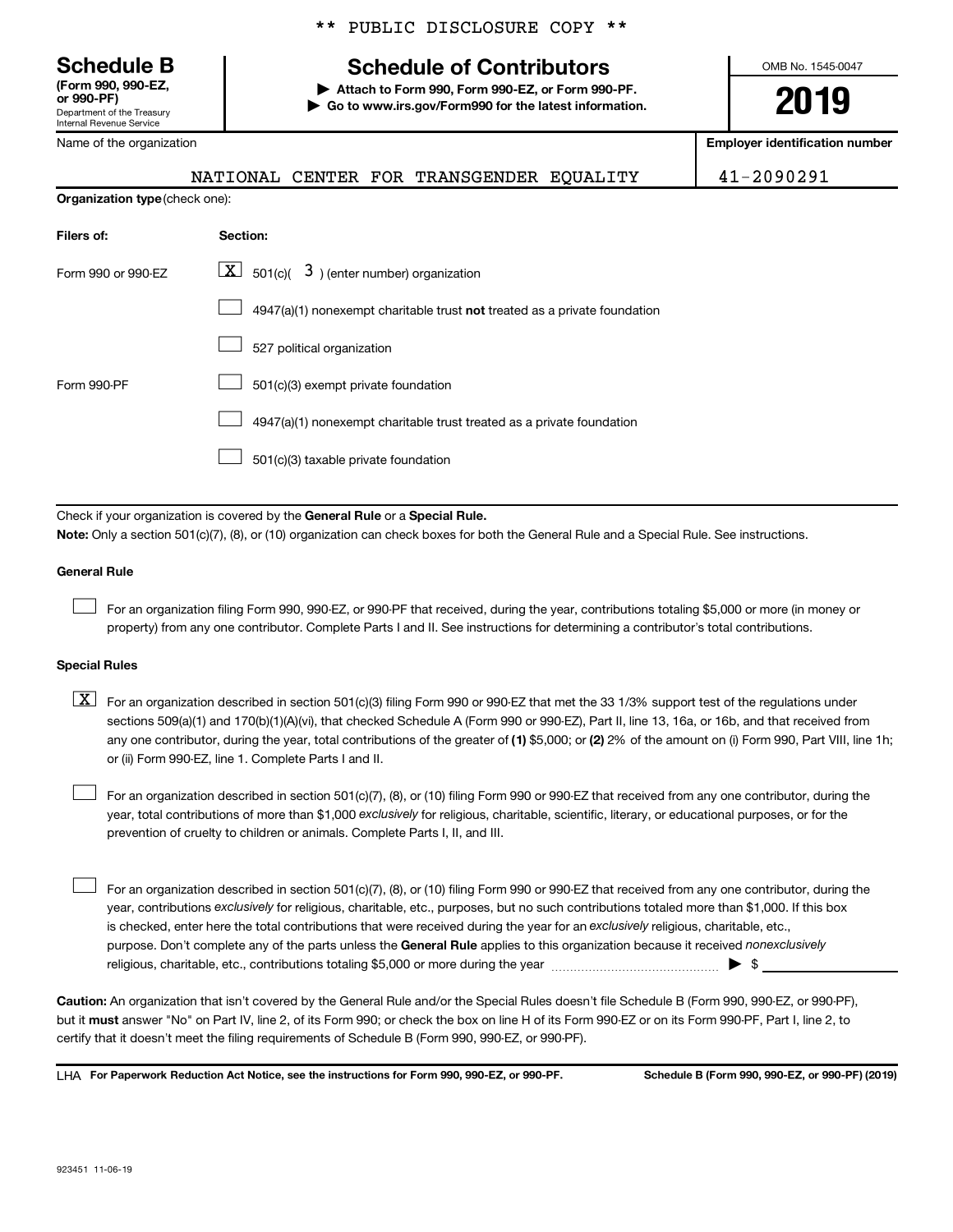| Schedule B (Form 990, 990-EZ, or 990-PF) (2019)<br>$\sqrt{2}$ and $\sqrt{2}$ and $\sqrt{2}$ and $\sqrt{2}$ and $\sqrt{2}$ and $\sqrt{2}$ and $\sqrt{2}$ and $\sqrt{2}$ and $\sqrt{2}$ and $\sqrt{2}$ and $\sqrt{2}$ and $\sqrt{2}$ and $\sqrt{2}$ and $\sqrt{2}$ and $\sqrt{2}$ and $\sqrt{2}$ and $\sqrt{2}$ and $\sqrt{2}$ and $\sqrt{2$ | Page |
|--------------------------------------------------------------------------------------------------------------------------------------------------------------------------------------------------------------------------------------------------------------------------------------------------------------------------------------------|------|
|--------------------------------------------------------------------------------------------------------------------------------------------------------------------------------------------------------------------------------------------------------------------------------------------------------------------------------------------|------|

Name of organization

**2**

NATIONAL CENTER FOR TRANSGENDER EQUALITY 41-2090291

**Employer identification number**

| Part I          | <b>Contributors</b> (see instructions). Use duplicate copies of Part I if additional space is needed. |                                   |                                                                                                                    |
|-----------------|-------------------------------------------------------------------------------------------------------|-----------------------------------|--------------------------------------------------------------------------------------------------------------------|
| (a)<br>No.      | (b)<br>Name, address, and ZIP + 4                                                                     | (c)<br><b>Total contributions</b> | (d)<br>Type of contribution                                                                                        |
| 1               |                                                                                                       | 575,000.<br>\$                    | $\overline{\text{X}}$<br>Person<br>Payroll<br>Noncash<br>(Complete Part II for<br>noncash contributions.)          |
| (a)<br>No.      | (b)<br>Name, address, and ZIP + 4                                                                     | (c)<br><b>Total contributions</b> | (d)<br>Type of contribution                                                                                        |
| 2               |                                                                                                       | 500,000.<br>\$                    | $\overline{\mathbf{X}}$<br>Person<br>Payroll<br>Noncash<br>(Complete Part II for<br>noncash contributions.)        |
| (a)<br>No.      | (b)<br>Name, address, and ZIP + 4                                                                     | (c)<br><b>Total contributions</b> | (d)<br>Type of contribution                                                                                        |
| 3               |                                                                                                       | 425,600.<br>\$                    | $\overline{\text{X}}$<br>Person<br>Payroll<br>Noncash<br>(Complete Part II for<br>noncash contributions.)          |
| (a)<br>No.      | (b)<br>Name, address, and ZIP + 4                                                                     | (c)<br><b>Total contributions</b> | (d)<br>Type of contribution                                                                                        |
| 4               |                                                                                                       | 165,000.<br>\$                    | $\overline{\mathbf{X}}$<br>Person<br>Payroll<br>Noncash<br>(Complete Part II for<br>noncash contributions.)        |
| (a)<br>No.      | (b)<br>Name, address, and ZIP + 4                                                                     | (c)<br><b>Total contributions</b> | (d)<br>Type of contribution                                                                                        |
| 5               |                                                                                                       | 150,000.<br>\$                    | $\overline{\mathbf{X}}$<br>Person<br>Payroll<br><b>Noncash</b><br>(Complete Part II for<br>noncash contributions.) |
| (a)<br>No.      | (b)<br>Name, address, and ZIP + 4                                                                     | (c)<br><b>Total contributions</b> | (d)<br>Type of contribution                                                                                        |
| 6               |                                                                                                       | 125,000.<br>\$                    | $\overline{\mathbf{X}}$<br>Person<br>Payroll<br><b>Noncash</b><br>(Complete Part II for<br>noncash contributions.) |
| 923452 11-06-19 |                                                                                                       |                                   | Schedule B (Form 990, 990-EZ, or 990-PF) (2019)                                                                    |

923452 11-06-19 **Schedule B (Form 990, 990-EZ, or 990-PF) (2019)**

11271106 140308 NCTE 2019.04030 NATIONAL CENTER FOR TRANSGE NCTE\_\_\_1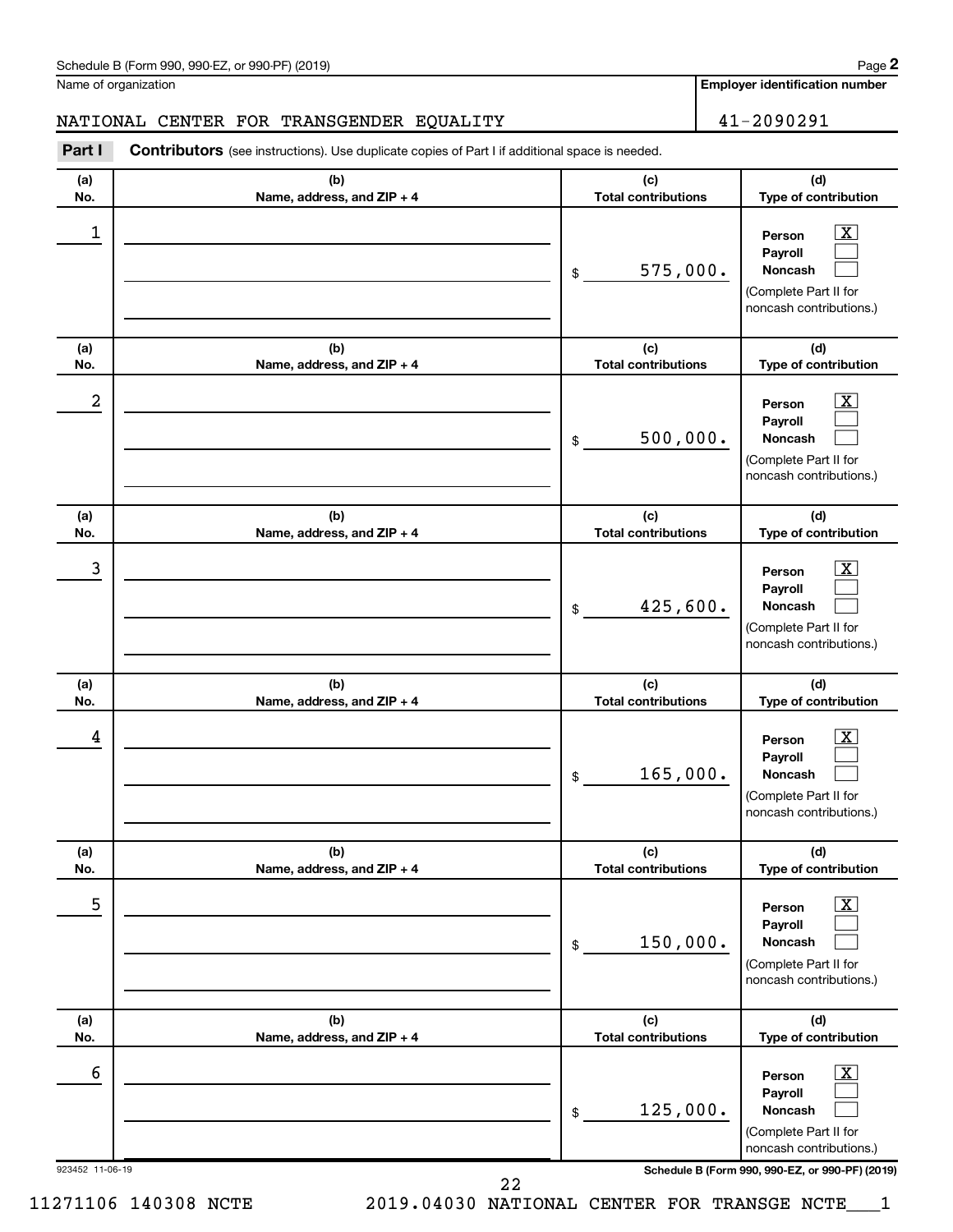| Schedule B (Form 990, 990-EZ, or 990-PF) (2019)<br>$\sqrt{2}$ and $\sqrt{2}$ and $\sqrt{2}$ and $\sqrt{2}$ and $\sqrt{2}$ and $\sqrt{2}$ and $\sqrt{2}$ and $\sqrt{2}$ and $\sqrt{2}$ and $\sqrt{2}$ and $\sqrt{2}$ and $\sqrt{2}$ and $\sqrt{2}$ and $\sqrt{2}$ and $\sqrt{2}$ and $\sqrt{2}$ and $\sqrt{2}$ and $\sqrt{2}$ and $\sqrt{2$ | Page |
|--------------------------------------------------------------------------------------------------------------------------------------------------------------------------------------------------------------------------------------------------------------------------------------------------------------------------------------------|------|
|--------------------------------------------------------------------------------------------------------------------------------------------------------------------------------------------------------------------------------------------------------------------------------------------------------------------------------------------|------|

Name of organization

**Employer identification number**

NATIONAL CENTER FOR TRANSGENDER EQUALITY 41-2090291

| Part I          | <b>Contributors</b> (see instructions). Use duplicate copies of Part I if additional space is needed. |                                   |                                                                                                         |
|-----------------|-------------------------------------------------------------------------------------------------------|-----------------------------------|---------------------------------------------------------------------------------------------------------|
| (a)<br>No.      | (b)<br>Name, address, and ZIP + 4                                                                     | (c)<br><b>Total contributions</b> | (d)<br>Type of contribution                                                                             |
| 7               |                                                                                                       | 96,280.<br>\$                     | $\mathbf{X}$<br>Person<br>Payroll<br><b>Noncash</b><br>(Complete Part II for<br>noncash contributions.) |
| (a)<br>No.      | (b)<br>Name, address, and ZIP + 4                                                                     | (c)<br><b>Total contributions</b> | (d)<br>Type of contribution                                                                             |
|                 |                                                                                                       | \$                                | Person<br>Payroll<br>Noncash<br>(Complete Part II for<br>noncash contributions.)                        |
| (a)<br>No.      | (b)<br>Name, address, and ZIP + 4                                                                     | (c)<br><b>Total contributions</b> | (d)<br>Type of contribution                                                                             |
|                 |                                                                                                       | \$                                | Person<br>Payroll<br>Noncash<br>(Complete Part II for<br>noncash contributions.)                        |
| (a)<br>No.      | (b)<br>Name, address, and ZIP + 4                                                                     | (c)<br><b>Total contributions</b> | (d)<br>Type of contribution                                                                             |
|                 |                                                                                                       | \$                                | Person<br>Payroll<br>Noncash<br>(Complete Part II for<br>noncash contributions.)                        |
| (a)<br>No.      | (b)<br>Name, address, and ZIP + 4                                                                     | (c)<br><b>Total contributions</b> | (d)<br>Type of contribution                                                                             |
|                 |                                                                                                       | $\,$                              | Person<br>Payroll<br><b>Noncash</b><br>(Complete Part II for<br>noncash contributions.)                 |
| (a)<br>No.      | (b)<br>Name, address, and ZIP + 4                                                                     | (c)<br><b>Total contributions</b> | (d)<br>Type of contribution                                                                             |
|                 |                                                                                                       | \$                                | Person<br>Payroll<br><b>Noncash</b><br>(Complete Part II for<br>noncash contributions.)                 |
| 923452 11-06-19 |                                                                                                       |                                   | Schedule B (Form 990, 990-EZ, or 990-PF) (2019)                                                         |

23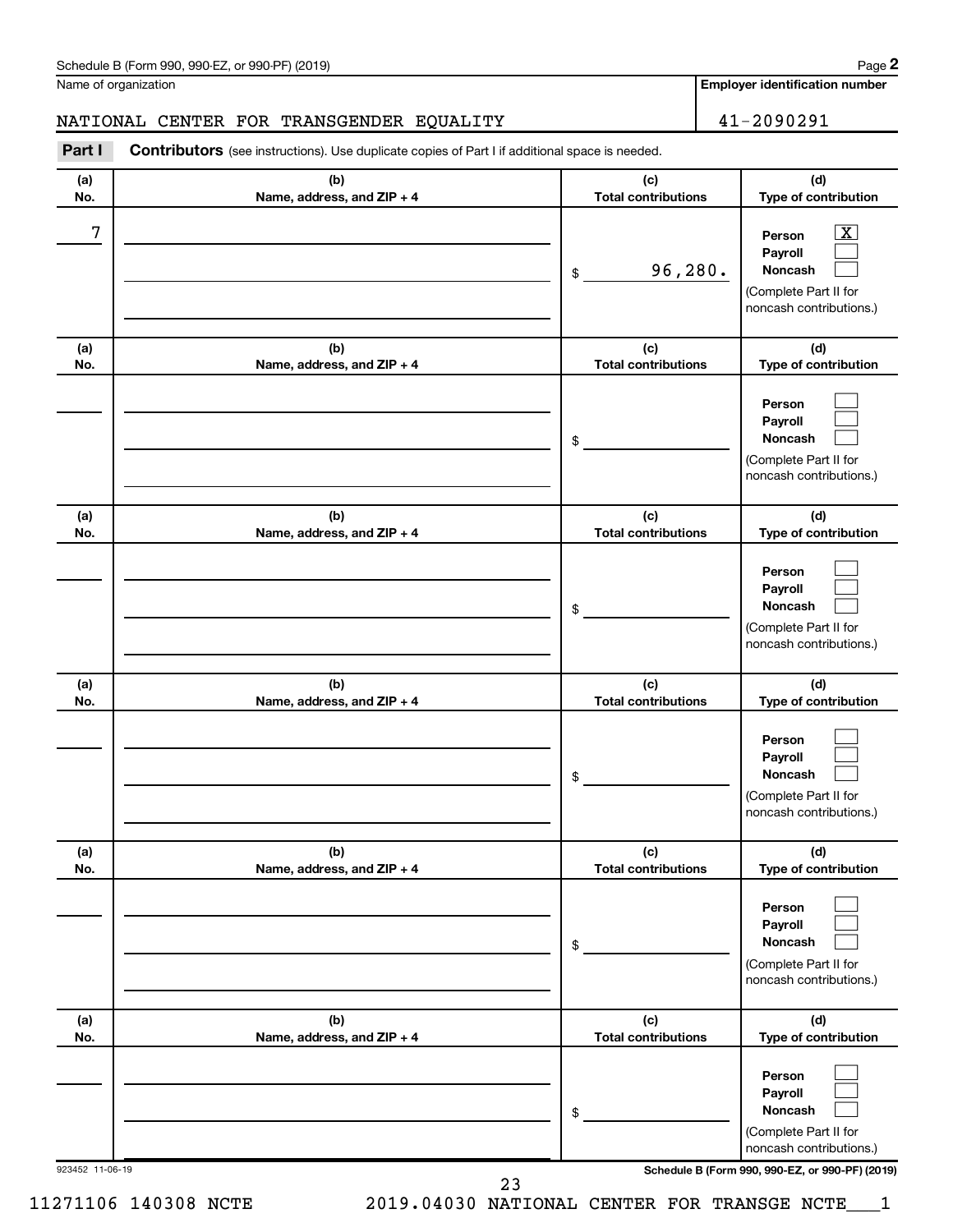Name of organization

#### NATIONAL CENTER FOR TRANSGENDER EQUALITY 41-2090291

Part II Noncash Property (see instructions). Use duplicate copies of Part II if additional space is needed.

| (a)<br>No.<br>from<br>Part I | (b)<br>Description of noncash property given | (c)<br>FMV (or estimate)<br>(See instructions.) | (d)<br>Date received                            |
|------------------------------|----------------------------------------------|-------------------------------------------------|-------------------------------------------------|
|                              |                                              | $\frac{1}{2}$                                   |                                                 |
|                              |                                              |                                                 |                                                 |
| (a)<br>No.<br>from<br>Part I | (b)<br>Description of noncash property given | (c)<br>FMV (or estimate)<br>(See instructions.) | (d)<br>Date received                            |
|                              |                                              |                                                 |                                                 |
|                              |                                              | \$                                              |                                                 |
| (a)<br>No.<br>from<br>Part I | (b)<br>Description of noncash property given | (c)<br>FMV (or estimate)<br>(See instructions.) | (d)<br>Date received                            |
|                              |                                              | \$                                              |                                                 |
| (a)<br>No.<br>from<br>Part I | (b)<br>Description of noncash property given | (c)<br>FMV (or estimate)<br>(See instructions.) | (d)<br>Date received                            |
|                              |                                              | \$                                              |                                                 |
| (a)<br>No.<br>from<br>Part I | (b)<br>Description of noncash property given | (c)<br>FMV (or estimate)<br>(See instructions.) | (d)<br>Date received                            |
|                              |                                              | \$                                              |                                                 |
| (a)<br>No.<br>from<br>Part I | (b)<br>Description of noncash property given | (c)<br>FMV (or estimate)<br>(See instructions.) | (d)<br>Date received                            |
|                              |                                              | \$                                              |                                                 |
| 923453 11-06-19              | 24                                           |                                                 | Schedule B (Form 990, 990-EZ, or 990-PF) (2019) |

**Employer identification number**

11271106 140308 NCTE 2019.04030 NATIONAL CENTER FOR TRANSGE NCTE\_\_\_1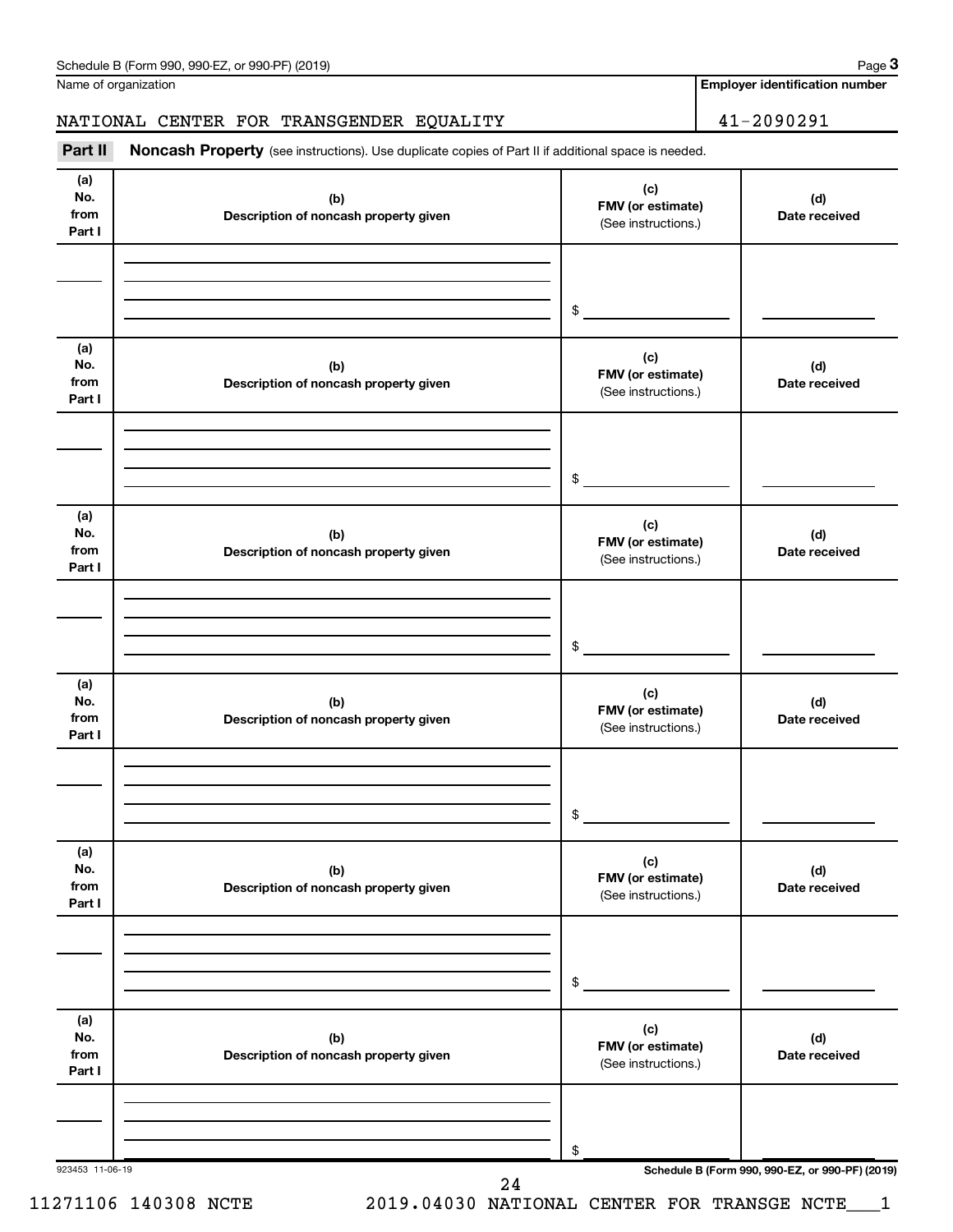| Name of organization                   |                                                                                                                                                                                                                             |                      | <b>Employer identification number</b>                                                                                                                          |
|----------------------------------------|-----------------------------------------------------------------------------------------------------------------------------------------------------------------------------------------------------------------------------|----------------------|----------------------------------------------------------------------------------------------------------------------------------------------------------------|
|                                        | NATIONAL CENTER FOR TRANSGENDER EQUALITY                                                                                                                                                                                    |                      | 41-2090291                                                                                                                                                     |
| Part III                               | from any one contributor. Complete columns (a) through (e) and the following line entry. For organizations                                                                                                                  |                      | Exclusively religious, charitable, etc., contributions to organizations described in section 501(c)(7), (8), or (10) that total more than \$1,000 for the year |
|                                        | completing Part III, enter the total of exclusively religious, charitable, etc., contributions of \$1,000 or less for the year. (Enter this info. once.)<br>Use duplicate copies of Part III if additional space is needed. |                      |                                                                                                                                                                |
| $\overline{a}$ ) No.<br>from<br>Part I | (b) Purpose of gift                                                                                                                                                                                                         | (c) Use of gift      | (d) Description of how gift is held                                                                                                                            |
|                                        |                                                                                                                                                                                                                             |                      |                                                                                                                                                                |
|                                        |                                                                                                                                                                                                                             |                      |                                                                                                                                                                |
|                                        |                                                                                                                                                                                                                             | (e) Transfer of gift |                                                                                                                                                                |
|                                        | Transferee's name, address, and ZIP + 4                                                                                                                                                                                     |                      | Relationship of transferor to transferee                                                                                                                       |
|                                        |                                                                                                                                                                                                                             |                      |                                                                                                                                                                |
| $\overline{a}$ ) No.<br>from           | (b) Purpose of gift                                                                                                                                                                                                         | (c) Use of gift      | (d) Description of how gift is held                                                                                                                            |
| Part I                                 |                                                                                                                                                                                                                             |                      |                                                                                                                                                                |
|                                        |                                                                                                                                                                                                                             |                      |                                                                                                                                                                |
|                                        |                                                                                                                                                                                                                             | (e) Transfer of gift |                                                                                                                                                                |
|                                        | Transferee's name, address, and ZIP + 4                                                                                                                                                                                     |                      | Relationship of transferor to transferee                                                                                                                       |
|                                        |                                                                                                                                                                                                                             |                      |                                                                                                                                                                |
| $\overline{a}$ ) No.                   |                                                                                                                                                                                                                             |                      |                                                                                                                                                                |
| from<br>Part I                         | (b) Purpose of gift                                                                                                                                                                                                         | (c) Use of gift      | (d) Description of how gift is held                                                                                                                            |
|                                        |                                                                                                                                                                                                                             |                      |                                                                                                                                                                |
|                                        |                                                                                                                                                                                                                             | (e) Transfer of gift |                                                                                                                                                                |
|                                        |                                                                                                                                                                                                                             |                      |                                                                                                                                                                |
|                                        | Transferee's name, address, and $ZIP + 4$                                                                                                                                                                                   |                      | Relationship of transferor to transferee                                                                                                                       |
|                                        |                                                                                                                                                                                                                             |                      |                                                                                                                                                                |
| (a) No.<br>from<br>Part I              | (b) Purpose of gift                                                                                                                                                                                                         | (c) Use of gift      | (d) Description of how gift is held                                                                                                                            |
|                                        |                                                                                                                                                                                                                             |                      |                                                                                                                                                                |
|                                        |                                                                                                                                                                                                                             |                      |                                                                                                                                                                |
|                                        |                                                                                                                                                                                                                             | (e) Transfer of gift |                                                                                                                                                                |
|                                        | Transferee's name, address, and ZIP + 4                                                                                                                                                                                     |                      | Relationship of transferor to transferee                                                                                                                       |
|                                        |                                                                                                                                                                                                                             |                      |                                                                                                                                                                |
| 923454 11-06-19                        |                                                                                                                                                                                                                             |                      | Schedule B (Form 990, 990-EZ, or 990-PF) (2019)                                                                                                                |
|                                        | 11271106 140308 NCTE                                                                                                                                                                                                        | 25                   | 2019.04030 NATIONAL CENTER FOR TRANSGE NCTE                                                                                                                    |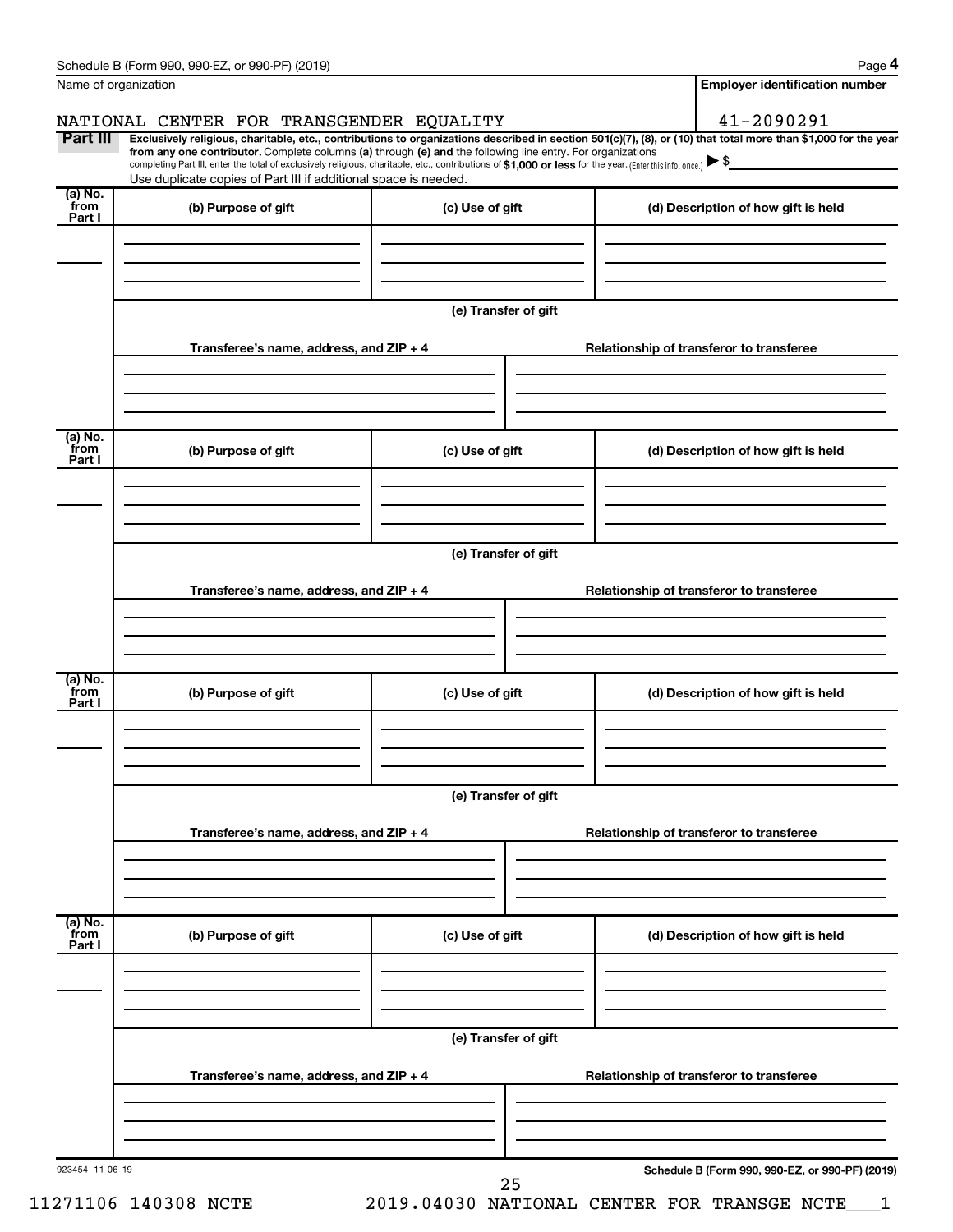| <b>Political Campaign and Lobbying Activities</b><br><b>SCHEDULE C</b>                                |  |                                                                                                                                                                                                                                                                                               | OMB No. 1545-0047   |                            |                          |                                                    |
|-------------------------------------------------------------------------------------------------------|--|-----------------------------------------------------------------------------------------------------------------------------------------------------------------------------------------------------------------------------------------------------------------------------------------------|---------------------|----------------------------|--------------------------|----------------------------------------------------|
| (Form 990 or 990-EZ)<br>For Organizations Exempt From Income Tax Under section 501(c) and section 527 |  |                                                                                                                                                                                                                                                                                               |                     | 019                        |                          |                                                    |
|                                                                                                       |  |                                                                                                                                                                                                                                                                                               |                     |                            |                          |                                                    |
| Department of the Treasury                                                                            |  | Complete if the organization is described below.<br>Attach to Form 990 or Form 990-EZ.                                                                                                                                                                                                        |                     |                            |                          | <b>Open to Public</b><br>Inspection                |
| <b>Internal Revenue Service</b>                                                                       |  | Go to www.irs.gov/Form990 for instructions and the latest information.                                                                                                                                                                                                                        |                     |                            |                          |                                                    |
|                                                                                                       |  | If the organization answered "Yes," on Form 990, Part IV, line 3, or Form 990-EZ, Part V, line 46 (Political Campaign Activities), then                                                                                                                                                       |                     |                            |                          |                                                    |
|                                                                                                       |  | • Section 501(c)(3) organizations: Complete Parts I-A and B. Do not complete Part I-C.                                                                                                                                                                                                        |                     |                            |                          |                                                    |
|                                                                                                       |  | ● Section 501(c) (other than section 501(c)(3)) organizations: Complete Parts I-A and C below. Do not complete Part I-B.                                                                                                                                                                      |                     |                            |                          |                                                    |
| • Section 527 organizations: Complete Part I-A only.                                                  |  | If the organization answered "Yes," on Form 990, Part IV, line 4, or Form 990-EZ, Part VI, line 47 (Lobbying Activities), then                                                                                                                                                                |                     |                            |                          |                                                    |
|                                                                                                       |  | ● Section 501(c)(3) organizations that have filed Form 5768 (election under section 501(h)): Complete Part II-A. Do not complete Part II-B.                                                                                                                                                   |                     |                            |                          |                                                    |
|                                                                                                       |  | • Section 501(c)(3) organizations that have NOT filed Form 5768 (election under section 501(h)): Complete Part II-B. Do not complete Part II-A.                                                                                                                                               |                     |                            |                          |                                                    |
|                                                                                                       |  | If the organization answered "Yes," on Form 990, Part IV, line 5 (Proxy Tax) (see separate instructions) or Form 990-EZ, Part V, line 35c (Proxy                                                                                                                                              |                     |                            |                          |                                                    |
| Tax) (see separate instructions), then                                                                |  |                                                                                                                                                                                                                                                                                               |                     |                            |                          |                                                    |
|                                                                                                       |  | • Section 501(c)(4), (5), or (6) organizations: Complete Part III.                                                                                                                                                                                                                            |                     |                            |                          |                                                    |
| Name of organization                                                                                  |  |                                                                                                                                                                                                                                                                                               |                     |                            |                          | <b>Employer identification number</b>              |
|                                                                                                       |  | NATIONAL CENTER FOR TRANSGENDER EQUALITY                                                                                                                                                                                                                                                      |                     |                            |                          | 41-2090291                                         |
| Part I-A                                                                                              |  | Complete if the organization is exempt under section 501(c) or is a section 527 organization.                                                                                                                                                                                                 |                     |                            |                          |                                                    |
|                                                                                                       |  |                                                                                                                                                                                                                                                                                               |                     |                            |                          |                                                    |
| 1.                                                                                                    |  | Provide a description of the organization's direct and indirect political campaign activities in Part IV.                                                                                                                                                                                     |                     |                            |                          |                                                    |
| 2                                                                                                     |  |                                                                                                                                                                                                                                                                                               |                     |                            | $\triangleright$ \$      |                                                    |
| З                                                                                                     |  | Volunteer hours for political campaign activities [11] www.communically.communically.communically resolutions                                                                                                                                                                                 |                     |                            |                          |                                                    |
| Part I-B                                                                                              |  |                                                                                                                                                                                                                                                                                               |                     |                            |                          |                                                    |
|                                                                                                       |  | Complete if the organization is exempt under section 501(c)(3).                                                                                                                                                                                                                               |                     |                            | $\blacktriangleright$ \$ |                                                    |
| 1.<br>2                                                                                               |  |                                                                                                                                                                                                                                                                                               |                     |                            |                          |                                                    |
| З                                                                                                     |  |                                                                                                                                                                                                                                                                                               |                     |                            |                          | Yes<br>No                                          |
|                                                                                                       |  |                                                                                                                                                                                                                                                                                               |                     |                            |                          | Yes<br><b>No</b>                                   |
| b If "Yes," describe in Part IV.                                                                      |  |                                                                                                                                                                                                                                                                                               |                     |                            |                          |                                                    |
| Part I-C                                                                                              |  | Complete if the organization is exempt under section 501(c), except section 501(c)(3).                                                                                                                                                                                                        |                     |                            |                          |                                                    |
|                                                                                                       |  | 1 Enter the amount directly expended by the filing organization for section 527 exempt function activities                                                                                                                                                                                    |                     |                            | $\blacktriangleright$ \$ |                                                    |
| 2                                                                                                     |  | Enter the amount of the filing organization's funds contributed to other organizations for section 527                                                                                                                                                                                        |                     |                            |                          |                                                    |
| exempt function activities                                                                            |  |                                                                                                                                                                                                                                                                                               |                     |                            | $\blacktriangleright$ \$ |                                                    |
| 3                                                                                                     |  | Total exempt function expenditures. Add lines 1 and 2. Enter here and on Form 1120-POL,                                                                                                                                                                                                       |                     |                            |                          |                                                    |
| line 17b                                                                                              |  |                                                                                                                                                                                                                                                                                               |                     |                            | $\blacktriangleright$ \$ |                                                    |
|                                                                                                       |  |                                                                                                                                                                                                                                                                                               |                     |                            |                          | Yes<br>No                                          |
| 5                                                                                                     |  | Enter the names, addresses and employer identification number (EIN) of all section 527 political organizations to which the filing organization                                                                                                                                               |                     |                            |                          |                                                    |
|                                                                                                       |  | made payments. For each organization listed, enter the amount paid from the filing organization's funds. Also enter the amount of political<br>contributions received that were promptly and directly delivered to a separate political organization, such as a separate segregated fund or a |                     |                            |                          |                                                    |
|                                                                                                       |  | political action committee (PAC). If additional space is needed, provide information in Part IV.                                                                                                                                                                                              |                     |                            |                          |                                                    |
|                                                                                                       |  | (b) Address                                                                                                                                                                                                                                                                                   |                     | (d) Amount paid from       |                          | (e) Amount of political                            |
| (a) Name                                                                                              |  |                                                                                                                                                                                                                                                                                               | (c) EIN             | filing organization's      |                          | contributions received and                         |
|                                                                                                       |  |                                                                                                                                                                                                                                                                                               |                     | funds. If none, enter -0-. |                          | promptly and directly                              |
|                                                                                                       |  |                                                                                                                                                                                                                                                                                               |                     |                            |                          | delivered to a separate<br>political organization. |
|                                                                                                       |  |                                                                                                                                                                                                                                                                                               | If none, enter -0-. |                            |                          |                                                    |
|                                                                                                       |  |                                                                                                                                                                                                                                                                                               |                     |                            |                          |                                                    |
|                                                                                                       |  |                                                                                                                                                                                                                                                                                               |                     |                            |                          |                                                    |
|                                                                                                       |  |                                                                                                                                                                                                                                                                                               |                     |                            |                          |                                                    |
|                                                                                                       |  |                                                                                                                                                                                                                                                                                               |                     |                            |                          |                                                    |
|                                                                                                       |  |                                                                                                                                                                                                                                                                                               |                     |                            |                          |                                                    |
|                                                                                                       |  |                                                                                                                                                                                                                                                                                               |                     |                            |                          |                                                    |
|                                                                                                       |  |                                                                                                                                                                                                                                                                                               |                     |                            |                          |                                                    |
|                                                                                                       |  |                                                                                                                                                                                                                                                                                               |                     |                            |                          |                                                    |
|                                                                                                       |  |                                                                                                                                                                                                                                                                                               |                     |                            |                          |                                                    |
|                                                                                                       |  |                                                                                                                                                                                                                                                                                               |                     |                            |                          |                                                    |

OMB No. 1545-0047

**For Paperwork Reduction Act Notice, see the Instructions for Form 990 or 990-EZ. Schedule C (Form 990 or 990-EZ) 2019** LHA

932041 11-26-19

**SCHEDULE C**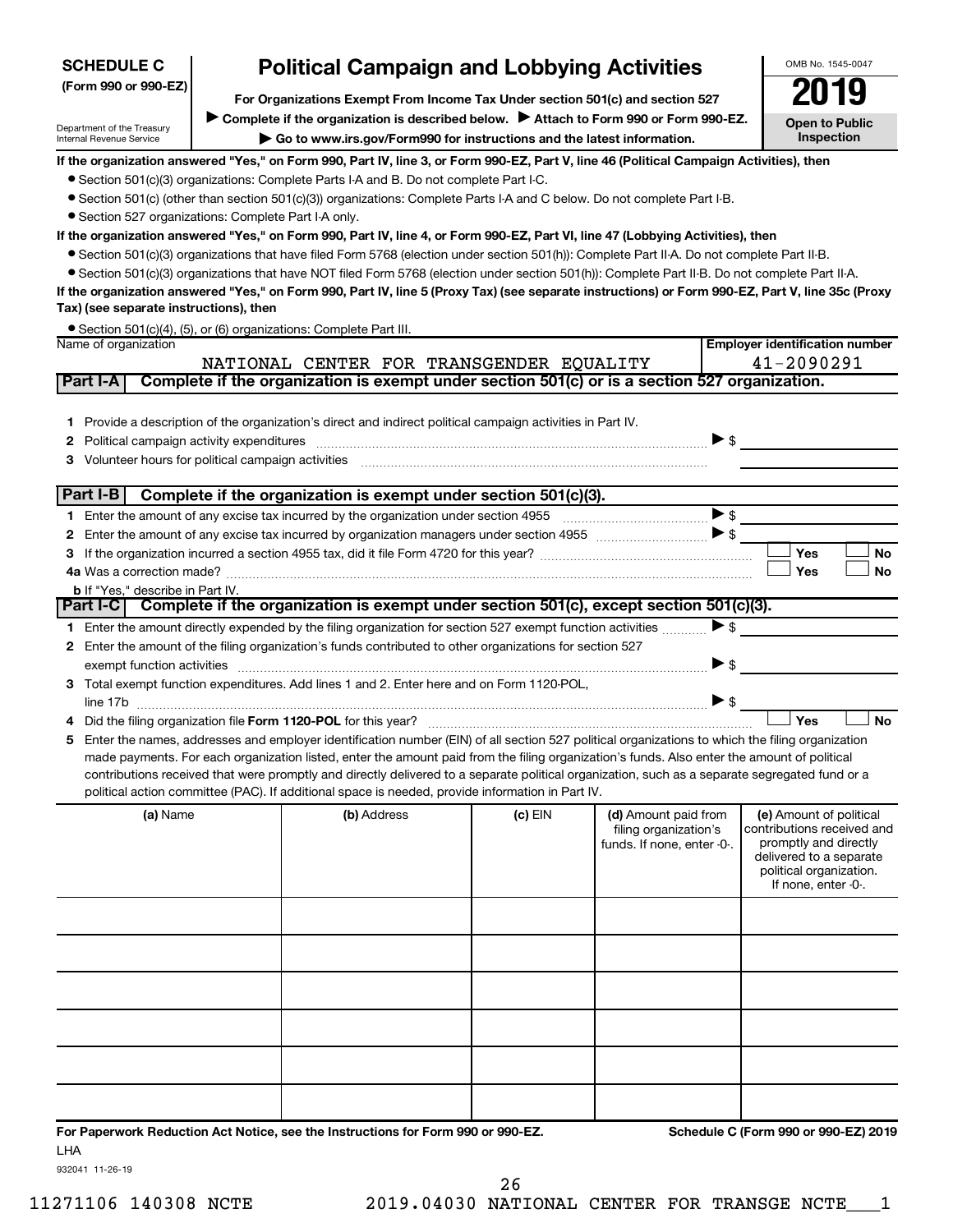| Schedule C (Form 990 or 990-EZ) 2019 NATIONAL CENTER FOR TRANSGENDER EQUALIT 41-2090291 Page 2                  |                                                       |                                                                                                                                   |            |                                      |                                |  |  |  |
|-----------------------------------------------------------------------------------------------------------------|-------------------------------------------------------|-----------------------------------------------------------------------------------------------------------------------------------|------------|--------------------------------------|--------------------------------|--|--|--|
| Complete if the organization is exempt under section 501(c)(3) and filed Form 5768 (election under<br>Part II-A |                                                       |                                                                                                                                   |            |                                      |                                |  |  |  |
| section 501(h)).                                                                                                |                                                       |                                                                                                                                   |            |                                      |                                |  |  |  |
| A Check $\blacktriangleright$                                                                                   |                                                       | if the filing organization belongs to an affiliated group (and list in Part IV each affiliated group member's name, address, EIN, |            |                                      |                                |  |  |  |
|                                                                                                                 | expenses, and share of excess lobbying expenditures). |                                                                                                                                   |            |                                      |                                |  |  |  |
| B Check <b>D</b>                                                                                                |                                                       | if the filing organization checked box A and "limited control" provisions apply.                                                  |            |                                      |                                |  |  |  |
|                                                                                                                 | <b>Limits on Lobbying Expenditures</b>                |                                                                                                                                   |            | (a) Filing<br>organization's         | (b) Affiliated group<br>totals |  |  |  |
|                                                                                                                 |                                                       | (The term "expenditures" means amounts paid or incurred.)                                                                         |            | totals                               |                                |  |  |  |
| 1a Total lobbying expenditures to influence public opinion (grassroots lobbying)                                |                                                       |                                                                                                                                   |            | 800.                                 |                                |  |  |  |
| <b>b</b> Total lobbying expenditures to influence a legislative body (direct lobbying)                          |                                                       |                                                                                                                                   |            | 27,648.                              |                                |  |  |  |
|                                                                                                                 |                                                       |                                                                                                                                   |            | 28,448.                              |                                |  |  |  |
| d Other exempt purpose expenditures                                                                             |                                                       |                                                                                                                                   |            | 2,452,505.                           |                                |  |  |  |
|                                                                                                                 |                                                       |                                                                                                                                   |            | 2,480,953.                           |                                |  |  |  |
| f Lobbying nontaxable amount. Enter the amount from the following table in both columns.                        |                                                       |                                                                                                                                   |            | 274,048.                             |                                |  |  |  |
| If the amount on line $1e$ , column $(a)$ or $(b)$ is:                                                          |                                                       | The lobbying nontaxable amount is:                                                                                                |            |                                      |                                |  |  |  |
| Not over \$500,000                                                                                              |                                                       | 20% of the amount on line 1e.                                                                                                     |            |                                      |                                |  |  |  |
| Over \$500,000 but not over \$1,000,000                                                                         |                                                       | \$100,000 plus 15% of the excess over \$500,000.                                                                                  |            |                                      |                                |  |  |  |
| Over \$1,000,000 but not over \$1,500,000                                                                       |                                                       | \$175,000 plus 10% of the excess over \$1,000,000.                                                                                |            |                                      |                                |  |  |  |
| Over \$1,500,000 but not over \$17,000,000                                                                      |                                                       | \$225,000 plus 5% of the excess over \$1,500,000.                                                                                 |            |                                      |                                |  |  |  |
| Over \$17,000,000<br>\$1,000,000.                                                                               |                                                       |                                                                                                                                   |            |                                      |                                |  |  |  |
|                                                                                                                 |                                                       |                                                                                                                                   |            |                                      |                                |  |  |  |
| g Grassroots nontaxable amount (enter 25% of line 1f)                                                           | 68,512.                                               |                                                                                                                                   |            |                                      |                                |  |  |  |
| h Subtract line 1g from line 1a. If zero or less, enter -0-                                                     |                                                       |                                                                                                                                   |            | $\overline{0}$ .<br>$\overline{0}$ . |                                |  |  |  |
| i Subtract line 1f from line 1c. If zero or less, enter -0-                                                     |                                                       |                                                                                                                                   |            |                                      |                                |  |  |  |
| If there is an amount other than zero on either line 1h or line 1i, did the organization file Form 4720         |                                                       |                                                                                                                                   |            |                                      |                                |  |  |  |
| reporting section 4911 tax for this year?                                                                       |                                                       |                                                                                                                                   |            |                                      | Yes<br>No                      |  |  |  |
| (Some organizations that made a section 501(h) election do not have to complete all of the five columns below.  |                                                       | 4-Year Averaging Period Under Section 501(h)                                                                                      |            |                                      |                                |  |  |  |
|                                                                                                                 |                                                       | See the separate instructions for lines 2a through 2f.)                                                                           |            |                                      |                                |  |  |  |
|                                                                                                                 |                                                       | Lobbying Expenditures During 4-Year Averaging Period                                                                              |            |                                      |                                |  |  |  |
|                                                                                                                 |                                                       |                                                                                                                                   |            |                                      |                                |  |  |  |
| Calendar year<br>(or fiscal year beginning in)                                                                  | (a) 2016                                              | (b) 2017                                                                                                                          | $(c)$ 2018 | $(d)$ 2019                           | (e) Total                      |  |  |  |
|                                                                                                                 |                                                       |                                                                                                                                   |            |                                      |                                |  |  |  |
|                                                                                                                 |                                                       |                                                                                                                                   |            |                                      |                                |  |  |  |
| 2a Lobbying nontaxable amount                                                                                   | 231,637.                                              | 249,706.                                                                                                                          | 263,045.   |                                      | $274,048.$ 1,018,436.          |  |  |  |
| <b>b</b> Lobbying ceiling amount                                                                                |                                                       |                                                                                                                                   |            |                                      |                                |  |  |  |
| $(150\% \text{ of line } 2a, \text{ column}(e))$                                                                |                                                       |                                                                                                                                   |            |                                      | 1,527,654.                     |  |  |  |
|                                                                                                                 | 31,260.                                               | 85,151.                                                                                                                           |            |                                      |                                |  |  |  |
| c Total lobbying expenditures                                                                                   |                                                       |                                                                                                                                   | 44,558.    | 28,448.                              | 189, 417.                      |  |  |  |
| d Grassroots nontaxable amount                                                                                  | 57,909.                                               | 62,427.                                                                                                                           | 65,761.    | 68,512.                              | 254,609.                       |  |  |  |
| e Grassroots ceiling amount                                                                                     |                                                       |                                                                                                                                   |            |                                      |                                |  |  |  |
| (150% of line 2d, column (e))                                                                                   |                                                       |                                                                                                                                   |            |                                      | 381,914.                       |  |  |  |
|                                                                                                                 |                                                       |                                                                                                                                   |            |                                      |                                |  |  |  |

**Schedule C (Form 990 or 990-EZ) 2019**

932042 11-26-19

9,287. 59,235. 7,890. 800. 77,212.

**f** Grassroots lobbying expenditures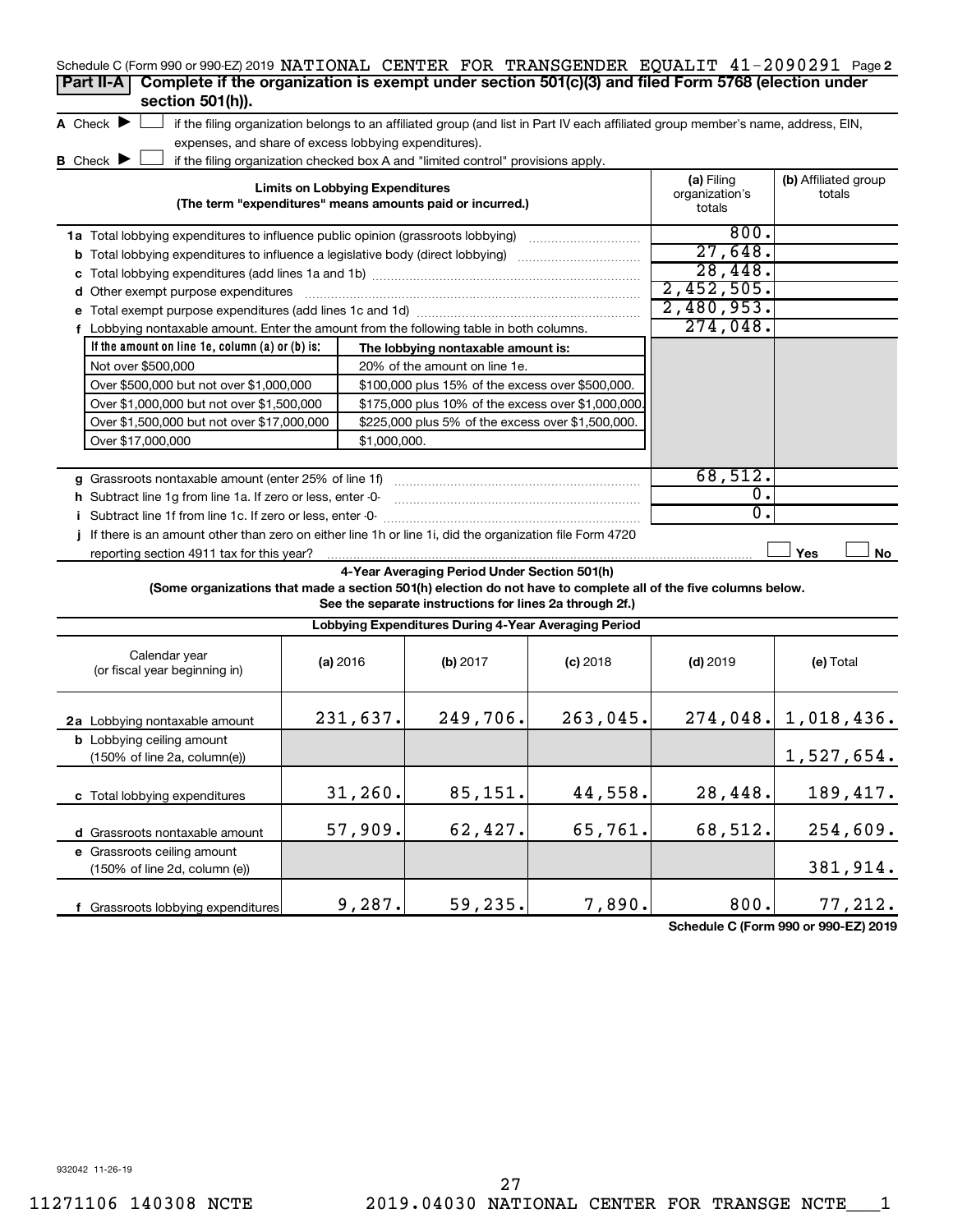#### Schedule C (Form 990 or 990-EZ) 2019 NATIONAL CENTER FOR TRANSGENDER EQUALIT  $41$  –  $2090291\;$  Page 3 **Part II-B Complete if the organization is exempt under section 501(c)(3) and has NOT filed Form 5768 (election under section 501(h)).**

|              | For each "Yes" response on lines 1a through 1i below, provide in Part IV a detailed description                                                                                                                                            | (a) |                |     | (b)    |  |
|--------------|--------------------------------------------------------------------------------------------------------------------------------------------------------------------------------------------------------------------------------------------|-----|----------------|-----|--------|--|
|              | of the lobbying activity.                                                                                                                                                                                                                  | Yes | No             |     | Amount |  |
| 1            | During the year, did the filing organization attempt to influence foreign, national, state, or<br>local legislation, including any attempt to influence public opinion on a legislative matter<br>or referendum, through the use of:       |     |                |     |        |  |
|              | <b>b</b> Paid staff or management (include compensation in expenses reported on lines 1c through 1i)?                                                                                                                                      |     |                |     |        |  |
|              |                                                                                                                                                                                                                                            |     |                |     |        |  |
|              |                                                                                                                                                                                                                                            |     |                |     |        |  |
|              |                                                                                                                                                                                                                                            |     |                |     |        |  |
|              | g Direct contact with legislators, their staffs, government officials, or a legislative body?                                                                                                                                              |     |                |     |        |  |
|              | h Rallies, demonstrations, seminars, conventions, speeches, lectures, or any similar means?                                                                                                                                                |     |                |     |        |  |
|              | <b>i</b> Other activities?                                                                                                                                                                                                                 |     |                |     |        |  |
|              |                                                                                                                                                                                                                                            |     |                |     |        |  |
|              | 2a Did the activities in line 1 cause the organization to be not described in section 501(c)(3)?                                                                                                                                           |     |                |     |        |  |
|              |                                                                                                                                                                                                                                            |     |                |     |        |  |
|              | c If "Yes," enter the amount of any tax incurred by organization managers under section 4912                                                                                                                                               |     |                |     |        |  |
|              | d If the filing organization incurred a section 4912 tax, did it file Form 4720 for this year?                                                                                                                                             |     |                |     |        |  |
|              | Part III-A Complete if the organization is exempt under section $501(c)(4)$ , section $501(c)(5)$ , or section                                                                                                                             |     |                |     |        |  |
|              | 501(c)(6).                                                                                                                                                                                                                                 |     |                |     |        |  |
|              |                                                                                                                                                                                                                                            |     |                | Yes | No     |  |
| 1            |                                                                                                                                                                                                                                            |     | $\mathbf{1}$   |     |        |  |
| $\mathbf{2}$ |                                                                                                                                                                                                                                            |     | $\mathbf{2}$   |     |        |  |
| 3            | Did the organization agree to carry over lobbying and political campaign activity expenditures from the prior year?                                                                                                                        |     | 3              |     |        |  |
|              | Part III-B Complete if the organization is exempt under section 501(c)(4), section 501(c)(5), or section<br>501(c)(6) and if either (a) BOTH Part III-A, lines 1 and 2, are answered "No" OR (b) Part III-A, line 3, is<br>answered "Yes." |     |                |     |        |  |
| 1            | Dues, assessments and similar amounts from members [111] www.communicallyness.communicallyness.communicallyness.com                                                                                                                        |     | 1              |     |        |  |
| 2            | Section 162(e) nondeductible lobbying and political expenditures (do not include amounts of political                                                                                                                                      |     |                |     |        |  |
|              | expenses for which the section 527(f) tax was paid).                                                                                                                                                                                       |     |                |     |        |  |
|              |                                                                                                                                                                                                                                            |     | 2a             |     |        |  |
|              | b Carryover from last year manufactured and contract the contract of the contract of the contract of the contract of contract of contract of contract of contract of contract of contract of contract of contract of contract              |     | 2 <sub>b</sub> |     |        |  |
|              |                                                                                                                                                                                                                                            |     | 2c             |     |        |  |
| З            |                                                                                                                                                                                                                                            |     | 3              |     |        |  |
| 4            | If notices were sent and the amount on line 2c exceeds the amount on line 3, what portion of the excess                                                                                                                                    |     |                |     |        |  |
|              | does the organization agree to carryover to the reasonable estimate of nondeductible lobbying and political                                                                                                                                |     |                |     |        |  |
|              |                                                                                                                                                                                                                                            |     | 4              |     |        |  |
| 5            |                                                                                                                                                                                                                                            |     | 5              |     |        |  |
|              | ∣Part IV ∣<br><b>Supplemental Information</b>                                                                                                                                                                                              |     |                |     |        |  |
|              | Provide the descriptions required for Part I-A, line 1; Part I-B, line 4; Part I-C, line 5; Part II-A (affiliated group list); Part II-A, lines 1 and 2 (see                                                                               |     |                |     |        |  |

instructions); and Part II-B, line 1. Also, complete this part for any additional information.

**Schedule C (Form 990 or 990-EZ) 2019**

932043 11-26-19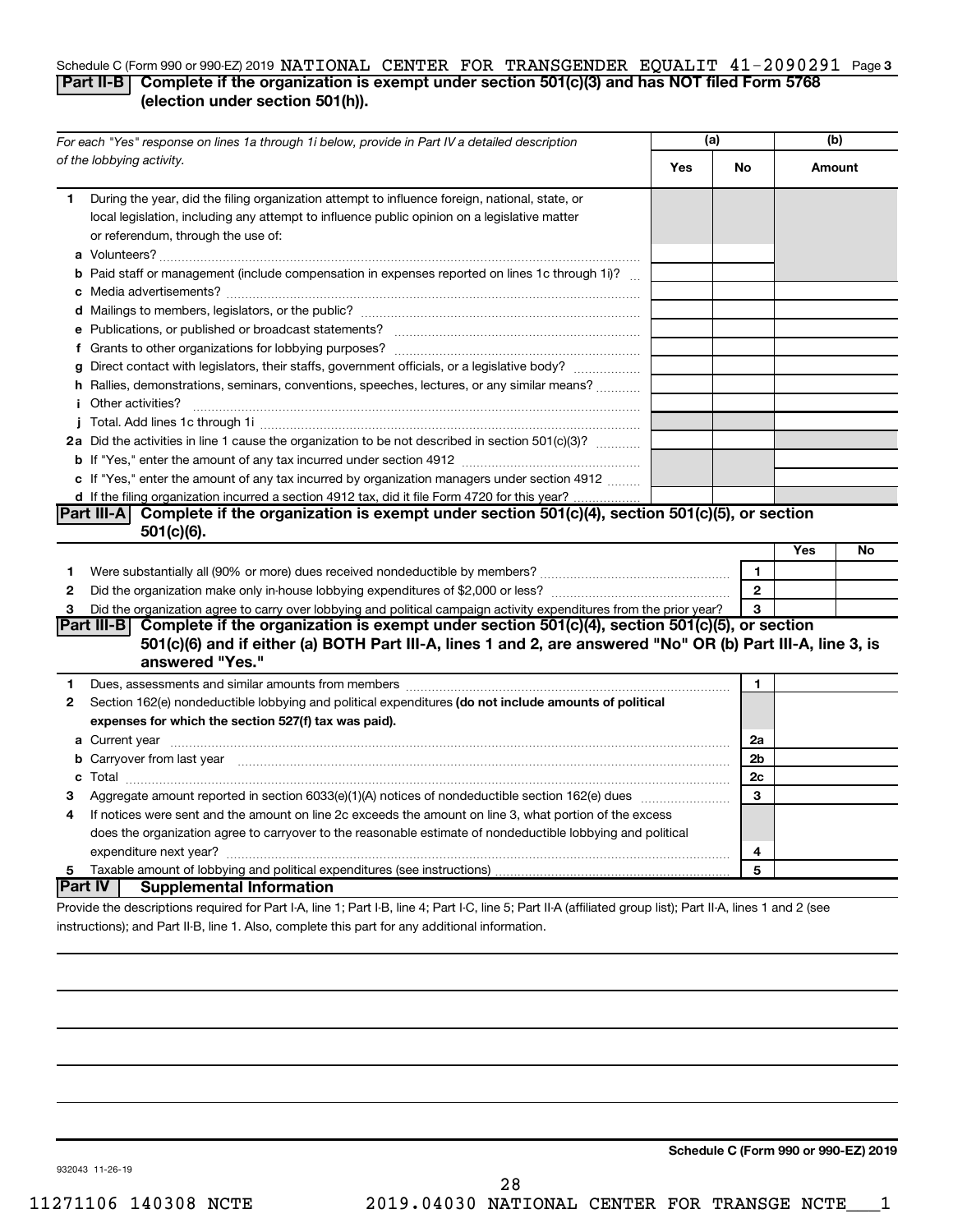| <b>SCHEDULE D</b> |  |
|-------------------|--|
|-------------------|--|

Department of the Treasury Internal Revenue Service

| (Form 990) |  |
|------------|--|
|------------|--|

# **SCHEDULE D Supplemental Financial Statements**<br> **Form 990 2019**<br> **Part IV** line 6.7.8.9.10, 11a, 11b, 11d, 11d, 11d, 11d, 11d, 12a, 0r, 12b

**(Form 990) | Complete if the organization answered "Yes" on Form 990, Part IV, line 6, 7, 8, 9, 10, 11a, 11b, 11c, 11d, 11e, 11f, 12a, or 12b.**

**| Attach to Form 990. |Go to www.irs.gov/Form990 for instructions and the latest information.**



Name of the organization<br>**NATIONAL CENTER FOR TRANSGENDER EQUALITY** | **Employer identification number** NATIONAL CENTER FOR TRANSGENDER EQUALITY

| Part I  | Organizations Maintaining Donor Advised Funds or Other Similar Funds or Accounts. Complete if the                                              |                         |                                                    |
|---------|------------------------------------------------------------------------------------------------------------------------------------------------|-------------------------|----------------------------------------------------|
|         | organization answered "Yes" on Form 990, Part IV, line 6.                                                                                      |                         |                                                    |
|         |                                                                                                                                                | (a) Donor advised funds | (b) Funds and other accounts                       |
| 1.      |                                                                                                                                                |                         |                                                    |
| 2       | Aggregate value of contributions to (during year)                                                                                              |                         |                                                    |
| З       | Aggregate value of grants from (during year)                                                                                                   |                         |                                                    |
| 4       |                                                                                                                                                |                         |                                                    |
| 5       | Did the organization inform all donors and donor advisors in writing that the assets held in donor advised funds                               |                         |                                                    |
|         |                                                                                                                                                |                         | Yes<br>No                                          |
| 6       | Did the organization inform all grantees, donors, and donor advisors in writing that grant funds can be used only                              |                         |                                                    |
|         | for charitable purposes and not for the benefit of the donor or donor advisor, or for any other purpose conferring                             |                         |                                                    |
|         | impermissible private benefit?                                                                                                                 |                         | Yes<br>No                                          |
| Part II | Conservation Easements. Complete if the organization answered "Yes" on Form 990, Part IV, line 7.                                              |                         |                                                    |
| 1.      | Purpose(s) of conservation easements held by the organization (check all that apply).                                                          |                         |                                                    |
|         | Preservation of land for public use (for example, recreation or education)                                                                     |                         | Preservation of a historically important land area |
|         | Protection of natural habitat                                                                                                                  |                         | Preservation of a certified historic structure     |
|         | Preservation of open space                                                                                                                     |                         |                                                    |
| 2       | Complete lines 2a through 2d if the organization held a qualified conservation contribution in the form of a conservation easement on the last |                         |                                                    |
|         | day of the tax year.                                                                                                                           |                         | Held at the End of the Tax Year                    |
|         |                                                                                                                                                |                         | 2a                                                 |
|         |                                                                                                                                                |                         | 2 <sub>b</sub>                                     |
|         |                                                                                                                                                |                         | 2 <sub>c</sub>                                     |
| d       | Number of conservation easements included in (c) acquired after 7/25/06, and not on a historic structure                                       |                         |                                                    |
|         | listed in the National Register [11, 120] and the National Register [11, 120] and the National Register [11, 1                                 |                         | 2d                                                 |
| З       | Number of conservation easements modified, transferred, released, extinguished, or terminated by the organization during the tax               |                         |                                                    |
|         | $year \blacktriangleright$                                                                                                                     |                         |                                                    |
| 4       | Number of states where property subject to conservation easement is located >                                                                  |                         |                                                    |
| 5       | Does the organization have a written policy regarding the periodic monitoring, inspection, handling of                                         |                         |                                                    |
|         | violations, and enforcement of the conservation easements it holds?                                                                            |                         | Yes<br>No                                          |
| 6       | Staff and volunteer hours devoted to monitoring, inspecting, handling of violations, and enforcing conservation easements during the year      |                         |                                                    |
|         |                                                                                                                                                |                         |                                                    |
| 7       | Amount of expenses incurred in monitoring, inspecting, handling of violations, and enforcing conservation easements during the year            |                         |                                                    |
|         | $\blacktriangleright$ \$                                                                                                                       |                         |                                                    |
| 8       | Does each conservation easement reported on line 2(d) above satisfy the requirements of section 170(h)(4)(B)(i)                                |                         |                                                    |
|         |                                                                                                                                                |                         | Yes<br>No                                          |
| 9       | In Part XIII, describe how the organization reports conservation easements in its revenue and expense statement and                            |                         |                                                    |
|         | balance sheet, and include, if applicable, the text of the footnote to the organization's financial statements that describes the              |                         |                                                    |
|         | organization's accounting for conservation easements.                                                                                          |                         |                                                    |
|         | Organizations Maintaining Collections of Art, Historical Treasures, or Other Similar Assets.<br>Part III I                                     |                         |                                                    |
|         | Complete if the organization answered "Yes" on Form 990, Part IV, line 8.                                                                      |                         |                                                    |
|         | 1a If the organization elected, as permitted under FASB ASC 958, not to report in its revenue statement and balance sheet works                |                         |                                                    |
|         | of art, historical treasures, or other similar assets held for public exhibition, education, or research in furtherance of public              |                         |                                                    |
|         | service, provide in Part XIII the text of the footnote to its financial statements that describes these items.                                 |                         |                                                    |
|         | <b>b</b> If the organization elected, as permitted under FASB ASC 958, to report in its revenue statement and balance sheet works of           |                         |                                                    |
|         | art, historical treasures, or other similar assets held for public exhibition, education, or research in furtherance of public service,        |                         |                                                    |
|         | provide the following amounts relating to these items:                                                                                         |                         |                                                    |
|         |                                                                                                                                                |                         | ▶<br>$\blacktriangleright$ s                       |
|         | (ii) Assets included in Form 990, Part X                                                                                                       |                         |                                                    |
| 2       | If the organization received or held works of art, historical treasures, or other similar assets for financial gain, provide                   |                         |                                                    |
|         | the following amounts required to be reported under FASB ASC 958 relating to these items:                                                      |                         |                                                    |
|         |                                                                                                                                                |                         | -\$<br>▶                                           |
|         |                                                                                                                                                |                         | $\blacktriangleright$ s                            |
|         | LHA For Paperwork Reduction Act Notice, see the Instructions for Form 990.                                                                     |                         | Schedule D (Form 990) 2019                         |
|         | 932051 10-02-19                                                                                                                                | 29                      |                                                    |

11271106 140308 NCTE 2019.04030 NATIONAL CENTER FOR TRANSGE NCTE\_\_\_1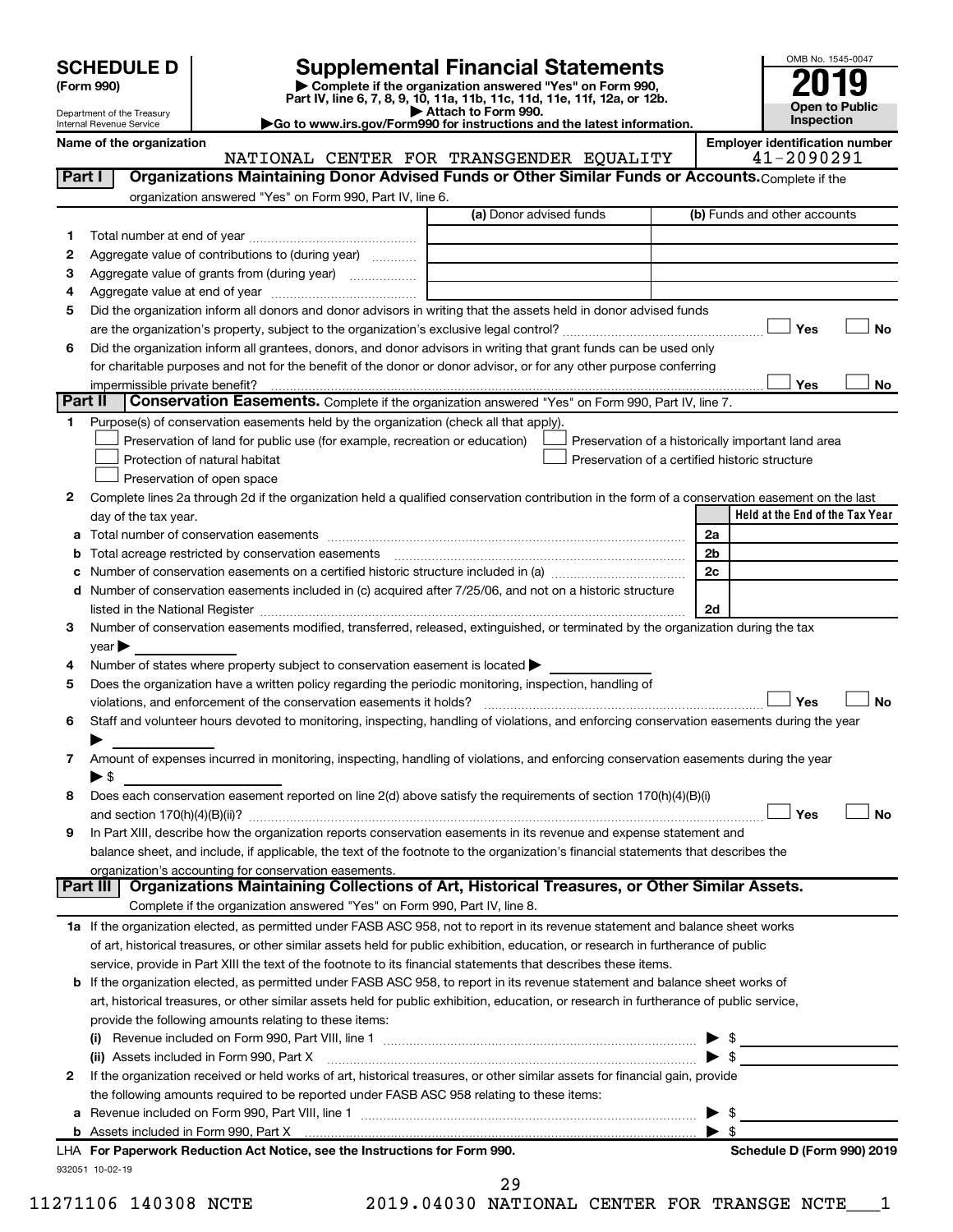|        | Schedule D (Form 990) 2019                                                                                                                                                                                                     | NATIONAL CENTER FOR TRANSGENDER EQUALITY 41-2090291 Page2 |   |                |                                                                                                                                                                                                                                |                 |                                                                             |                |         |           |
|--------|--------------------------------------------------------------------------------------------------------------------------------------------------------------------------------------------------------------------------------|-----------------------------------------------------------|---|----------------|--------------------------------------------------------------------------------------------------------------------------------------------------------------------------------------------------------------------------------|-----------------|-----------------------------------------------------------------------------|----------------|---------|-----------|
|        | Part III<br>Organizations Maintaining Collections of Art, Historical Treasures, or Other Similar Assets (continued)                                                                                                            |                                                           |   |                |                                                                                                                                                                                                                                |                 |                                                                             |                |         |           |
| 3      | Using the organization's acquisition, accession, and other records, check any of the following that make significant use of its                                                                                                |                                                           |   |                |                                                                                                                                                                                                                                |                 |                                                                             |                |         |           |
|        | collection items (check all that apply):                                                                                                                                                                                       |                                                           |   |                |                                                                                                                                                                                                                                |                 |                                                                             |                |         |           |
| a      | Public exhibition                                                                                                                                                                                                              | d                                                         |   |                | Loan or exchange program                                                                                                                                                                                                       |                 |                                                                             |                |         |           |
| b      | Scholarly research                                                                                                                                                                                                             | е                                                         |   |                | Other and the control of the control of the control of the control of the control of the control of the control of the control of the control of the control of the control of the control of the control of the control of th |                 |                                                                             |                |         |           |
| c      | Preservation for future generations                                                                                                                                                                                            |                                                           |   |                |                                                                                                                                                                                                                                |                 |                                                                             |                |         |           |
| 4      | Provide a description of the organization's collections and explain how they further the organization's exempt purpose in Part XIII.                                                                                           |                                                           |   |                |                                                                                                                                                                                                                                |                 |                                                                             |                |         |           |
| 5      | During the year, did the organization solicit or receive donations of art, historical treasures, or other similar assets                                                                                                       |                                                           |   |                |                                                                                                                                                                                                                                |                 |                                                                             |                |         |           |
|        |                                                                                                                                                                                                                                |                                                           |   |                |                                                                                                                                                                                                                                |                 |                                                                             | Yes            |         | No        |
|        | Part IV<br>Escrow and Custodial Arrangements. Complete if the organization answered "Yes" on Form 990, Part IV, line 9, or                                                                                                     |                                                           |   |                |                                                                                                                                                                                                                                |                 |                                                                             |                |         |           |
|        | reported an amount on Form 990, Part X, line 21.                                                                                                                                                                               |                                                           |   |                |                                                                                                                                                                                                                                |                 |                                                                             |                |         |           |
|        | 1a Is the organization an agent, trustee, custodian or other intermediary for contributions or other assets not included                                                                                                       |                                                           |   |                |                                                                                                                                                                                                                                |                 |                                                                             |                |         |           |
|        |                                                                                                                                                                                                                                |                                                           |   |                |                                                                                                                                                                                                                                |                 |                                                                             | Yes            |         | <b>No</b> |
|        | b If "Yes," explain the arrangement in Part XIII and complete the following table:                                                                                                                                             |                                                           |   |                |                                                                                                                                                                                                                                |                 |                                                                             |                |         |           |
|        |                                                                                                                                                                                                                                |                                                           |   |                |                                                                                                                                                                                                                                |                 |                                                                             | Amount         |         |           |
|        | c Beginning balance measurements and the contract of the contract of the contract of the contract of the contract of the contract of the contract of the contract of the contract of the contract of the contract of the contr |                                                           |   |                |                                                                                                                                                                                                                                |                 | 1c                                                                          |                |         |           |
|        |                                                                                                                                                                                                                                |                                                           |   |                |                                                                                                                                                                                                                                |                 | 1d                                                                          |                |         |           |
|        | e Distributions during the year manufactured and an account of the year manufactured and account of the year manufactured and account of the USA of the Distributions during the year                                          |                                                           |   |                |                                                                                                                                                                                                                                |                 | 1e                                                                          |                |         |           |
|        |                                                                                                                                                                                                                                |                                                           |   |                |                                                                                                                                                                                                                                |                 | 1f                                                                          |                |         |           |
|        | 2a Did the organization include an amount on Form 990, Part X, line 21, for escrow or custodial account liability?                                                                                                             |                                                           |   |                |                                                                                                                                                                                                                                |                 |                                                                             | Yes            |         | <b>No</b> |
|        | <b>b</b> If "Yes," explain the arrangement in Part XIII. Check here if the explanation has been provided on Part XIII                                                                                                          |                                                           |   |                |                                                                                                                                                                                                                                |                 |                                                                             |                |         |           |
| Part V | <b>Endowment Funds.</b> Complete if the organization answered "Yes" on Form 990, Part IV, line 10.                                                                                                                             |                                                           |   |                |                                                                                                                                                                                                                                |                 |                                                                             |                |         |           |
|        |                                                                                                                                                                                                                                | (a) Current year                                          |   | (b) Prior year |                                                                                                                                                                                                                                |                 | (c) Two years back $\vert$ (d) Three years back $\vert$ (e) Four years back |                |         |           |
|        | 1a Beginning of year balance                                                                                                                                                                                                   |                                                           |   |                |                                                                                                                                                                                                                                |                 |                                                                             |                |         |           |
|        |                                                                                                                                                                                                                                |                                                           |   |                |                                                                                                                                                                                                                                |                 |                                                                             |                |         |           |
|        | Net investment earnings, gains, and losses                                                                                                                                                                                     |                                                           |   |                |                                                                                                                                                                                                                                |                 |                                                                             |                |         |           |
|        |                                                                                                                                                                                                                                |                                                           |   |                |                                                                                                                                                                                                                                |                 |                                                                             |                |         |           |
|        | e Other expenditures for facilities                                                                                                                                                                                            |                                                           |   |                |                                                                                                                                                                                                                                |                 |                                                                             |                |         |           |
|        | and programs                                                                                                                                                                                                                   |                                                           |   |                |                                                                                                                                                                                                                                |                 |                                                                             |                |         |           |
|        |                                                                                                                                                                                                                                |                                                           |   |                |                                                                                                                                                                                                                                |                 |                                                                             |                |         |           |
| g      | End of year balance                                                                                                                                                                                                            |                                                           |   |                |                                                                                                                                                                                                                                |                 |                                                                             |                |         |           |
| 2      | Provide the estimated percentage of the current year end balance (line 1g, column (a)) held as:                                                                                                                                |                                                           |   |                |                                                                                                                                                                                                                                |                 |                                                                             |                |         |           |
| а      | Board designated or quasi-endowment >                                                                                                                                                                                          |                                                           | % |                |                                                                                                                                                                                                                                |                 |                                                                             |                |         |           |
|        | <b>b</b> Permanent endowment $\blacktriangleright$                                                                                                                                                                             | %                                                         |   |                |                                                                                                                                                                                                                                |                 |                                                                             |                |         |           |
|        | c Term endowment $\blacktriangleright$                                                                                                                                                                                         | %                                                         |   |                |                                                                                                                                                                                                                                |                 |                                                                             |                |         |           |
|        | The percentages on lines 2a, 2b, and 2c should equal 100%.                                                                                                                                                                     |                                                           |   |                |                                                                                                                                                                                                                                |                 |                                                                             |                |         |           |
|        | 3a Are there endowment funds not in the possession of the organization that are held and administered for the organization                                                                                                     |                                                           |   |                |                                                                                                                                                                                                                                |                 |                                                                             |                |         |           |
|        | by:                                                                                                                                                                                                                            |                                                           |   |                |                                                                                                                                                                                                                                |                 |                                                                             |                | Yes     | No        |
|        | (i)                                                                                                                                                                                                                            |                                                           |   |                |                                                                                                                                                                                                                                |                 |                                                                             | 3a(i)          |         |           |
|        |                                                                                                                                                                                                                                |                                                           |   |                |                                                                                                                                                                                                                                |                 |                                                                             | 3a(ii)         |         |           |
|        |                                                                                                                                                                                                                                |                                                           |   |                |                                                                                                                                                                                                                                |                 |                                                                             | 3 <sub>b</sub> |         |           |
| 4      | Describe in Part XIII the intended uses of the organization's endowment funds.                                                                                                                                                 |                                                           |   |                |                                                                                                                                                                                                                                |                 |                                                                             |                |         |           |
|        | <b>Part VI</b><br>Land, Buildings, and Equipment.                                                                                                                                                                              |                                                           |   |                |                                                                                                                                                                                                                                |                 |                                                                             |                |         |           |
|        | Complete if the organization answered "Yes" on Form 990, Part IV, line 11a. See Form 990, Part X, line 10.                                                                                                                     |                                                           |   |                |                                                                                                                                                                                                                                |                 |                                                                             |                |         |           |
|        | Description of property                                                                                                                                                                                                        | (a) Cost or other                                         |   |                | (b) Cost or other                                                                                                                                                                                                              | (c) Accumulated |                                                                             | (d) Book value |         |           |
|        |                                                                                                                                                                                                                                | basis (investment)                                        |   |                | basis (other)                                                                                                                                                                                                                  | depreciation    |                                                                             |                |         |           |
|        |                                                                                                                                                                                                                                |                                                           |   |                |                                                                                                                                                                                                                                |                 |                                                                             |                |         |           |
|        |                                                                                                                                                                                                                                |                                                           |   |                |                                                                                                                                                                                                                                |                 |                                                                             |                |         |           |
|        |                                                                                                                                                                                                                                |                                                           |   |                |                                                                                                                                                                                                                                |                 |                                                                             |                |         |           |
|        |                                                                                                                                                                                                                                |                                                           |   |                | 27,697.                                                                                                                                                                                                                        |                 | 14,659.                                                                     |                | 13,038. |           |
|        |                                                                                                                                                                                                                                |                                                           |   |                | 20,968.                                                                                                                                                                                                                        |                 | 20,968.                                                                     |                |         | ο.        |
|        | Total. Add lines 1a through 1e. (Column (d) must equal Form 990, Part X, column (B), line 10c.)                                                                                                                                |                                                           |   |                |                                                                                                                                                                                                                                |                 | ▶                                                                           |                | 13,038. |           |
|        |                                                                                                                                                                                                                                |                                                           |   |                |                                                                                                                                                                                                                                |                 |                                                                             |                |         |           |

**Schedule D (Form 990) 2019**

932052 10-02-19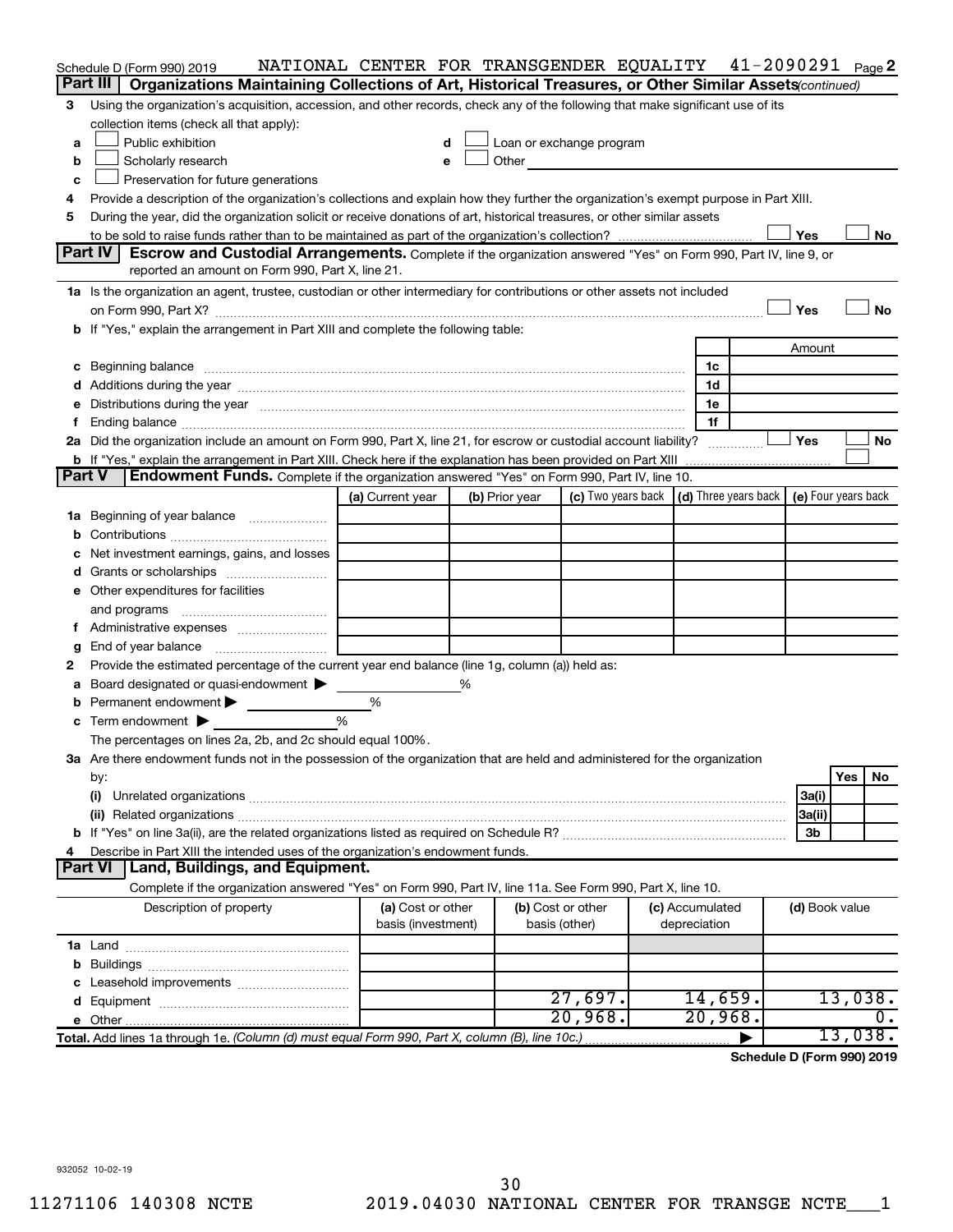| Schedule D (Form 990) 2019                                                                                                                  | NATIONAL CENTER FOR TRANSGENDER EQUALITY |  | $41 - 2090291$ Page 3                                     |           |
|---------------------------------------------------------------------------------------------------------------------------------------------|------------------------------------------|--|-----------------------------------------------------------|-----------|
| Part VII Investments - Other Securities.                                                                                                    |                                          |  |                                                           |           |
| Complete if the organization answered "Yes" on Form 990, Part IV, line 11b. See Form 990, Part X, line 12.                                  |                                          |  |                                                           |           |
| (a) Description of security or category (including name of security)                                                                        | (b) Book value                           |  | (c) Method of valuation: Cost or end-of-year market value |           |
|                                                                                                                                             |                                          |  |                                                           |           |
|                                                                                                                                             |                                          |  |                                                           |           |
| (3) Other                                                                                                                                   |                                          |  |                                                           |           |
| (A)                                                                                                                                         |                                          |  |                                                           |           |
| (B)                                                                                                                                         |                                          |  |                                                           |           |
| (C)                                                                                                                                         |                                          |  |                                                           |           |
| (D)                                                                                                                                         |                                          |  |                                                           |           |
| (E)                                                                                                                                         |                                          |  |                                                           |           |
| (F)                                                                                                                                         |                                          |  |                                                           |           |
| (G)                                                                                                                                         |                                          |  |                                                           |           |
| (H)                                                                                                                                         |                                          |  |                                                           |           |
| Total. (Col. (b) must equal Form 990, Part X, col. (B) line 12.) $\blacktriangleright$                                                      |                                          |  |                                                           |           |
| Part VIII Investments - Program Related.                                                                                                    |                                          |  |                                                           |           |
|                                                                                                                                             |                                          |  |                                                           |           |
| Complete if the organization answered "Yes" on Form 990, Part IV, line 11c. See Form 990, Part X, line 13.<br>(a) Description of investment | (b) Book value                           |  | (c) Method of valuation: Cost or end-of-year market value |           |
|                                                                                                                                             |                                          |  |                                                           |           |
| (1)                                                                                                                                         |                                          |  |                                                           |           |
| (2)                                                                                                                                         |                                          |  |                                                           |           |
| (3)                                                                                                                                         |                                          |  |                                                           |           |
| (4)                                                                                                                                         |                                          |  |                                                           |           |
| (5)                                                                                                                                         |                                          |  |                                                           |           |
| (6)                                                                                                                                         |                                          |  |                                                           |           |
| (7)                                                                                                                                         |                                          |  |                                                           |           |
| (8)                                                                                                                                         |                                          |  |                                                           |           |
| (9)                                                                                                                                         |                                          |  |                                                           |           |
| Total. (Col. (b) must equal Form 990, Part X, col. (B) line 13.)                                                                            |                                          |  |                                                           |           |
| Part IX<br><b>Other Assets.</b>                                                                                                             |                                          |  |                                                           |           |
| Complete if the organization answered "Yes" on Form 990, Part IV, line 11d. See Form 990, Part X, line 15.                                  |                                          |  |                                                           |           |
|                                                                                                                                             | (a) Description                          |  | (b) Book value                                            |           |
| (1)                                                                                                                                         |                                          |  |                                                           |           |
| (2)                                                                                                                                         |                                          |  |                                                           |           |
| (3)                                                                                                                                         |                                          |  |                                                           |           |
| (4)                                                                                                                                         |                                          |  |                                                           |           |
| (5)                                                                                                                                         |                                          |  |                                                           |           |
| (6)                                                                                                                                         |                                          |  |                                                           |           |
| (7)                                                                                                                                         |                                          |  |                                                           |           |
| (8)                                                                                                                                         |                                          |  |                                                           |           |
| (9)                                                                                                                                         |                                          |  |                                                           |           |
| Total. (Column (b) must equal Form 990, Part X, col. (B) line 15.)                                                                          |                                          |  | ▶                                                         |           |
| <b>Other Liabilities.</b><br>Part X                                                                                                         |                                          |  |                                                           |           |
| Complete if the organization answered "Yes" on Form 990, Part IV, line 11e or 11f. See Form 990, Part X, line 25.                           |                                          |  |                                                           |           |
| (a) Description of liability<br>1.                                                                                                          |                                          |  | (b) Book value                                            |           |
| Federal income taxes<br>(1)                                                                                                                 |                                          |  |                                                           |           |
| DEFERRED RENT<br>$\sim$                                                                                                                     |                                          |  |                                                           | $R$ $187$ |

| Federal income taxes<br>(1)      |       |
|----------------------------------|-------|
| DEFERRED RENT<br>(2)             | 8.487 |
| SECURITY DEPOSITS PAYABLE<br>(3) |       |
| (4)                              |       |
| (5)                              |       |
| (6)                              |       |
| (7)                              |       |
| (8)                              |       |
| (9)                              |       |
|                                  | ΊU    |

**2.** Liability for uncertain tax positions. In Part XIII, provide the text of the footnote to the organization's financial statements that reports the organization's liability for uncertain tax positions under FASB ASC 740. Check here if the text of the footnote has been provided in Part XIII ...  $\fbox{\bf X}$ 

**Schedule D (Form 990) 2019**

932053 10-02-19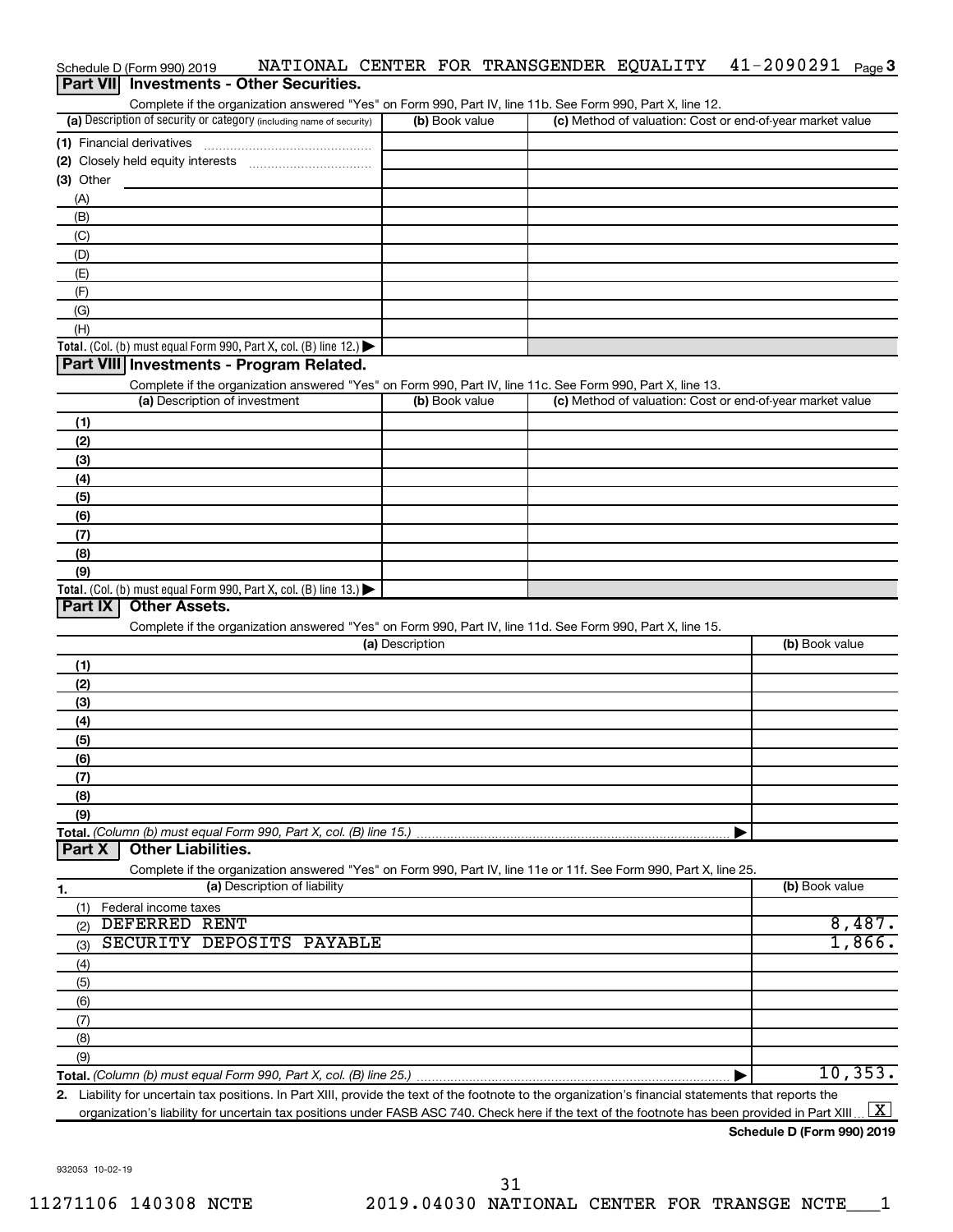|    | NATIONAL CENTER FOR TRANSGENDER EQUALITY 41-2090291<br>Schedule D (Form 990) 2019                                                                                                                                                  |                |              | Page 4 |
|----|------------------------------------------------------------------------------------------------------------------------------------------------------------------------------------------------------------------------------------|----------------|--------------|--------|
|    | Reconciliation of Revenue per Audited Financial Statements With Revenue per Return.<br>Part XI                                                                                                                                     |                |              |        |
|    | Complete if the organization answered "Yes" on Form 990, Part IV, line 12a.                                                                                                                                                        |                |              |        |
| 1  | Total revenue, gains, and other support per audited financial statements [111] [11] Total revenue, gains, and other support per audited financial statements                                                                       |                | $\mathbf{1}$ |        |
| 2  | Amounts included on line 1 but not on Form 990, Part VIII, line 12:                                                                                                                                                                |                |              |        |
| a  |                                                                                                                                                                                                                                    | 2a             |              |        |
|    |                                                                                                                                                                                                                                    | 2 <sub>b</sub> |              |        |
| с  |                                                                                                                                                                                                                                    | 2c             |              |        |
| d  | Other (Describe in Part XIII.) <b>Construction</b> 2d <b>2d</b>                                                                                                                                                                    |                |              |        |
| е  |                                                                                                                                                                                                                                    |                | 2е           |        |
| З  |                                                                                                                                                                                                                                    |                | 3            |        |
| 4  | Amounts included on Form 990, Part VIII, line 12, but not on line 1:                                                                                                                                                               |                |              |        |
|    |                                                                                                                                                                                                                                    | 4a             |              |        |
| b  | Other (Describe in Part XIII.) (2000) (2000) (2000) (2010) (2010) (2010) (2010) (2010) (2010) (2010) (2010) (20                                                                                                                    | 4 <sub>b</sub> |              |        |
| c. | Add lines 4a and 4b                                                                                                                                                                                                                |                | 4с           |        |
| 5. |                                                                                                                                                                                                                                    |                | 5            |        |
|    | Part XII   Reconciliation of Expenses per Audited Financial Statements With Expenses per Return.                                                                                                                                   |                |              |        |
|    | Complete if the organization answered "Yes" on Form 990, Part IV, line 12a.                                                                                                                                                        |                |              |        |
| 1  |                                                                                                                                                                                                                                    |                | $\mathbf{1}$ |        |
| 2  | Amounts included on line 1 but not on Form 990, Part IX, line 25:                                                                                                                                                                  |                |              |        |
| a  |                                                                                                                                                                                                                                    | 2a l           |              |        |
|    |                                                                                                                                                                                                                                    | 2 <sub>b</sub> |              |        |
| c  |                                                                                                                                                                                                                                    | 2 <sub>c</sub> |              |        |
|    |                                                                                                                                                                                                                                    | 2d             |              |        |
| е  | Add lines 2a through 2d <b>contained a contained a contained a contained a</b> contained a contained a contained a contained a contact a contact a contact a contact a contact a contact a contact a contact a contact a contact a |                | 2e           |        |
| 3  |                                                                                                                                                                                                                                    |                | 3            |        |
| 4  | Amounts included on Form 990, Part IX, line 25, but not on line 1:                                                                                                                                                                 |                |              |        |
| а  |                                                                                                                                                                                                                                    | 4a l           |              |        |
| b  |                                                                                                                                                                                                                                    | 4b.            |              |        |
|    | Add lines 4a and 4b                                                                                                                                                                                                                |                | 4c           |        |
| 5  |                                                                                                                                                                                                                                    |                | 5            |        |
|    | Part XIII Supplemental Information.                                                                                                                                                                                                |                |              |        |

Provide the descriptions required for Part II, lines 3, 5, and 9; Part III, lines 1a and 4; Part IV, lines 1b and 2b; Part V, line 4; Part X, line 2; Part XI, lines 2d and 4b; and Part XII, lines 2d and 4b. Also complete this part to provide any additional information.

PART X, LINE 2:

| THE CENTER FOLLOWS THE AUTHORITATIVE GUIDANCE RELATING TO ACCOUNTING FOR   |
|----------------------------------------------------------------------------|
| UNCERTAINTY IN INCOME TAXES INCLUDED IN ASC TOPIC 740-10, INCOME TAXES.    |
| THESE PROVISIONS PROVIDE CONSISTENT GUIDANCE FOR THE ACCOUNTING FOR        |
| UNCERTAINTY IN INCOME TAXES RECOGNIZED IN AN ENTITY'S CONSOLIDATED         |
| FINANCIAL STATEMENTS AND PRESCRIBE A THRESHOLD OF "MORE LIKELY THAN NOT"   |
| FOR RECOGNITION AND DERECOGNITION OF TAX POSITIONS TAKEN OR EXPECTED TO BE |
| TAKEN IN A TAX RETURN. IT IS THE CENTER'S POLICY TO RECOGNIZE INTEREST     |
| AND/OR PENALTIES RELATED TO UNCERTAIN TAX POSITIONS, IF ANY, IN INCOME TAX |
| EXPENSES.                                                                  |
|                                                                            |

932054 10-02-19 **Schedule D (Form 990) 2019** THE CENTER PERFORMED AN EVALUATION OF UNCERTAIN TAX POSITIONS FOR THE YEAR 11271106 140308 NCTE 2019.04030 NATIONAL CENTER FOR TRANSGE NCTE\_\_\_1 32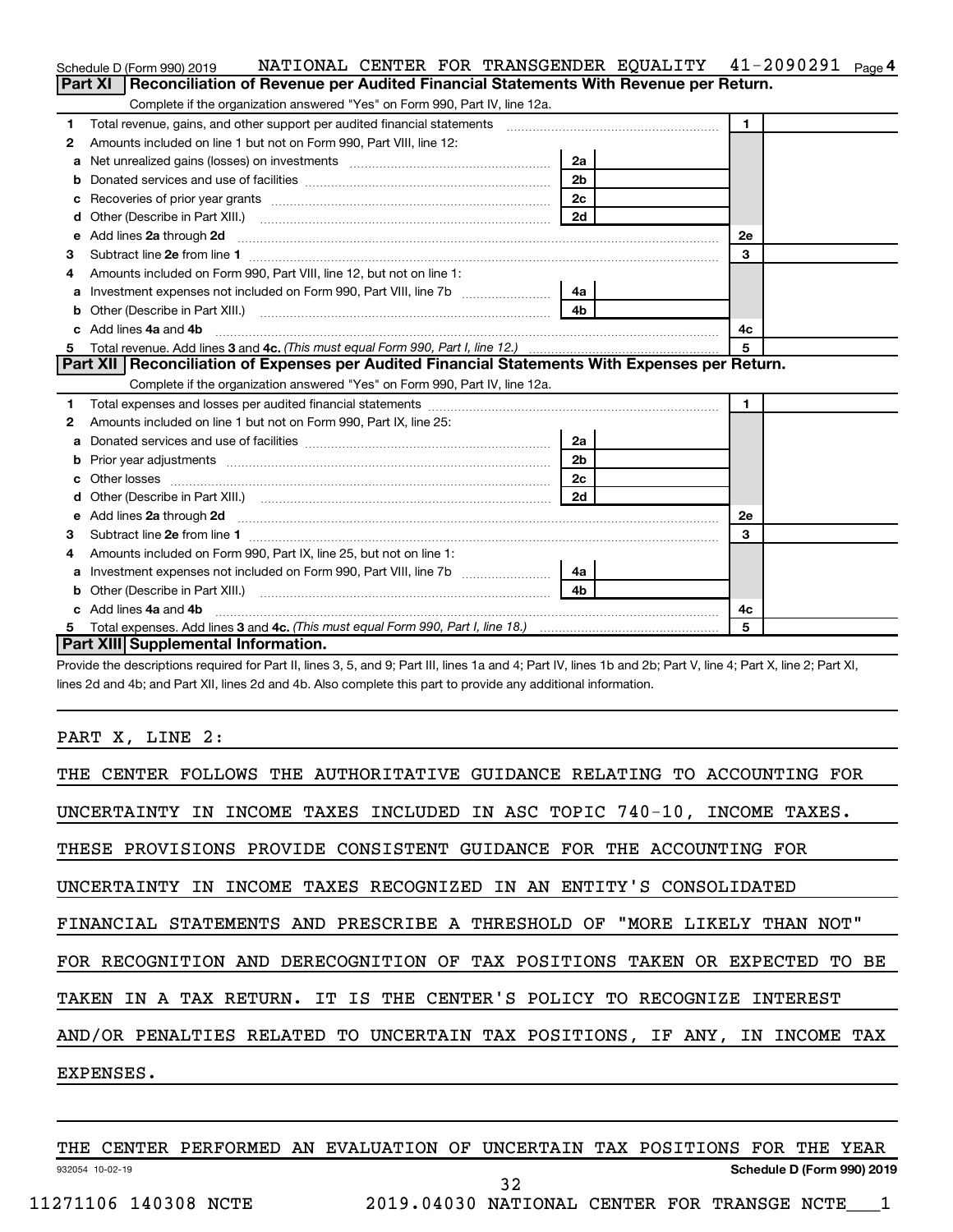Schedule D (Form 990) 2019 NATIONAL CENTER FOR TRANSGENDER EQUALITY41-2090291 <sub>Page 5</sub> *(continued)* **Part XIII Supplemental Information**  ENDED DECEMBER 31, 2019 AND DETERMINED THAT THERE WERE NO MATTERS THAT WOULD REQUIRE RECOGNITION IN THE CONSOLIDATED FINANCIAL STATEMENTS OR THAT MAY HAVE ANY EFFECT ON ITS TAX-EXEMPT STATUS. THE STATUTE OF LIMITATIONS GENERALLY REMAINS OPEN FOR THREE TAX YEARS WITH THE U.S. FEDERAL JURISDICTION OR THE VARIOUS STATES AND LOCAL JURISDICTIONS IN WHICH THE CENTER FILES TAX RETURNS.

**Schedule D (Form 990) 2019**

932055 10-02-19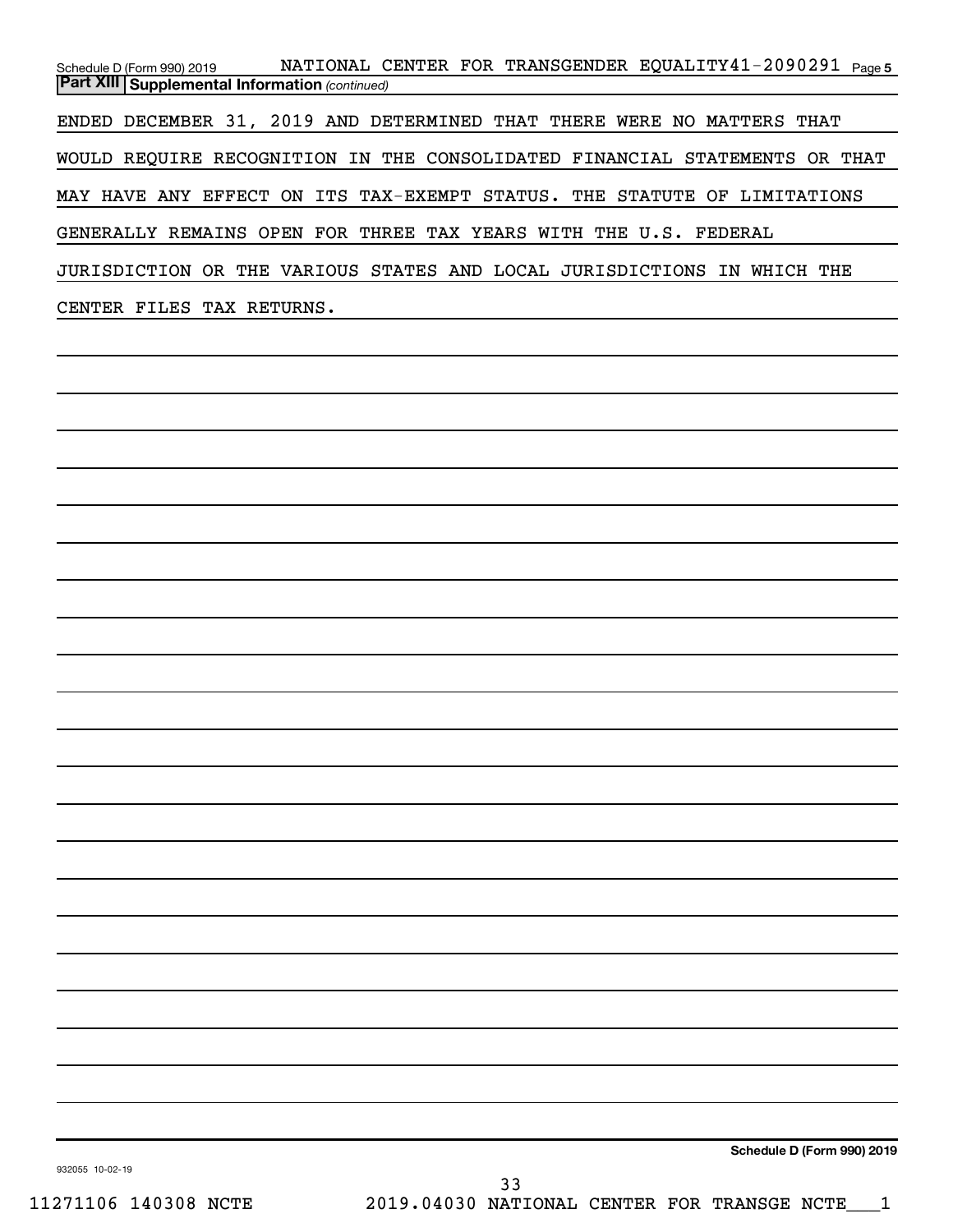| <b>SCHEDULE G</b>                                                                        |                                  | <b>Supplemental Information Regarding Fundraising or Gaming Activities</b>                                                                                                                                                                                                                                                                                                                                                                                                                                           |                            |                                         |                                 |                                                                            |                                                                            | OMB No. 1545-0047                                       |  |  |
|------------------------------------------------------------------------------------------|----------------------------------|----------------------------------------------------------------------------------------------------------------------------------------------------------------------------------------------------------------------------------------------------------------------------------------------------------------------------------------------------------------------------------------------------------------------------------------------------------------------------------------------------------------------|----------------------------|-----------------------------------------|---------------------------------|----------------------------------------------------------------------------|----------------------------------------------------------------------------|---------------------------------------------------------|--|--|
| (Form 990 or 990-EZ)                                                                     |                                  | Complete if the organization answered "Yes" on Form 990, Part IV, line 17, 18, or 19, or if the                                                                                                                                                                                                                                                                                                                                                                                                                      |                            |                                         |                                 |                                                                            |                                                                            | 119                                                     |  |  |
|                                                                                          |                                  | organization entered more than \$15,000 on Form 990-EZ, line 6a.<br>Attach to Form 990 or Form 990-EZ.                                                                                                                                                                                                                                                                                                                                                                                                               |                            |                                         |                                 |                                                                            |                                                                            | <b>Open to Public</b>                                   |  |  |
| Department of the Treasury<br>Internal Revenue Service                                   |                                  | ► Go to www.irs.gov/Form990 for instructions and the latest information.                                                                                                                                                                                                                                                                                                                                                                                                                                             |                            |                                         |                                 |                                                                            |                                                                            | Inspection                                              |  |  |
| Name of the organization                                                                 |                                  |                                                                                                                                                                                                                                                                                                                                                                                                                                                                                                                      |                            |                                         |                                 |                                                                            | 41-2090291                                                                 | <b>Employer identification number</b>                   |  |  |
| Part I                                                                                   |                                  | NATIONAL CENTER FOR TRANSGENDER EQUALITY<br>Fundraising Activities. Complete if the organization answered "Yes" on Form 990, Part IV, line 17. Form 990-EZ filers are not                                                                                                                                                                                                                                                                                                                                            |                            |                                         |                                 |                                                                            |                                                                            |                                                         |  |  |
|                                                                                          | required to complete this part.  |                                                                                                                                                                                                                                                                                                                                                                                                                                                                                                                      |                            |                                         |                                 |                                                                            |                                                                            |                                                         |  |  |
| Mail solicitations<br>a<br>b<br>Phone solicitations<br>c<br>In-person solicitations<br>d | Internet and email solicitations | 1 Indicate whether the organization raised funds through any of the following activities. Check all that apply.<br>e<br>f<br>g<br>2 a Did the organization have a written or oral agreement with any individual (including officers, directors, trustees, or<br>key employees listed in Form 990, Part VII) or entity in connection with professional fundraising services?<br>b If "Yes," list the 10 highest paid individuals or entities (fundraisers) pursuant to agreements under which the fundraiser is to be | Special fundraising events |                                         |                                 | Solicitation of non-government grants<br>Solicitation of government grants | Yes                                                                        | <b>No</b>                                               |  |  |
| compensated at least \$5,000 by the organization.                                        |                                  |                                                                                                                                                                                                                                                                                                                                                                                                                                                                                                                      |                            |                                         |                                 |                                                                            |                                                                            |                                                         |  |  |
| (i) Name and address of individual<br>or entity (fundraiser)                             |                                  | (ii) Activity                                                                                                                                                                                                                                                                                                                                                                                                                                                                                                        |                            | (iii) Did<br>fundraiser<br>have custody | or control of<br>contributions? | (iv) Gross receipts<br>from activity                                       | (v) Amount paid<br>to (or retained by)<br>fundraiser<br>listed in col. (i) | (vi) Amount paid<br>to (or retained by)<br>organization |  |  |
|                                                                                          |                                  |                                                                                                                                                                                                                                                                                                                                                                                                                                                                                                                      |                            | Yes                                     | No                              |                                                                            |                                                                            |                                                         |  |  |
|                                                                                          |                                  |                                                                                                                                                                                                                                                                                                                                                                                                                                                                                                                      |                            |                                         |                                 |                                                                            |                                                                            |                                                         |  |  |
|                                                                                          |                                  |                                                                                                                                                                                                                                                                                                                                                                                                                                                                                                                      |                            |                                         |                                 |                                                                            |                                                                            |                                                         |  |  |
|                                                                                          |                                  |                                                                                                                                                                                                                                                                                                                                                                                                                                                                                                                      |                            |                                         |                                 |                                                                            |                                                                            |                                                         |  |  |
|                                                                                          |                                  |                                                                                                                                                                                                                                                                                                                                                                                                                                                                                                                      |                            |                                         |                                 |                                                                            |                                                                            |                                                         |  |  |
|                                                                                          |                                  |                                                                                                                                                                                                                                                                                                                                                                                                                                                                                                                      |                            |                                         |                                 |                                                                            |                                                                            |                                                         |  |  |
|                                                                                          |                                  |                                                                                                                                                                                                                                                                                                                                                                                                                                                                                                                      |                            |                                         |                                 |                                                                            |                                                                            |                                                         |  |  |
|                                                                                          |                                  |                                                                                                                                                                                                                                                                                                                                                                                                                                                                                                                      |                            |                                         |                                 |                                                                            |                                                                            |                                                         |  |  |
|                                                                                          |                                  |                                                                                                                                                                                                                                                                                                                                                                                                                                                                                                                      |                            |                                         |                                 |                                                                            |                                                                            |                                                         |  |  |
|                                                                                          |                                  |                                                                                                                                                                                                                                                                                                                                                                                                                                                                                                                      |                            |                                         |                                 |                                                                            |                                                                            |                                                         |  |  |
| Total                                                                                    |                                  |                                                                                                                                                                                                                                                                                                                                                                                                                                                                                                                      |                            |                                         |                                 |                                                                            |                                                                            |                                                         |  |  |
| or licensing.                                                                            |                                  | 3 List all states in which the organization is registered or licensed to solicit contributions or has been notified it is exempt from registration                                                                                                                                                                                                                                                                                                                                                                   |                            |                                         |                                 |                                                                            |                                                                            |                                                         |  |  |
|                                                                                          |                                  |                                                                                                                                                                                                                                                                                                                                                                                                                                                                                                                      |                            |                                         |                                 |                                                                            |                                                                            |                                                         |  |  |
|                                                                                          |                                  |                                                                                                                                                                                                                                                                                                                                                                                                                                                                                                                      |                            |                                         |                                 |                                                                            |                                                                            |                                                         |  |  |
|                                                                                          |                                  |                                                                                                                                                                                                                                                                                                                                                                                                                                                                                                                      |                            |                                         |                                 |                                                                            |                                                                            |                                                         |  |  |
|                                                                                          |                                  |                                                                                                                                                                                                                                                                                                                                                                                                                                                                                                                      |                            |                                         |                                 |                                                                            |                                                                            |                                                         |  |  |
|                                                                                          |                                  |                                                                                                                                                                                                                                                                                                                                                                                                                                                                                                                      |                            |                                         |                                 |                                                                            |                                                                            |                                                         |  |  |
|                                                                                          |                                  |                                                                                                                                                                                                                                                                                                                                                                                                                                                                                                                      |                            |                                         |                                 |                                                                            |                                                                            |                                                         |  |  |
|                                                                                          |                                  |                                                                                                                                                                                                                                                                                                                                                                                                                                                                                                                      |                            |                                         |                                 |                                                                            |                                                                            |                                                         |  |  |

**For Paperwork Reduction Act Notice, see the Instructions for Form 990 or 990-EZ. Schedule G (Form 990 or 990-EZ) 2019** LHA

932081 09-11-19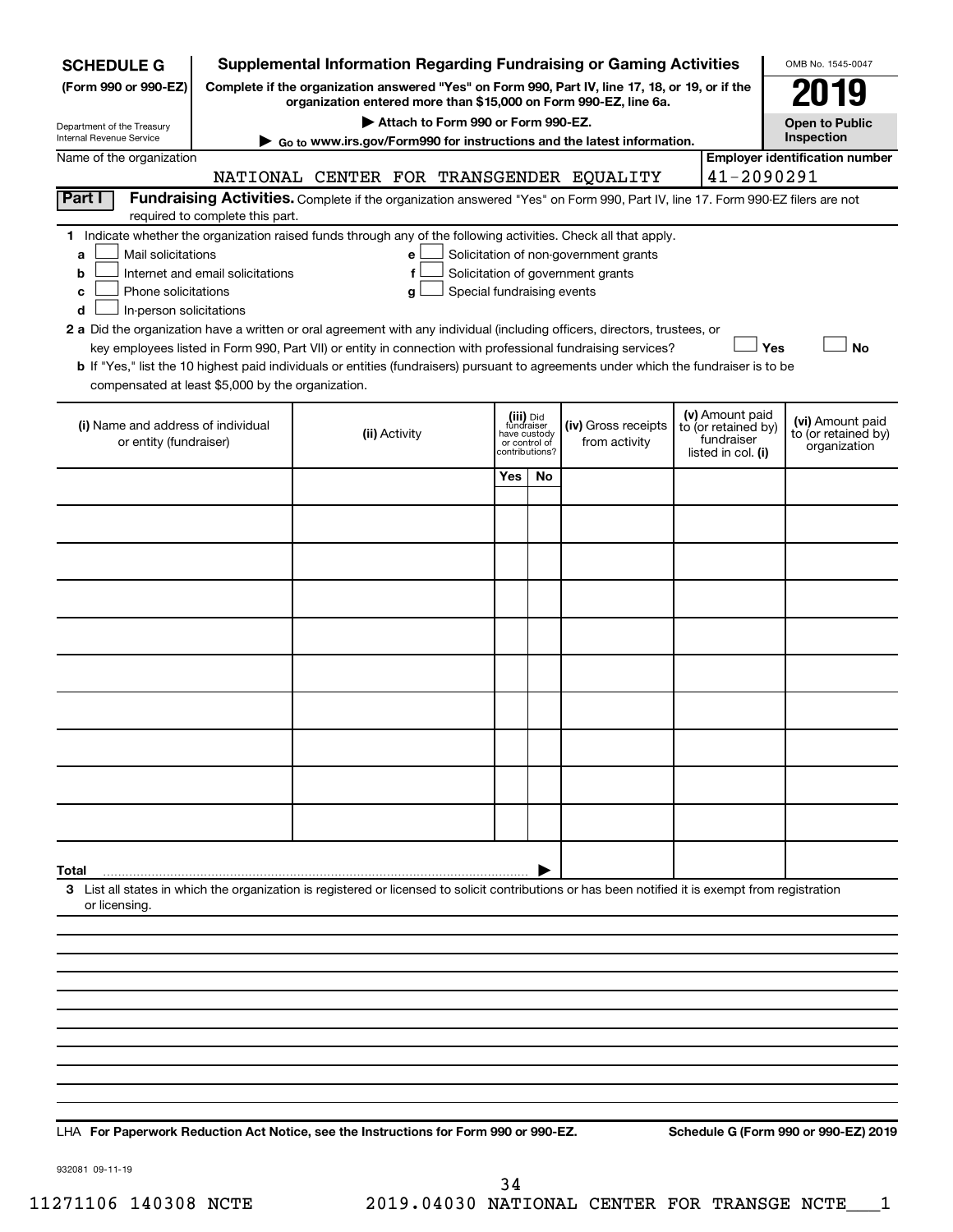Schedule G (Form 990 or 990-EZ) 2019 NATIONAL CENTER FOR TRANSGENDER EQUALITY41-2090291 <sub>Page 2</sub>

Part II | Fundraising Events. Complete if the organization answered "Yes" on Form 990, Part IV, line 18, or reported more than \$15,000 of fundraising event contributions and gross income on Form 990-EZ, lines 1 and 6b. List events with gross receipts greater than \$5,000.

|                        |              | or fundraising event contributions and gross income on Form 990-EZ, lines T and 6D. List events with gross receipts greater than \$5,000. | (a) Event $#1$  | $(b)$ Event #2                                   | (c) Other events |                                                     |
|------------------------|--------------|-------------------------------------------------------------------------------------------------------------------------------------------|-----------------|--------------------------------------------------|------------------|-----------------------------------------------------|
|                        |              |                                                                                                                                           | ANNIVERSARY     |                                                  | <b>NONE</b>      | (d) Total events<br>(add col. (a) through           |
|                        |              |                                                                                                                                           | <b>EVENT</b>    | NY EVENT                                         |                  | col. (c)                                            |
|                        |              |                                                                                                                                           | (event type)    | (event type)                                     | (total number)   |                                                     |
| Revenue                |              |                                                                                                                                           | 148,865.        | 10,940.                                          |                  | 159,805.                                            |
|                        |              |                                                                                                                                           | 85,730.         | 7,500.                                           |                  | 93,230.                                             |
|                        | З.           | Gross income (line 1 minus line 2)                                                                                                        | 63,135.         | 3,440.                                           |                  | 66,575.                                             |
|                        |              |                                                                                                                                           |                 |                                                  |                  |                                                     |
|                        | 5            |                                                                                                                                           | 400.            |                                                  |                  | 400.                                                |
| Direct Expenses        | 6            |                                                                                                                                           | 3,756.          |                                                  |                  | 3,756.                                              |
|                        | $\mathbf{7}$ |                                                                                                                                           | 35,239.         | 8,000.                                           |                  | 43,239.                                             |
|                        | 8            |                                                                                                                                           | 3,866.          |                                                  |                  | 3,866.                                              |
|                        | 9            |                                                                                                                                           | 34,543.         |                                                  |                  | 34,543.                                             |
|                        |              | 10 Direct expense summary. Add lines 4 through 9 in column (d)                                                                            |                 |                                                  |                  | 85,804.                                             |
|                        |              | 11 Net income summary. Subtract line 10 from line 3, column (d)                                                                           |                 |                                                  |                  | $-19,229.$                                          |
| Part III               |              | Gaming. Complete if the organization answered "Yes" on Form 990, Part IV, line 19, or reported more than                                  |                 |                                                  |                  |                                                     |
|                        |              | \$15,000 on Form 990-EZ, line 6a.                                                                                                         |                 |                                                  |                  |                                                     |
| Revenue                |              |                                                                                                                                           | (a) Bingo       | (b) Pull tabs/instant<br>bingo/progressive bingo | (c) Other gaming | (d) Total gaming (add<br>col. (a) through col. (c)) |
|                        | 1.           |                                                                                                                                           |                 |                                                  |                  |                                                     |
|                        |              |                                                                                                                                           |                 |                                                  |                  |                                                     |
|                        |              |                                                                                                                                           |                 |                                                  |                  |                                                     |
| <b>Direct Expenses</b> | 3            |                                                                                                                                           |                 |                                                  |                  |                                                     |
|                        | 4            |                                                                                                                                           |                 |                                                  |                  |                                                     |
|                        |              |                                                                                                                                           |                 |                                                  |                  |                                                     |
|                        |              |                                                                                                                                           | <b>Yes</b><br>% | %<br>Yes                                         | Yes<br>%         |                                                     |
|                        | 6            | Volunteer labor                                                                                                                           | No              | No                                               | No               |                                                     |
|                        | 7            | Direct expense summary. Add lines 2 through 5 in column (d)                                                                               |                 |                                                  |                  |                                                     |
|                        | 8            |                                                                                                                                           |                 |                                                  |                  |                                                     |
|                        |              |                                                                                                                                           |                 |                                                  |                  |                                                     |
| 9                      |              | Enter the state(s) in which the organization conducts gaming activities:                                                                  |                 |                                                  |                  | Yes                                                 |
|                        |              | <b>b</b> If "No," explain:                                                                                                                |                 |                                                  |                  | No                                                  |
|                        |              | <u> 1989 - Andrea Andrew Maria (h. 1989).</u>                                                                                             |                 |                                                  |                  |                                                     |
|                        |              |                                                                                                                                           |                 |                                                  |                  |                                                     |
|                        |              |                                                                                                                                           |                 |                                                  |                  | Yes<br>No                                           |
|                        |              | <b>b</b> If "Yes," explain:                                                                                                               |                 |                                                  |                  |                                                     |
|                        |              |                                                                                                                                           |                 |                                                  |                  |                                                     |
|                        |              |                                                                                                                                           |                 |                                                  |                  |                                                     |
|                        |              | 932082 09-11-19                                                                                                                           |                 |                                                  |                  | Schedule G (Form 990 or 990-EZ) 2019                |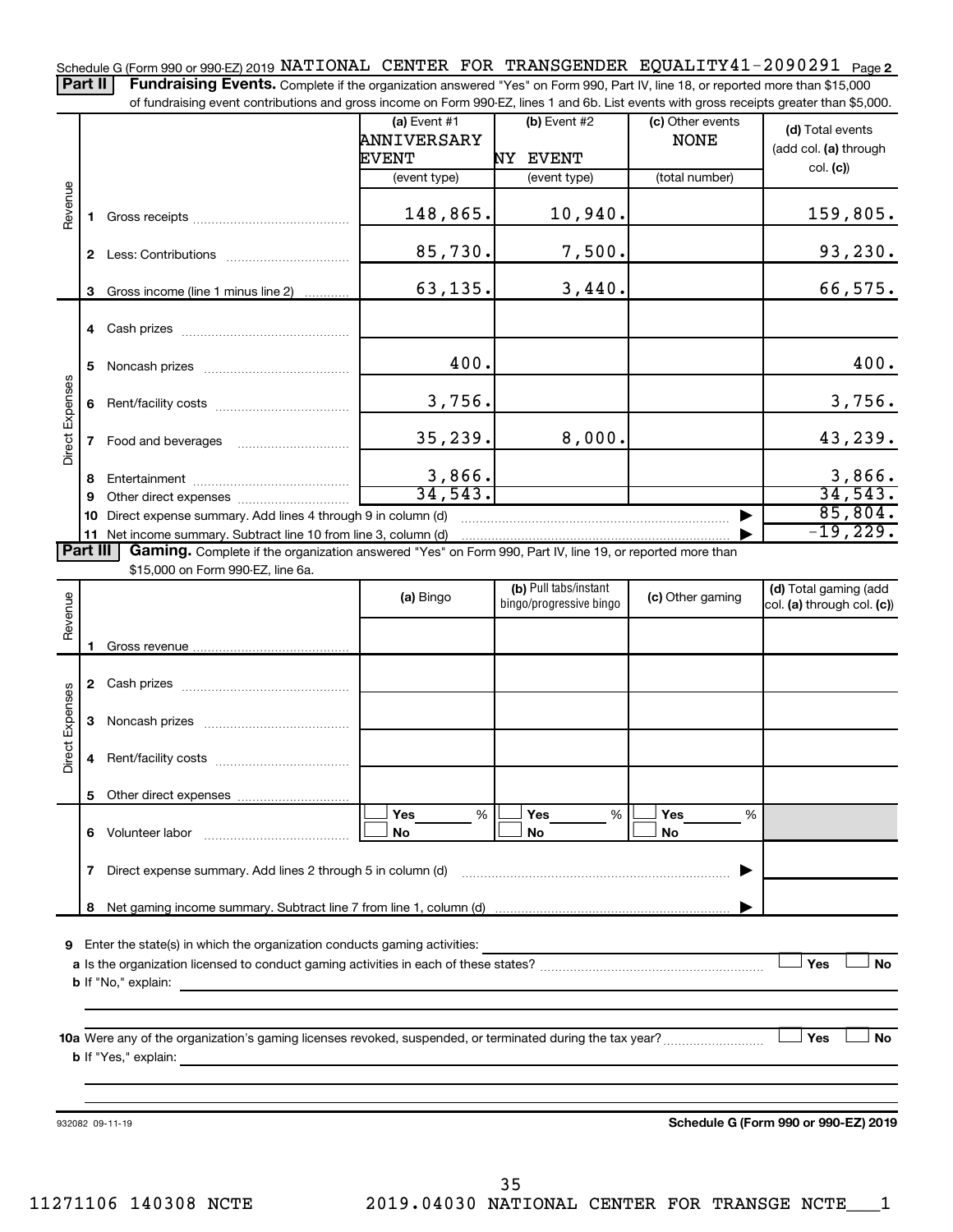|    | Schedule G (Form 990 or 990-EZ) 2019 NATIONAL CENTER FOR TRANSGENDER EQUALITY 41-2090291                                                                                                                                                                           |                 | Page 3               |
|----|--------------------------------------------------------------------------------------------------------------------------------------------------------------------------------------------------------------------------------------------------------------------|-----------------|----------------------|
|    |                                                                                                                                                                                                                                                                    | Yes             | <b>No</b>            |
|    | 12 Is the organization a grantor, beneficiary or trustee of a trust, or a member of a partnership or other entity formed                                                                                                                                           | Yes             | <b>No</b>            |
|    | 13 Indicate the percentage of gaming activity conducted in:                                                                                                                                                                                                        |                 |                      |
|    |                                                                                                                                                                                                                                                                    | 1За             | %                    |
|    | <b>b</b> An outside facility <i>www.communicality www.communicality.communicality www.communicality www.communicality.communicality www.communicality.com</i>                                                                                                      | 13 <sub>b</sub> | %                    |
|    | 14 Enter the name and address of the person who prepares the organization's gaming/special events books and records:                                                                                                                                               |                 |                      |
|    | Name $\blacktriangleright$<br><u>and the control of the control of the control of the control of the control of the control of</u>                                                                                                                                 |                 |                      |
|    |                                                                                                                                                                                                                                                                    |                 |                      |
|    |                                                                                                                                                                                                                                                                    |                 | <b>No</b>            |
|    |                                                                                                                                                                                                                                                                    |                 |                      |
|    |                                                                                                                                                                                                                                                                    |                 |                      |
|    | c If "Yes," enter name and address of the third party:                                                                                                                                                                                                             |                 |                      |
|    | <u>and the state of the state of the state of the state of the state of the state of the state of the state of the state of the state of the state of the state of the state of the state of the state of the state of the state</u><br>Name $\blacktriangleright$ |                 |                      |
|    |                                                                                                                                                                                                                                                                    |                 |                      |
| 16 | Gaming manager information:                                                                                                                                                                                                                                        |                 |                      |
|    | <u> 1989 - Johann Barbara, martin da basar a shekara 1989 - An tsaran a shekara 1989 - An tsara 1989 - An tsara</u><br>Name $\blacktriangleright$                                                                                                                  |                 |                      |
|    | Gaming manager compensation > \$                                                                                                                                                                                                                                   |                 |                      |
|    |                                                                                                                                                                                                                                                                    |                 |                      |
|    | Description of services provided states and the control of the control of the control of services provided states and the control of the control of the control of the control of the control of the control of the control of                                     |                 |                      |
|    |                                                                                                                                                                                                                                                                    |                 |                      |
|    | Director/officer<br>Employee<br>Independent contractor                                                                                                                                                                                                             |                 |                      |
|    | <b>17</b> Mandatory distributions:                                                                                                                                                                                                                                 |                 |                      |
|    | a Is the organization required under state law to make charitable distributions from the gaming proceeds to                                                                                                                                                        |                 |                      |
|    | retain the state gaming license?                                                                                                                                                                                                                                   |                 | $\Box$ Yes $\Box$ No |
|    | <b>b</b> Enter the amount of distributions required under state law to be distributed to other exempt organizations or spent in the                                                                                                                                |                 |                      |
|    | organization's own exempt activities during the tax year $\triangleright$ \$<br><b>Part IV</b><br>Supplemental Information. Provide the explanations required by Part I, line 2b, columns (iii) and (v); and Part III, lines 9, 9b, 10b,                           |                 |                      |
|    | 15b, 15c, 16, and 17b, as applicable. Also provide any additional information. See instructions.                                                                                                                                                                   |                 |                      |
|    |                                                                                                                                                                                                                                                                    |                 |                      |
|    |                                                                                                                                                                                                                                                                    |                 |                      |
|    |                                                                                                                                                                                                                                                                    |                 |                      |
|    |                                                                                                                                                                                                                                                                    |                 |                      |
|    |                                                                                                                                                                                                                                                                    |                 |                      |
|    |                                                                                                                                                                                                                                                                    |                 |                      |
|    |                                                                                                                                                                                                                                                                    |                 |                      |
|    |                                                                                                                                                                                                                                                                    |                 |                      |
|    |                                                                                                                                                                                                                                                                    |                 |                      |
|    |                                                                                                                                                                                                                                                                    |                 |                      |
|    | Schedule G (Form 990 or 990-EZ) 2019<br>932083 09-11-19<br>36                                                                                                                                                                                                      |                 |                      |

11271106 140308 NCTE 2019.04030 NATIONAL CENTER FOR TRANSGE NCTE\_\_\_1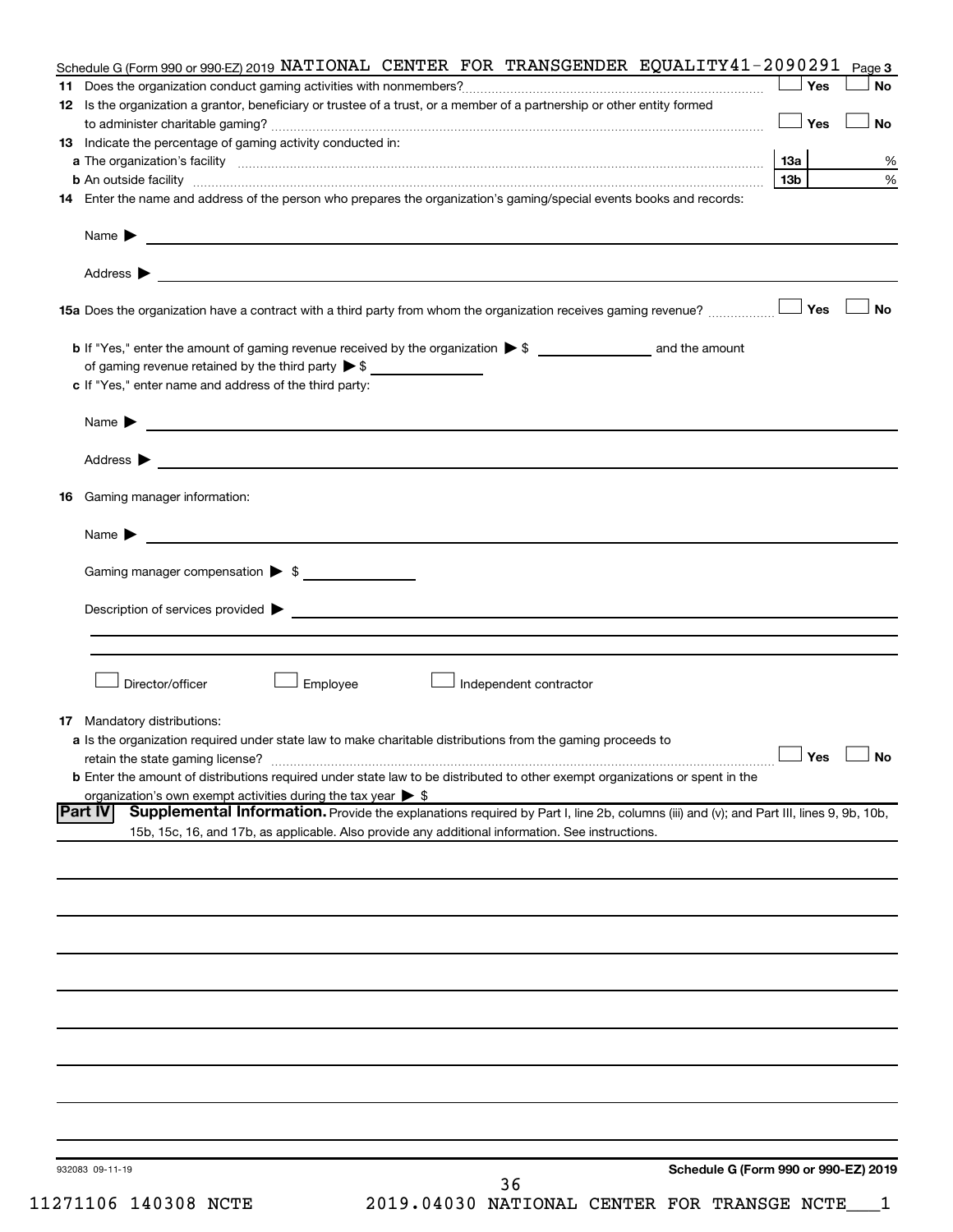|                 |                                                                                              |  |      | NATIONAL CENTER FOR TRANSGENDER EQUALITY41-2090291 Page 4 |  |
|-----------------|----------------------------------------------------------------------------------------------|--|------|-----------------------------------------------------------|--|
|                 | Schedule G (Form 990 or 990-EZ) NATIONAL C<br>Part IV   Supplemental Information (continued) |  |      |                                                           |  |
|                 |                                                                                              |  |      |                                                           |  |
|                 |                                                                                              |  |      |                                                           |  |
|                 |                                                                                              |  |      |                                                           |  |
|                 |                                                                                              |  |      |                                                           |  |
|                 |                                                                                              |  |      |                                                           |  |
|                 |                                                                                              |  |      |                                                           |  |
|                 |                                                                                              |  |      |                                                           |  |
|                 |                                                                                              |  |      |                                                           |  |
|                 |                                                                                              |  |      |                                                           |  |
|                 |                                                                                              |  |      |                                                           |  |
|                 |                                                                                              |  |      |                                                           |  |
|                 |                                                                                              |  |      |                                                           |  |
|                 |                                                                                              |  |      |                                                           |  |
|                 |                                                                                              |  |      |                                                           |  |
|                 |                                                                                              |  |      |                                                           |  |
|                 |                                                                                              |  |      |                                                           |  |
|                 |                                                                                              |  |      |                                                           |  |
|                 |                                                                                              |  |      |                                                           |  |
|                 |                                                                                              |  |      |                                                           |  |
|                 |                                                                                              |  |      |                                                           |  |
|                 |                                                                                              |  |      |                                                           |  |
|                 |                                                                                              |  |      |                                                           |  |
|                 |                                                                                              |  |      |                                                           |  |
|                 |                                                                                              |  |      |                                                           |  |
|                 |                                                                                              |  |      |                                                           |  |
|                 |                                                                                              |  |      |                                                           |  |
|                 |                                                                                              |  |      |                                                           |  |
|                 |                                                                                              |  |      |                                                           |  |
|                 |                                                                                              |  |      |                                                           |  |
|                 |                                                                                              |  |      |                                                           |  |
|                 |                                                                                              |  |      |                                                           |  |
|                 |                                                                                              |  |      |                                                           |  |
|                 |                                                                                              |  |      |                                                           |  |
|                 |                                                                                              |  |      |                                                           |  |
|                 |                                                                                              |  |      |                                                           |  |
|                 |                                                                                              |  |      |                                                           |  |
|                 |                                                                                              |  |      |                                                           |  |
|                 |                                                                                              |  |      |                                                           |  |
|                 |                                                                                              |  |      |                                                           |  |
|                 |                                                                                              |  |      |                                                           |  |
|                 |                                                                                              |  |      |                                                           |  |
|                 |                                                                                              |  |      |                                                           |  |
|                 |                                                                                              |  |      |                                                           |  |
|                 |                                                                                              |  |      | Schedule G (Form 990 or 990-EZ)                           |  |
| 932084 04-01-19 |                                                                                              |  | די כ |                                                           |  |

11271106 140308 NCTE 2019.04030 NATIONAL CENTER FOR TRANSGE NCTE\_\_\_1 37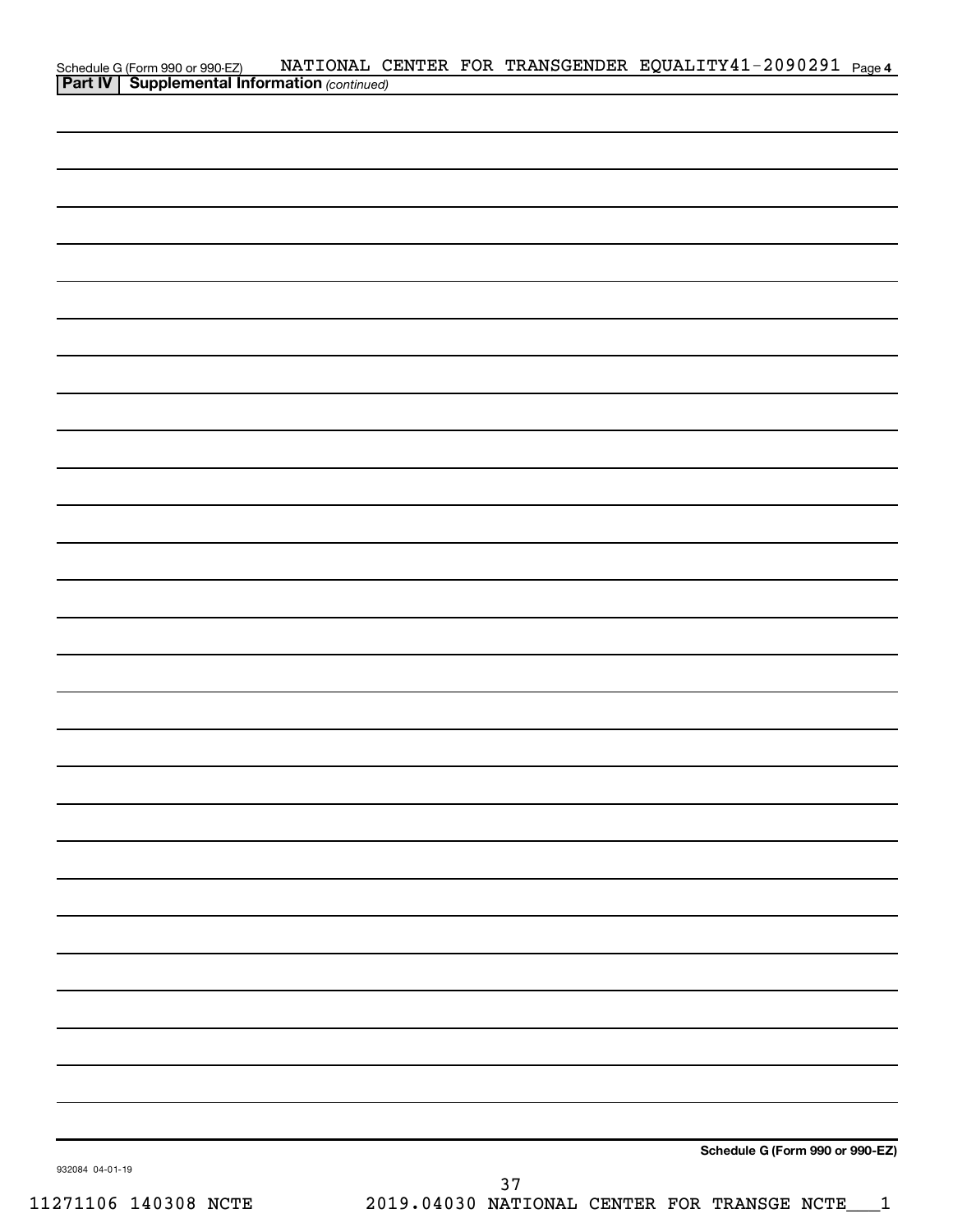| <b>SCHEDULE I</b><br>(Form 990)<br>Internal Revenue Service | Department of the Treasury                                                                                                                                               |            | <b>Grants and Other Assistance to Organizations,</b><br>Governments, and Individuals in the United States<br>Complete if the organization answered "Yes" on Form 990, Part IV, line 21 or 22. | Attach to Form 990.<br>Go to www.irs.gov/Form990 for the latest information. |                                         |                                                                |                                          | OMB No. 1545-0047<br><b>Open to Public</b><br>Inspection |
|-------------------------------------------------------------|--------------------------------------------------------------------------------------------------------------------------------------------------------------------------|------------|-----------------------------------------------------------------------------------------------------------------------------------------------------------------------------------------------|------------------------------------------------------------------------------|-----------------------------------------|----------------------------------------------------------------|------------------------------------------|----------------------------------------------------------|
|                                                             | Name of the organization                                                                                                                                                 |            |                                                                                                                                                                                               |                                                                              |                                         |                                                                |                                          | <b>Employer identification number</b>                    |
|                                                             |                                                                                                                                                                          |            | NATIONAL CENTER FOR TRANSGENDER EQUALITY                                                                                                                                                      |                                                                              |                                         |                                                                |                                          | 41-2090291                                               |
| Part I                                                      | <b>General Information on Grants and Assistance</b>                                                                                                                      |            |                                                                                                                                                                                               |                                                                              |                                         |                                                                |                                          |                                                          |
| $\mathbf 1$                                                 | Does the organization maintain records to substantiate the amount of the grants or assistance, the grantees' eligibility for the grants or assistance, and the selection |            |                                                                                                                                                                                               |                                                                              |                                         |                                                                |                                          | $\sqrt{X}$ Yes<br>l No                                   |
| $\mathbf{2}$<br>Part II                                     | Describe in Part IV the organization's procedures for monitoring the use of grant funds in the United States.                                                            |            |                                                                                                                                                                                               |                                                                              |                                         |                                                                |                                          |                                                          |
|                                                             | Grants and Other Assistance to Domestic Organizations and Domestic Governments. Complete if the organization answered "Yes" on Form 990, Part IV, line 21, for any       |            |                                                                                                                                                                                               |                                                                              |                                         |                                                                |                                          |                                                          |
|                                                             | recipient that received more than \$5,000. Part II can be duplicated if additional space is needed.<br>1 (a) Name and address of organization<br>or government           | $(b)$ EIN  | (c) IRC section<br>(if applicable)                                                                                                                                                            | (d) Amount of<br>cash grant                                                  | (e) Amount of<br>non-cash<br>assistance | (f) Method of<br>valuation (book,<br>FMV, appraisal,<br>other) | (g) Description of<br>noncash assistance | (h) Purpose of grant<br>or assistance                    |
|                                                             | WHITMAN-WALKER CLINIC, INC.<br>1377 R STREET NW, SUITE 200<br>WASHINGTON, DC 20009                                                                                       | 52-1122122 | 501(C)(3)                                                                                                                                                                                     | 13,500.                                                                      |                                         | $0.$ $FMV$                                                     |                                          | TRANSLAW                                                 |
|                                                             |                                                                                                                                                                          |            |                                                                                                                                                                                               |                                                                              |                                         |                                                                |                                          |                                                          |
|                                                             |                                                                                                                                                                          |            |                                                                                                                                                                                               |                                                                              |                                         |                                                                |                                          |                                                          |
|                                                             |                                                                                                                                                                          |            |                                                                                                                                                                                               |                                                                              |                                         |                                                                |                                          |                                                          |
|                                                             |                                                                                                                                                                          |            |                                                                                                                                                                                               |                                                                              |                                         |                                                                |                                          |                                                          |
|                                                             |                                                                                                                                                                          |            |                                                                                                                                                                                               |                                                                              |                                         |                                                                |                                          |                                                          |
| $\mathbf{2}$                                                |                                                                                                                                                                          |            |                                                                                                                                                                                               |                                                                              |                                         |                                                                |                                          | 1.<br>$\overline{0}$ .                                   |

**For Paperwork Reduction Act Notice, see the Instructions for Form 990. Schedule I (Form 990) (2019)** LHA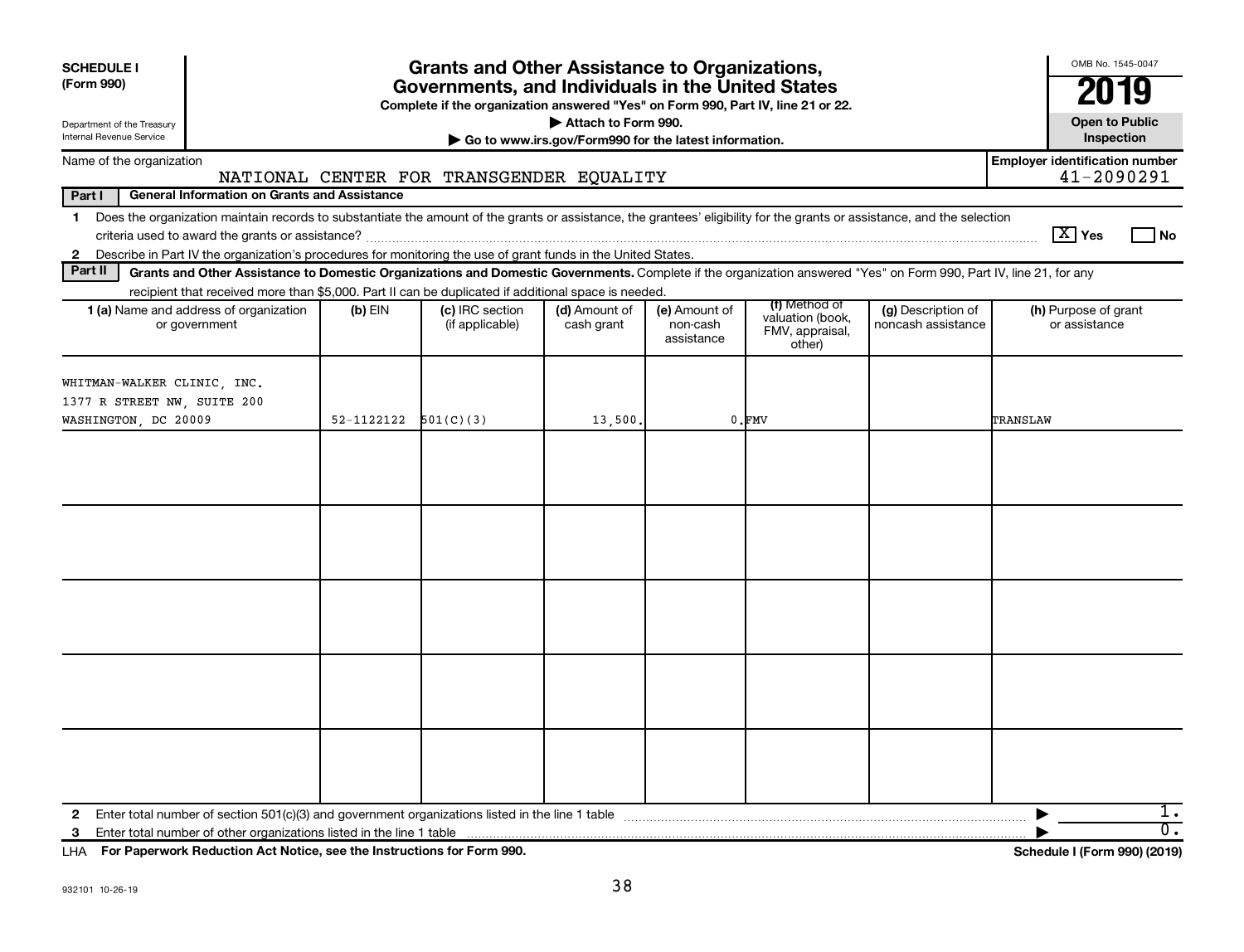#### Schedule I (Form 990) (2019) NATIONAL CENTER FOR TRANSGENDER EQUALITY Page

**2**

Part III | Grants and Other Assistance to Domestic Individuals. Complete if the organization answered "Yes" on Form 990, Part IV, line 22. Part III can be duplicated if additional space is needed.

| (a) Type of grant or assistance | (b) Number of<br>recipients | (c) Amount of<br>cash grant | (d) Amount of non-<br>cash assistance | (e) Method of valuation<br>(book, FMV, appraisal, other) | (f) Description of noncash assistance |
|---------------------------------|-----------------------------|-----------------------------|---------------------------------------|----------------------------------------------------------|---------------------------------------|
|                                 |                             |                             |                                       |                                                          |                                       |
|                                 |                             |                             |                                       |                                                          |                                       |
|                                 |                             |                             |                                       |                                                          |                                       |
|                                 |                             |                             |                                       |                                                          |                                       |
|                                 |                             |                             |                                       |                                                          |                                       |
|                                 |                             |                             |                                       |                                                          |                                       |
|                                 |                             |                             |                                       |                                                          |                                       |
|                                 |                             |                             |                                       |                                                          |                                       |
|                                 |                             |                             |                                       |                                                          |                                       |
|                                 |                             |                             |                                       |                                                          |                                       |

Part IV | Supplemental Information. Provide the information required in Part I, line 2; Part III, column (b); and any other additional information.

PART I, LINE 2:

NCTE ONLY SUBGRANTS TO 501(C)(3) ORGANIZATIONS WITH GOOD FINANCIAL

STANDING. NCTE REQUIRES GRANTEES TO SUBMIT INTERIM AND FINAL GRANT REPORTS

PROVIDING DETAILS RELATED TO THE USE OF FUNDS. SUBGRANTEES REPORT BACK TO

NCTE ON WORK ACCOMPLISHED AND PROVIDE FINANCIAL REPORTS TO TRACK THE

EXPENDITURES OF FUNDS.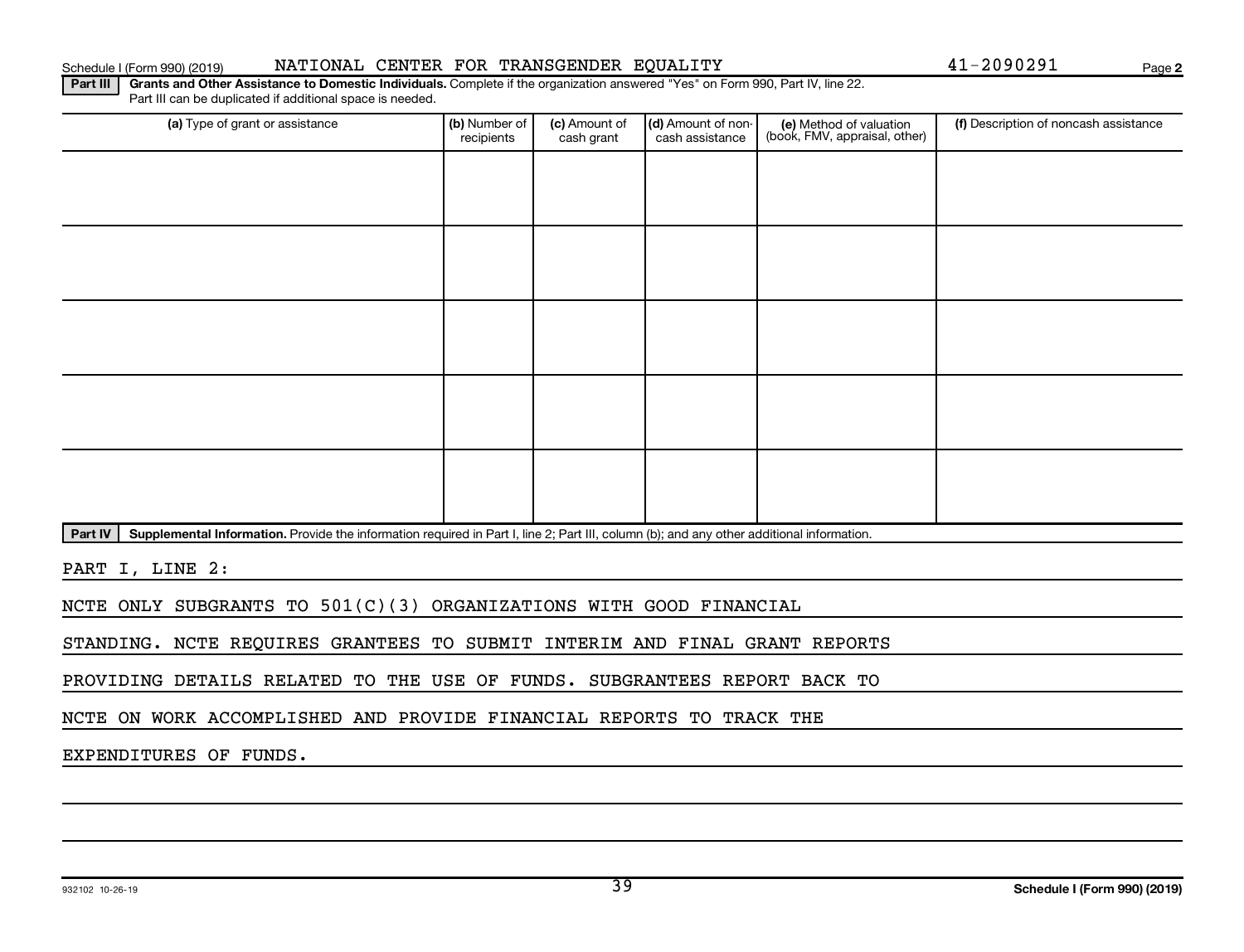| (Form 990)<br>For certain Officers, Directors, Trustees, Key Employees, and Highest<br>2019<br><b>Compensated Employees</b><br>Complete if the organization answered "Yes" on Form 990, Part IV, line 23.<br><b>Open to Public</b><br>Attach to Form 990.<br>Department of the Treasury<br>Inspection<br>Go to www.irs.gov/Form990 for instructions and the latest information.<br>Internal Revenue Service<br><b>Employer identification number</b><br>Name of the organization<br>41-2090291<br>NATIONAL CENTER FOR TRANSGENDER EQUALITY<br><b>Questions Regarding Compensation</b><br>Part I<br><b>Yes</b><br>Check the appropriate box(es) if the organization provided any of the following to or for a person listed on Form 990,<br>Part VII, Section A, line 1a. Complete Part III to provide any relevant information regarding these items.<br>First-class or charter travel<br>Housing allowance or residence for personal use<br>Travel for companions<br>Payments for business use of personal residence<br>Health or social club dues or initiation fees<br>Tax indemnification and gross-up payments<br>Discretionary spending account<br>Personal services (such as maid, chauffeur, chef)<br><b>b</b> If any of the boxes on line 1a are checked, did the organization follow a written policy regarding payment or<br>1b | <b>Compensation Information</b><br><b>SCHEDULE J</b> |  | OMB No. 1545-0047 |  |                         |  |  |  |
|--------------------------------------------------------------------------------------------------------------------------------------------------------------------------------------------------------------------------------------------------------------------------------------------------------------------------------------------------------------------------------------------------------------------------------------------------------------------------------------------------------------------------------------------------------------------------------------------------------------------------------------------------------------------------------------------------------------------------------------------------------------------------------------------------------------------------------------------------------------------------------------------------------------------------------------------------------------------------------------------------------------------------------------------------------------------------------------------------------------------------------------------------------------------------------------------------------------------------------------------------------------------------------------------------------------------------------------------|------------------------------------------------------|--|-------------------|--|-------------------------|--|--|--|
|                                                                                                                                                                                                                                                                                                                                                                                                                                                                                                                                                                                                                                                                                                                                                                                                                                                                                                                                                                                                                                                                                                                                                                                                                                                                                                                                            |                                                      |  |                   |  |                         |  |  |  |
|                                                                                                                                                                                                                                                                                                                                                                                                                                                                                                                                                                                                                                                                                                                                                                                                                                                                                                                                                                                                                                                                                                                                                                                                                                                                                                                                            |                                                      |  |                   |  |                         |  |  |  |
|                                                                                                                                                                                                                                                                                                                                                                                                                                                                                                                                                                                                                                                                                                                                                                                                                                                                                                                                                                                                                                                                                                                                                                                                                                                                                                                                            |                                                      |  |                   |  |                         |  |  |  |
|                                                                                                                                                                                                                                                                                                                                                                                                                                                                                                                                                                                                                                                                                                                                                                                                                                                                                                                                                                                                                                                                                                                                                                                                                                                                                                                                            |                                                      |  |                   |  |                         |  |  |  |
|                                                                                                                                                                                                                                                                                                                                                                                                                                                                                                                                                                                                                                                                                                                                                                                                                                                                                                                                                                                                                                                                                                                                                                                                                                                                                                                                            |                                                      |  |                   |  |                         |  |  |  |
|                                                                                                                                                                                                                                                                                                                                                                                                                                                                                                                                                                                                                                                                                                                                                                                                                                                                                                                                                                                                                                                                                                                                                                                                                                                                                                                                            |                                                      |  |                   |  |                         |  |  |  |
|                                                                                                                                                                                                                                                                                                                                                                                                                                                                                                                                                                                                                                                                                                                                                                                                                                                                                                                                                                                                                                                                                                                                                                                                                                                                                                                                            |                                                      |  |                   |  |                         |  |  |  |
|                                                                                                                                                                                                                                                                                                                                                                                                                                                                                                                                                                                                                                                                                                                                                                                                                                                                                                                                                                                                                                                                                                                                                                                                                                                                                                                                            |                                                      |  |                   |  | No                      |  |  |  |
|                                                                                                                                                                                                                                                                                                                                                                                                                                                                                                                                                                                                                                                                                                                                                                                                                                                                                                                                                                                                                                                                                                                                                                                                                                                                                                                                            |                                                      |  |                   |  |                         |  |  |  |
|                                                                                                                                                                                                                                                                                                                                                                                                                                                                                                                                                                                                                                                                                                                                                                                                                                                                                                                                                                                                                                                                                                                                                                                                                                                                                                                                            |                                                      |  |                   |  |                         |  |  |  |
|                                                                                                                                                                                                                                                                                                                                                                                                                                                                                                                                                                                                                                                                                                                                                                                                                                                                                                                                                                                                                                                                                                                                                                                                                                                                                                                                            |                                                      |  |                   |  |                         |  |  |  |
|                                                                                                                                                                                                                                                                                                                                                                                                                                                                                                                                                                                                                                                                                                                                                                                                                                                                                                                                                                                                                                                                                                                                                                                                                                                                                                                                            |                                                      |  |                   |  |                         |  |  |  |
|                                                                                                                                                                                                                                                                                                                                                                                                                                                                                                                                                                                                                                                                                                                                                                                                                                                                                                                                                                                                                                                                                                                                                                                                                                                                                                                                            |                                                      |  |                   |  |                         |  |  |  |
|                                                                                                                                                                                                                                                                                                                                                                                                                                                                                                                                                                                                                                                                                                                                                                                                                                                                                                                                                                                                                                                                                                                                                                                                                                                                                                                                            |                                                      |  |                   |  |                         |  |  |  |
|                                                                                                                                                                                                                                                                                                                                                                                                                                                                                                                                                                                                                                                                                                                                                                                                                                                                                                                                                                                                                                                                                                                                                                                                                                                                                                                                            |                                                      |  |                   |  |                         |  |  |  |
|                                                                                                                                                                                                                                                                                                                                                                                                                                                                                                                                                                                                                                                                                                                                                                                                                                                                                                                                                                                                                                                                                                                                                                                                                                                                                                                                            |                                                      |  |                   |  |                         |  |  |  |
|                                                                                                                                                                                                                                                                                                                                                                                                                                                                                                                                                                                                                                                                                                                                                                                                                                                                                                                                                                                                                                                                                                                                                                                                                                                                                                                                            |                                                      |  |                   |  |                         |  |  |  |
| Did the organization require substantiation prior to reimbursing or allowing expenses incurred by all directors,<br>2                                                                                                                                                                                                                                                                                                                                                                                                                                                                                                                                                                                                                                                                                                                                                                                                                                                                                                                                                                                                                                                                                                                                                                                                                      |                                                      |  |                   |  |                         |  |  |  |
| $\mathbf{2}$                                                                                                                                                                                                                                                                                                                                                                                                                                                                                                                                                                                                                                                                                                                                                                                                                                                                                                                                                                                                                                                                                                                                                                                                                                                                                                                               |                                                      |  |                   |  |                         |  |  |  |
|                                                                                                                                                                                                                                                                                                                                                                                                                                                                                                                                                                                                                                                                                                                                                                                                                                                                                                                                                                                                                                                                                                                                                                                                                                                                                                                                            |                                                      |  |                   |  |                         |  |  |  |
| З<br>Indicate which, if any, of the following the organization used to establish the compensation of the organization's                                                                                                                                                                                                                                                                                                                                                                                                                                                                                                                                                                                                                                                                                                                                                                                                                                                                                                                                                                                                                                                                                                                                                                                                                    |                                                      |  |                   |  |                         |  |  |  |
| CEO/Executive Director. Check all that apply. Do not check any boxes for methods used by a related organization to                                                                                                                                                                                                                                                                                                                                                                                                                                                                                                                                                                                                                                                                                                                                                                                                                                                                                                                                                                                                                                                                                                                                                                                                                         |                                                      |  |                   |  |                         |  |  |  |
| establish compensation of the CEO/Executive Director, but explain in Part III.                                                                                                                                                                                                                                                                                                                                                                                                                                                                                                                                                                                                                                                                                                                                                                                                                                                                                                                                                                                                                                                                                                                                                                                                                                                             |                                                      |  |                   |  |                         |  |  |  |
| $\underline{\mathbf{X}}$ Written employment contract<br>Compensation committee                                                                                                                                                                                                                                                                                                                                                                                                                                                                                                                                                                                                                                                                                                                                                                                                                                                                                                                                                                                                                                                                                                                                                                                                                                                             |                                                      |  |                   |  |                         |  |  |  |
| Compensation survey or study<br>Independent compensation consultant                                                                                                                                                                                                                                                                                                                                                                                                                                                                                                                                                                                                                                                                                                                                                                                                                                                                                                                                                                                                                                                                                                                                                                                                                                                                        |                                                      |  |                   |  |                         |  |  |  |
| $\lfloor \underline{X} \rfloor$ Approval by the board or compensation committee<br>Form 990 of other organizations                                                                                                                                                                                                                                                                                                                                                                                                                                                                                                                                                                                                                                                                                                                                                                                                                                                                                                                                                                                                                                                                                                                                                                                                                         |                                                      |  |                   |  |                         |  |  |  |
|                                                                                                                                                                                                                                                                                                                                                                                                                                                                                                                                                                                                                                                                                                                                                                                                                                                                                                                                                                                                                                                                                                                                                                                                                                                                                                                                            |                                                      |  |                   |  |                         |  |  |  |
| During the year, did any person listed on Form 990, Part VII, Section A, line 1a, with respect to the filing<br>4                                                                                                                                                                                                                                                                                                                                                                                                                                                                                                                                                                                                                                                                                                                                                                                                                                                                                                                                                                                                                                                                                                                                                                                                                          |                                                      |  |                   |  |                         |  |  |  |
| organization or a related organization:                                                                                                                                                                                                                                                                                                                                                                                                                                                                                                                                                                                                                                                                                                                                                                                                                                                                                                                                                                                                                                                                                                                                                                                                                                                                                                    |                                                      |  |                   |  |                         |  |  |  |
| Receive a severance payment or change-of-control payment?<br>4a<br>а                                                                                                                                                                                                                                                                                                                                                                                                                                                                                                                                                                                                                                                                                                                                                                                                                                                                                                                                                                                                                                                                                                                                                                                                                                                                       |                                                      |  |                   |  | х                       |  |  |  |
| 4b<br>b                                                                                                                                                                                                                                                                                                                                                                                                                                                                                                                                                                                                                                                                                                                                                                                                                                                                                                                                                                                                                                                                                                                                                                                                                                                                                                                                    |                                                      |  |                   |  | $\overline{\mathbf{X}}$ |  |  |  |
| 4c<br>с                                                                                                                                                                                                                                                                                                                                                                                                                                                                                                                                                                                                                                                                                                                                                                                                                                                                                                                                                                                                                                                                                                                                                                                                                                                                                                                                    |                                                      |  |                   |  | X                       |  |  |  |
| If "Yes" to any of lines 4a-c, list the persons and provide the applicable amounts for each item in Part III.                                                                                                                                                                                                                                                                                                                                                                                                                                                                                                                                                                                                                                                                                                                                                                                                                                                                                                                                                                                                                                                                                                                                                                                                                              |                                                      |  |                   |  |                         |  |  |  |
|                                                                                                                                                                                                                                                                                                                                                                                                                                                                                                                                                                                                                                                                                                                                                                                                                                                                                                                                                                                                                                                                                                                                                                                                                                                                                                                                            |                                                      |  |                   |  |                         |  |  |  |
| Only section 501(c)(3), 501(c)(4), and 501(c)(29) organizations must complete lines 5-9.                                                                                                                                                                                                                                                                                                                                                                                                                                                                                                                                                                                                                                                                                                                                                                                                                                                                                                                                                                                                                                                                                                                                                                                                                                                   |                                                      |  |                   |  |                         |  |  |  |
| For persons listed on Form 990, Part VII, Section A, line 1a, did the organization pay or accrue any compensation                                                                                                                                                                                                                                                                                                                                                                                                                                                                                                                                                                                                                                                                                                                                                                                                                                                                                                                                                                                                                                                                                                                                                                                                                          |                                                      |  |                   |  |                         |  |  |  |
| contingent on the revenues of:                                                                                                                                                                                                                                                                                                                                                                                                                                                                                                                                                                                                                                                                                                                                                                                                                                                                                                                                                                                                                                                                                                                                                                                                                                                                                                             |                                                      |  |                   |  |                         |  |  |  |
| 5a<br>a                                                                                                                                                                                                                                                                                                                                                                                                                                                                                                                                                                                                                                                                                                                                                                                                                                                                                                                                                                                                                                                                                                                                                                                                                                                                                                                                    |                                                      |  |                   |  | x                       |  |  |  |
| 5b                                                                                                                                                                                                                                                                                                                                                                                                                                                                                                                                                                                                                                                                                                                                                                                                                                                                                                                                                                                                                                                                                                                                                                                                                                                                                                                                         |                                                      |  |                   |  | X                       |  |  |  |
| If "Yes" on line 5a or 5b, describe in Part III.                                                                                                                                                                                                                                                                                                                                                                                                                                                                                                                                                                                                                                                                                                                                                                                                                                                                                                                                                                                                                                                                                                                                                                                                                                                                                           |                                                      |  |                   |  |                         |  |  |  |
| 6 For persons listed on Form 990, Part VII, Section A, line 1a, did the organization pay or accrue any compensation                                                                                                                                                                                                                                                                                                                                                                                                                                                                                                                                                                                                                                                                                                                                                                                                                                                                                                                                                                                                                                                                                                                                                                                                                        |                                                      |  |                   |  |                         |  |  |  |
| contingent on the net earnings of:                                                                                                                                                                                                                                                                                                                                                                                                                                                                                                                                                                                                                                                                                                                                                                                                                                                                                                                                                                                                                                                                                                                                                                                                                                                                                                         |                                                      |  |                   |  | x                       |  |  |  |
| The organization? <b>With the contract of the contract of the contract of the contract of the contract of the contract of the contract of the contract of the contract of the contract of the contract of the contract of the co</b><br>6a<br>a                                                                                                                                                                                                                                                                                                                                                                                                                                                                                                                                                                                                                                                                                                                                                                                                                                                                                                                                                                                                                                                                                            |                                                      |  |                   |  | х                       |  |  |  |
| 6b                                                                                                                                                                                                                                                                                                                                                                                                                                                                                                                                                                                                                                                                                                                                                                                                                                                                                                                                                                                                                                                                                                                                                                                                                                                                                                                                         |                                                      |  |                   |  |                         |  |  |  |
| If "Yes" on line 6a or 6b, describe in Part III.                                                                                                                                                                                                                                                                                                                                                                                                                                                                                                                                                                                                                                                                                                                                                                                                                                                                                                                                                                                                                                                                                                                                                                                                                                                                                           |                                                      |  |                   |  |                         |  |  |  |
| 7 For persons listed on Form 990, Part VII, Section A, line 1a, did the organization provide any nonfixed payments                                                                                                                                                                                                                                                                                                                                                                                                                                                                                                                                                                                                                                                                                                                                                                                                                                                                                                                                                                                                                                                                                                                                                                                                                         |                                                      |  |                   |  | x                       |  |  |  |
| 7                                                                                                                                                                                                                                                                                                                                                                                                                                                                                                                                                                                                                                                                                                                                                                                                                                                                                                                                                                                                                                                                                                                                                                                                                                                                                                                                          |                                                      |  |                   |  |                         |  |  |  |
| Were any amounts reported on Form 990, Part VII, paid or accrued pursuant to a contract that was subject to the<br>8<br>8                                                                                                                                                                                                                                                                                                                                                                                                                                                                                                                                                                                                                                                                                                                                                                                                                                                                                                                                                                                                                                                                                                                                                                                                                  |                                                      |  |                   |  | х                       |  |  |  |
|                                                                                                                                                                                                                                                                                                                                                                                                                                                                                                                                                                                                                                                                                                                                                                                                                                                                                                                                                                                                                                                                                                                                                                                                                                                                                                                                            |                                                      |  |                   |  |                         |  |  |  |
| If "Yes" on line 8, did the organization also follow the rebuttable presumption procedure described in<br>9<br>9                                                                                                                                                                                                                                                                                                                                                                                                                                                                                                                                                                                                                                                                                                                                                                                                                                                                                                                                                                                                                                                                                                                                                                                                                           |                                                      |  |                   |  |                         |  |  |  |
| LHA For Paperwork Reduction Act Notice, see the Instructions for Form 990.<br>Schedule J (Form 990) 2019                                                                                                                                                                                                                                                                                                                                                                                                                                                                                                                                                                                                                                                                                                                                                                                                                                                                                                                                                                                                                                                                                                                                                                                                                                   |                                                      |  |                   |  |                         |  |  |  |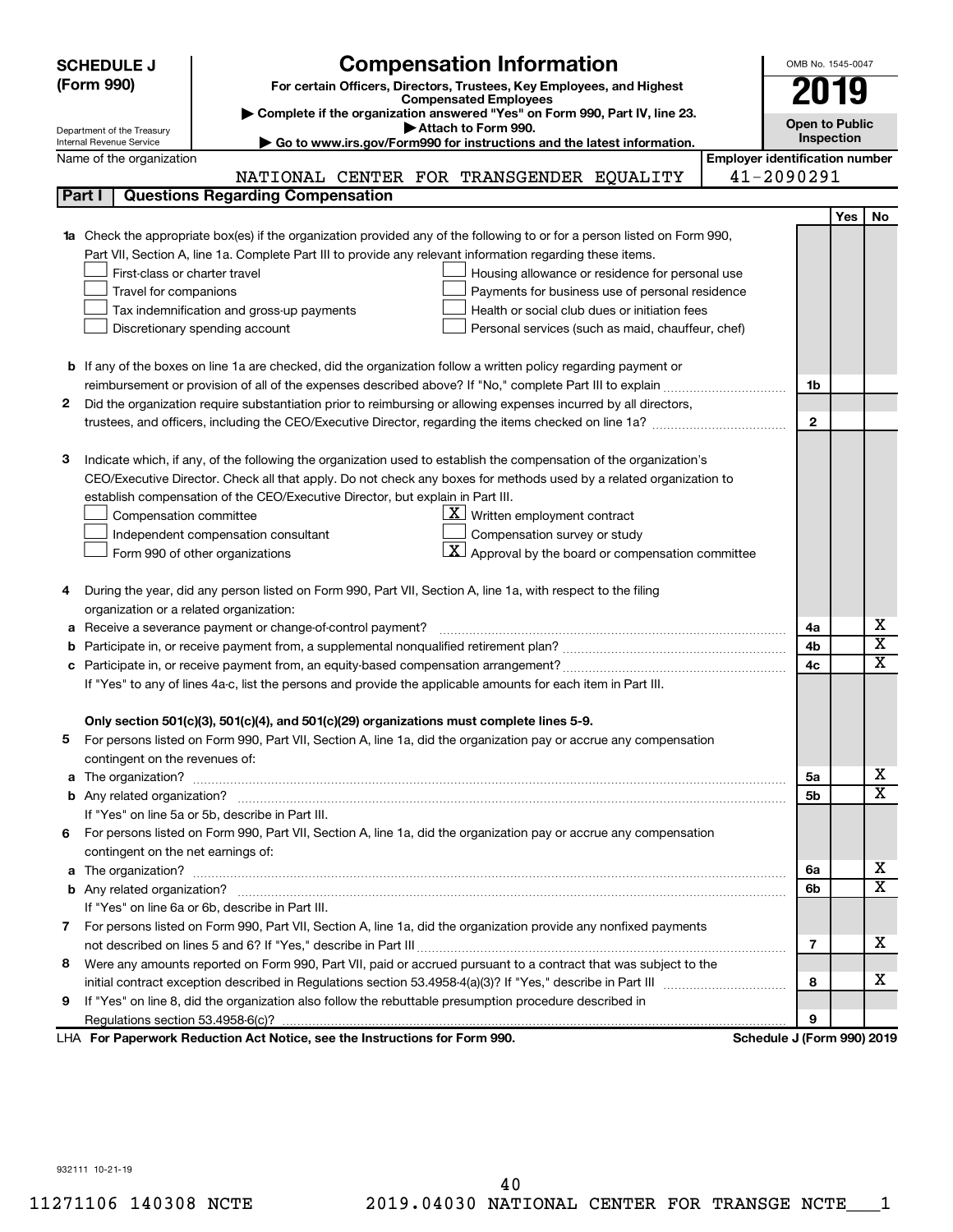#### Part II | Officers, Directors, Trustees, Key Employees, and Highest Compensated Employees. Use duplicate copies if additional space is needed.

For each individual whose compensation must be reported on Schedule J, report compensation from the organization on row (i) and from related organizations, described in the instructions, on row (ii). Do not list any individuals that aren't listed on Form 990, Part VII.

Note: The sum of columns (B)(i)-(iii) for each listed individual must equal the total amount of Form 990, Part VII, Section A, line 1a, applicable column (D) and (E) amounts for that individual.

|                      |                              |                          | (B) Breakdown of W-2 and/or 1099-MISC compensation |                                           | (C) Retirement and             | (D) Nontaxable | (E) Total of columns      | (F) Compensation<br>in column (B)         |  |
|----------------------|------------------------------|--------------------------|----------------------------------------------------|-------------------------------------------|--------------------------------|----------------|---------------------------|-------------------------------------------|--|
| (A) Name and Title   |                              | (i) Base<br>compensation | (ii) Bonus &<br>incentive<br>compensation          | (iii) Other<br>reportable<br>compensation | other deferred<br>compensation | benefits       | $(B)(i)$ - $(D)$          | reported as deferred<br>on prior Form 990 |  |
| MARA KEISLING<br>(1) | (i)                          | 165, 108.                | $\overline{0}$ .                                   | $\overline{0}$ .                          | 4,985.                         | 12,782.        | $\frac{182,875.}{9,794.}$ | $\overline{0}$ .                          |  |
| EXECUTIVE DIRECTOR   | (ii)                         | 8,842.                   | $\overline{0}$ .                                   | $\overline{0}$ .                          | 267.                           | 685.           |                           | $\overline{0}$ .                          |  |
|                      | (i)                          |                          |                                                    |                                           |                                |                |                           |                                           |  |
|                      | (ii)                         |                          |                                                    |                                           |                                |                |                           |                                           |  |
|                      | (i)                          |                          |                                                    |                                           |                                |                |                           |                                           |  |
|                      | (ii)                         |                          |                                                    |                                           |                                |                |                           |                                           |  |
|                      | $(\sf{i})$                   |                          |                                                    |                                           |                                |                |                           |                                           |  |
|                      | (ii)                         |                          |                                                    |                                           |                                |                |                           |                                           |  |
|                      | $\qquad \qquad \textbf{(i)}$ |                          |                                                    |                                           |                                |                |                           |                                           |  |
|                      | (ii)                         |                          |                                                    |                                           |                                |                |                           |                                           |  |
|                      | $\qquad \qquad \textbf{(i)}$ |                          |                                                    |                                           |                                |                |                           |                                           |  |
|                      | (ii)                         |                          |                                                    |                                           |                                |                |                           |                                           |  |
|                      | $(\sf{i})$                   |                          |                                                    |                                           |                                |                |                           |                                           |  |
|                      | (ii)                         |                          |                                                    |                                           |                                |                |                           |                                           |  |
|                      | (i)<br>(ii)                  |                          |                                                    |                                           |                                |                |                           |                                           |  |
|                      | $\qquad \qquad \textbf{(i)}$ |                          |                                                    |                                           |                                |                |                           |                                           |  |
|                      | (ii)                         |                          |                                                    |                                           |                                |                |                           |                                           |  |
|                      | $\qquad \qquad \textbf{(i)}$ |                          |                                                    |                                           |                                |                |                           |                                           |  |
|                      | (ii)                         |                          |                                                    |                                           |                                |                |                           |                                           |  |
|                      | $(\sf{i})$                   |                          |                                                    |                                           |                                |                |                           |                                           |  |
|                      | (ii)                         |                          |                                                    |                                           |                                |                |                           |                                           |  |
|                      | $\qquad \qquad \textbf{(i)}$ |                          |                                                    |                                           |                                |                |                           |                                           |  |
|                      | (ii)                         |                          |                                                    |                                           |                                |                |                           |                                           |  |
|                      | (i)                          |                          |                                                    |                                           |                                |                |                           |                                           |  |
|                      | (ii)                         |                          |                                                    |                                           |                                |                |                           |                                           |  |
|                      | $\qquad \qquad \textbf{(i)}$ |                          |                                                    |                                           |                                |                |                           |                                           |  |
|                      | (ii)                         |                          |                                                    |                                           |                                |                |                           |                                           |  |
|                      | (i)                          |                          |                                                    |                                           |                                |                |                           |                                           |  |
|                      | (ii)                         |                          |                                                    |                                           |                                |                |                           |                                           |  |
|                      | $(\sf{i})$                   |                          |                                                    |                                           |                                |                |                           |                                           |  |
|                      | (ii)                         |                          |                                                    |                                           |                                |                |                           |                                           |  |

**Schedule J (Form 990) 2019**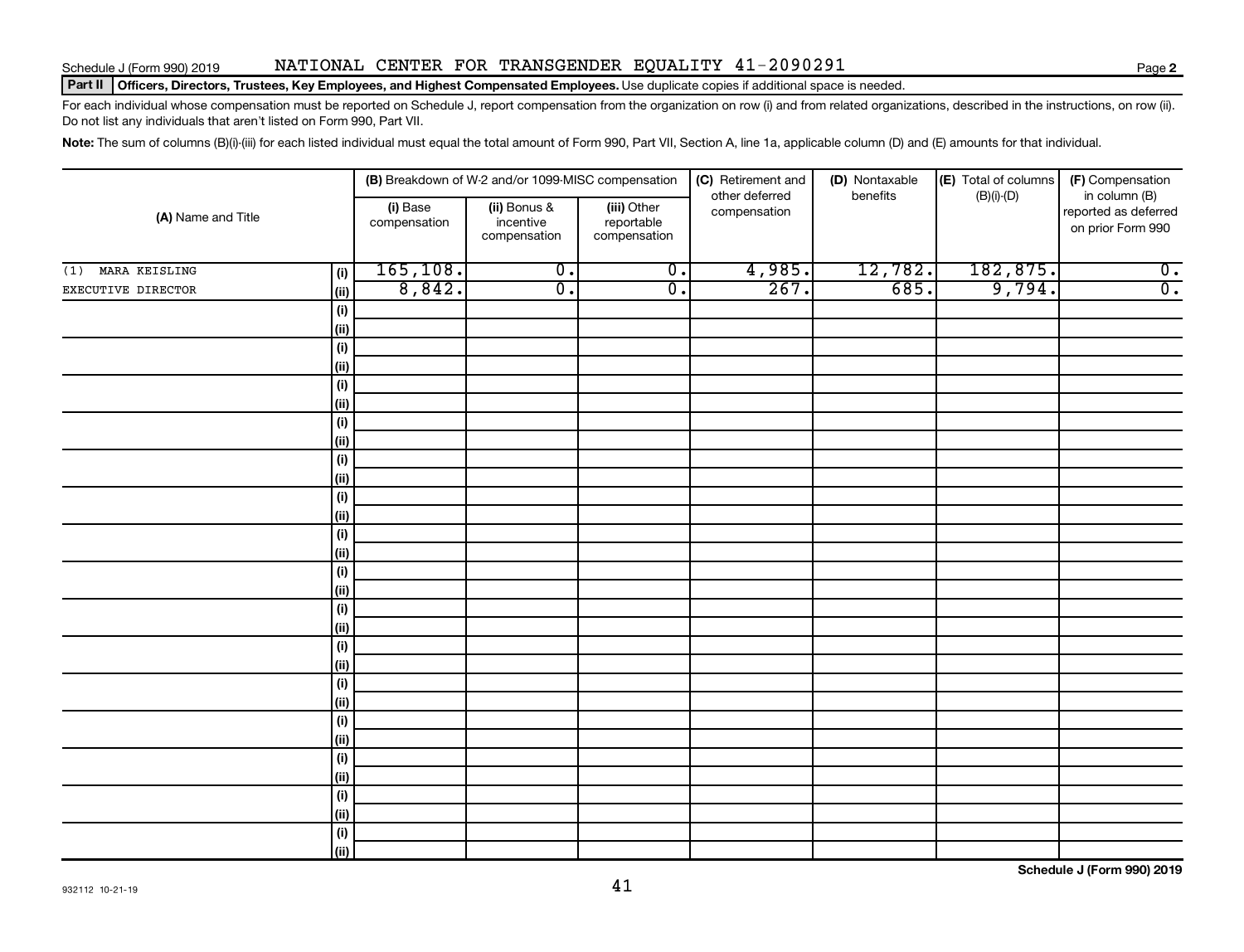#### **Part III Supplemental Information**

Provide the information, explanation, or descriptions required for Part I, lines 1a, 1b, 3, 4a, 4b, 4c, 5a, 5b, 6a, 6b, 7, and 8, and for Part II. Also complete this part for any additional information.

PART I, LINE 3:

THE ORGANIZATION DEVELOPED A WRITTEN EMPLOYMENT CONTRACT WITH THE EXECUTIVE

DIRECTOR THAT WAS APPROVED BY THE BOARD.

**Schedule J (Form 990) 2019**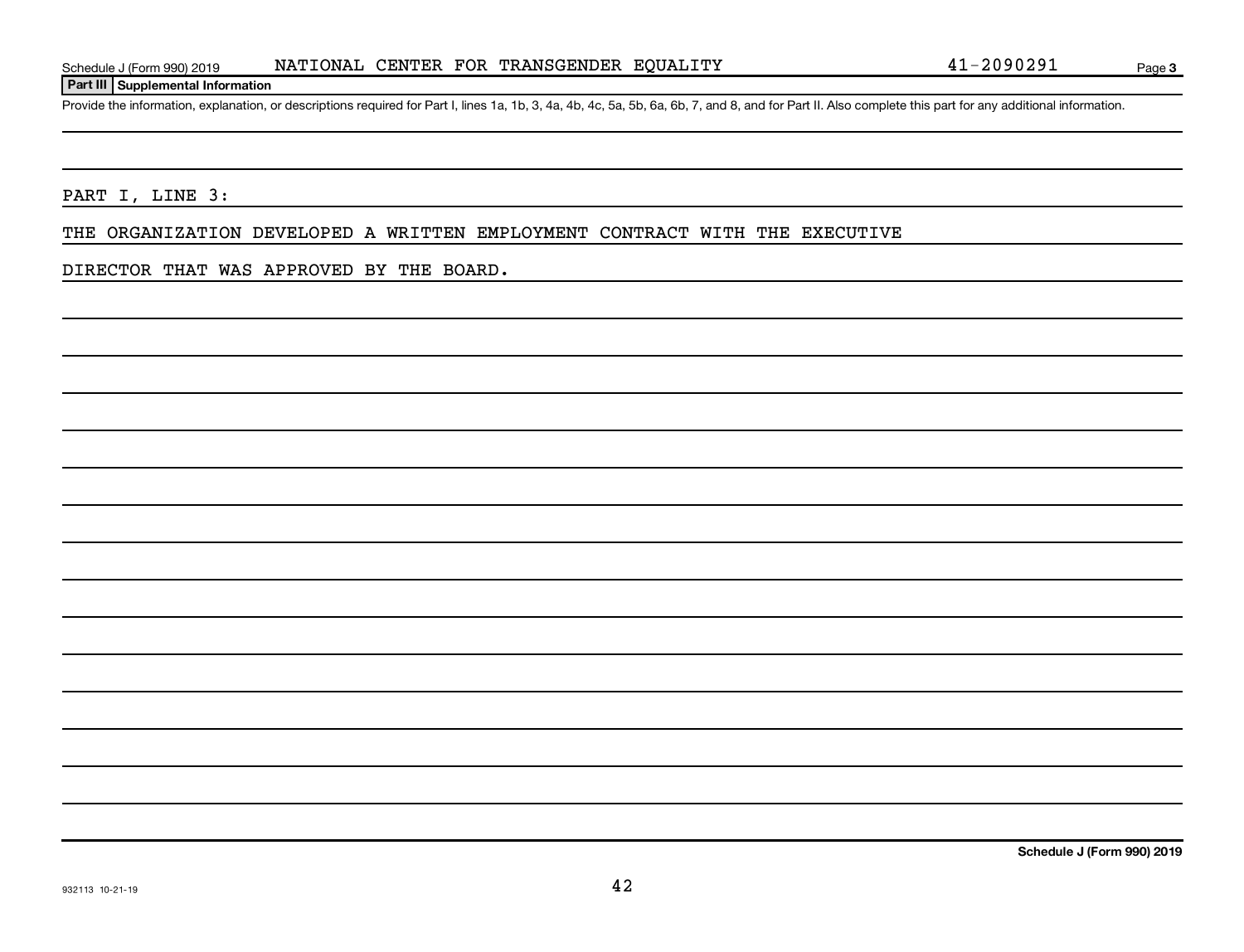#### **SCHEDULE M (Form 990)**

# **Noncash Contributions**

OMB No. 1545-0047

| Department of the Treasury |
|----------------------------|
| Internal Revenue Service   |

◆ Complete if the organizations answered "Yes" on Form 990, Part IV, lines 29 or 30.<br>▶ Complete if the organizations answered "Yes" on Form 990, Part IV, lines 29 or 30. **Attach to Form 990.**  $\blacktriangleright$ 

**Open to Public Inspection**

| inpioyer iuenuncauon numbe |                |  |  |  |
|----------------------------|----------------|--|--|--|
|                            | $41 - 2090291$ |  |  |  |

|    | Internal Revenue Service                         |                               |                                      | Go to www.irs.gov/Form990 for instructions and the latest information.                               | Inspection                                                   |
|----|--------------------------------------------------|-------------------------------|--------------------------------------|------------------------------------------------------------------------------------------------------|--------------------------------------------------------------|
|    | Name of the organization                         |                               |                                      |                                                                                                      | <b>Employer identification number</b>                        |
|    |                                                  |                               |                                      | NATIONAL CENTER FOR TRANSGENDER EQUALITY                                                             | 41-2090291                                                   |
|    | <b>Types of Property</b><br>Part I               |                               |                                      |                                                                                                      |                                                              |
|    |                                                  | (a)<br>Check if<br>applicable | (b)<br>Number of<br>contributions or | (c)<br>Noncash contribution<br>amounts reported on<br>items contributed Form 990, Part VIII, line 1g | (d)<br>Method of determining<br>noncash contribution amounts |
| 1  |                                                  |                               |                                      |                                                                                                      |                                                              |
| 2  |                                                  |                               |                                      |                                                                                                      |                                                              |
| з  |                                                  |                               |                                      |                                                                                                      |                                                              |
| 4  |                                                  |                               |                                      |                                                                                                      |                                                              |
| 5  | Clothing and household goods                     |                               |                                      |                                                                                                      |                                                              |
| 6  | Cars and other vehicles                          |                               |                                      |                                                                                                      |                                                              |
| 7  |                                                  |                               |                                      |                                                                                                      |                                                              |
| 8  |                                                  |                               |                                      |                                                                                                      |                                                              |
| 9  |                                                  | $\overline{\textnormal{x}}$   | 1 Ol                                 | 77,886.FMV                                                                                           |                                                              |
| 10 | Securities - Closely held stock                  |                               |                                      |                                                                                                      |                                                              |
| 11 | Securities - Partnership, LLC, or                |                               |                                      |                                                                                                      |                                                              |
|    | trust interests                                  |                               |                                      |                                                                                                      |                                                              |
| 12 | Securities - Miscellaneous                       |                               |                                      |                                                                                                      |                                                              |
| 13 | Qualified conservation contribution -            |                               |                                      |                                                                                                      |                                                              |
|    |                                                  |                               |                                      |                                                                                                      |                                                              |
| 14 | Qualified conservation contribution - Other      |                               |                                      |                                                                                                      |                                                              |
| 15 | Real estate - Residential                        |                               |                                      |                                                                                                      |                                                              |
| 16 | Real estate - Commercial                         |                               |                                      |                                                                                                      |                                                              |
| 17 |                                                  |                               |                                      |                                                                                                      |                                                              |
| 18 |                                                  |                               |                                      |                                                                                                      |                                                              |
| 19 |                                                  |                               |                                      |                                                                                                      |                                                              |
| 20 | Drugs and medical supplies                       |                               |                                      |                                                                                                      |                                                              |
| 21 |                                                  |                               |                                      |                                                                                                      |                                                              |
| 22 |                                                  |                               |                                      |                                                                                                      |                                                              |
| 23 |                                                  |                               |                                      |                                                                                                      |                                                              |
| 24 | Archeological artifacts                          |                               |                                      |                                                                                                      |                                                              |
| 25 | $(EVENT$ SUPPLIE)<br>Other $\blacktriangleright$ | $\overline{\text{x}}$         | 1                                    | 32,663.FMV                                                                                           |                                                              |
| 26 | Other $\blacktriangleright$                      |                               |                                      |                                                                                                      |                                                              |
| 27 | Other                                            |                               |                                      |                                                                                                      |                                                              |
| 28 | Other $\blacktriangleright$                      |                               |                                      |                                                                                                      |                                                              |

| 24  | Archeological artifacts                                                                                                        |   |  |            |            |     |    |
|-----|--------------------------------------------------------------------------------------------------------------------------------|---|--|------------|------------|-----|----|
| 25  | EVENT SUPPLIE,<br>Other                                                                                                        | x |  | 32,663.FMV |            |     |    |
| 26  | Other<br>▸                                                                                                                     |   |  |            |            |     |    |
| 27  | Other<br>▸                                                                                                                     |   |  |            |            |     |    |
| 28  | Other                                                                                                                          |   |  |            |            |     |    |
| 29  | Number of Forms 8283 received by the organization during the tax year for contributions                                        |   |  |            |            |     |    |
|     | for which the organization completed Form 8283, Part IV, Donee Acknowledgement                                                 |   |  |            |            |     |    |
|     |                                                                                                                                |   |  |            |            | Yes | No |
|     | 30a During the year, did the organization receive by contribution any property reported in Part I, lines 1 through 28, that it |   |  |            |            |     |    |
|     | must hold for at least three years from the date of the initial contribution, and which isn't required to be used for          |   |  |            |            |     |    |
|     |                                                                                                                                |   |  |            | 30a        |     | x  |
|     | <b>b</b> If "Yes," describe the arrangement in Part II.                                                                        |   |  |            |            |     |    |
| -31 | Does the organization have a gift acceptance policy that requires the review of any nonstandard contributions?                 |   |  |            | 31         |     | х  |
| 32a | Does the organization hire or use third parties or related organizations to solicit, process, or sell noncash                  |   |  |            |            |     |    |
|     | contributions?                                                                                                                 |   |  |            | <b>32a</b> |     | X  |
|     | <b>b</b> If "Yes," describe in Part II.                                                                                        |   |  |            |            |     |    |
| 33  | If the organization didn't report an amount in column (c) for a type of property for which column (a) is checked,              |   |  |            |            |     |    |
|     | describe in Part II.                                                                                                           |   |  |            |            |     |    |

**For Paperwork Reduction Act Notice, see the Instructions for Form 990. Schedule M (Form 990) 2019** LHA

932141 09-27-19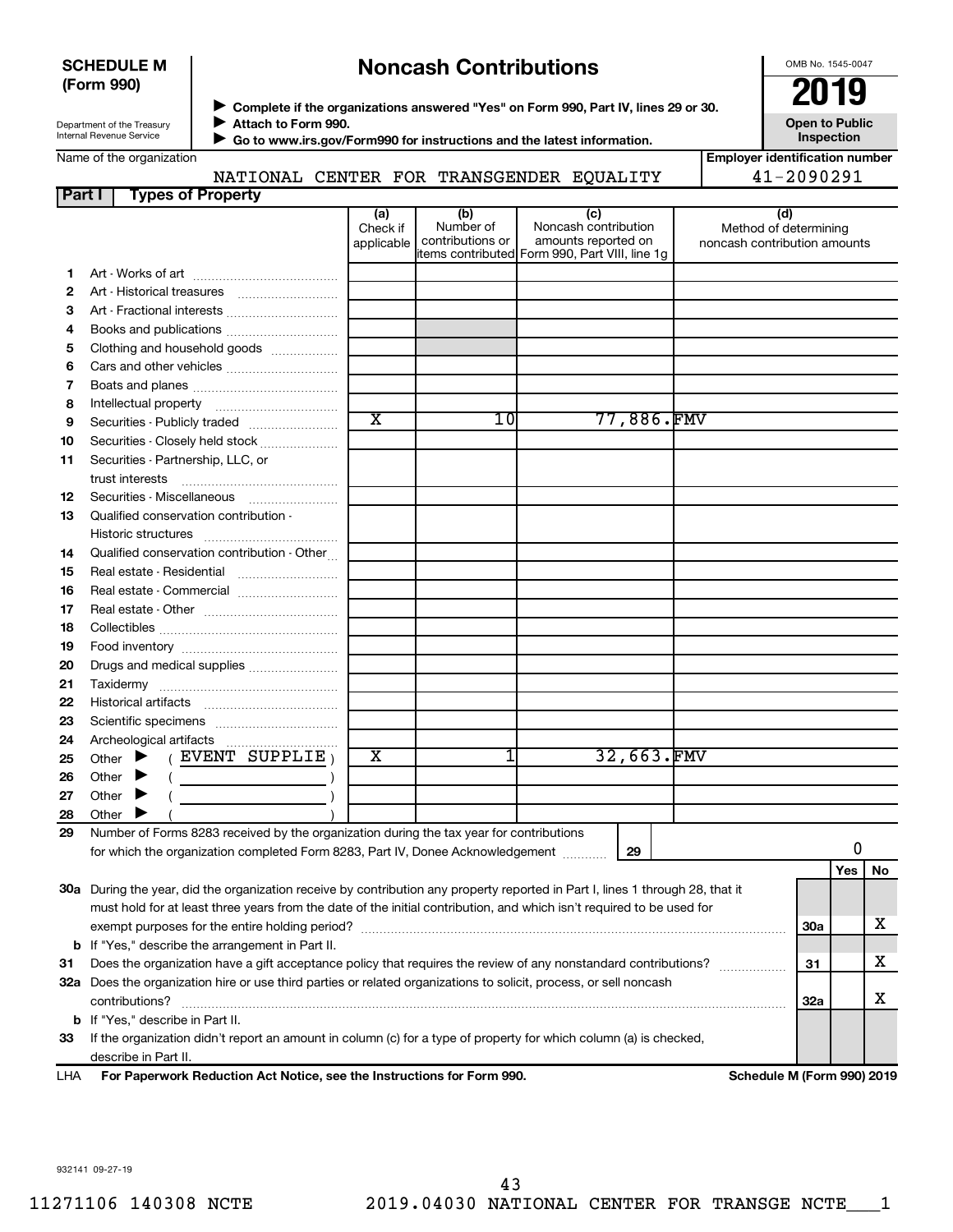**2** Schedule M (Form 990) 2019 NATIONAL CENTER FOR TRANSGENDER EQUALITY 41-2090291 Page

Part II | Supplemental Information. Provide the information required by Part I, lines 30b, 32b, and 33, and whether the organization is reporting in Part I, column (b), the number of contributions, the number of items received, or a combination of both. Also complete this part for any additional information.

SCHEDULE M, PART I, COLUMN (B):

#### NCTE IS REPORTING THE NUMBER OF CONTRIBUTIONS.

**Schedule M (Form 990) 2019**

932142 09-27-19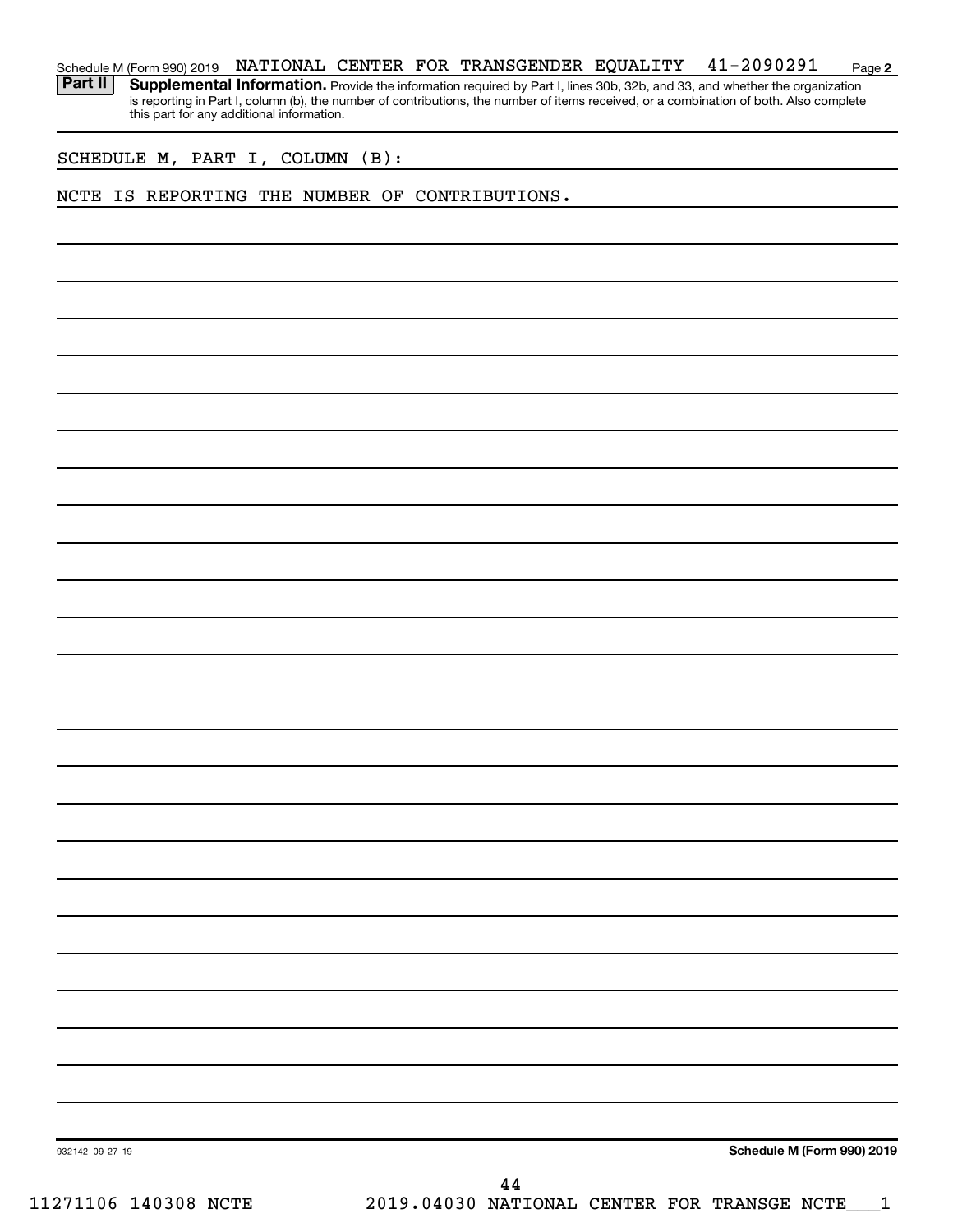**(Form 990 or 990-EZ)**

**Complete to provide information for responses to specific questions on Form 990 or 990-EZ or to provide any additional information. | Attach to Form 990 or 990-EZ. | Go to www.irs.gov/Form990 for the latest information. SCHEDULE O Supplemental Information to Form 990 or 990-EZ 2019** 



Department of the Treasury Internal Revenue Service Name of the organization

**Employer identification number** NATIONAL CENTER FOR TRANSGENDER EQUALITY 41-2090291

FORM 990, PART III, LINE 1, DESCRIPTION OF ORGANIZATION MISSION:

DISCRIMINATION, AND VIOLENCE WITH EMPATHY, OPPORTUNITY, AND JUSTICE.

FORM 990, PART III, LINE 4D, OTHER PROGRAM SERVICES:

U.S. TRANSGENDER SURVEY: THE U.S. TRANS SURVEY IS THE LARGEST SURVEY

EVER DEVOTED TO THE LIVES AND EXPERIENCES OF TRANSGENDER PEOPLE. NCTE

SURVEYS TRANSGENDER PEOPLE FROM ALL 50 STATES, THE DISTRICT OF

COLUMBIA, AND SEVERAL TERRITORIES. THE FINDINGS CLEARLY DEMONSTRATE

PATTERNS OF MISTREATMENT AND DISCRIMINATION AGAINST TRANS PEOPLE AND

PROVIDES A TOOL FOR PUBLIC UNDERSTANDING AS WELL AS FOR ADVOCATES TO

EDUCATE THEIR FEDERAL, STATE AND LOCAL POLICYMAKERS.

EXPENSES \$ 65,834. INCLUDING GRANTS OF \$ 500. REVENUE \$ 0.

DIRECT LOBBYING: AT THE FEDERAL LEVEL, NCTE ADVOCATES FOR LEGISLATION

THAT GUARANTEES EQUALITY FOR TRANSGENDER PEOPLE AND AGAINST LEGISLATION

THAT IS DISCRIMINATORY. IN STATES AND MUNICIPALITIES, NCTE WORKS TO

ADVANCE PRO-EQUALITY LAWS WHILE FIGHTING AGAINST ANTI-TRANS

LEGISLATION.

EXPENSES \$ 27,648. INCLUDING GRANTS OF \$ 0. REVENUE \$ 0.

TRANSLAW: FISCAL SPONSORSHIP OF TRANS LEGAL ADVOCATES OF WASHINGTON, A

LOCAL DC ORGANIZATION THAT HELPS PEOPLE UPDATE NAME AND GENDER ON

IDENTITY DOCUMENTS.

EXPENSES \$ 15,287. INCLUDING GRANTS OF \$ 14,125. REVENUE \$ 0.

GRASSROOTS LOBBYING: NCTE EDUCATES PEOPLE AND THEIR FAMILIES ON ISSUES

932211 09-06-19 LHA For Paperwork Reduction Act Notice, see the Instructions for Form 990 or 990-EZ. Schedule O (Form 990 or 990-EZ) (2019) 45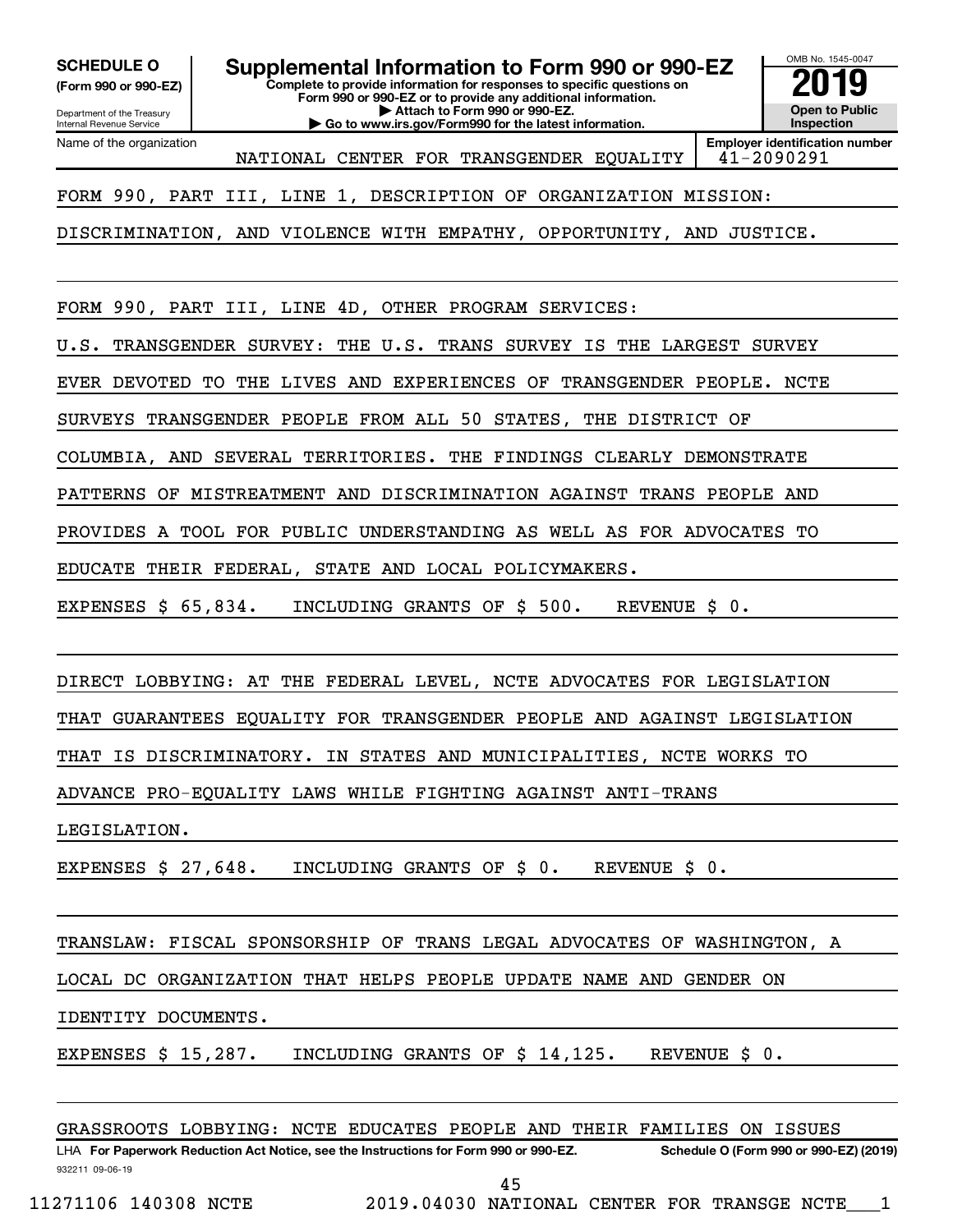| Schedule O (Form 990 or 990-EZ) (2019)                                                             | Page 2                                              |
|----------------------------------------------------------------------------------------------------|-----------------------------------------------------|
| Name of the organization<br>NATIONAL CENTER FOR TRANSGENDER EQUALITY                               | <b>Employer identification number</b><br>41-2090291 |
| AFFECTING TRANS PEOPLE ACROSS THE COUNTRY. NCTE EMPOWERS AND MOBILIZES                             |                                                     |
| TRANSGENDER PEOPLE AND OUR ALLIES TO BE ADVOCATES FOR TRANS EQUALITY                               |                                                     |
| EMPOWERING THEM TO EDUCATE AND INFLUENCE LEGISLATORS.                                              |                                                     |
| <b>REVENUE</b><br>EXPENSES \$<br>800.<br>INCLUDING GRANTS OF \$ 0.<br>$\boldsymbol{\mathsf{S}}$ 0. |                                                     |

FORM 990, PART VI, SECTION A, LINE 8B:

NCTE HAS NO COMMITTEE WITH AUTHORITY TO ACT ON BEHALF OF THE GOVERNING BODY.

FORM 990, PART VI, SECTION B, LINE 11B:

THE BOARD INCLUDING THE TREASURER AND OUTSIDE ACCOUTANT REVIEW AND APPROVE THE FORM 990 BEFORE SUBMISSION.

FORM 990, PART VI, SECTION B, LINE 12C:

NEW BOARD MEMBERS AND KEY STAFF ARE ASKED TO REVIEW AND SIGN POLICY UPON

JOINING NCTE. ANNUAL REVIEWS OF THE POLICY ENSURE THAT BOARD MEMBERS AND

KEY STAFF REMAIN IN COMPLIANCE.

FORM 990, PART VI, SECTION C, LINE 19:

NCTE MAKES ITS GOVERNING DOCUMENTS, CONFLICT OF INTEREST POLICY, AND

FINANCIAL STATEMENTS AVAILABLE TO THE PUBLIC UPON REQUEST.

FORM 990, PART XII, LINE 2C:

THE PROCESS HAS NOT CHANGED FROM THE PRIOR YEAR.

932212 09-06-19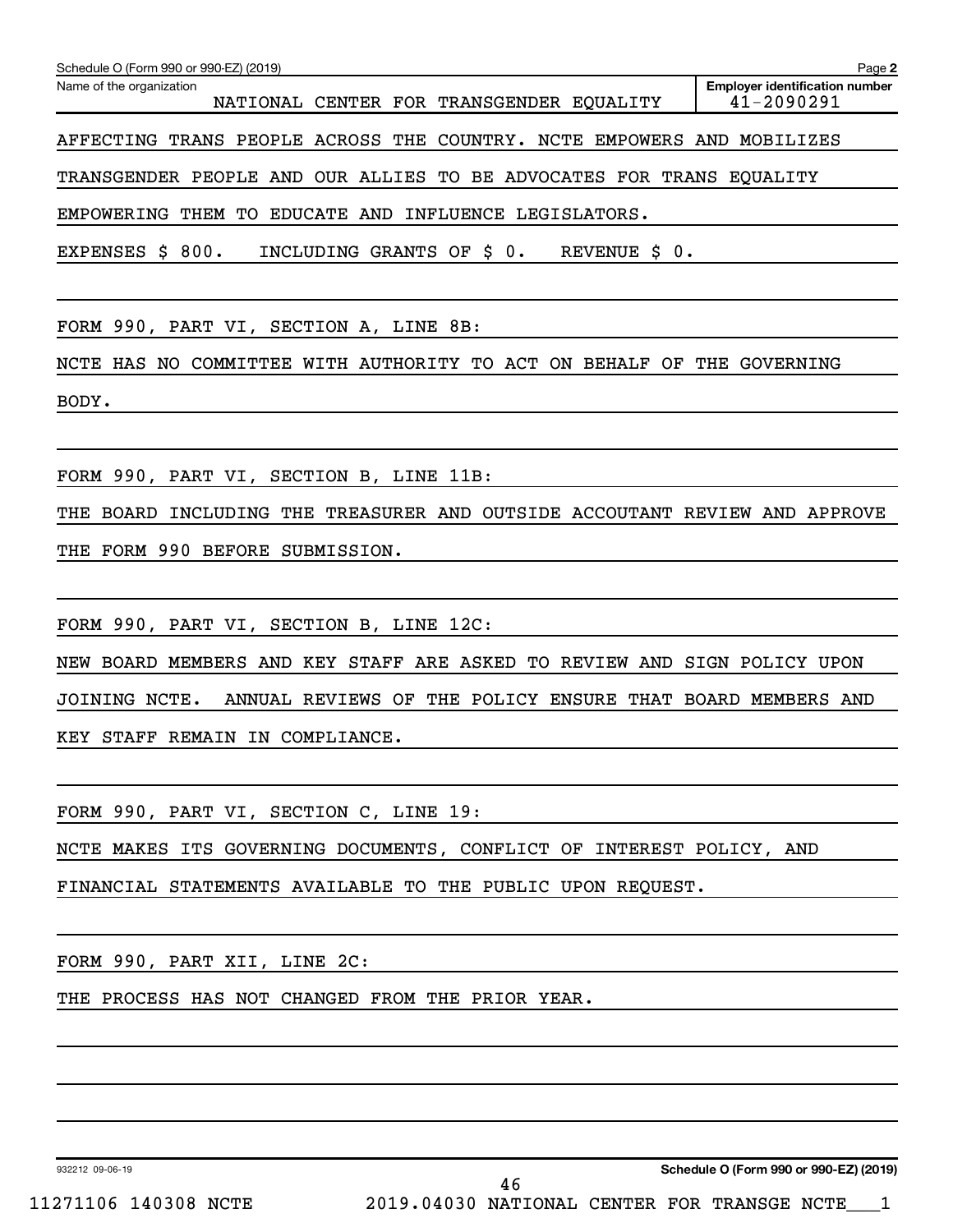| <b>SCHEDULE R</b> |  |
|-------------------|--|
|                   |  |

### **Related Organizations and Unrelated Partnerships**

**(Form 990) Complete if the organization answered "Yes" on Form 990, Part IV, line 33, 34, 35b, 36, or 37.** |

▶ Attach to Form 990. **Open to Public** 

OMB No. 1545-0047

**| Go to www.irs.gov/Form990 for instructions and the latest information. Inspection 2019**<br>Open to Public

Name of the organization

Department of the Treasury Internal Revenue Service

NATIONAL CENTER FOR TRANSGENDER EQUALITY

**Employer identification number**

Part I ldentification of Disregarded Entities. Complete if the organization answered "Yes" on Form 990, Part IV, line 33.

| (a)<br>Name, address, and EIN (if applicable)<br>of disregarded entity | (b)<br>Primary activity | (c)<br>Legal domicile (state or<br>foreign country) | (d)<br>Total income | (e)<br>End-of-year assets | (f)<br>Direct controlling<br>entity |
|------------------------------------------------------------------------|-------------------------|-----------------------------------------------------|---------------------|---------------------------|-------------------------------------|
|                                                                        |                         |                                                     |                     |                           |                                     |
|                                                                        |                         |                                                     |                     |                           |                                     |
|                                                                        |                         |                                                     |                     |                           |                                     |
|                                                                        |                         |                                                     |                     |                           |                                     |

#### **Part II** Identification of Related Tax-Exempt Organizations. Complete if the organization answered "Yes" on Form 990, Part IV, line 34, because it had one or more related tax-exempt<br>Part II acconizations during the tax ye organizations during the tax year.

| (a)<br>Name, address, and EIN<br>of related organization | (b)<br>Primary activity  | (c)<br>Legal domicile (state or<br>foreign country) | (d)<br>Exempt Code<br>section | (e)<br>Public charity<br>status (if section | (f)<br>Direct controlling<br>entity |     | $(g)$<br>Section 512(b)(13)<br>controlled<br>entity? |
|----------------------------------------------------------|--------------------------|-----------------------------------------------------|-------------------------------|---------------------------------------------|-------------------------------------|-----|------------------------------------------------------|
|                                                          |                          |                                                     |                               | 501(c)(3))                                  |                                     | Yes | No                                                   |
| NATIONAL CENTER FOR TRANSGENDER EQUALITY                 | AN ADVOCACY ORGANIZATION |                                                     |                               |                                             |                                     |     |                                                      |
| ACTION FUND - 82-0861095, 1133 19TH STREET               | FIGHTING FOR TRANSGENDER |                                                     |                               |                                             |                                     |     |                                                      |
| NW SUITE 302, WASHINGTON, DC 20036                       | EQUALITY                 | DISTRICT OF COLUMBIA $501(C)(4)$                    |                               |                                             |                                     | х   |                                                      |
|                                                          |                          |                                                     |                               |                                             |                                     |     |                                                      |
|                                                          |                          |                                                     |                               |                                             |                                     |     |                                                      |
|                                                          |                          |                                                     |                               |                                             |                                     |     |                                                      |

**For Paperwork Reduction Act Notice, see the Instructions for Form 990. Schedule R (Form 990) 2019**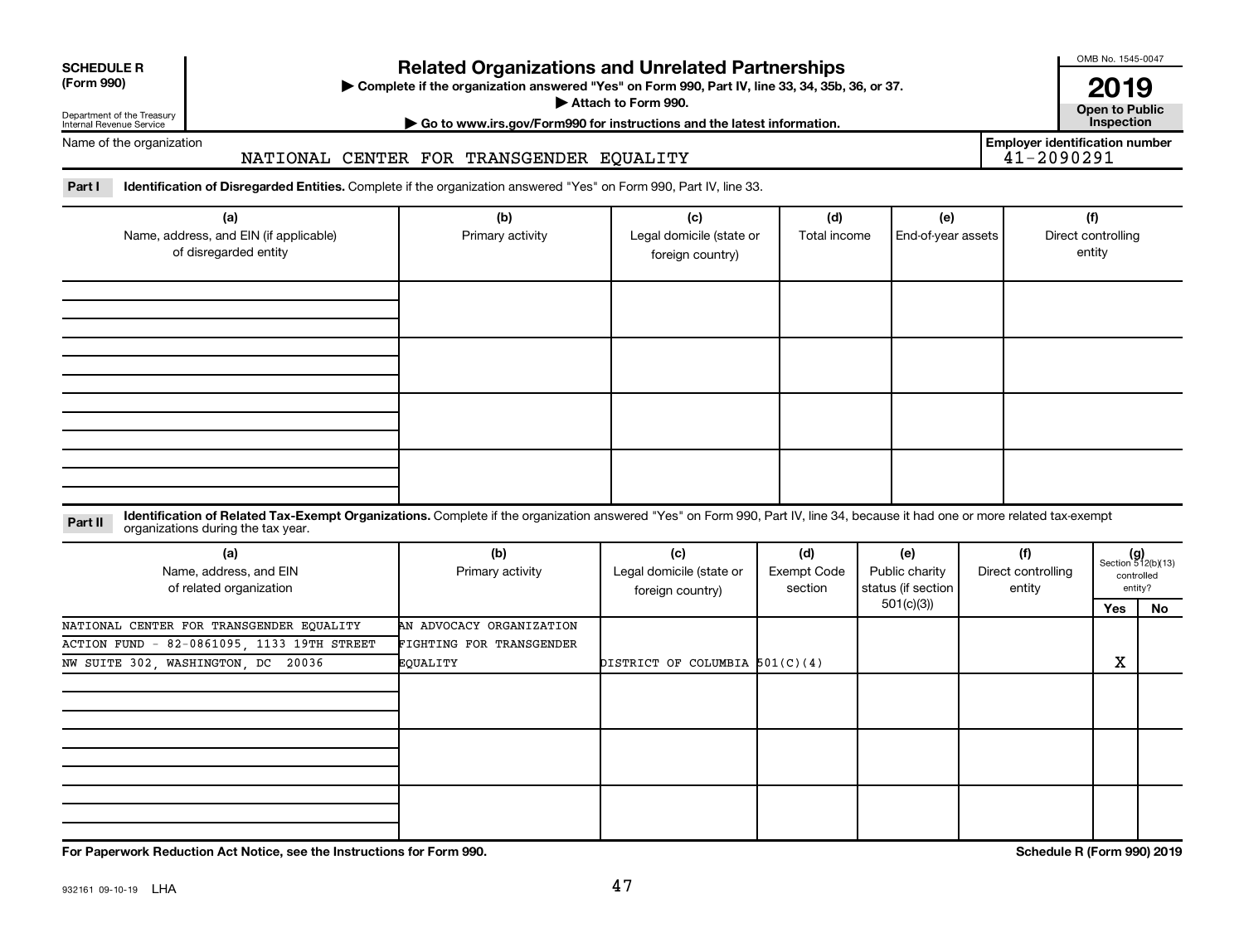#### Schedule R (Form 990) 2019 Page NATIONAL CENTER FOR TRANSGENDER EQUALITY 41-2090291

**2**

Part III Identification of Related Organizations Taxable as a Partnership. Complete if the organization answered "Yes" on Form 990, Part IV, line 34, because it had one or more related<br>Read to the organizations tracted as organizations treated as a partnership during the tax year.

|                                                                                                                                                                                                                                                                             |                  | .,                   |                              |                      |                                                                     |                               |                         |     |                  |                             |                                             |                                              |  |
|-----------------------------------------------------------------------------------------------------------------------------------------------------------------------------------------------------------------------------------------------------------------------------|------------------|----------------------|------------------------------|----------------------|---------------------------------------------------------------------|-------------------------------|-------------------------|-----|------------------|-----------------------------|---------------------------------------------|----------------------------------------------|--|
| (a)                                                                                                                                                                                                                                                                         | (b)              | (c)                  | (d)                          |                      | (e)                                                                 | (f)                           | (g)                     |     | (h)              | (i)                         | (i)                                         | (k)                                          |  |
| Name, address, and EIN<br>of related organization                                                                                                                                                                                                                           | Primary activity | Legal<br>domicile    | Direct controlling<br>entity |                      | Predominant income                                                  | Share of total<br>income      | Share of<br>end-of-year |     | Disproportionate | Code V-UBI<br>amount in box | General or Percentage<br>managing ownership |                                              |  |
|                                                                                                                                                                                                                                                                             |                  | (state or<br>foreign |                              |                      | related, unrelated,<br>excluded from tax under<br>sections 512-514) |                               | assets                  |     | allocations?     | 20 of Schedule              |                                             |                                              |  |
|                                                                                                                                                                                                                                                                             |                  | country)             |                              |                      |                                                                     |                               |                         | Yes | No               | K-1 (Form 1065) Yes No      |                                             |                                              |  |
|                                                                                                                                                                                                                                                                             |                  |                      |                              |                      |                                                                     |                               |                         |     |                  |                             |                                             |                                              |  |
|                                                                                                                                                                                                                                                                             |                  |                      |                              |                      |                                                                     |                               |                         |     |                  |                             |                                             |                                              |  |
|                                                                                                                                                                                                                                                                             |                  |                      |                              |                      |                                                                     |                               |                         |     |                  |                             |                                             |                                              |  |
|                                                                                                                                                                                                                                                                             |                  |                      |                              |                      |                                                                     |                               |                         |     |                  |                             |                                             |                                              |  |
|                                                                                                                                                                                                                                                                             |                  |                      |                              |                      |                                                                     |                               |                         |     |                  |                             |                                             |                                              |  |
|                                                                                                                                                                                                                                                                             |                  |                      |                              |                      |                                                                     |                               |                         |     |                  |                             |                                             |                                              |  |
|                                                                                                                                                                                                                                                                             |                  |                      |                              |                      |                                                                     |                               |                         |     |                  |                             |                                             |                                              |  |
|                                                                                                                                                                                                                                                                             |                  |                      |                              |                      |                                                                     |                               |                         |     |                  |                             |                                             |                                              |  |
|                                                                                                                                                                                                                                                                             |                  |                      |                              |                      |                                                                     |                               |                         |     |                  |                             |                                             |                                              |  |
|                                                                                                                                                                                                                                                                             |                  |                      |                              |                      |                                                                     |                               |                         |     |                  |                             |                                             |                                              |  |
|                                                                                                                                                                                                                                                                             |                  |                      |                              |                      |                                                                     |                               |                         |     |                  |                             |                                             |                                              |  |
|                                                                                                                                                                                                                                                                             |                  |                      |                              |                      |                                                                     |                               |                         |     |                  |                             |                                             |                                              |  |
|                                                                                                                                                                                                                                                                             |                  |                      |                              |                      |                                                                     |                               |                         |     |                  |                             |                                             |                                              |  |
|                                                                                                                                                                                                                                                                             |                  |                      |                              |                      |                                                                     |                               |                         |     |                  |                             |                                             |                                              |  |
|                                                                                                                                                                                                                                                                             |                  |                      |                              |                      |                                                                     |                               |                         |     |                  |                             |                                             |                                              |  |
| Identification of Related Organizations Taxable as a Corporation or Trust. Complete if the organization answered "Yes" on Form 990, Part IV, line 34, because it had one or more related<br>Part IV<br>organizations treated as a corporation or trust during the tax year. |                  |                      |                              |                      |                                                                     |                               |                         |     |                  |                             |                                             |                                              |  |
| (a)                                                                                                                                                                                                                                                                         |                  |                      | (b)                          | (c)                  | (d)                                                                 | (e)                           | (f)                     |     |                  | (g)                         | (h)                                         |                                              |  |
| Name, address, and EIN                                                                                                                                                                                                                                                      |                  |                      | Primary activity             | egal domicile        | Direct controlling                                                  | Type of entity                | Share of total          |     |                  | Share of                    | Percentage                                  | $(i)$<br>Section<br>512(b)(13)<br>controlled |  |
| of related organization                                                                                                                                                                                                                                                     |                  |                      |                              | (state or<br>foreign | entity                                                              | (C corp, S corp,<br>or trust) | income                  |     |                  | end-of-year<br>assets       | ownership                                   | entity?                                      |  |
|                                                                                                                                                                                                                                                                             |                  |                      |                              | country)             |                                                                     |                               |                         |     |                  |                             |                                             | Yes   No                                     |  |
|                                                                                                                                                                                                                                                                             |                  |                      |                              |                      |                                                                     |                               |                         |     |                  |                             |                                             |                                              |  |
|                                                                                                                                                                                                                                                                             |                  |                      |                              |                      |                                                                     |                               |                         |     |                  |                             |                                             |                                              |  |
|                                                                                                                                                                                                                                                                             |                  |                      |                              |                      |                                                                     |                               |                         |     |                  |                             |                                             |                                              |  |
|                                                                                                                                                                                                                                                                             |                  |                      |                              |                      |                                                                     |                               |                         |     |                  |                             |                                             |                                              |  |
|                                                                                                                                                                                                                                                                             |                  |                      |                              |                      |                                                                     |                               |                         |     |                  |                             |                                             |                                              |  |
|                                                                                                                                                                                                                                                                             |                  |                      |                              |                      |                                                                     |                               |                         |     |                  |                             |                                             |                                              |  |
|                                                                                                                                                                                                                                                                             |                  |                      |                              |                      |                                                                     |                               |                         |     |                  |                             |                                             |                                              |  |
|                                                                                                                                                                                                                                                                             |                  |                      |                              |                      |                                                                     |                               |                         |     |                  |                             |                                             |                                              |  |
|                                                                                                                                                                                                                                                                             |                  |                      |                              |                      |                                                                     |                               |                         |     |                  |                             |                                             |                                              |  |
|                                                                                                                                                                                                                                                                             |                  |                      |                              |                      |                                                                     |                               |                         |     |                  |                             |                                             |                                              |  |
|                                                                                                                                                                                                                                                                             |                  |                      |                              |                      |                                                                     |                               |                         |     |                  |                             |                                             |                                              |  |
|                                                                                                                                                                                                                                                                             |                  |                      |                              |                      |                                                                     |                               |                         |     |                  |                             |                                             |                                              |  |
|                                                                                                                                                                                                                                                                             |                  |                      |                              |                      |                                                                     |                               |                         |     |                  |                             |                                             |                                              |  |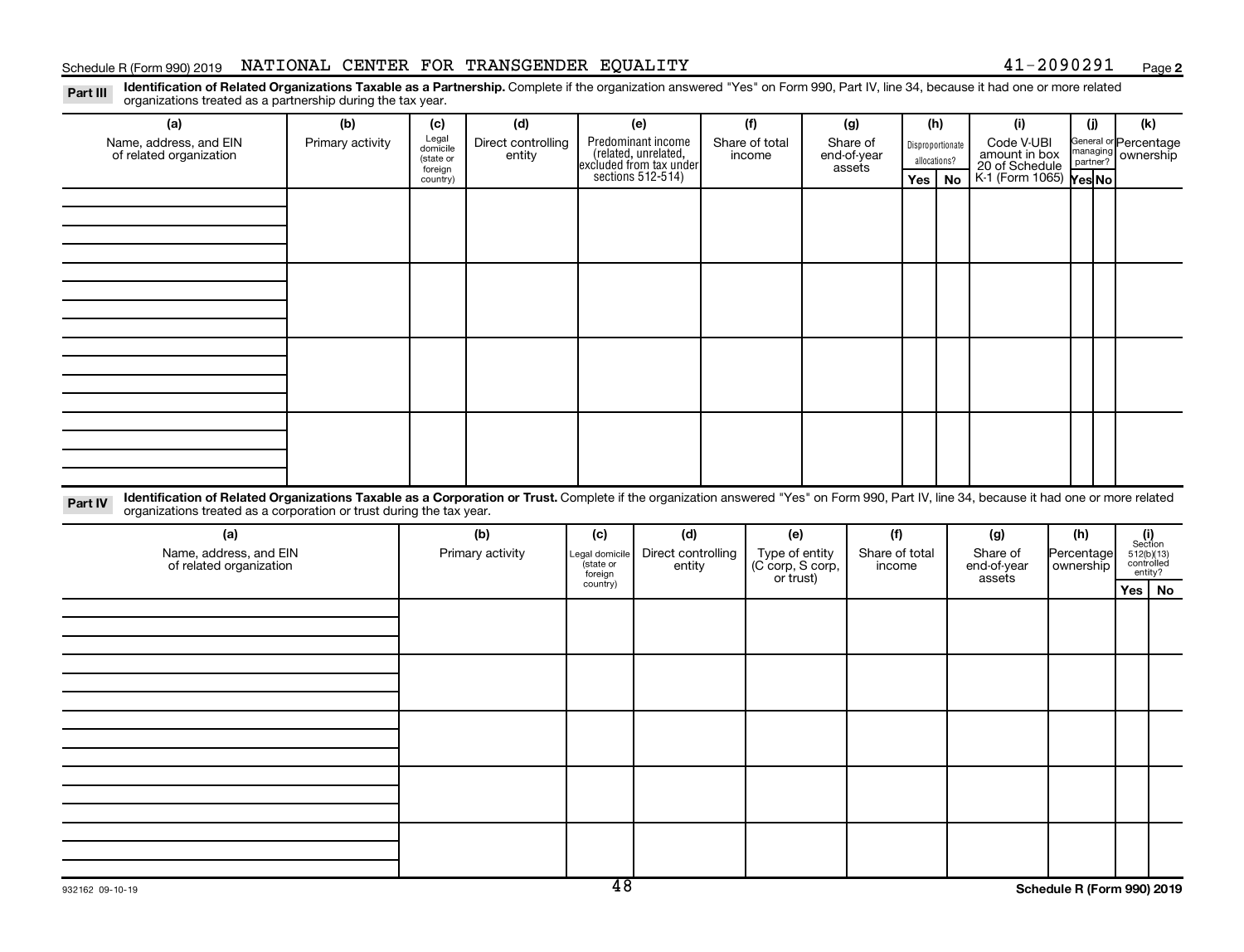#### Schedule R (Form 990) 2019 Page NATIONAL CENTER FOR TRANSGENDER EQUALITY 41-2090291

|          | Note: Complete line 1 if any entity is listed in Parts II, III, or IV of this schedule.                                                                                                                                        |                 | Yes                     | l No                        |
|----------|--------------------------------------------------------------------------------------------------------------------------------------------------------------------------------------------------------------------------------|-----------------|-------------------------|-----------------------------|
| 1.       | During the tax year, did the organization engage in any of the following transactions with one or more related organizations listed in Parts II-IV?                                                                            |                 |                         |                             |
|          |                                                                                                                                                                                                                                | 1a              |                         | $\overline{\textnormal{x}}$ |
|          | b Gift, grant, or capital contribution to related organization(s) manufaction contribution of the contribution to related organization(s) manufaction contribution to related organization(s) manufaction contribution contrib | 1 <sub>b</sub>  |                         | $\overline{\mathbf{x}}$     |
|          |                                                                                                                                                                                                                                | 1c              |                         | $\overline{\textbf{x}}$     |
|          | d Loans or loan guarantees to or for related organization(s) mature content to the content of the content of the content of the content of the content of the content of the content of the content of the content of the cont | 1 <sub>d</sub>  |                         | $\overline{\textnormal{x}}$ |
|          | e Loans or loan guarantees by related organization(s) www.array.com/www.array.com/www.array.com/www.array.com/www.array.com/www.array.com/www.array.com/www.array.com/www.array.com/www.array.com/www.array.com/www.array.com/ | 1e              |                         | $\overline{\textbf{x}}$     |
|          |                                                                                                                                                                                                                                |                 |                         |                             |
|          | Dividends from related organization(s) www.andron.com/www.andron.com/www.andron.com/www.andron.com/www.andron.com/www.andron.com/www.andron.com/www.andron.com/www.andron.com/www.andron.com/www.andron.com/www.andron.com/www | 1f              |                         | х                           |
| a        | Sale of assets to related organization(s) www.communically.communically contract to related organization(s) www.communically contract to related organization(s) www.communically.communically contract to relate the state of | 1g              |                         | $\overline{\mathbf{x}}$     |
|          | h Purchase of assets from related organization(s) manufactured and content to content and content of assets from related organization(s)                                                                                       | 1 <sub>h</sub>  |                         | $\overline{\textnormal{x}}$ |
|          | Exchange of assets with related organization(s) www.walescommunity.com/walescommunity/walescommunity/walescommunity/walescommunity/walescommunity/walescommunity/walescommunity/walescommunity/walescommunity/walescommunity/w | 11              |                         | $\overline{\textbf{x}}$     |
|          |                                                                                                                                                                                                                                | 1j              |                         | X                           |
|          |                                                                                                                                                                                                                                |                 |                         |                             |
|          |                                                                                                                                                                                                                                | 1k              |                         | X                           |
|          |                                                                                                                                                                                                                                | 11              |                         | $\overline{\textnormal{x}}$ |
|          |                                                                                                                                                                                                                                | 1 <sub>m</sub>  |                         | X                           |
|          |                                                                                                                                                                                                                                | 1n              | $\overline{\textbf{X}}$ |                             |
|          | o Sharing of paid employees with related organization(s) manufaction(s) and contain an examination of the state or state or state or state or state or state or state or state or state or state or state or state or state or | 10 <sub>o</sub> | X                       |                             |
|          |                                                                                                                                                                                                                                |                 |                         |                             |
| <b>D</b> |                                                                                                                                                                                                                                | 1 <sub>p</sub>  |                         | X                           |
|          |                                                                                                                                                                                                                                | 1q              | х                       |                             |
|          |                                                                                                                                                                                                                                |                 |                         |                             |
|          | Other transfer of cash or property to related organization(s) www.communities.com/www.communities/communities/                                                                                                                 | 1r              |                         | X                           |
|          |                                                                                                                                                                                                                                | 1s              |                         | $\overline{\mathbf{X}}$     |
|          | 2 If the answer to any of the above is "Yes," see the instructions for information on who must complete this line, including covered relationships and transaction thresholds.                                                 |                 |                         |                             |
|          |                                                                                                                                                                                                                                |                 |                         |                             |

| (a)<br>Name of related organization      | (b)<br>Transaction<br>type (a-s) | (c)<br>Amount involved | (d)<br>Method of determining amount involved |
|------------------------------------------|----------------------------------|------------------------|----------------------------------------------|
| NATIONAL CENTER FOR TRANSGENDER EQUALITY |                                  |                        |                                              |
| $(1)$ ACTION FUND                        | O                                | 57,632.COST            |                                              |
| NATIONAL CENTER FOR TRANSGENDER EQUALITY |                                  |                        |                                              |
| (2) ACTION FUND                          |                                  | 113,873. COST          |                                              |
|                                          |                                  |                        |                                              |
| (3)                                      |                                  |                        |                                              |
|                                          |                                  |                        |                                              |
| (4)                                      |                                  |                        |                                              |
|                                          |                                  |                        |                                              |
| (5)                                      |                                  |                        |                                              |
|                                          |                                  |                        |                                              |
| (6)                                      | $\overline{\phantom{a}}$         |                        |                                              |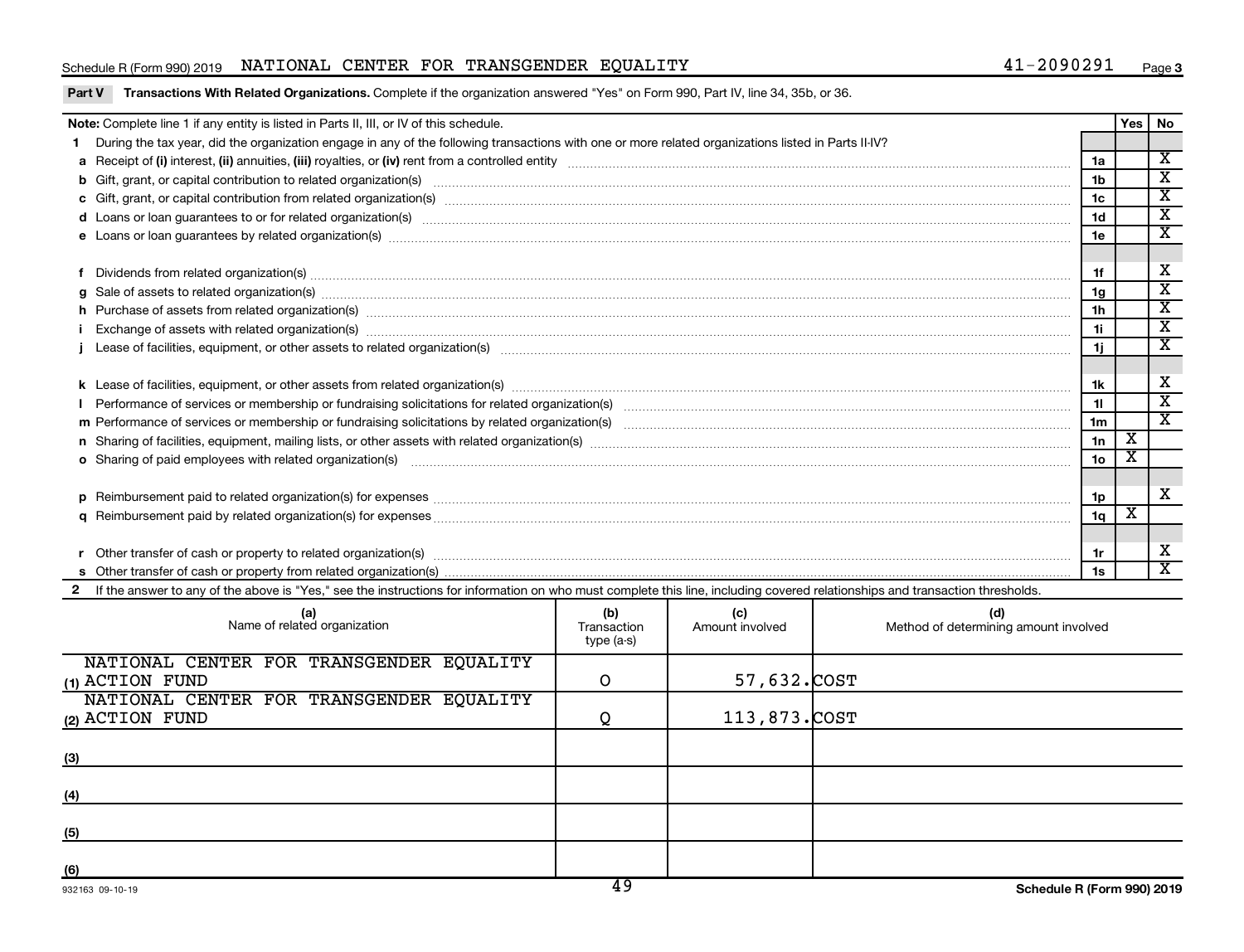#### Schedule R (Form 990) 2019 Page NATIONAL CENTER FOR TRANSGENDER EQUALITY 41-2090291

#### **4**

#### Part VI Unrelated Organizations Taxable as a Partnership. Complete if the organization answered "Yes" on Form 990, Part IV, line 37.

Provide the following information for each entity taxed as a partnership through which the organization conducted more than five percent of its activities (measured by total assets or gross revenue) that was not a related organization. See instructions regarding exclusion for certain investment partnerships.

| (a)<br>Name, address, and EIN<br>of entity | - - -<br>- محب محب المنابع المراجع المراجع المراجع المراجع المراجع المراجع المراجع المراجع المراجع المراجع ا<br>(b)<br>Primary activity | (c)<br>Legal domicile<br>(state or foreign<br>country) | (d)<br>Predominant income<br>(related, unrelated,<br>excluded from tax under<br>sections 512-514) | (e)<br>Are all<br>partners sec.<br>$501(c)(3)$<br>orgs.?<br>Yes No | (f)<br>Share of<br>total<br>income | (g)<br>Share of<br>end-of-year<br>assets | (h)<br>Dispropor-<br>tionate<br>allocations?<br>Yes No | (i)<br>Code V-UBI<br>amount in box 20 managing<br>of Schedule K-1<br>(Form 1065)<br>ves No | (i)<br>Yes NO | (k) |
|--------------------------------------------|-----------------------------------------------------------------------------------------------------------------------------------------|--------------------------------------------------------|---------------------------------------------------------------------------------------------------|--------------------------------------------------------------------|------------------------------------|------------------------------------------|--------------------------------------------------------|--------------------------------------------------------------------------------------------|---------------|-----|
|                                            |                                                                                                                                         |                                                        |                                                                                                   |                                                                    |                                    |                                          |                                                        |                                                                                            |               |     |
|                                            |                                                                                                                                         |                                                        |                                                                                                   |                                                                    |                                    |                                          |                                                        |                                                                                            |               |     |
|                                            |                                                                                                                                         |                                                        |                                                                                                   |                                                                    |                                    |                                          |                                                        |                                                                                            |               |     |
|                                            |                                                                                                                                         |                                                        |                                                                                                   |                                                                    |                                    |                                          |                                                        |                                                                                            |               |     |
|                                            |                                                                                                                                         |                                                        |                                                                                                   |                                                                    |                                    |                                          |                                                        |                                                                                            |               |     |
|                                            |                                                                                                                                         |                                                        |                                                                                                   |                                                                    |                                    |                                          |                                                        |                                                                                            |               |     |
|                                            |                                                                                                                                         |                                                        |                                                                                                   |                                                                    |                                    |                                          |                                                        |                                                                                            |               |     |
|                                            |                                                                                                                                         |                                                        |                                                                                                   |                                                                    |                                    |                                          |                                                        |                                                                                            |               |     |

**Schedule R (Form 990) 2019**